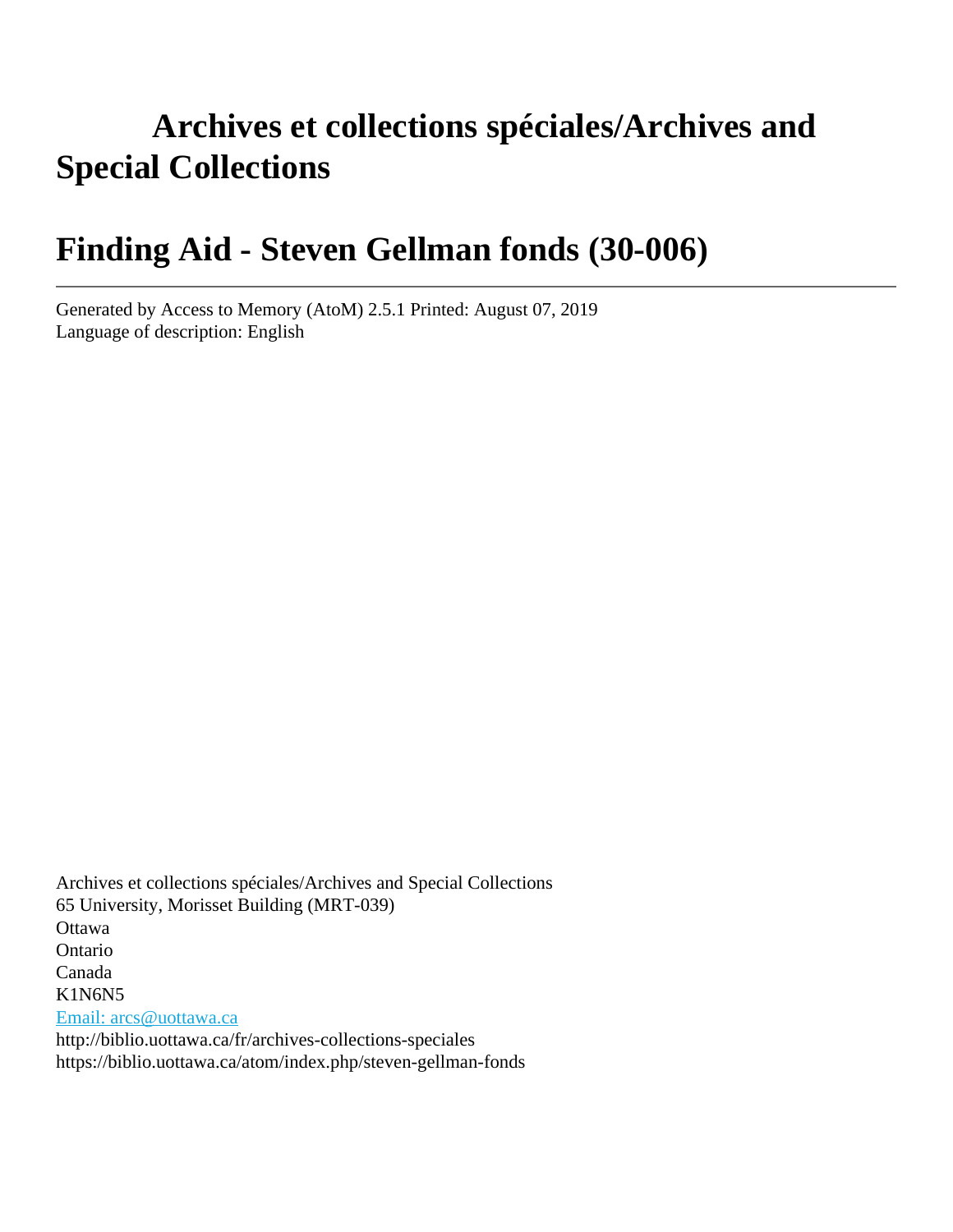# **Table of contents**

| 30-006-S1-F12, Personal correspondence, souvenirs, and photographs (1988-2013)  16 |  |
|------------------------------------------------------------------------------------|--|
|                                                                                    |  |
|                                                                                    |  |
|                                                                                    |  |
|                                                                                    |  |
|                                                                                    |  |
|                                                                                    |  |
|                                                                                    |  |
|                                                                                    |  |
|                                                                                    |  |
|                                                                                    |  |
|                                                                                    |  |
|                                                                                    |  |
|                                                                                    |  |
|                                                                                    |  |
|                                                                                    |  |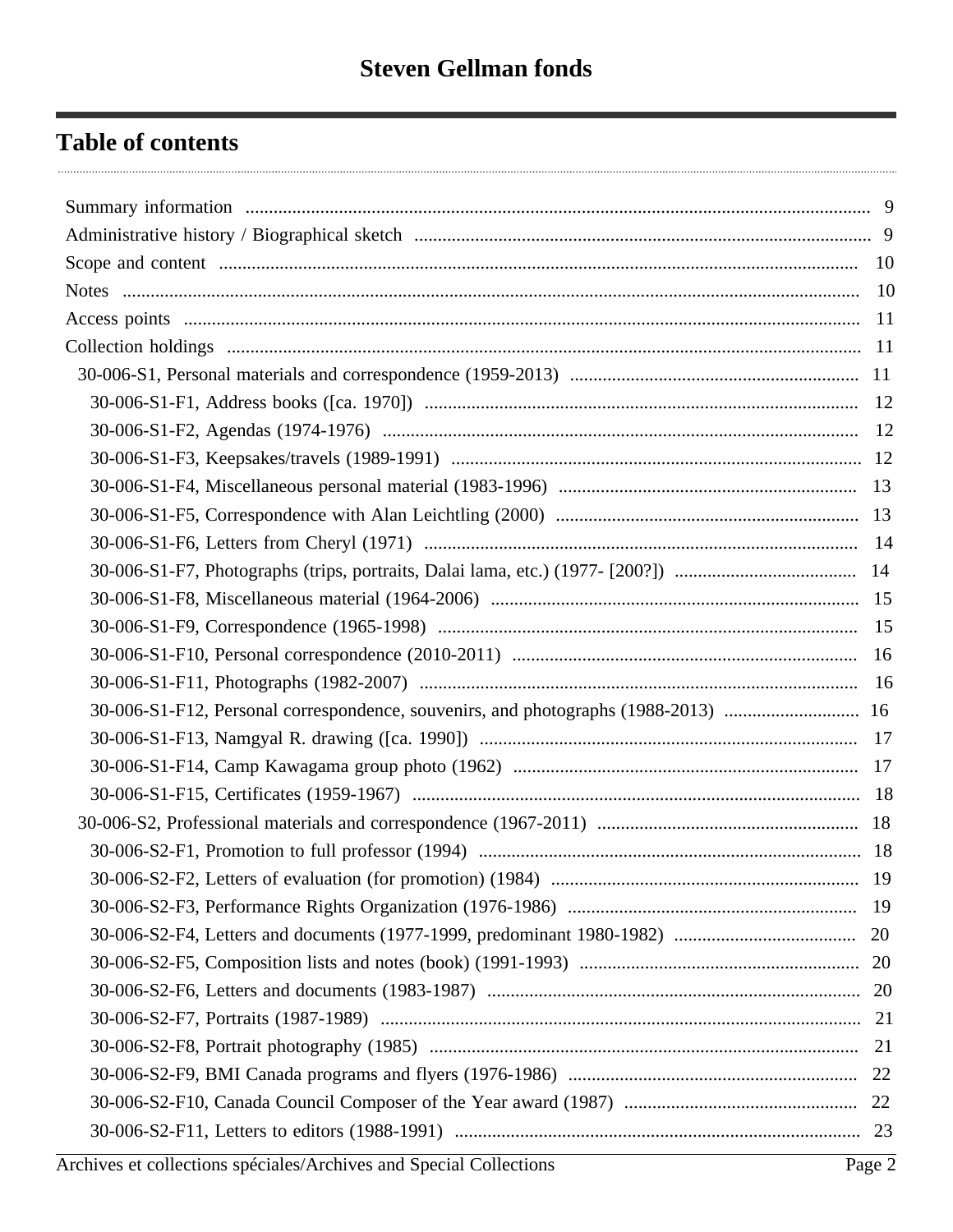| 30-006-S2-F13, Society of Composers, Authors and Music Publishers of Canada ([1985?])  23      |    |
|------------------------------------------------------------------------------------------------|----|
|                                                                                                |    |
|                                                                                                |    |
|                                                                                                |    |
|                                                                                                |    |
|                                                                                                |    |
|                                                                                                |    |
|                                                                                                |    |
|                                                                                                |    |
|                                                                                                |    |
|                                                                                                |    |
|                                                                                                |    |
|                                                                                                |    |
|                                                                                                |    |
|                                                                                                |    |
|                                                                                                |    |
|                                                                                                |    |
|                                                                                                |    |
| 30-006-S2-F31, Program notes: Animus-Anima, Keyboard Triptych, and Piano Concerto              |    |
|                                                                                                |    |
|                                                                                                |    |
|                                                                                                |    |
|                                                                                                |    |
|                                                                                                |    |
|                                                                                                |    |
|                                                                                                |    |
|                                                                                                |    |
|                                                                                                |    |
|                                                                                                |    |
|                                                                                                |    |
|                                                                                                |    |
|                                                                                                |    |
| 30-006-S3-F12, Discovering a new sound world: Messiaen's influence in Steven Gellman's Trik?ya |    |
|                                                                                                |    |
|                                                                                                |    |
|                                                                                                | 37 |
|                                                                                                |    |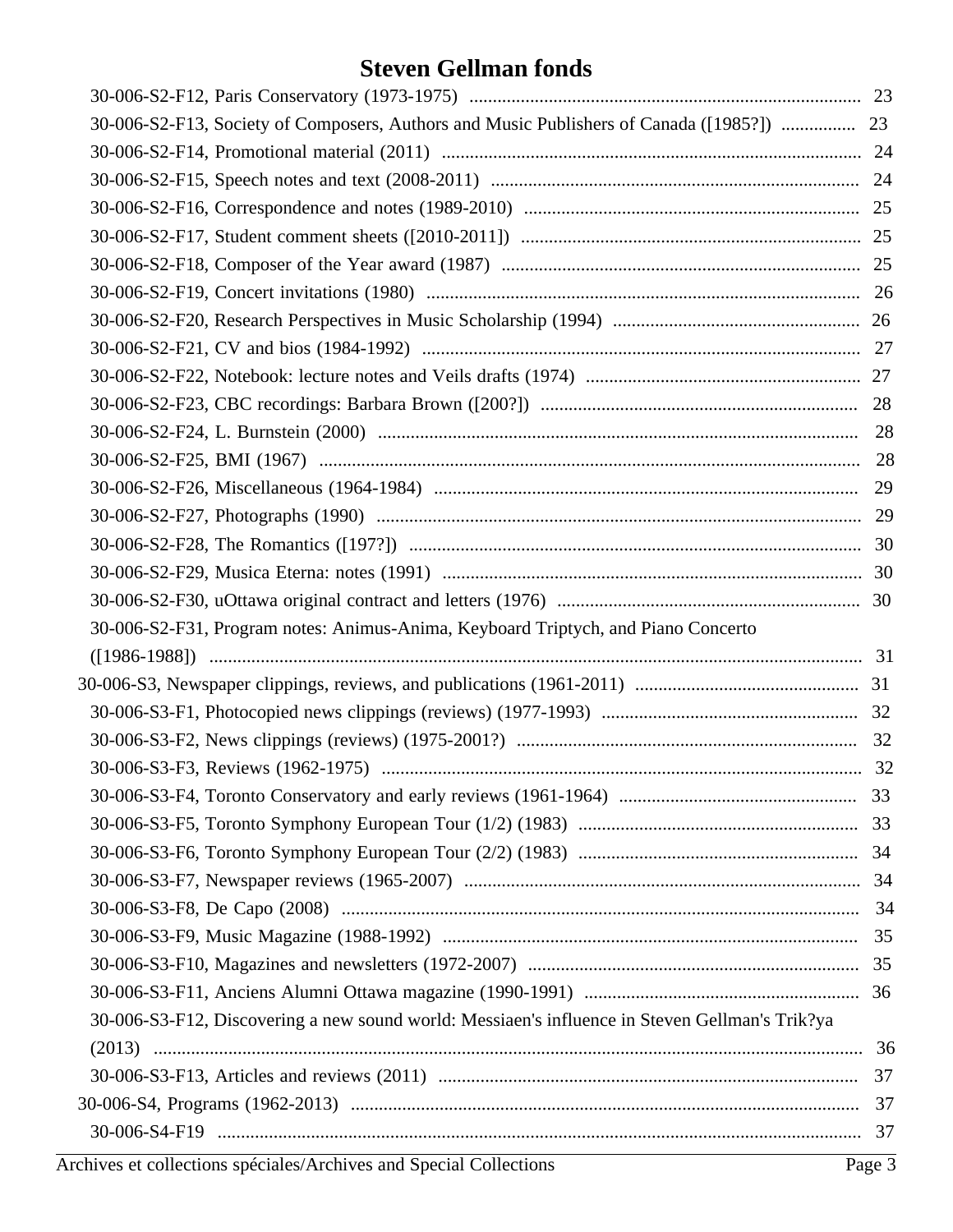| 30-006-S5-SS1-F16, Quartets poèmes (dramatiques) de Gerard Manley Hopkins (1966-1967)  46 |  |
|-------------------------------------------------------------------------------------------|--|
|                                                                                           |  |
|                                                                                           |  |
|                                                                                           |  |
|                                                                                           |  |
|                                                                                           |  |
|                                                                                           |  |
|                                                                                           |  |
|                                                                                           |  |
|                                                                                           |  |
|                                                                                           |  |
|                                                                                           |  |
|                                                                                           |  |
|                                                                                           |  |
| 30-006-S5-SS1-F30, Chamelion suite for piano/Scherzo for violin and piano (1965)  53      |  |
|                                                                                           |  |
|                                                                                           |  |
|                                                                                           |  |
|                                                                                           |  |
|                                                                                           |  |
|                                                                                           |  |
|                                                                                           |  |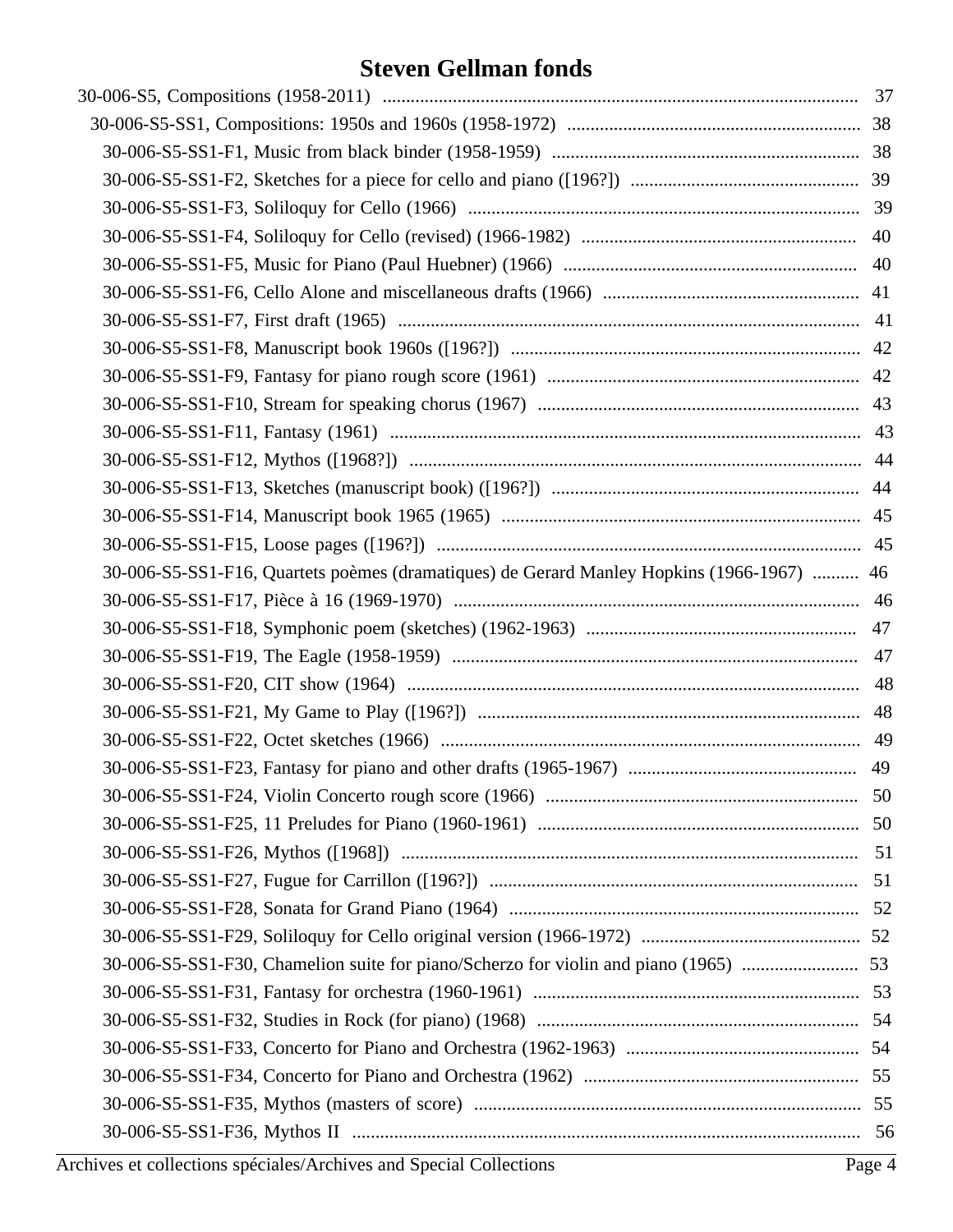| 30-006-S5-SS2-F9, Sketches: Animus-Anima (Jason and the Astronauts) (1974-1976)  61 |  |
|-------------------------------------------------------------------------------------|--|
|                                                                                     |  |
|                                                                                     |  |
|                                                                                     |  |
|                                                                                     |  |
|                                                                                     |  |
|                                                                                     |  |
|                                                                                     |  |
|                                                                                     |  |
| 30-006-S5-SS2-F18, Paris conservatory manuscript book 1973-1974 (1973-1974)  65     |  |
|                                                                                     |  |
|                                                                                     |  |
|                                                                                     |  |
|                                                                                     |  |
|                                                                                     |  |
|                                                                                     |  |
|                                                                                     |  |
|                                                                                     |  |
|                                                                                     |  |
|                                                                                     |  |
|                                                                                     |  |
|                                                                                     |  |
|                                                                                     |  |
|                                                                                     |  |
|                                                                                     |  |
|                                                                                     |  |
|                                                                                     |  |
|                                                                                     |  |
|                                                                                     |  |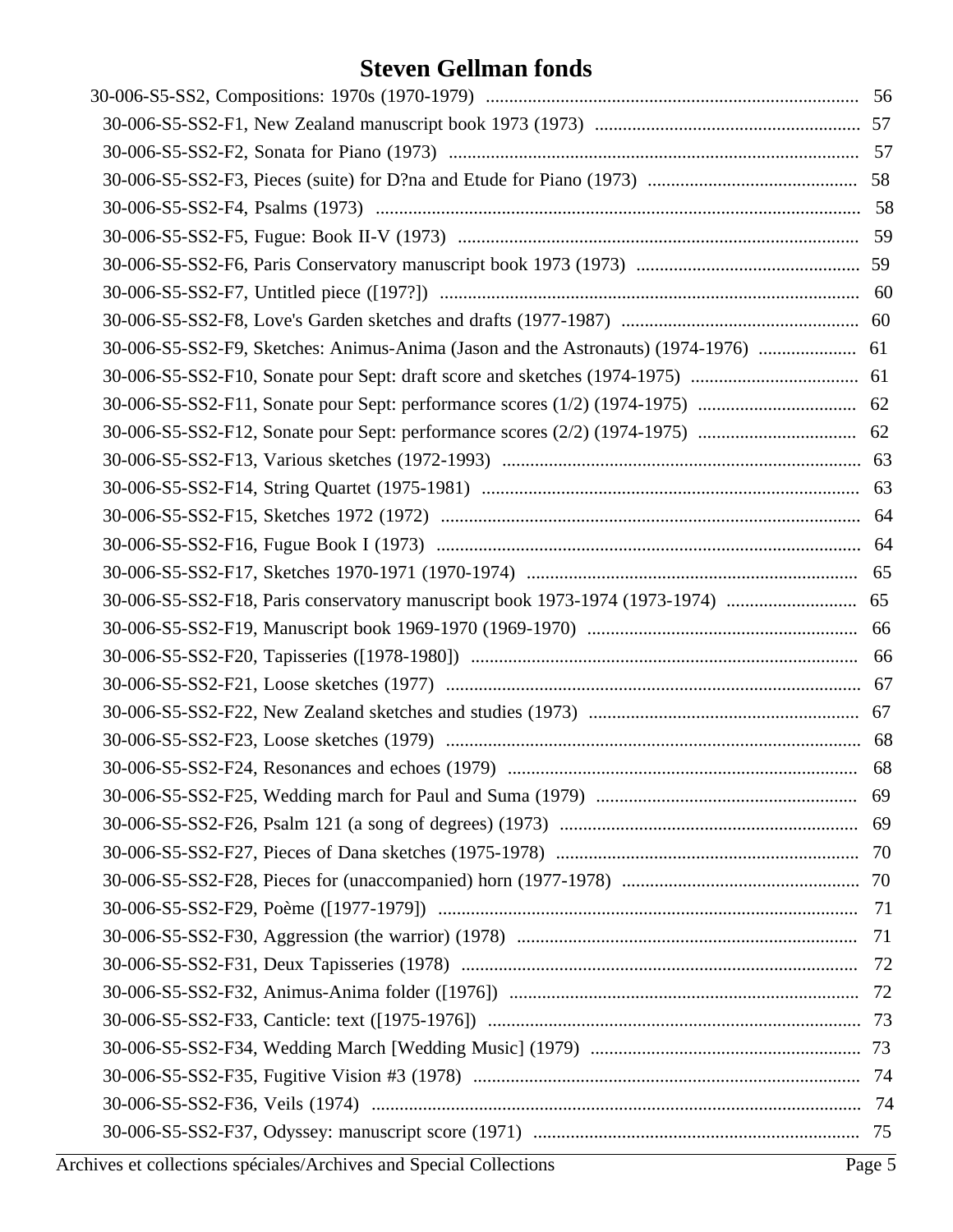| 30-006-S5-SS3-F9, Symphonic Meditations for large orchestra and synthesizers (sketches)       |  |
|-----------------------------------------------------------------------------------------------|--|
|                                                                                               |  |
|                                                                                               |  |
| 30-006-S5-SS3-F11, Sketches: piece for synthesizer/piano for Jackie Parker (1981-1986)  85    |  |
|                                                                                               |  |
|                                                                                               |  |
|                                                                                               |  |
|                                                                                               |  |
|                                                                                               |  |
|                                                                                               |  |
|                                                                                               |  |
|                                                                                               |  |
|                                                                                               |  |
|                                                                                               |  |
|                                                                                               |  |
|                                                                                               |  |
|                                                                                               |  |
| 30-006-S5-SS3-F25, Sketches and drafts: The bride's reputation, Fantasia on a theme of Robert |  |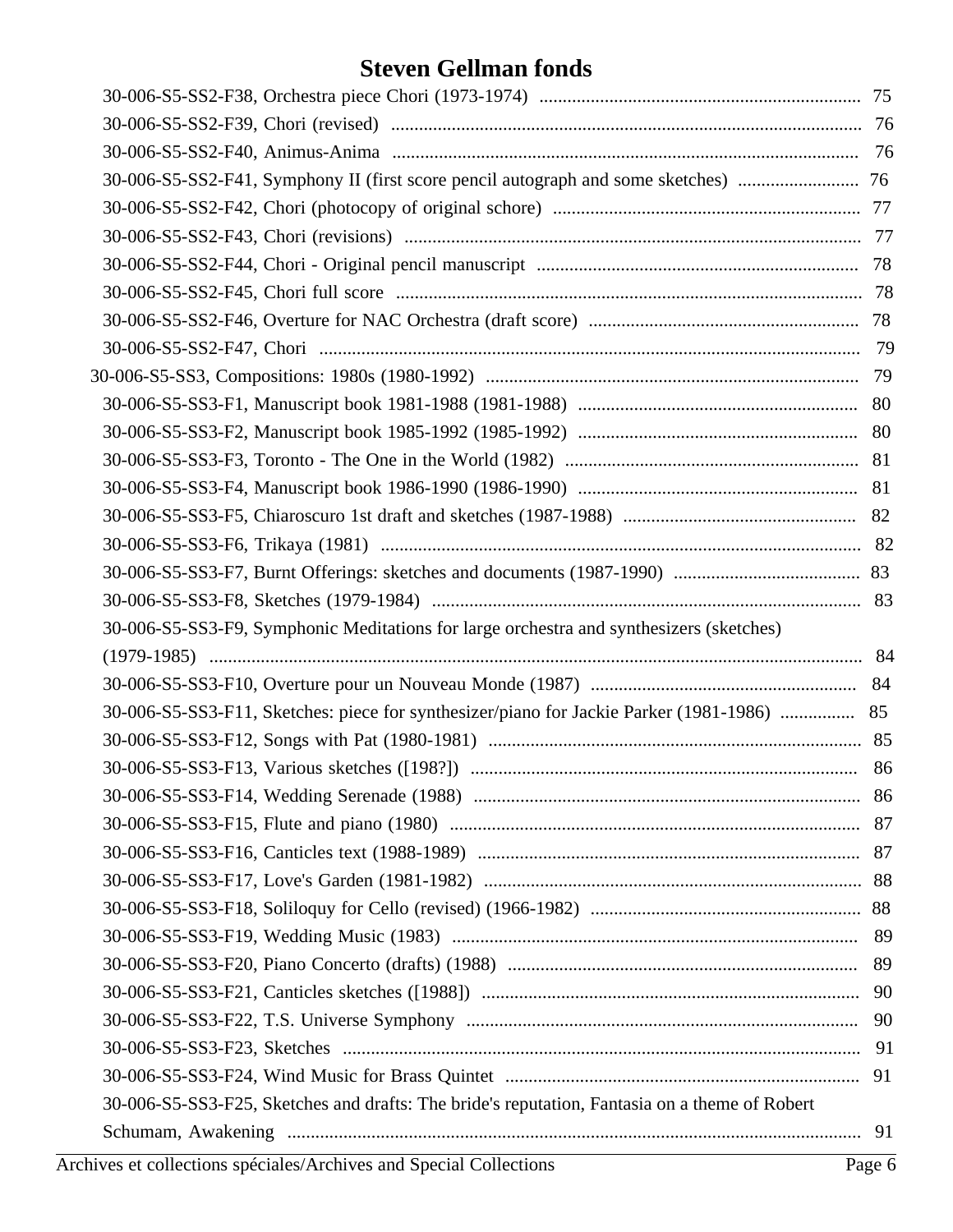| 30-006-S5-SS3-F27, Symphonic meditations for Large Orchestra and Synthesizers = Universe |     |
|------------------------------------------------------------------------------------------|-----|
|                                                                                          |     |
|                                                                                          |     |
|                                                                                          |     |
|                                                                                          |     |
|                                                                                          |     |
|                                                                                          |     |
|                                                                                          |     |
|                                                                                          |     |
|                                                                                          |     |
|                                                                                          |     |
|                                                                                          |     |
|                                                                                          |     |
|                                                                                          |     |
|                                                                                          |     |
|                                                                                          |     |
|                                                                                          |     |
|                                                                                          |     |
|                                                                                          |     |
|                                                                                          |     |
|                                                                                          | 101 |
|                                                                                          |     |
|                                                                                          |     |
|                                                                                          |     |
|                                                                                          | 103 |
|                                                                                          | 104 |
|                                                                                          | 104 |
|                                                                                          | 105 |
|                                                                                          | 105 |
|                                                                                          | 106 |
|                                                                                          | 106 |
|                                                                                          | 107 |
|                                                                                          | 107 |
|                                                                                          | 108 |
|                                                                                          | 108 |
|                                                                                          | 109 |
|                                                                                          | 109 |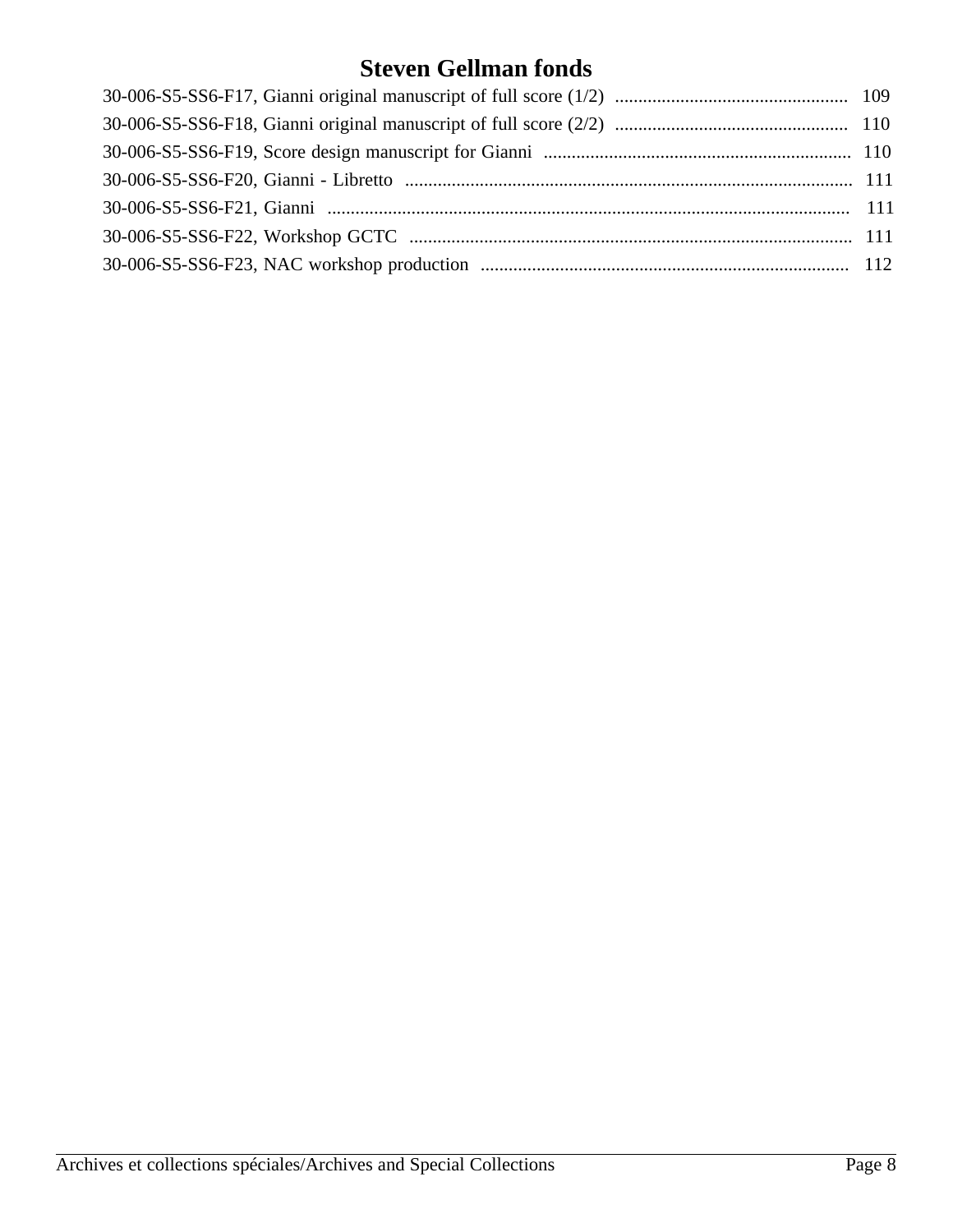## <span id="page-8-0"></span>**Summary information**

| <b>Repository:</b>           | Archives et collections spéciales/Archives and Special Collections                                                                                                                               |
|------------------------------|--------------------------------------------------------------------------------------------------------------------------------------------------------------------------------------------------|
| <b>Title:</b>                | <b>Steven Gellman fonds</b>                                                                                                                                                                      |
| ID:                          | 30-006                                                                                                                                                                                           |
| Date:                        | 1958-2013 (date of creation)                                                                                                                                                                     |
| Language:                    | English                                                                                                                                                                                          |
| Language:                    | Latin                                                                                                                                                                                            |
| <b>Physical description:</b> | 159 cm of textual records (includes musical scores)<br>160 photographs<br>17 postcards<br>10 audio compact discs<br>4 computer disks<br>2 photographs : slides<br>2 drawings<br>1 audio cassette |

## <span id="page-8-1"></span>**Administrative history / Biographical sketch**

#### **Note**

Steven Gellman is a Canadian composer, pianist, and former professor of composition and theory at the University of Ottawa. Gellman was born in Toronto (1947) where he began studying piano and composition at an early age under the instruction of Dr. Samuel Dolin. He appeared frequently as a pianist and composer throughout his teens. At the age of 16, he appeared as a soloist with the CBC Symphony Orchestra in a performance of his own composition Concerto for Piano and Orchestra. Gellman won the International BMI award in 1964, making him the first Canadian to be awarded the accolade. Gellman studied at Juilliard in New York City under Vincent Persichetti, Luciano Berio and Roger Sessions from 1965 to 1968. He attended the Aspen Music Festival and School during the summers of 1965 and 1966 as a student of Darius Milhaud. In 1973, Gellman entered the Paris Conservatory where he studied with Olivier Messiaen from 1973 to 1976. During his time at the Conservatory, Gellman was awarded the Premier Prix. In 1970, Gellman's piece Mythos for flute and string quartet won the UNESCO prize for the best work by a composer under the age of 25. In 1975, Gellman's work Chori was premiered by the Toronto Symphony.

Gellman returned to Canada in 1976 and began teaching composition and theory at the University of Ottawa. He composed several pieces in the late 70s, notably Poème for Angela Hewitt; Wind Music, commissioned by the Canadian Brass; and Deux Tapisseries, commissioned by the French Government in honor of Olivier Messiaen's 70th birthday in 1978.

Gellman received two commission from the Toronto Symphony in the 80s. The overture Awakening was premiered in 1983, and was featured during Toronto Symphony's European tour of 1983. The second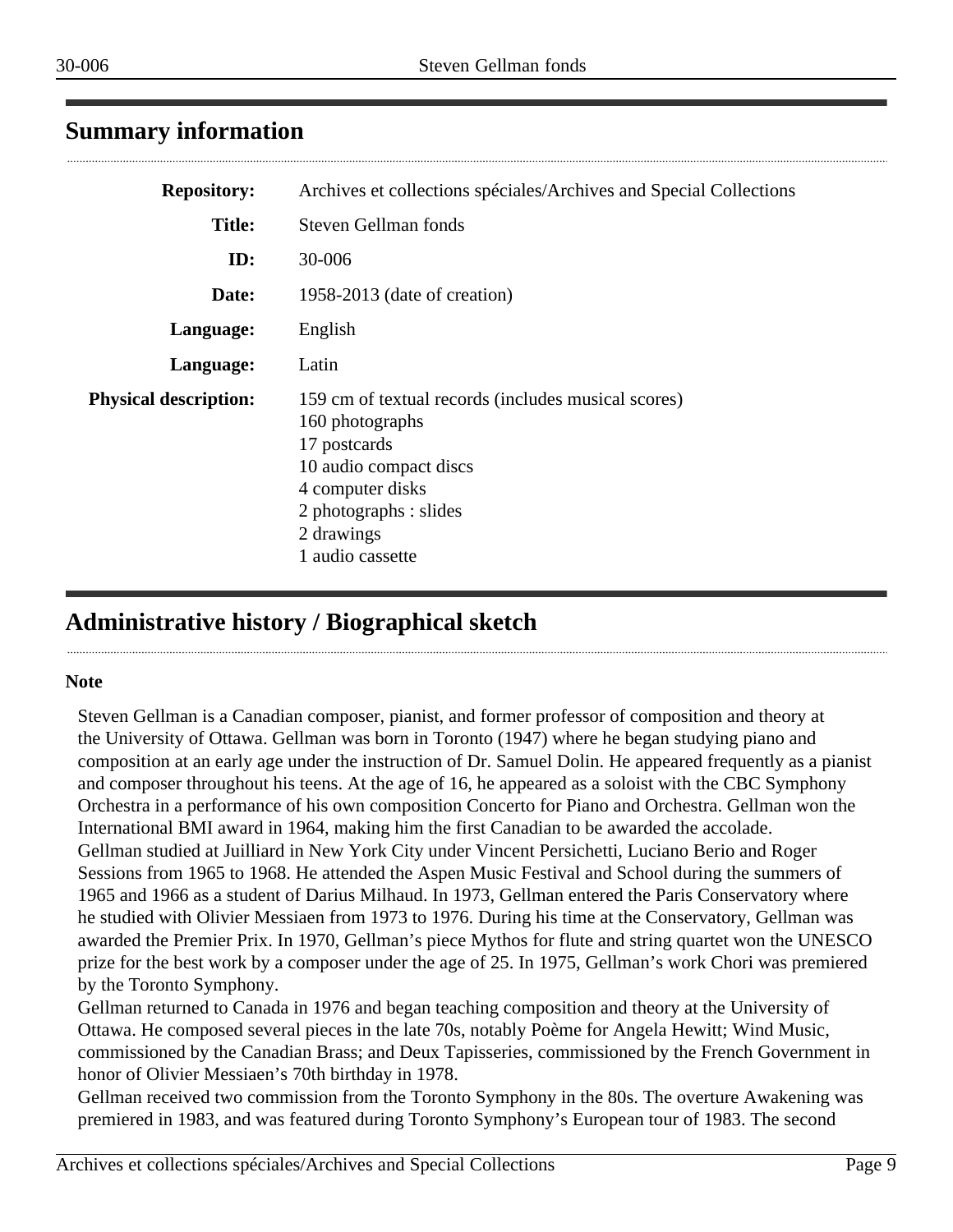30-006 Steven Gellman fonds

commission resulted in a five movement work for orchestra featuring the synthesizers of the Canadian Electronic Ensemble as soloists. The work was premiered in 1986, and was performed throughout Canada. Shortly after, Gellman received a commission from Jon Kimura Parker, which led to the composition Keyboard Triptych for Piano and Synthesizer. Gellman was named the Canada Council Composer of the Year in 1987.

Gellman became an Associate Professor at the University of Ottawa in 1984 and was promoted to Full Professor in 1994. While teaching, Gellman continued to compose many works that have been performed throughout Canada and internationally, by ensembles such as the National Arts Centre Orchestra, Musica Camerata, Société de musique contemporaine du Québec (SMCQ), the Ottawa Symphony, and the Gryphon Trio. Gellman retired from his position at the University of Ottawa in 2011 as Professor Emeritus. His most recent work was completed in 2014.

Prior to his position at the University, Gellman travelled extensively throughout the world. In addition to his studies abroad, he spent time in places such as New Zealand, the Middle East, Greece, India, South Africa, Morocco, and Europe. In his early 20s, Gellman married Cheryl, a visual artist, with whom he had two children, Dana and Misha. Gellman remains a resident of Ottawa.

## <span id="page-9-0"></span>**Scope and content**

The Steven Gellman fonds consists of materials related to Gellman's personal life and professional life as a composer and professor.

The fonds has been divided into 5 series.

## <span id="page-9-1"></span>**Notes**

#### **Title notes**

#### **Immediate source of acquisition**

The records were officially transferred to the Archives in 2019 from the donor.

#### **Restrictions on access**

The majority of the fonds is open and accessible, however, some files are restricted for a predetermined period of time in keeping with relevant privacy laws. Please ask ARCS staff for further information.

#### **Conditions governing use**

Permission from the donor is required for the use, reproduction, or publication of the material. Please ask ARCS staff for further information.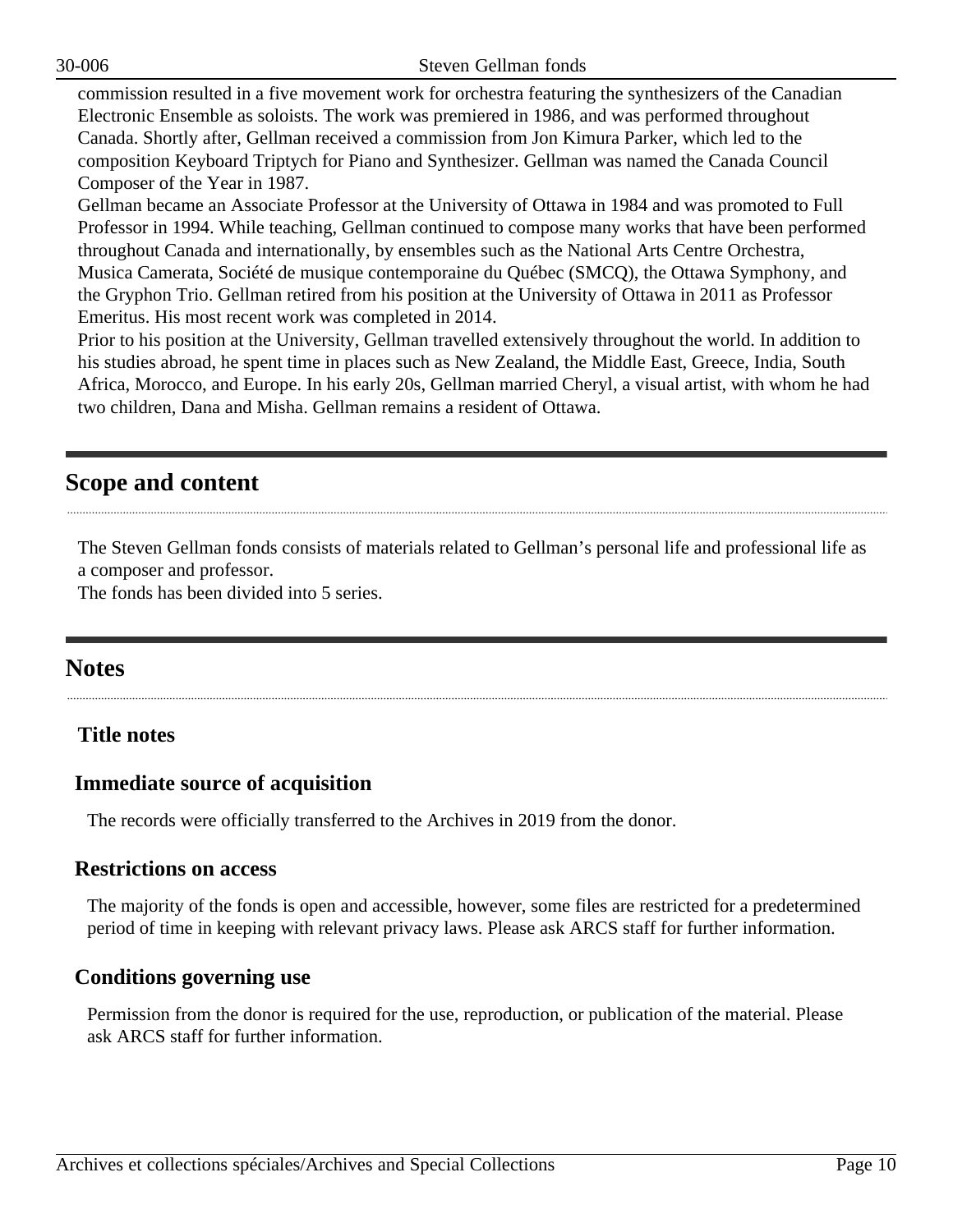#### **Accruals**

Further accruals are anticipated.

#### **Other notes**

- **Publication status**: Published
- **Level of detail**: Full
- **Status description:** Final

## <span id="page-10-0"></span>**Access points**

- Multiple media (documentary form)
- Literary Archives and Other Fonds / Archives littéraires et autres fonds (subject)

## <span id="page-10-1"></span>**Collection holdings**

#### <span id="page-10-2"></span>**Series: 30-006-S1 - Personal materials and correspondence**

Title: Personal materials and correspondence

ID: 30-006-S1

Date: 1959-2013 (date of creation)

Scope and content:

This series contains personal materials such as passports, address books, agendas, keepsakes, blank postcards, photographs, personal correspondence with fellow composers, family and friends, and other miscellaneous materials.

Physical description: 15.3 cm textual records 95 photographs 17 postcards 2 photographs : slides

Publication status:

Published

Access points:

- Textual record (documentary form)
- Graphic material (documentary form)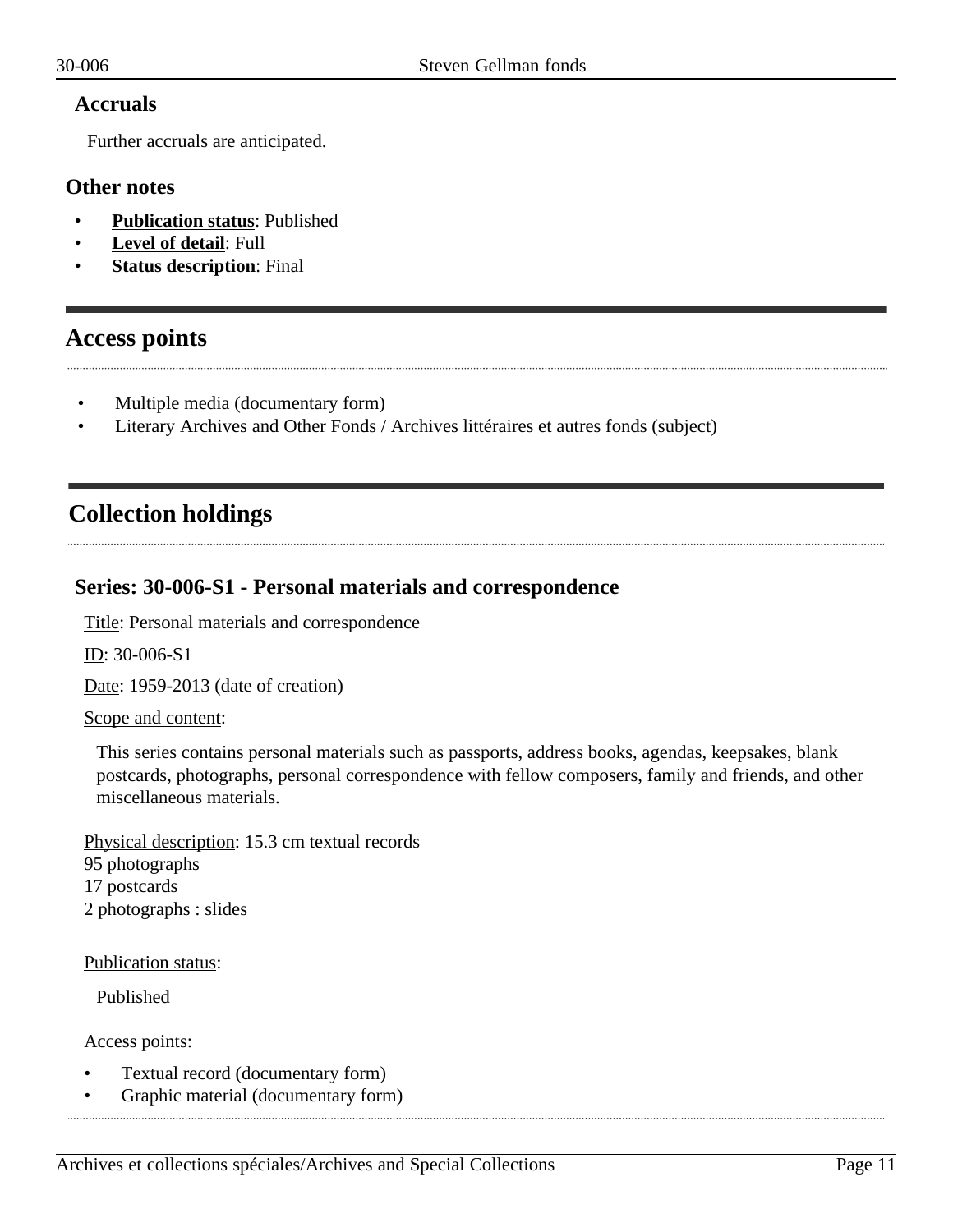#### <span id="page-11-0"></span>**File: 30-006-S1-F1 - Address books**

Title: Address books ID: 30-006-S1-F1 Box file number [alternative]: 1-1 Date: [ca. 1970] (date of creation) Scope and content:

4 small bound books. Contains names, phone numbers, and addresses of contacts.

#### Restrictions on access:

The file is restricted in keeping with relevant privacy laws. Please ask ARCS staff for further information.

#### Publication status:

Published

#### <span id="page-11-1"></span>**File: 30-006-S1-F2 - Agendas**

Title: Agendas

ID: 30-006-S1-F2

Box file number [alternative]: 1-2

Date: 1974-1976 (date of creation)

Scope and content:

3 small bound books. Contains agenda with schedule memos and notes. These agendas cover a significant portion of Gellman's time at the Conservatoire de Paris.

Restrictions on access:

The file is restricted in keeping with relevant privacy laws. Please ask ARCS staff for further information.

Publication status:

Published

## <span id="page-11-2"></span>**File: 30-006-S1-F3 - Keepsakes/travels**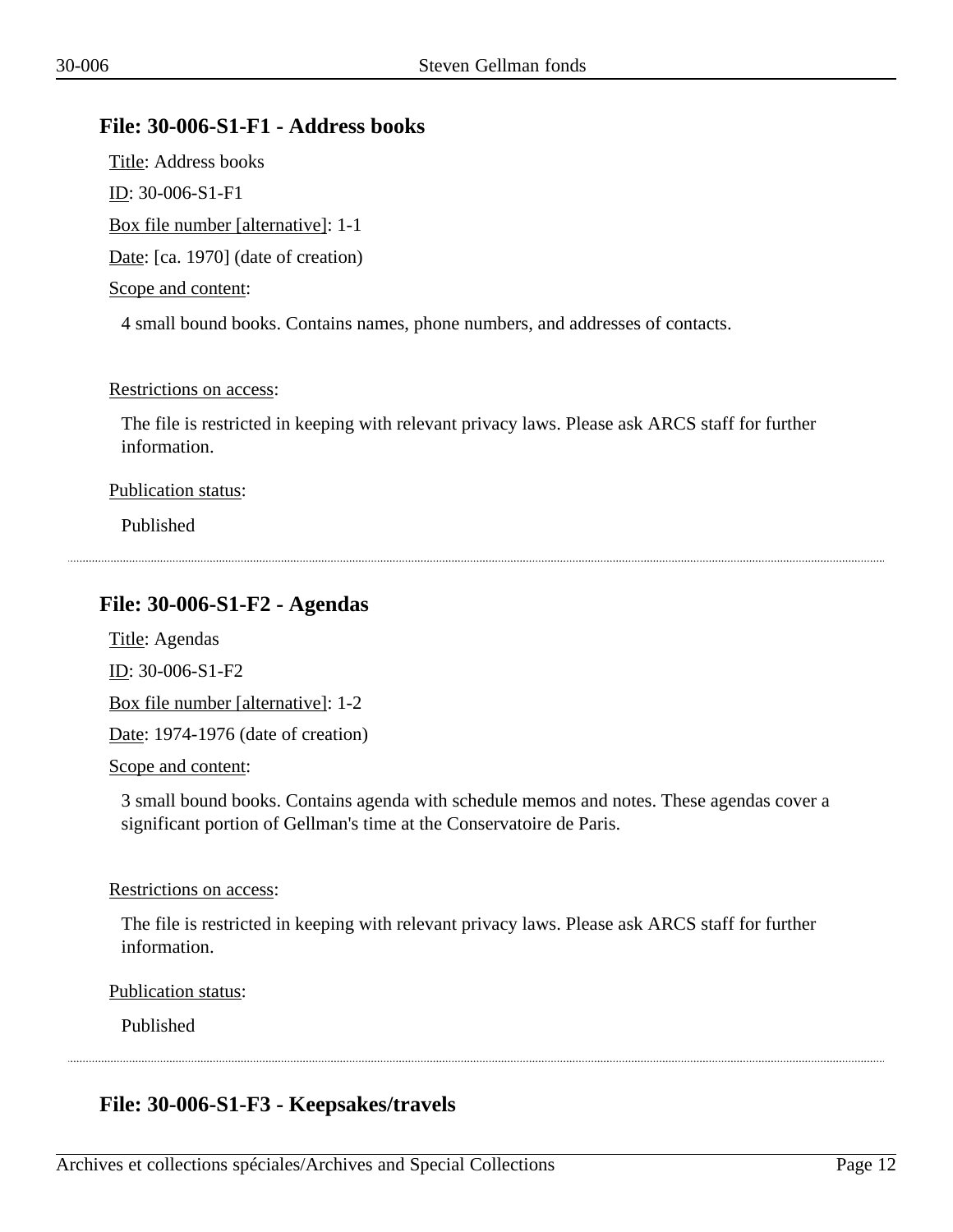Title: Keepsakes/travels ID: 30-006-S1-F3 Box file number [alternative]: 1-3 Date: 1989-1991 (date of creation)

Scope and content:

This file contains 9 postcards (1 inscribed), personal correspondence, souvenir maps, 1 travel pamphlet and six photographs. Photographs are of a beach vacation and Gellman and friend in a forest.

Physical description: 0.6 cm of textual records 6 photographs : col. ; 10 x 15 cm 9 postcards

Publication status:

Published

## <span id="page-12-0"></span>**File: 30-006-S1-F4 - Miscellaneous personal material**

Title: Miscellaneous personal material

ID: 30-006-S1-F4

Box file number [alternative]: 1-6

Date: 1983-1996 (date of creation)

Scope and content:

This file contains cards, an expired passport, miscellaneous correspondence, and three photographs of a rocky forested landscape.

Physical description: 0.7 cm of textual records 3 photographs : col. ; 10 x 15 cm

Publication status:

Published

#### <span id="page-12-1"></span>**File: 30-006-S1-F5 - Correspondence with Alan Leichtling**

Title: Correspondence with Alan Leichtling ID: 30-006-S1-F5 Box file number [alternative]: 1-7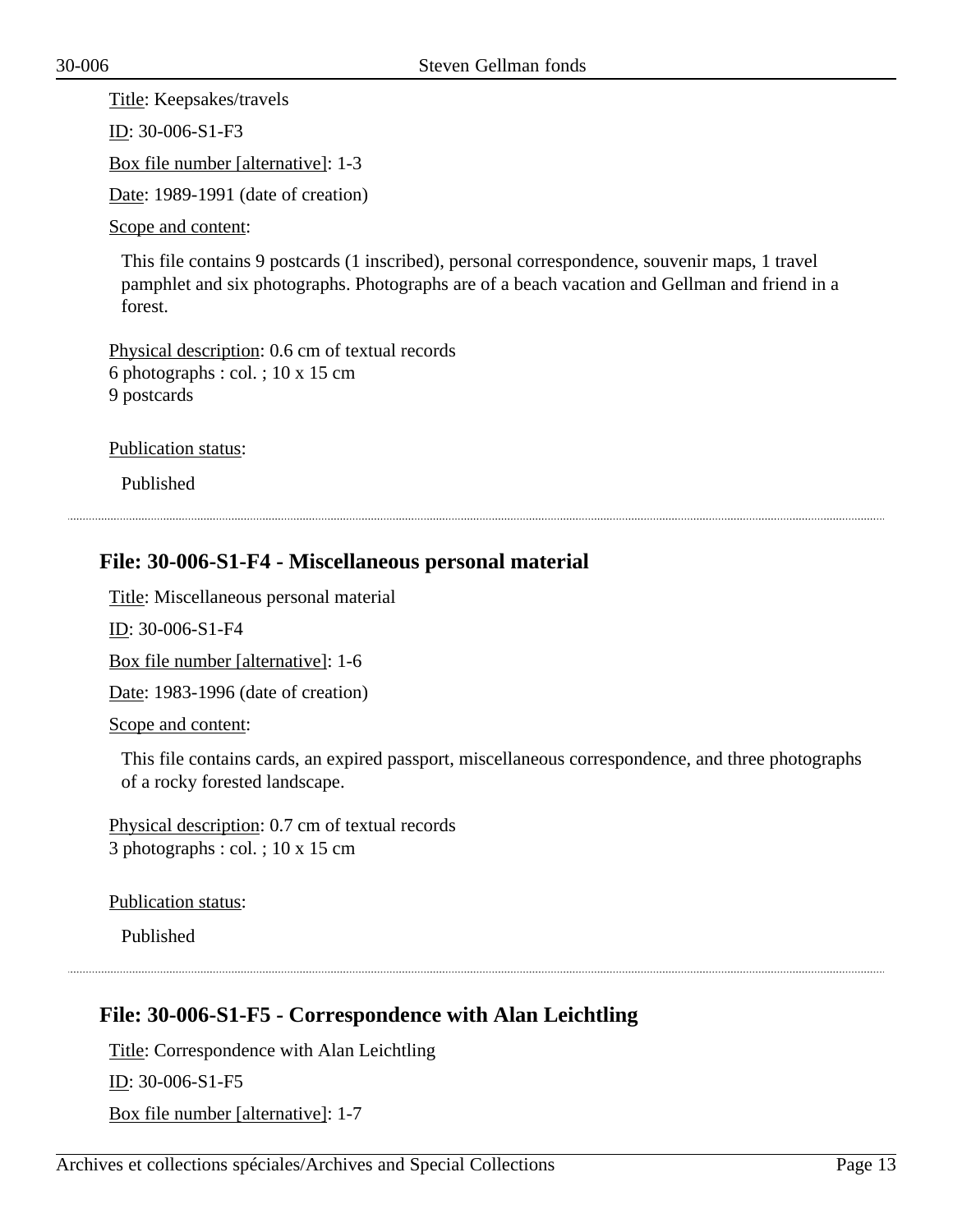Date: 2000 (date of creation)

Scope and content:

This file contains personal correspondence with Alan Leichtling.

Physical description: 0.2 cm of textual records

Publication status:

Published

#### <span id="page-13-0"></span>**File: 30-006-S1-F6 - Letters from Cheryl**

Title: Letters from Cheryl

ID: 30-006-S1-F6

Box file number [alternative]: 1-8

Date: 1971 (date of creation)

Scope and content:

This file contains correspondence between Gellman and his wife, Cheryl, while Gellman was in South Africa.

Physical description: 0.2 cm of textual records

Publication status:

Published

#### <span id="page-13-1"></span>**File: 30-006-S1-F7 - Photographs (trips, portraits, Dalai lama, etc.)**

Title: Photographs (trips, portraits, Dalai lama, etc.)

ID: 30-006-S1-F7

Box file number [alternative]: 2-2

Date: 1977- [200?] (date of creation)

Scope and content:

This file contains photographs of teachers of the Dalai Lama, photographs of Gellman and professional connections, personal photos of an outdoor trip with a friend and dog, and portraits of Gellman's wife.

Physical description: 32 photographs : 24 col. ; 8 b&w ; 12.5 x 18 cm or smaller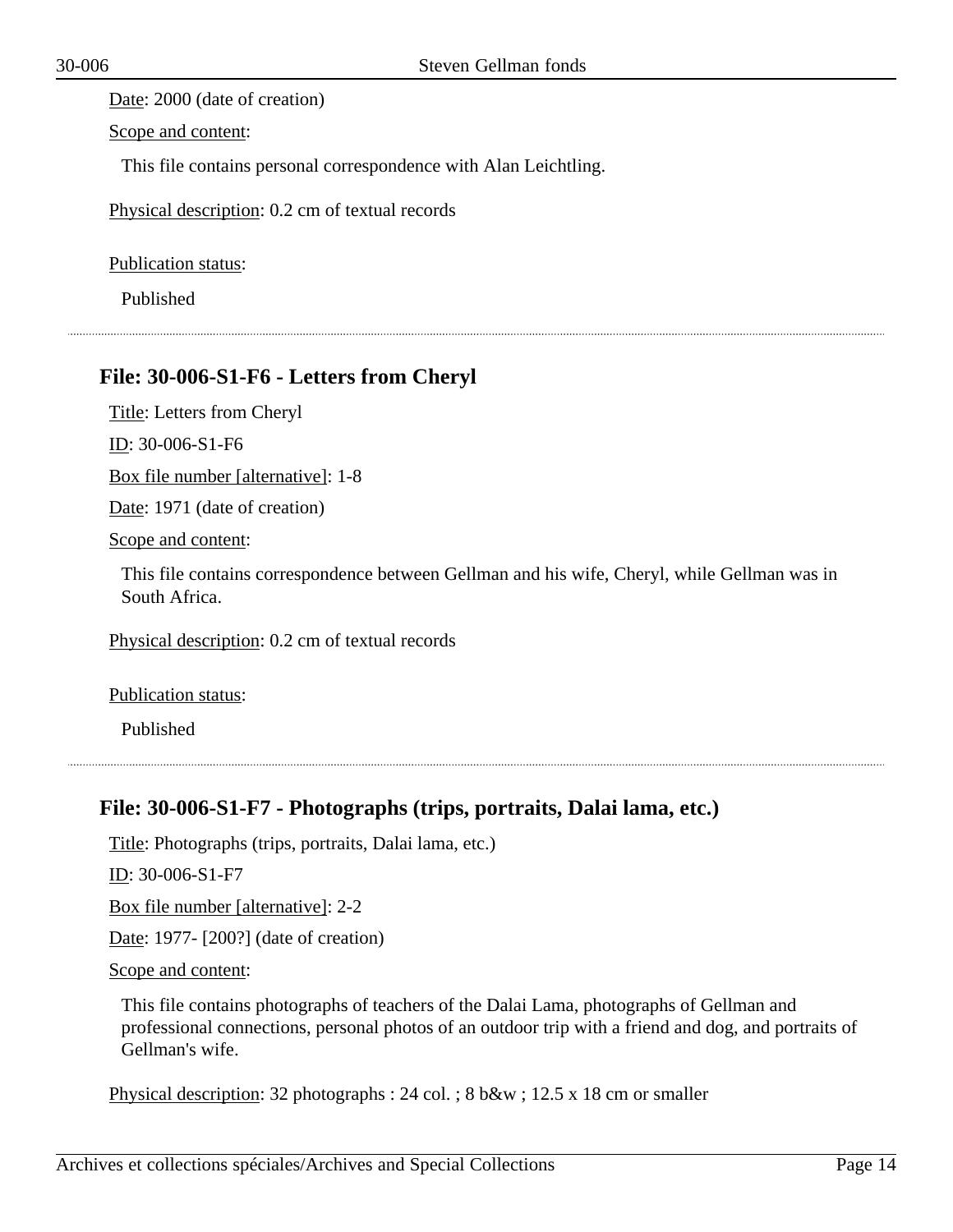Publication status:

Published

#### <span id="page-14-0"></span>**File: 30-006-S1-F8 - Miscellaneous material**

Title: Miscellaneous material ID: 30-006-S1-F8 Box file number [alternative]: 2-5 Date: 1964-2006 (date of creation) Scope and content:

This file contains a small notebook, a small informal address book, an old passport (exp. 1994), a poem by Gellman, a booklet on the late composer Harry Somers, a Gallery Guide, 2 slides (September/October 1990 Diving in Pacific Southeast Asia), and 3 photos (2 portraits and a family photo).

Physical description: 2 cm of textual records 2 slides : col. ; 35 mm 3 photographs : b&w ; 13 x 14.5 cm and 5 x 7 cm

Publication status:

Published

## <span id="page-14-1"></span>**File: 30-006-S1-F9 - Correspondence**

Title: Correspondence ID: 30-006-S1-F9 Box file number [alternative]: 2-16

Date: 1965-1998 (date of creation)

Scope and content:

This file contains various correspondence, mainly of personal nature, including letters, 8 postcards (1 inscribed), and cards.

Physical description: 2 cm of textual records 8 postcards

Publication status:

Published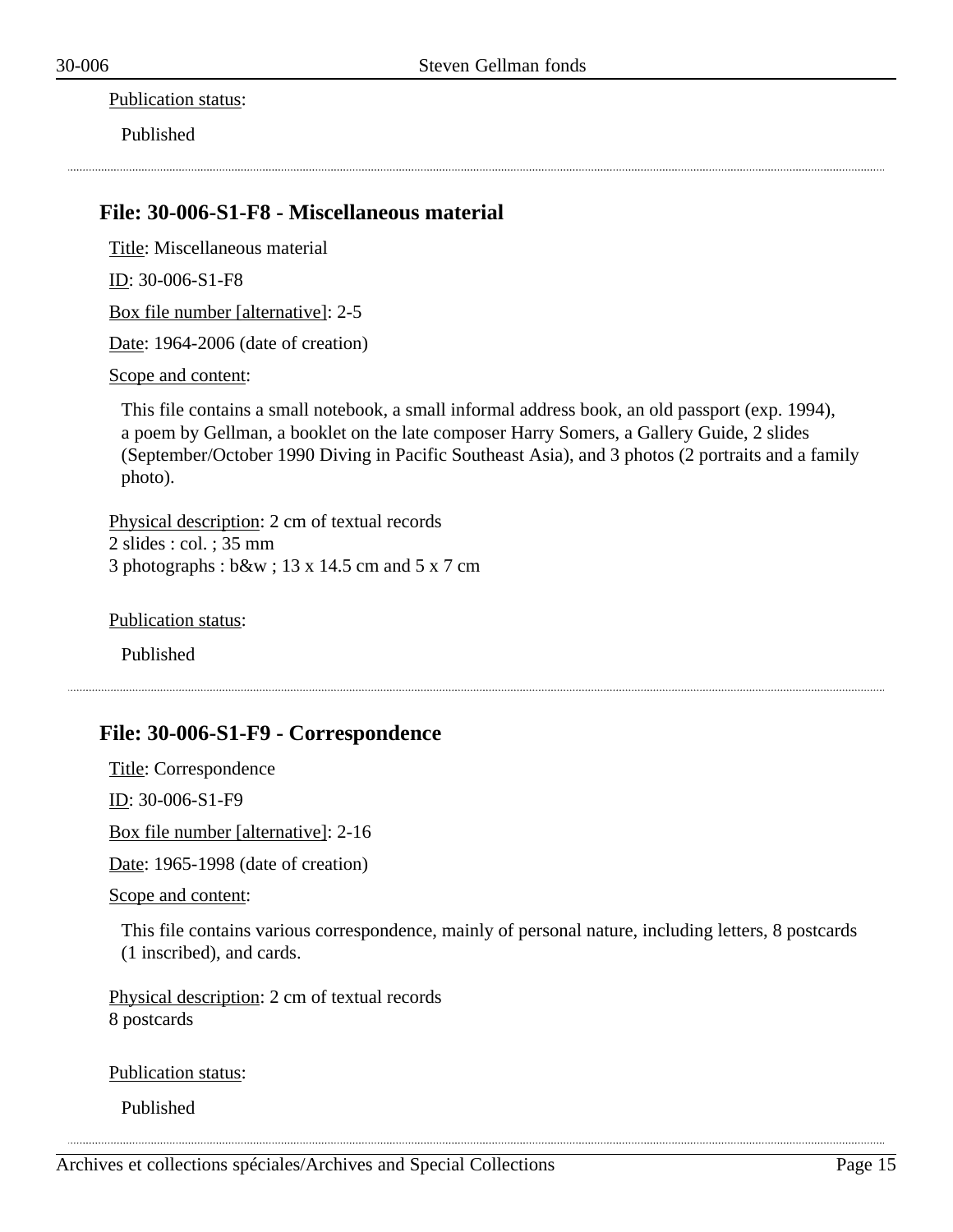#### <span id="page-15-0"></span>**File: 30-006-S1-F10 - Personal correspondence**

Title: Personal correspondence ID: 30-006-S1-F10 Box file number [alternative]: 3-1 Date: 2010-2011 (date of creation) Scope and content: This file contains personal correspondence around the time of Gellman's retirement. Physical description: 0.2 cm of textual records

Publication status:

Published

## <span id="page-15-1"></span>**File: 30-006-S1-F11 - Photographs**

Title: Photographs ID: 30-006-S1-F11 Box file number [alternative]: 3-2 Date: 1982-2007 (date of creation) Scope and content:

This file contains 2 photographs of a portrait drawing of Gellman done by his wife Cheryl, photographs from Gellman's 60th birthday, and negatives depicting Gellman at the piano.

Physical description: 47 photographs: 16 col. ; 4 x 6 cm ; 31 col. negatives

Publication status:

Published

## <span id="page-15-2"></span>**File: 30-006-S1-F12 - Personal correspondence, souvenirs, and photographs**

Title: Personal correspondence, souvenirs, and photographs ID: 30-006-S1-F12 Box file number [alternative]: 4-3 Date: 1988-2013 (date of creation) Scope and content: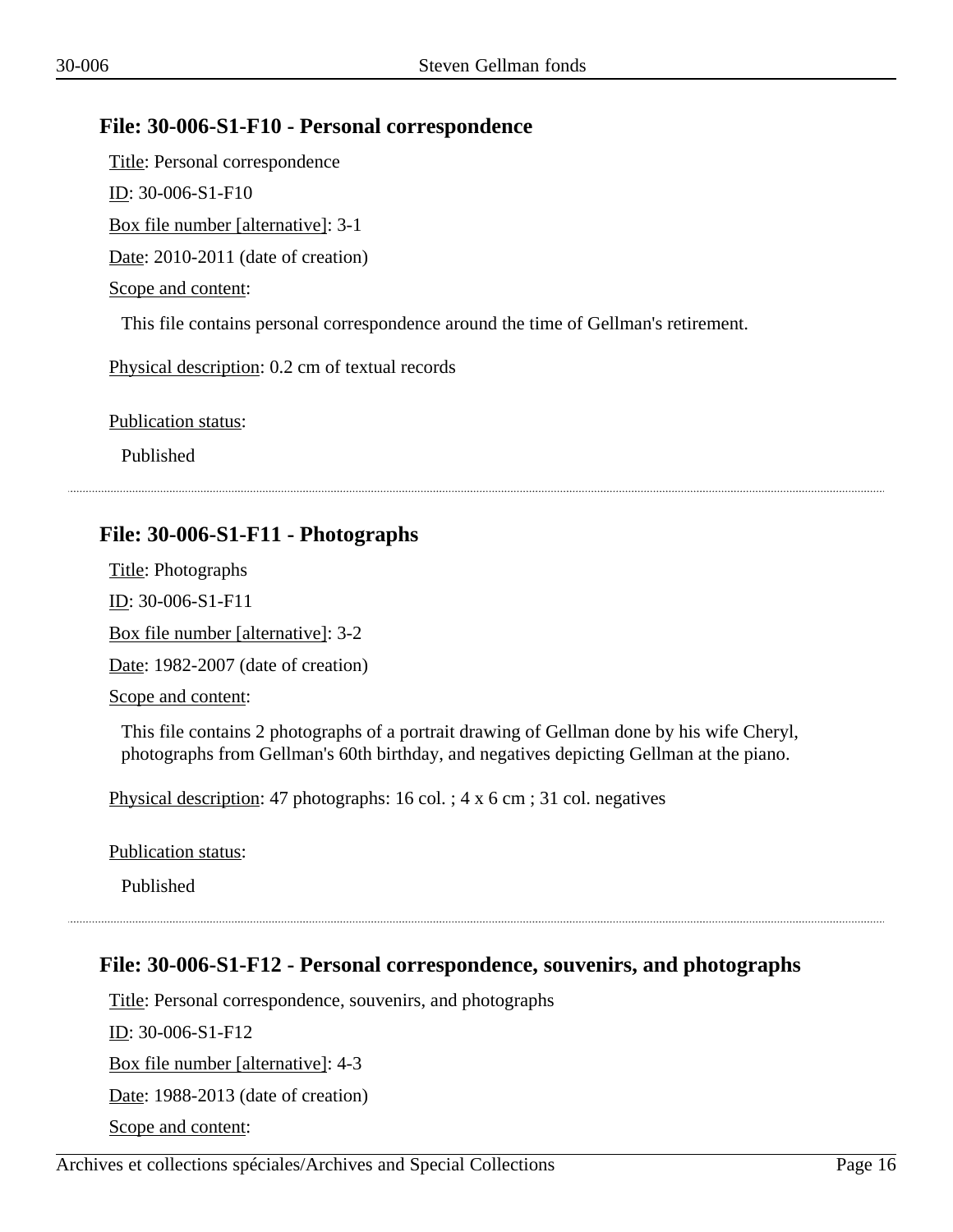This file contains ticket stubs, cards, correspondence, a crossword puzzle, and 3 photographs of Gellman and family.

Physical description: 0.3 cm of textual records 3 photographs : col. ; 9 x 12.5 cm and 8.5 x 11 cm

Publication status:

Published

#### <span id="page-16-0"></span>**File: 30-006-S1-F13 - Namgyal R. drawing**

Title: Namgyal R. drawing ID: 30-006-S1-F13 Box file number [alternative]: 6-1 Date: [ca. 1990] (date of creation) Scope and content: This file contains one drawing by Namgyal R. Physical description: 1 drawing : col. ; 25 x 32 cm

Publication status:

Published

## <span id="page-16-1"></span>**File: 30-006-S1-F14 - Camp Kawagama group photo**

Title: Camp Kawagama group photo ID: 30-006-S1-F14

Box file number [alternative]: 6-4

Date: 1962 (date of creation)

Scope and content:

This file contains a group photo from Camp Kawagama.

Physical description: 1 photograph : b&w ; 15 x 25.5 cm

Publication status:

Published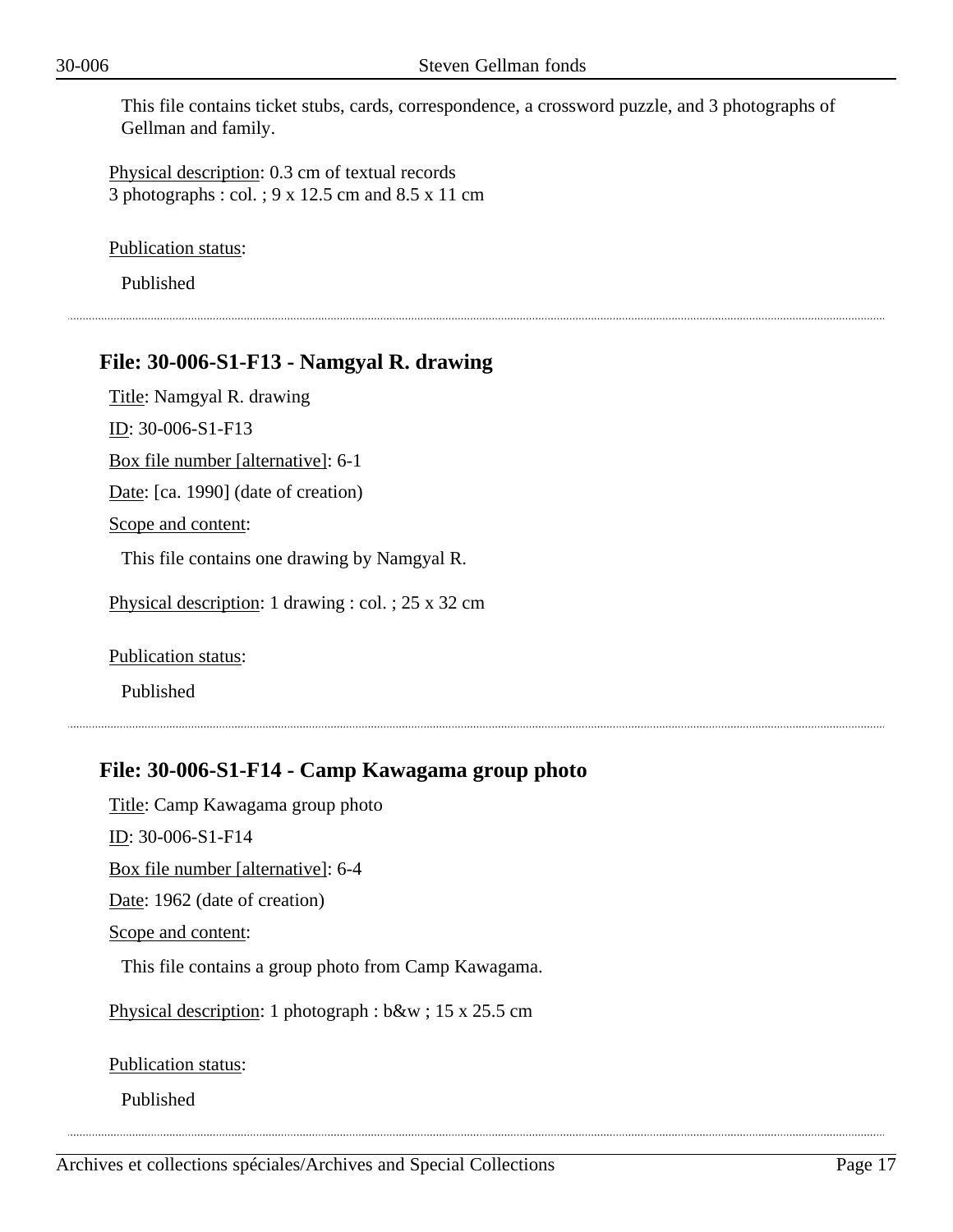#### <span id="page-17-0"></span>**File: 30-006-S1-F15 - Certificates**

Title: Certificates ID: 30-006-S1-F15 Box file number [alternative]: 6-6 Date: 1959-1967 (date of creation) Scope and content:

This file contains an award of merit from Camp Kawagama and a certificate of honor from the Bureau of Jewish Education of Toronto.

Physical description: 0.1 cm of textual records

Publication status:

Published

#### <span id="page-17-1"></span>**Series: 30-006-S2 - Professional materials and correspondence**

Title: Professional materials and correspondence

ID: 30-006-S2

Date: 1967-2011 (date of creation)

Scope and content:

This series contains professional correspondence which includes topics such as commissions, employment, in-progress compositions, and awards. Other professional materials include headshot portraits, biographies, lists of compositions, CVs, promotional materials, program notes, speeches, and other materials.

Physical description: 14.1 cm textual records 65 photographs 2 drawings

Publication status:

Published

## <span id="page-17-2"></span>**File: 30-006-S2-F1 - Promotion to full professor**

Title: Promotion to full professor

ID: 30-006-S2-F1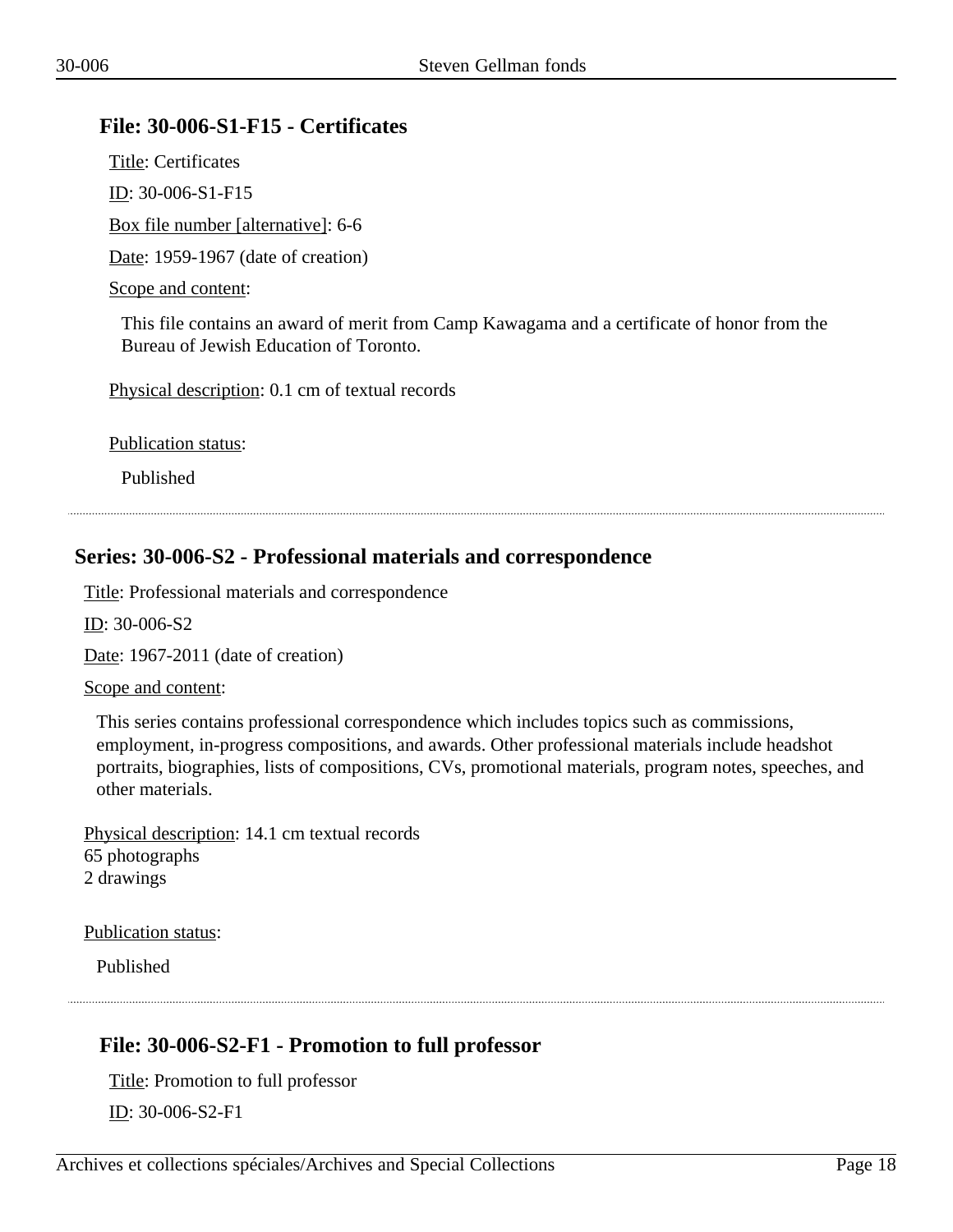Box file number [alternative]: 1,4

Date: 1994 (date of creation)

Scope and content:

This file contains correspondence with the University of Ottawa faculty of arts and four evaluators concerning Gellman's promotion to full professor.

Physical description: 0.3 cm of textual records

Publication status:

Published

#### <span id="page-18-0"></span>**File: 30-006-S2-F2 - Letters of evaluation (for promotion)**

Title: Letters of evaluation (for promotion)

ID: 30-006-S2-F2

Box file number [alternative]: 1,5

Date: 1984 (date of creation)

Scope and content:

This file containts correspondence with the University of Ottawa Faculty of Arts concerning Gellman's promotion to the rank of Associate Professor.

Physical description: 0.2 cm of textual records

Publication status:

Published

## <span id="page-18-1"></span>**File: 30-006-S2-F3 - Performance Rights Organization**

Title: Performance Rights Organization

ID: 30-006-S2-F3

Box file number [alternative]: 1,9

Date: 1976-1986 (date of creation)

Scope and content:

This file contains promotional brochures containing Gellman's composer biography, list of compositions and discography produced by the Performance Rights Organization.

Physical description: 2.5 cm of textual records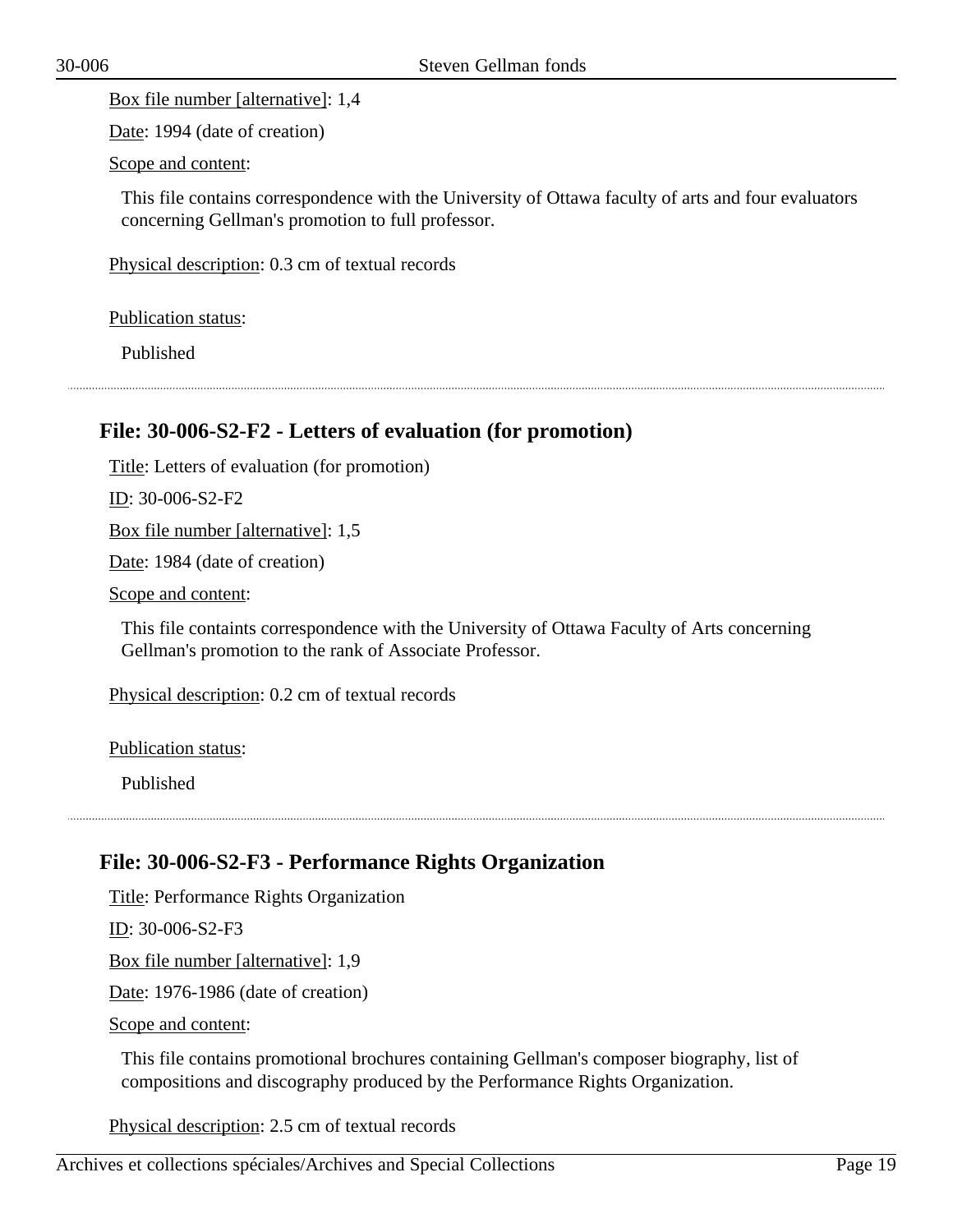Publication status:

Published

### <span id="page-19-0"></span>**File: 30-006-S2-F4 - Letters and documents**

Title: Letters and documents ID: 30-006-S2-F4 Box file number [alternative]: 1,10 Date: 1977-1999, predominant 1980-1982 (date of creation)

Scope and content:

This file contains personal and professional correspondence, financial information related to Gellman's position at the University of Ottawa, the Canadian League of Composers, and other income sources.

Physical description: 1.1 cm of textual records

Publication status:

Published

## <span id="page-19-1"></span>**File: 30-006-S2-F5 - Composition lists and notes (book)**

Title: Composition lists and notes (book)

ID: 30-006-S2-F5

Box file number [alternative]: 1,11

Date: 1991-1993 (date of creation)

Scope and content:

This file contains a notebook with lists of compositions, notes on events, locations, contacts, miscellaneous.

Physical description: 0.5 cm of textual records

Publication status:

Published

#### <span id="page-19-2"></span>**File: 30-006-S2-F6 - Letters and documents**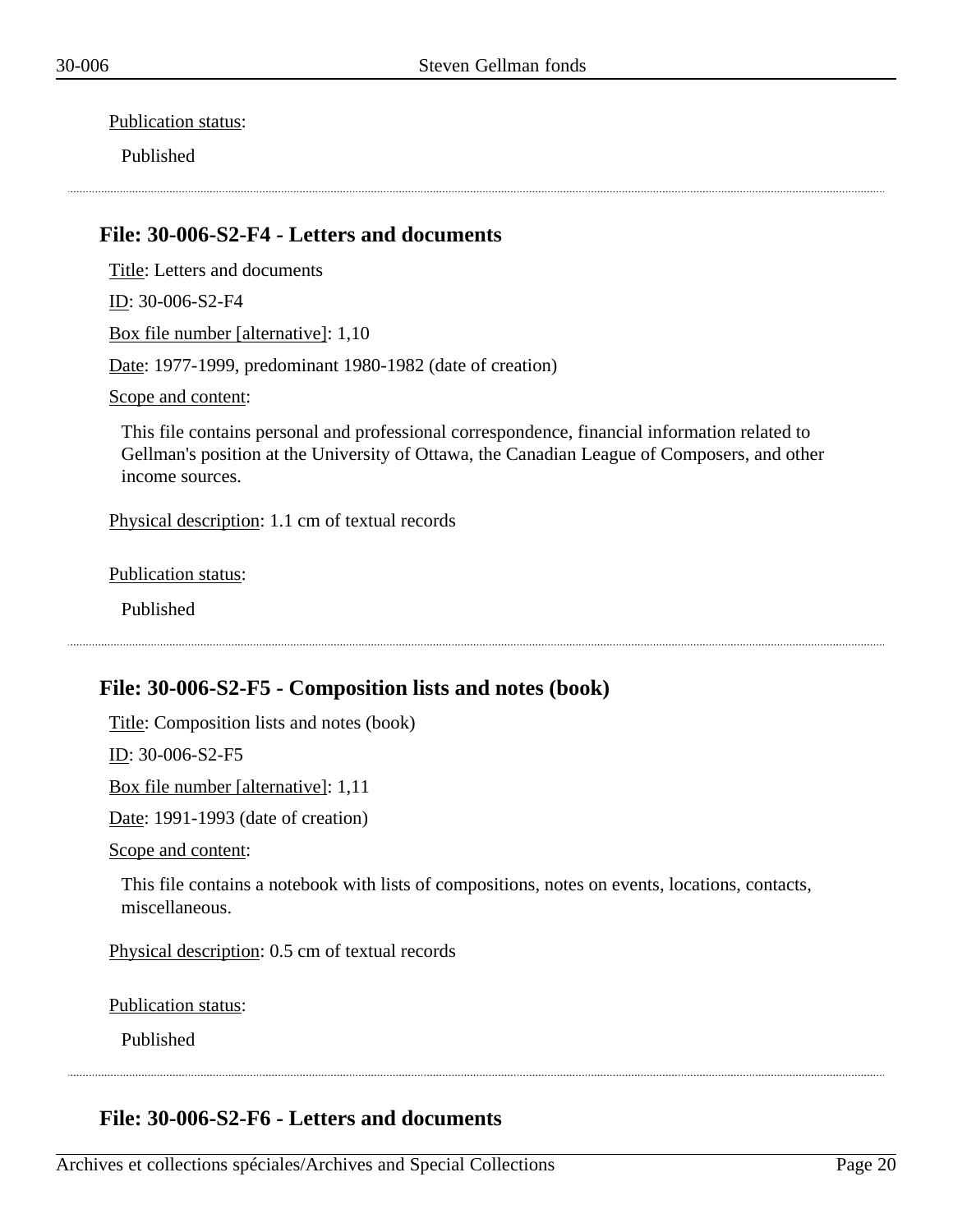Title: Letters and documents

ID: 30-006-S2-F6

Box file number [alternative]: 1,12

Date: 1983-1987 (date of creation)

Scope and content:

This file contains personal and professional correspondence, and financial information related to Gellman's position at the University of Ottawa.

Physical description: 2.5 cm of textual records

Publication status:

Published

## <span id="page-20-0"></span>**File: 30-006-S2-F7 - Portraits**

Title: Portraits ID: 30-006-S2-F7 Box file number [alternative]: 2,1 Date: 1987-1989 (date of creation) Scope and content: This file contains portraits of Gellman.

Physical description: 17 photographs : 11 col. ; 12.5 x 12.5 cm ; 6 b&w ; 5 x 7 cm and 18 x 12.5 cm

Publication status:

Published

## <span id="page-20-1"></span>**File: 30-006-S2-F8 - Portrait photography**

Title: Portrait photography ID: 30-006-S2-F8 Box file number [alternative]: 2,3 Date: 1985 (date of creation) Scope and content:

This file contains portraits of Gellman and his wife and portraits of Gellman.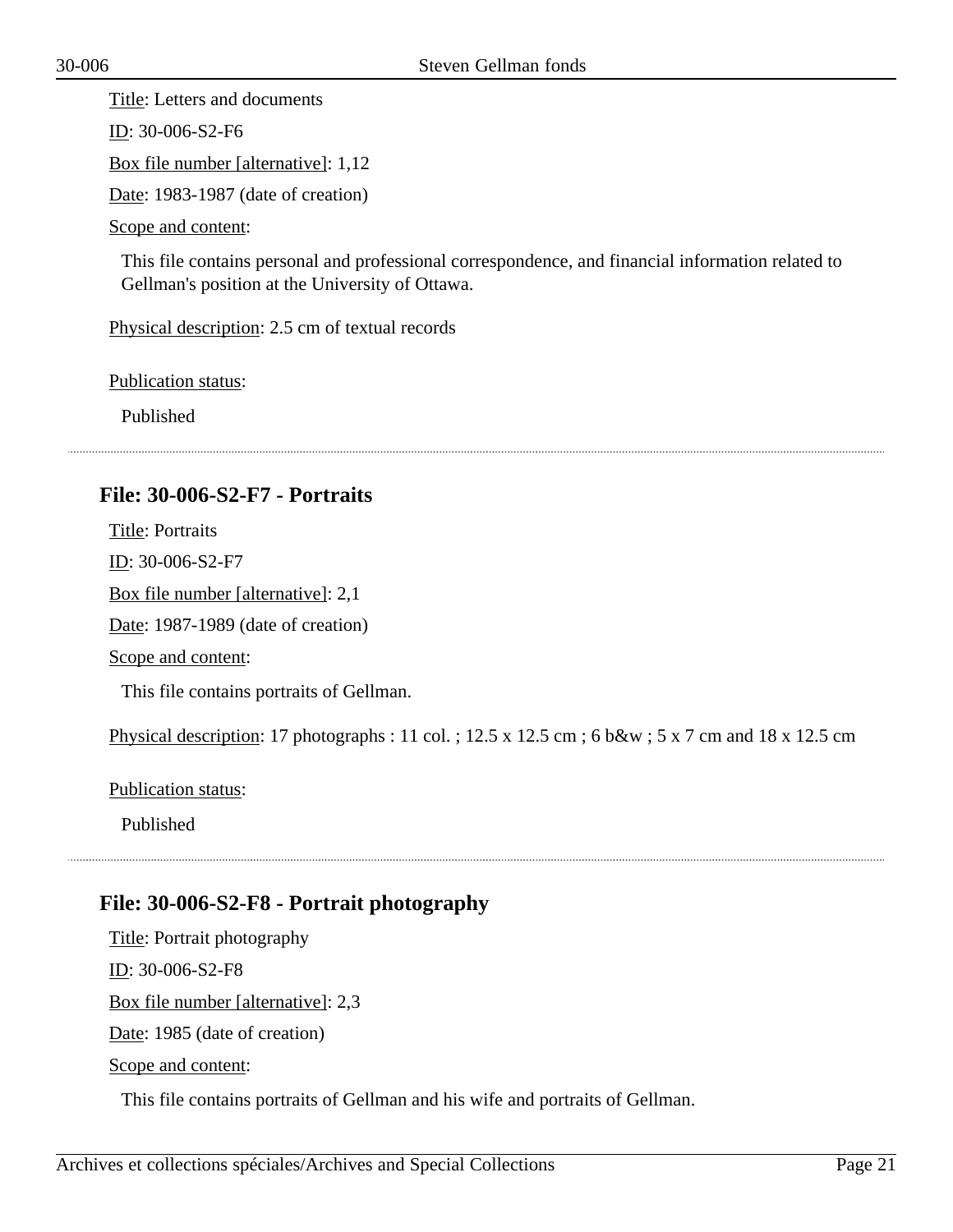Physical description: 41 photographs : 13 b&w ; 10 col. ; 10 col. negatives ; 8 b&w negatives

Publication status:

Published

#### <span id="page-21-0"></span>**File: 30-006-S2-F9 - BMI Canada programs and flyers**

Title: BMI Canada programs and flyers ID: 30-006-S2-F9 Box file number [alternative]: 2,4 Date: 1976-1986 (date of creation) Scope and content:

This file contains brochures containing Gellman's composer biography, list of compositions and discography produced by the Performance Rights Organization. It also contains a flyer advertising an event featuring Gellman's wife Cheryl, and a photocopy of a program page about the piece Jaya Overture.

Physical description: 1 cm of textual records

Publication status:

Published

## <span id="page-21-1"></span>**File: 30-006-S2-F10 - Canada Council Composer of the Year award**

Title: Canada Council Composer of the Year award

ID: 30-006-S2-F10

Box file number [alternative]: 2,11

Date: 1987 (date of creation)

Scope and content:

This file contains correspondence pertaining to Gellman's receipt of the Canada Council Composer of the Year award.

Physical description: 0.1 cm of textual records

Publication status:

Published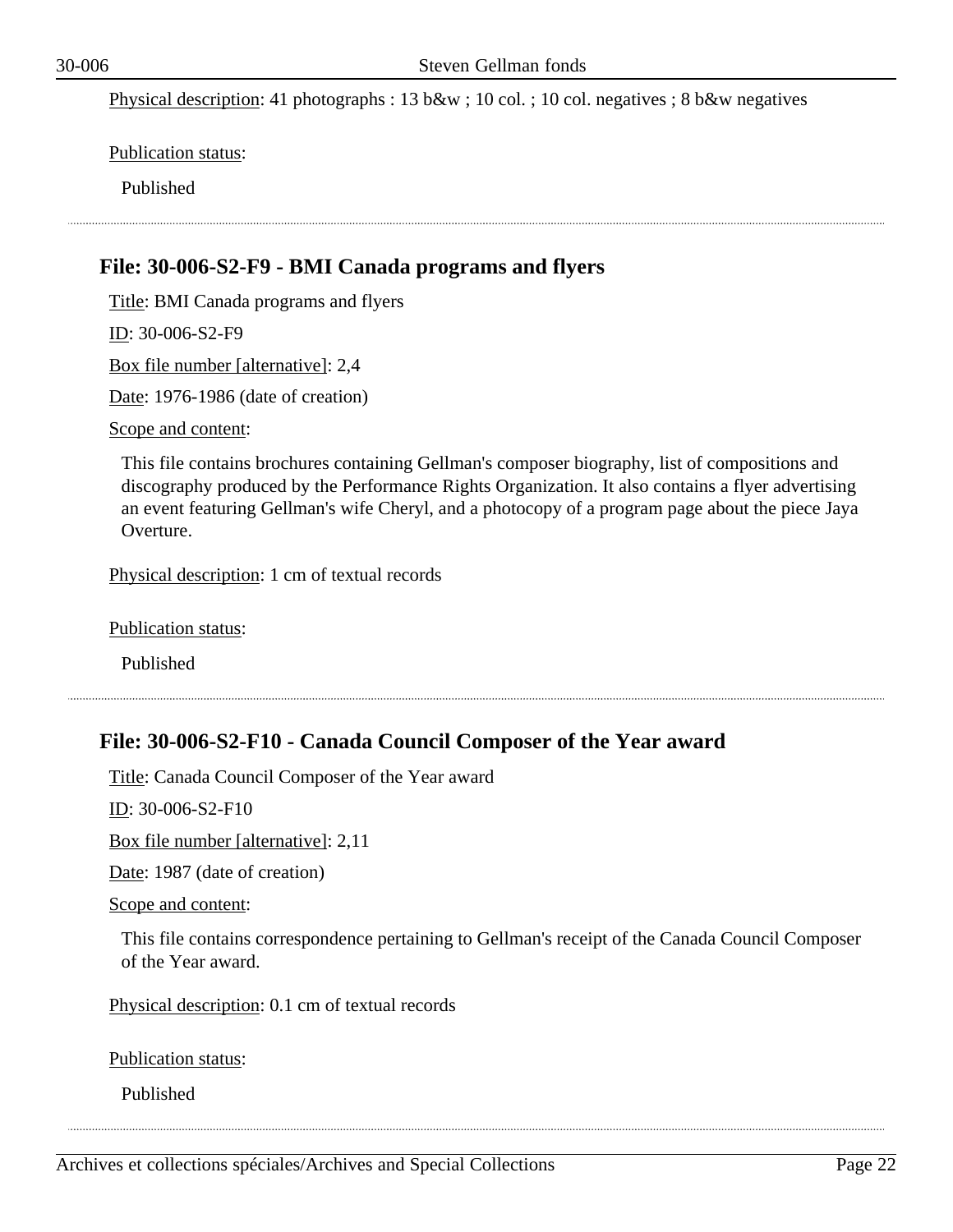## <span id="page-22-0"></span>**File: 30-006-S2-F11 - Letters to editors**

Title: Letters to editors ID: 30-006-S2-F11 Box file number [alternative]: 2,12 Date: 1988-1991 (date of creation) Scope and content:

This file contains two letters to editors, one to the Ottawa Citizen concerning a malicious review of the Ottawa Symphony Orchestra, the other to Maclean's Magazine concerning a cover story. The file also contains a list of Canadian Music Council award winners.

Physical description: 0.2 cm of textual records

Publication status:

Published

## <span id="page-22-1"></span>**File: 30-006-S2-F12 - Paris Conservatory**

Title: Paris Conservatory

ID: 30-006-S2-F12

Box file number [alternative]: 2,13

Date: 1973-1975 (date of creation)

Scope and content:

This file contains material related to Gellman's time at the Paris Conservatory.

Physical description: 0.4 cm of textual records

Publication status:

Published

## <span id="page-22-2"></span>**File: 30-006-S2-F13 - Society of Composers, Authors and Music Publishers of Canada**

Title: Society of Composers, Authors and Music Publishers of Canada ID: 30-006-S2-F13 Box file number [alternative]: 2,15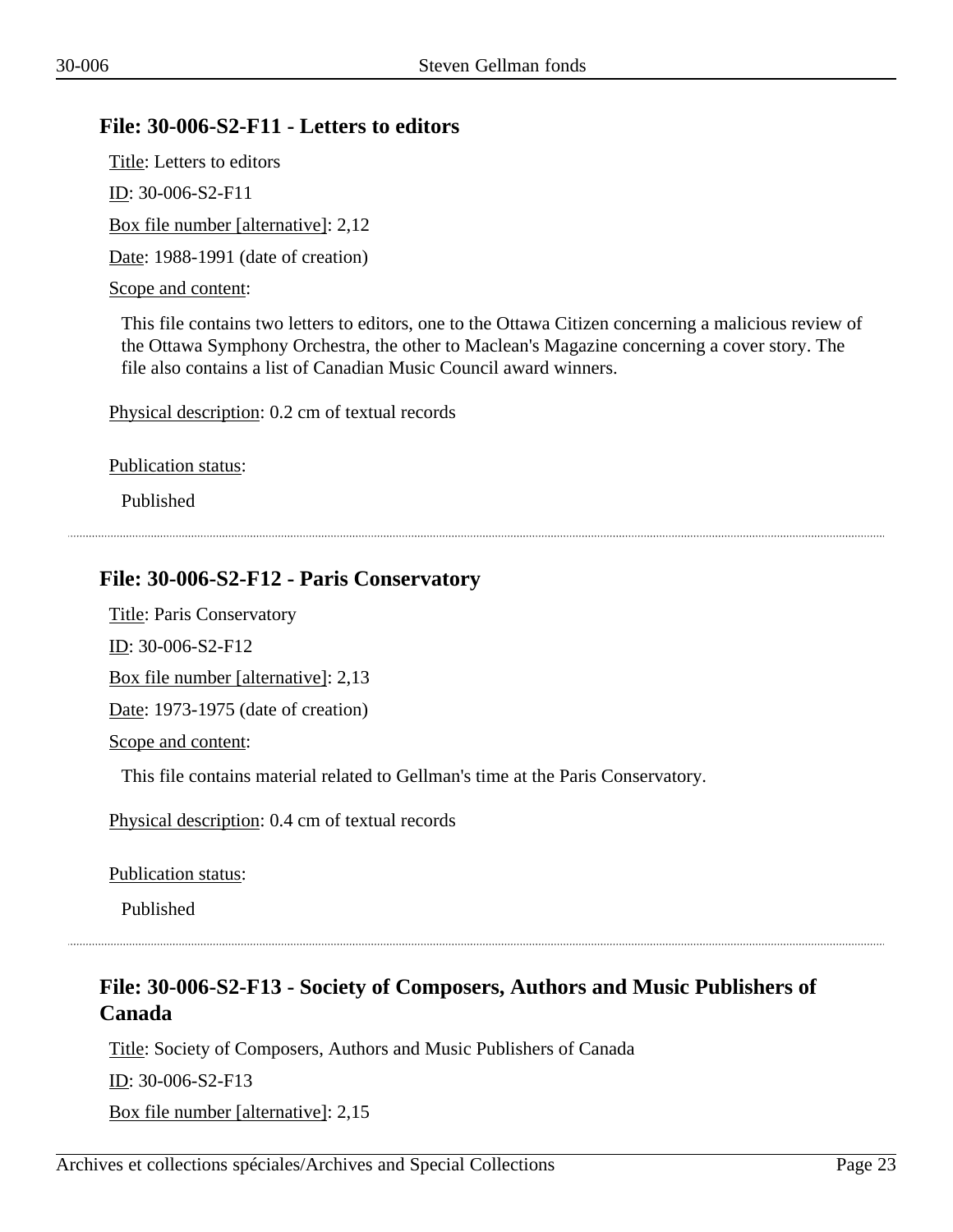Date: [1985?] (date of creation)

Scope and content:

This file contains 3 portraits of Gellman, one group photograph related to the Canadian Society of Composers, Authors and Music Publishers of Canada (SOCAN), a business card, and a magnet from SOCAN.

Physical description: \* 0.1 cm of textual records \* 4 photographs : 1 col. ; 12.5 x 17.5 cm ; 3 b&w ; 5 x 7 cm

Publication status:

Published

## <span id="page-23-0"></span>**File: 30-006-S2-F14 - Promotional material**

Title: Promotional material

ID: 30-006-S2-F14

Box file number [alternative]: 3,3

Date: 2011 (date of creation)

Scope and content:

This file contains a poster advertising the sale of Music Eterna, Chamber Music of Steven Gellman CDs.

Physical description: 0.2 cm of textual records

Publication status:

Published

## <span id="page-23-1"></span>**File: 30-006-S2-F15 - Speech notes and text**

Title: Speech notes and text ID: 30-006-S2-F15 Box file number [alternative]: 3,4 Date: 2008-2011 (date of creation)

Scope and content:

This file contains the texts of two speeches, one from a Messaien Conference and one for the address to graduating students.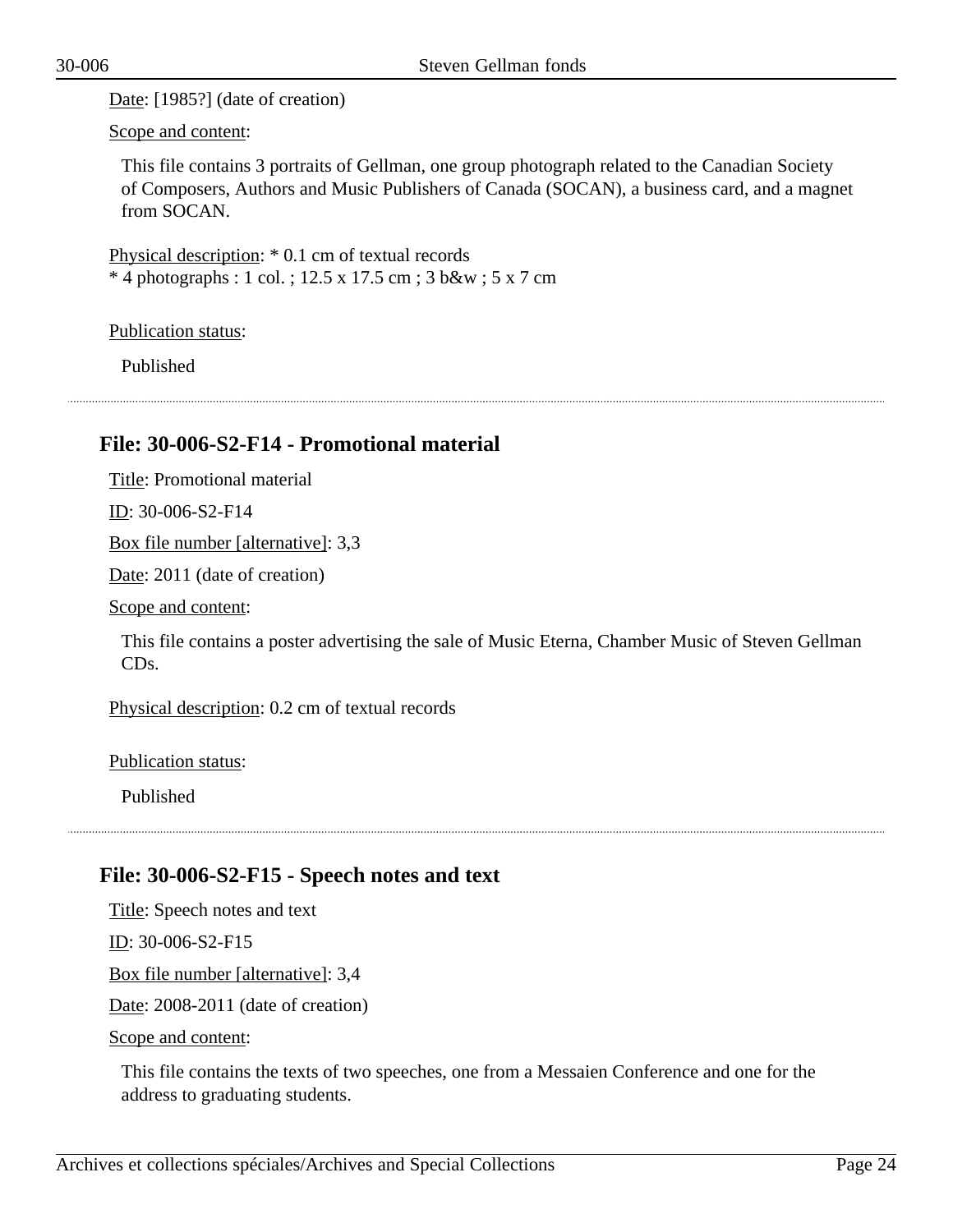Physical description: 0.1 cm of textual records

Publication status:

Published

#### <span id="page-24-0"></span>**File: 30-006-S2-F16 - Correspondence and notes**

Title: Correspondence and notes ID: 30-006-S2-F16 Box file number [alternative]: 3,5 Date: 1989-2010 (date of creation) Scope and content: This file contains professional correspondence and notes, including Gellman's notice of retirement. Physical description: 0.5 cm of textual records

Publication status:

Published

## <span id="page-24-1"></span>**File: 30-006-S2-F17 - Student comment sheets**

Title: Student comment sheets ID: 30-006-S2-F17 Box file number [alternative]: 3,6 Date: [2010-2011] (date of creation) Scope and content: This file contains student comment sheets about Gellman's teaching at the University of Ottawa.

Physical description: 0.2 cm of textual records

Publication status:

Published

#### <span id="page-24-2"></span>**File: 30-006-S2-F18 - Composer of the Year award**

Title: Composer of the Year award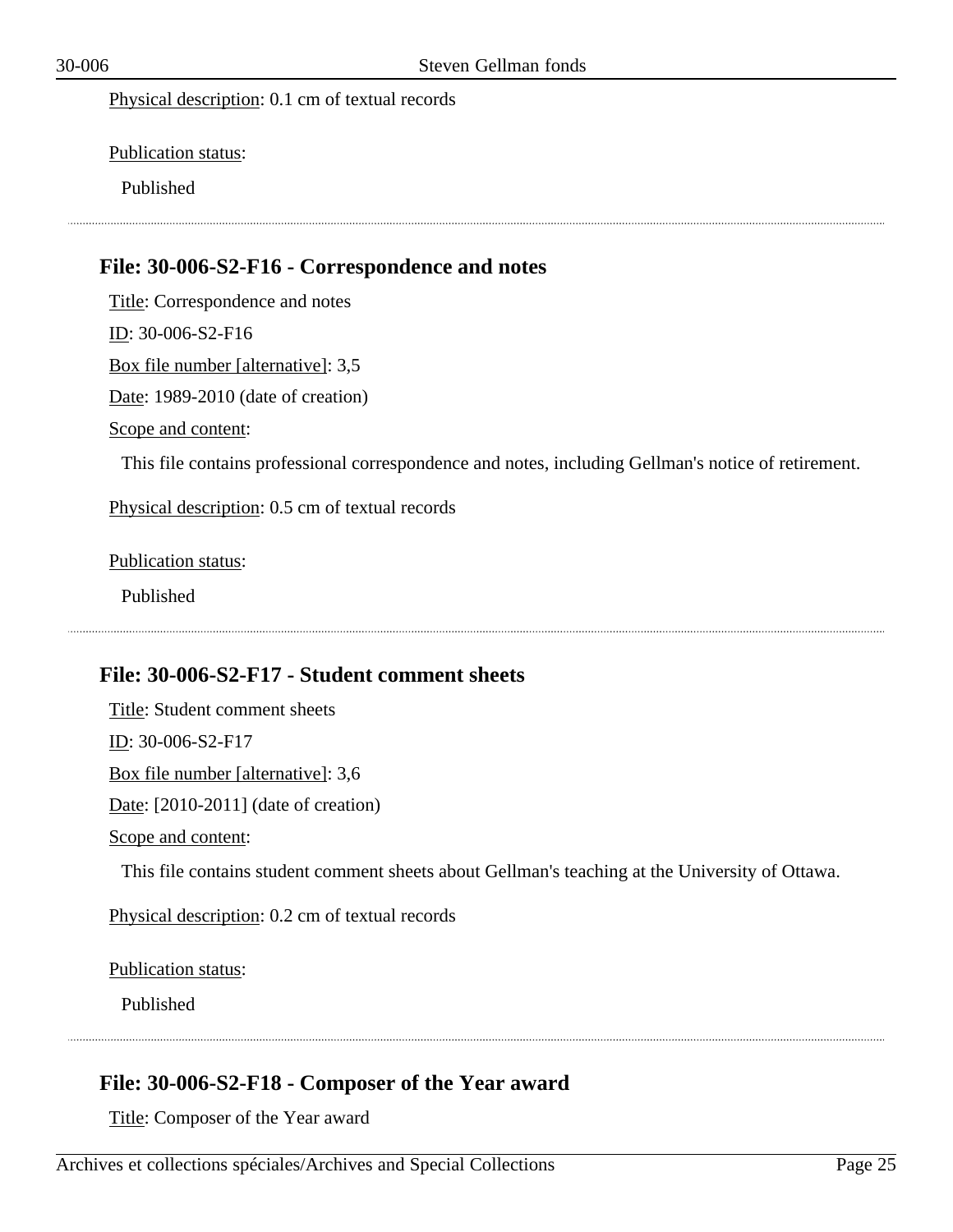$ID: 30-006-S2-F18$ 

Box file number [alternative]: 4,2

Date: 1987 (date of creation)

Scope and content:

This file contains correspondence and press about the Canadian Music Council award Composer of the Year.

Physical description: 1 cm of textual records

Publication status:

Published

#### <span id="page-25-0"></span>**File: 30-006-S2-F19 - Concert invitations**

Title: Concert invitations ID: 30-006-S2-F19

Box file number [alternative]: 4,9

Date: 1980 (date of creation)

Scope and content:

This file contains concert invitations for the premiere of the piece Deux Tapisseries for Orchestra by Steven Gellman

Physical description: 0.1 cm of textual records

Publication status:

Published

## <span id="page-25-1"></span>**File: 30-006-S2-F20 - Research Perspectives in Music Scholarship**

Title: Research Perspectives in Music Scholarship

ID: 30-006-S2-F20

Box file number [alternative]: 4,10

Date: 1994 (date of creation)

Scope and content:

This file contains an itinerary and speaking notes for the Research Perspectives in Music Scholarship colloquium.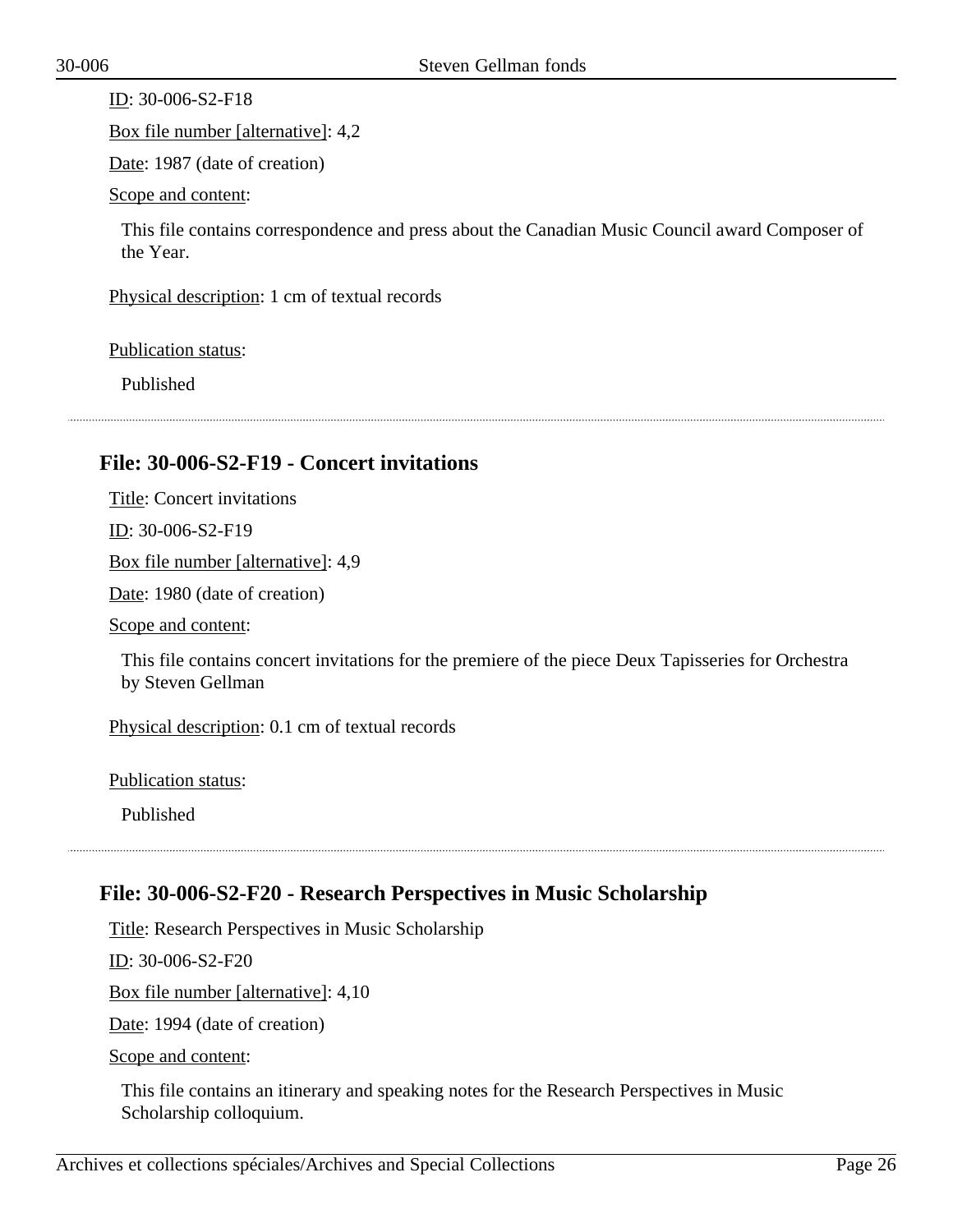Physical description: 0.1 cm of textual records

Publication status:

Published

#### <span id="page-26-0"></span>**File: 30-006-S2-F21 - CV and bios**

Title: CV and bios ID: 30-006-S2-F21 Box file number [alternative]: 4,12 Date: 1984-1992 (date of creation) Scope and content: This file contains biographies and two curriculum vitae. Physical description: 0.1 cm of textual records

Publication status:

Published

## <span id="page-26-1"></span>**File: 30-006-S2-F22 - Notebook: lecture notes and Veils drafts**

Title: Notebook: lecture notes and Veils drafts ID: 30-006-S2-F22 Box file number [alternative]: 5,2 Date: 1974 (date of creation) Scope and content:

This file contains a notebook containing notes on lectures by Rimpoche in Hamburg-Antwerp, handwritten drafts and sketches of the piece Veils for piano, and other musical fragments from Tibet I UNESCO.

Physical description: 1 cm of textual records/scores

Publication status:

Published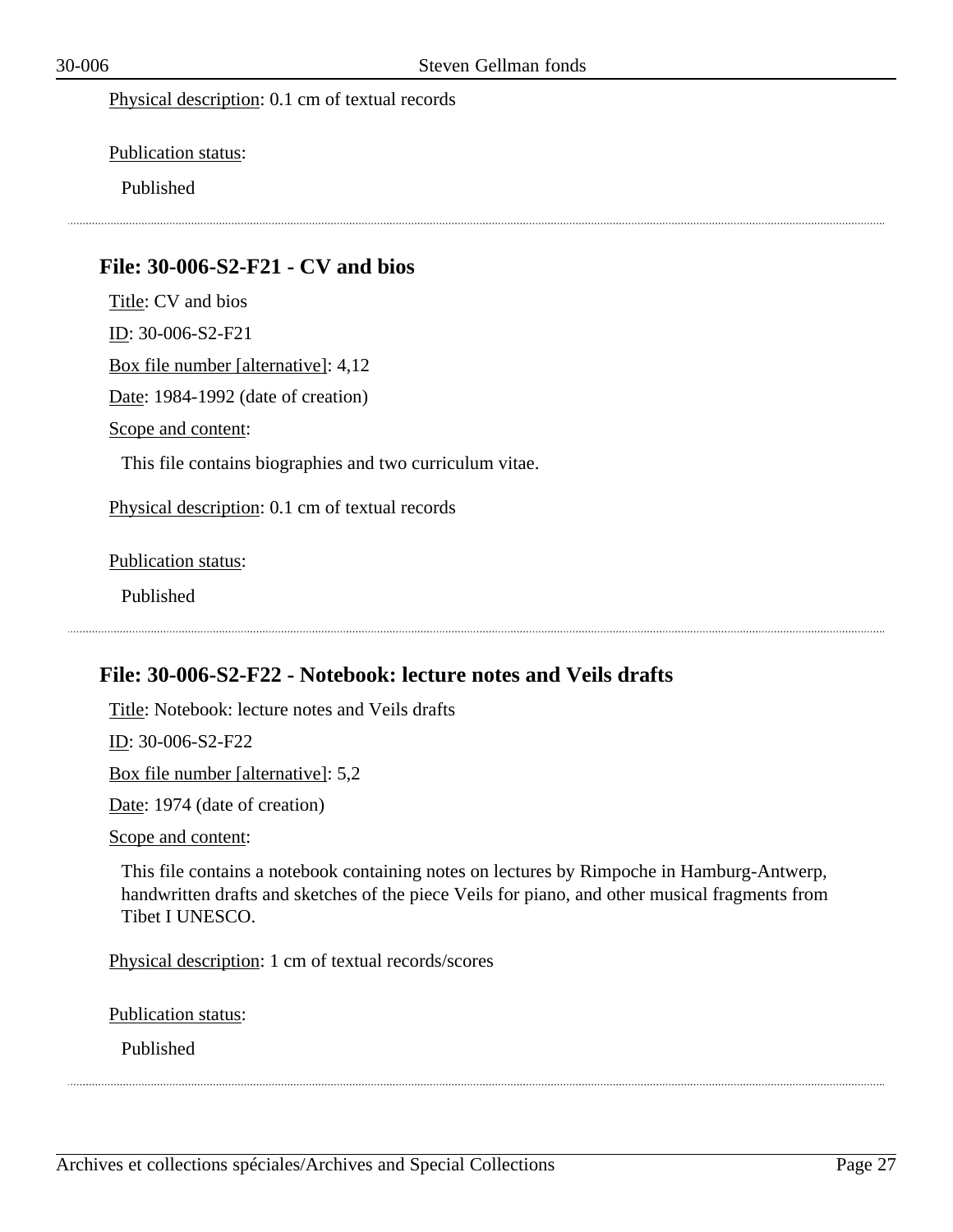## <span id="page-27-0"></span>**File: 30-006-S2-F23 - CBC recordings: Barbara Brown**

Title: CBC recordings: Barbara Brown ID: 30-006-S2-F23 Box file number [alternative]: 6,2 Date: [200?] (date of creation) Scope and content: This file contains material regarding the broadcasting of Gellman's work on CBC Radio. Physical description: 0.1 cm of textual records

Publication status:

Published

#### <span id="page-27-1"></span>**File: 30-006-S2-F24 - L. Burnstein**

Title: L. Burnstein ID: 30-006-S2-F24 Box file number [alternative]: 6,3 Date: 2000 (date of creation) Scope and content: This file contains one photograph of Steven Gellman. Physical description: 1 photograph : b&w ; 20 x 25 cm

Publication status:

Published

#### <span id="page-27-2"></span>**File: 30-006-S2-F25 - BMI**

Title: BMI ID: 30-006-S2-F25 Box file number [alternative]: 6,5 Date: 1967 (date of creation) Scope and content: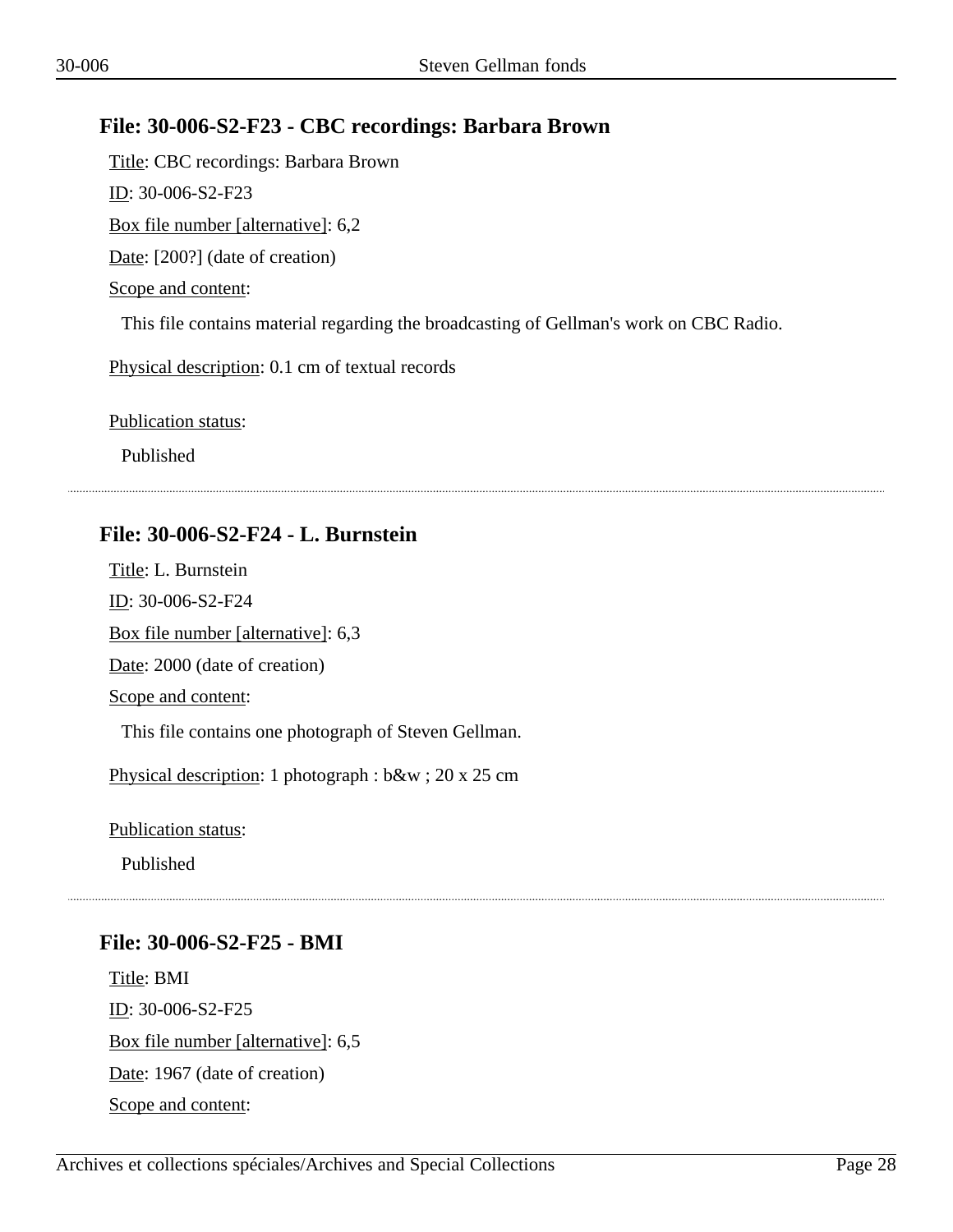This file contains a portrait (headshot) which was sent to BMI Canada Limited.

Physical description: \* 0.1 cm of textual records \* 1 photograph : b&w ; 20 x 25 cm

Publication status:

Published

#### <span id="page-28-0"></span>**File: 30-006-S2-F26 - Miscellaneous**

Title: Miscellaneous

ID: 30-006-S2-F26

Box file number [alternative]: 6,18

Date: 1964-1984 (date of creation)

Scope and content:

This file contains a handwritten list of works, BMI's publication The Music Scene, programs from Juilliard and other, correspondence with Darius Milhaud, newspaper clippings, and 2 drawings.

Physical description: \* 1.2 cm of textual records \* 2 drawings

Publication status:

Published

#### <span id="page-28-1"></span>**File: 30-006-S2-F27 - Photographs**

Title: Photographs

ID: 30-006-S2-F27

Box file number [alternative]: 6,28

Date: 1990 (date of creation)

Scope and content:

This file contains a portrait of Steven Gellman.

Physical description: 2 photographs : b&w ; 12.5 x 17.5 cm

Publication status: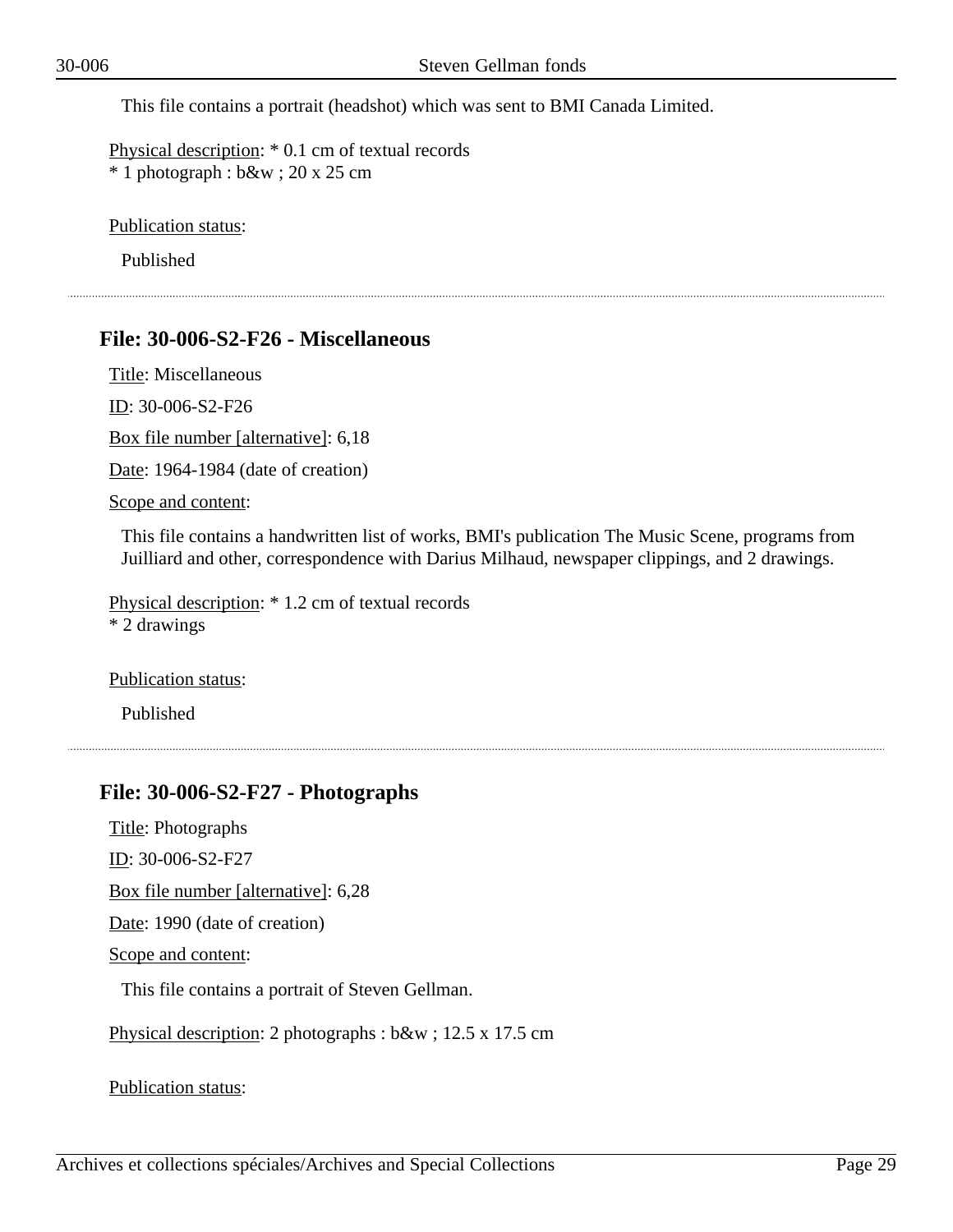Published

#### <span id="page-29-0"></span>**File: 30-006-S2-F28 - The Romantics**

Title: The Romantics ID: 30-006-S2-F28

Box file number [alternative]: 9,1

Date: [197?] (date of creation)

Scope and content:

This file contains a list of composers from the Romantic era with their birthdates.

Physical description: 0.1 cm of textual records

Publication status:

Published

## <span id="page-29-1"></span>**File: 30-006-S2-F29 - Musica Eterna: notes**

Title: Musica Eterna: notes

ID: 30-006-S2-F29

Box file number [alternative]: 11,7

Date: 1991 (date of creation)

Scope and content:

This file contains handwritten and printed version of notes on the conception of the piece Music Eterna.

Physical description: 0.2 cm of textual records

Publication status:

Published

## <span id="page-29-2"></span>**File: 30-006-S2-F30 - uOttawa original contract and letters**

Title: uOttawa original contract and letters

ID: 30-006-S2-F30

Box file number [alternative]: 11,10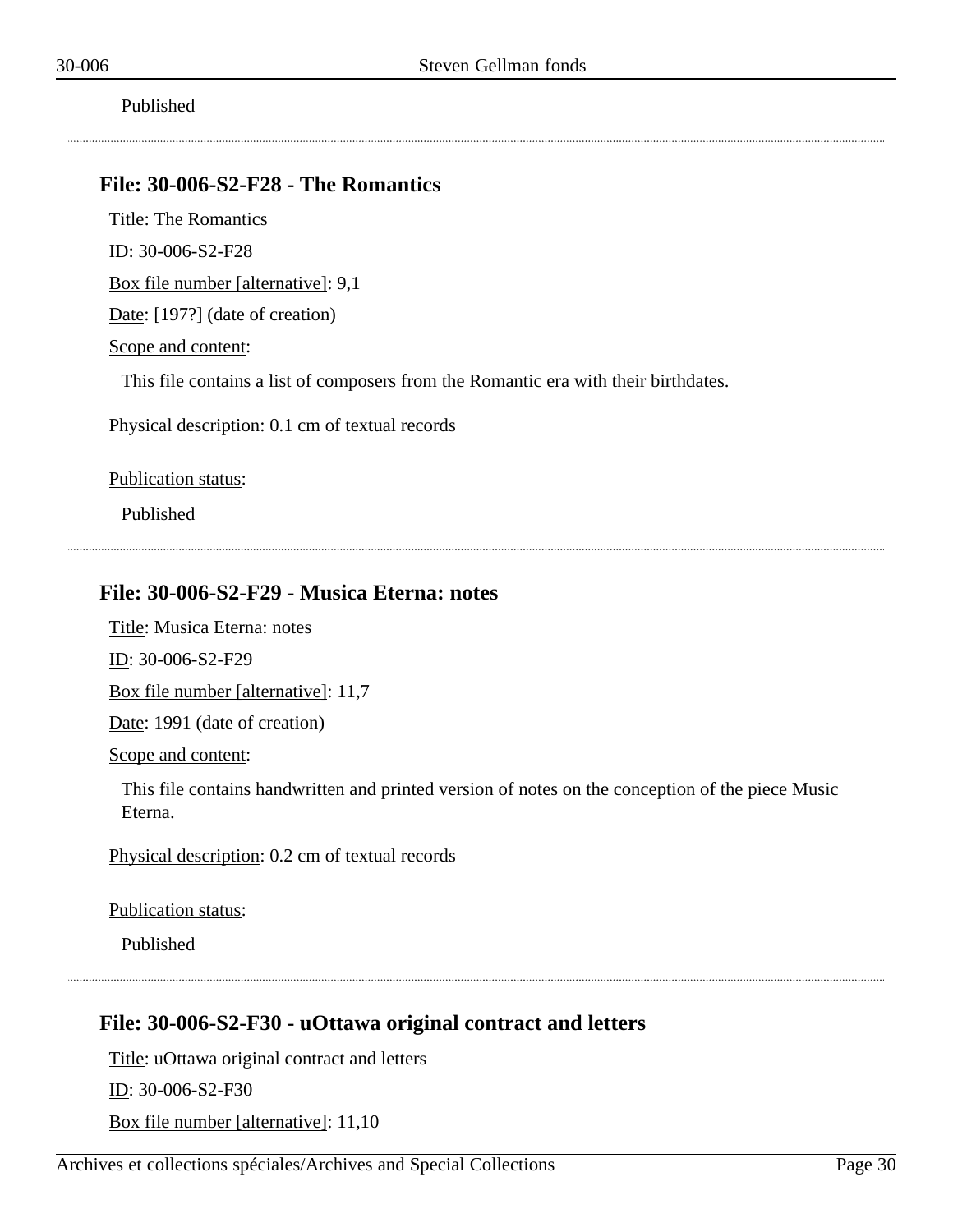Date: 1976 (date of creation)

Scope and content:

This file contains a contract and correspondence surrounding Gellman's appointment as assistant professor at the university of Ottawa.

Physical description: 0.1 cm of textual records

Publication status:

Published

## <span id="page-30-0"></span>**File: 30-006-S2-F31 - Program notes: Animus-Anima, Keyboard Triptych, and Piano Concerto**

Title: Program notes: Animus-Anima, Keyboard Triptych, and Piano Concerto

ID: 30-006-S2-F31

Box file number [alternative]: 11,12

Date: [1986-1988] (date of creation)

Scope and content:

This file contains program notes for Animus-Anima, Keyboard Triptych, and Piano Concerto

Physical description: 0.1 cm of textual records

Publication status:

Published

## <span id="page-30-1"></span>**Series: 30-006-S3 - Newspaper clippings, reviews, and publications**

Title: Newspaper clippings, reviews, and publications

ID: 30-006-S3

Date: 1961-2011 (date of creation)

Scope and content:

This series contains newspaper clippings, reviews, and publications related to performances of Gellman's works or articles about Gellman.

Physical description: 12 cm textual records

Publication status: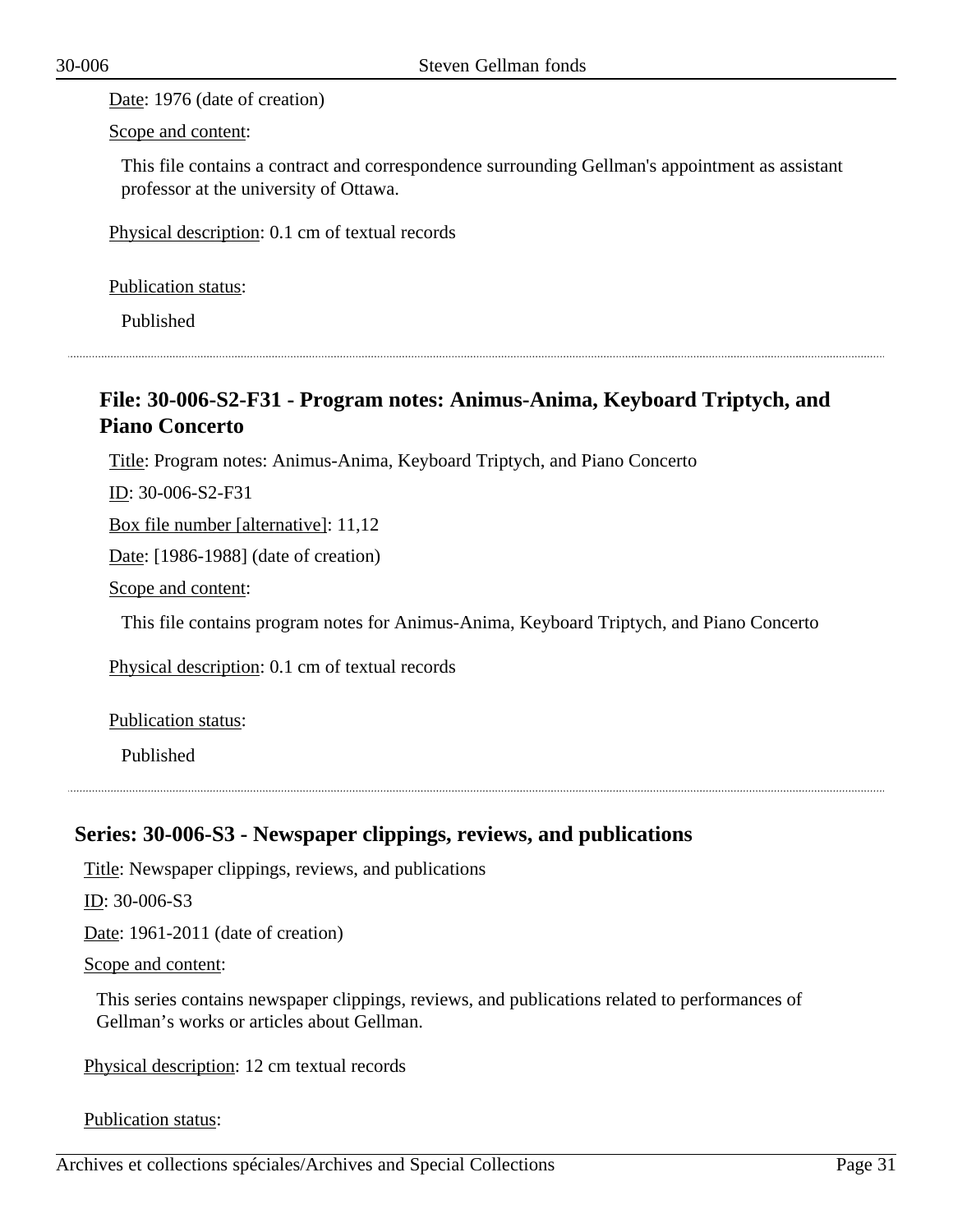Published

#### <span id="page-31-0"></span>**File: 30-006-S3-F1 - Photocopied news clippings (reviews)**

Title: Photocopied news clippings (reviews)

ID: 30-006-S3-F1

Box file number [alternative]: 2,6

Date: 1977-1993 (date of creation)

Scope and content:

This file contains photocopies of newspaper reviews and articles on Gellman's work.

Physical description: 0.4 cm of textual records

Publication status:

Published

## <span id="page-31-1"></span>**File: 30-006-S3-F2 - News clippings (reviews)**

Title: News clippings (reviews) ID: 30-006-S3-F2 Box file number [alternative]: 2,7 Date: 1975-2001? (date of creation)

Scope and content:

This file contains newspaper clippings of reviews and articles on Gellman's work.

Physical description: 1.2 cm of textual records

Publication status:

Published

## <span id="page-31-2"></span>**File: 30-006-S3-F3 - Reviews**

Title: Reviews ID: 30-006-S3-F3 Box file number [alternative]: 2,10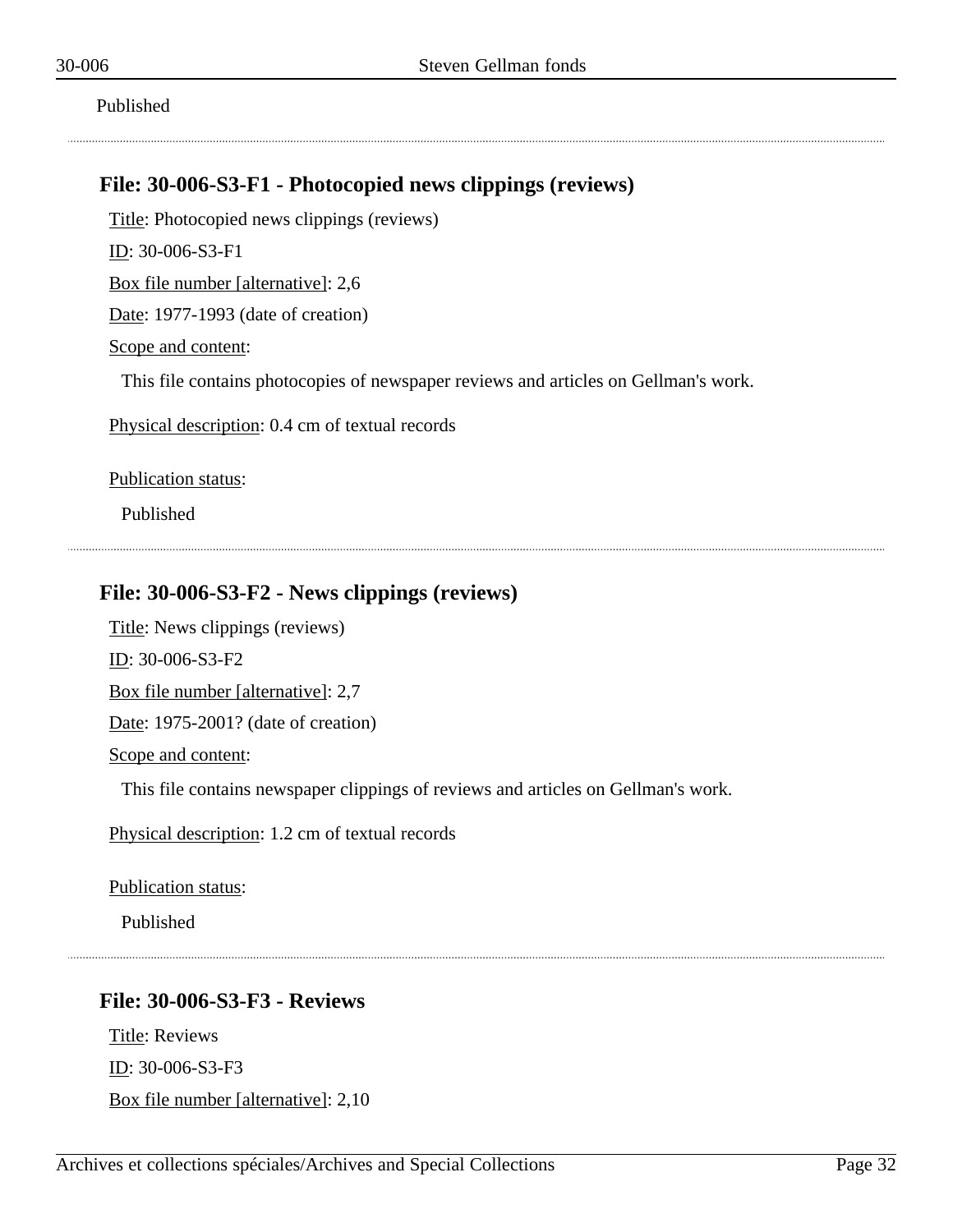Date: 1962-1975 (date of creation)

Scope and content:

This file contains photocopies of newspaper reviews and articles on Gellman's work, along with some biographical information.

Physical description: 0.3 cm of textual records

Publication status:

Published

#### <span id="page-32-0"></span>**File: 30-006-S3-F4 - Toronto Conservatory and early reviews**

Title: Toronto Conservatory and early reviews

ID: 30-006-S3-F4

Box file number [alternative]: 4,1

Date: 1961-1964 (date of creation)

Scope and content:

This file contains newspaper clippings and programs from Gellman's early career.

Physical description: 1.7 cm of textual records

Publication status:

Published

#### <span id="page-32-1"></span>**File: 30-006-S3-F5 - Toronto Symphony European Tour (1/2)**

Title: Toronto Symphony European Tour (1/2)

ID: 30-006-S3-F5

Box file number [alternative]: 4,4

Date: 1983 (date of creation)

Scope and content:

This file contains press coverage from the Toronto Symphony 1983 European Tour (compilation book and clippings) and other programs and reviews of the TSO 1893 season, which featured Gellman's music.

Physical description: 2 cm of textual records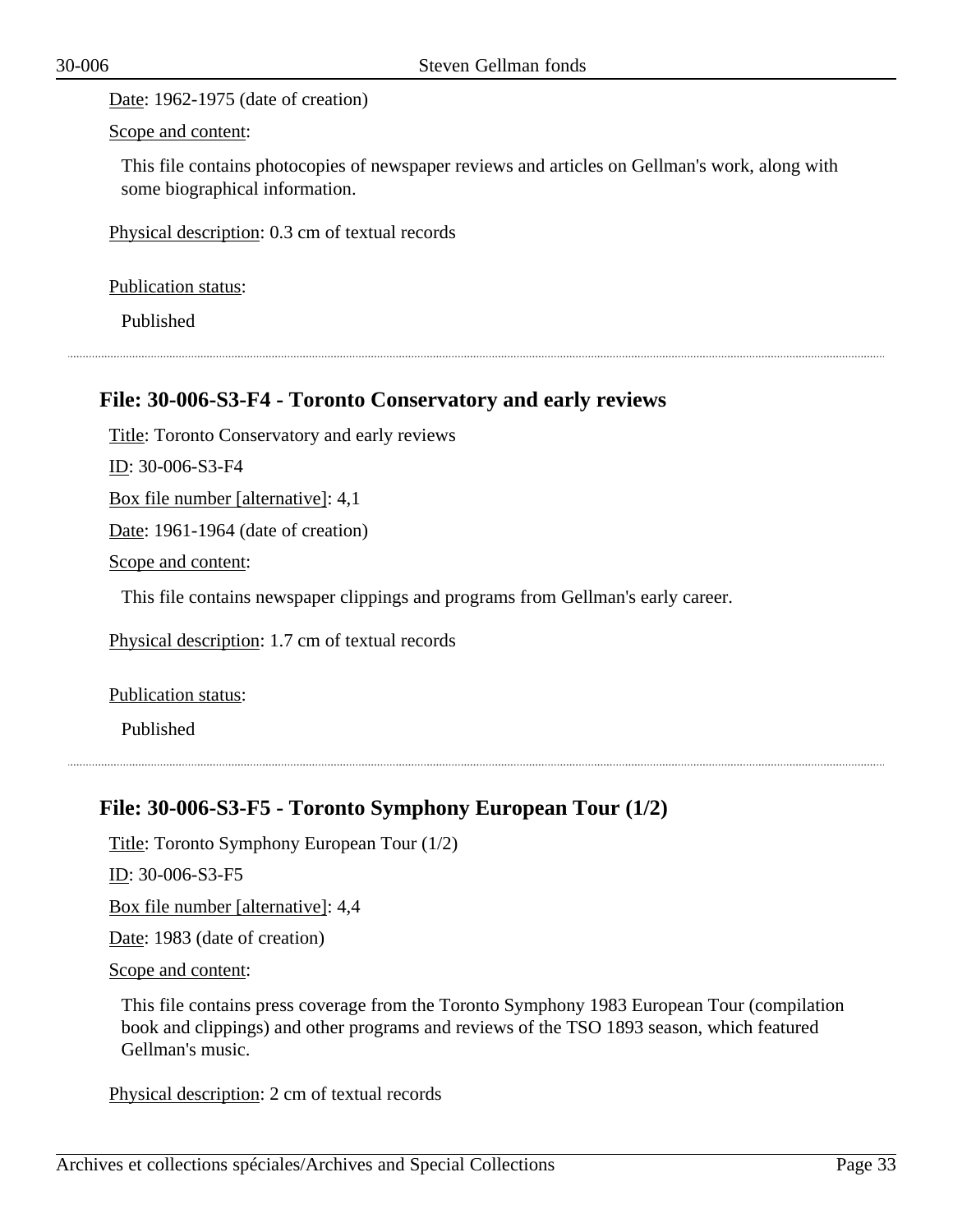Publication status:

Published

## <span id="page-33-0"></span>**File: 30-006-S3-F6 - Toronto Symphony European Tour (2/2)**

Title: Toronto Symphony European Tour (2/2)

ID: 30-006-S3-F6

Box file number [alternative]: 4,5

Date: 1983 (date of creation)

Scope and content:

This file contains press coverage from the Toronto Symphony 1983 European Tour (clippings) and other programs and reviews of the TSO 1893 season, which featured Gellman's music.

Physical description: 1.3 cm of textual records

Publication status:

Published

## <span id="page-33-1"></span>**File: 30-006-S3-F7 - Newspaper reviews**

Title: Newspaper reviews ID: 30-006-S3-F7

Box file number [alternative]: 4,6

Date: 1965-2007 (date of creation)

Scope and content:

This file contains newspaper clippings and photocopied news clippings related to Gellman's compositions.

Physical description: 1.7 cm of textual records

Publication status:

Published

## <span id="page-33-2"></span>**File: 30-006-S3-F8 - De Capo**

Title: De Capo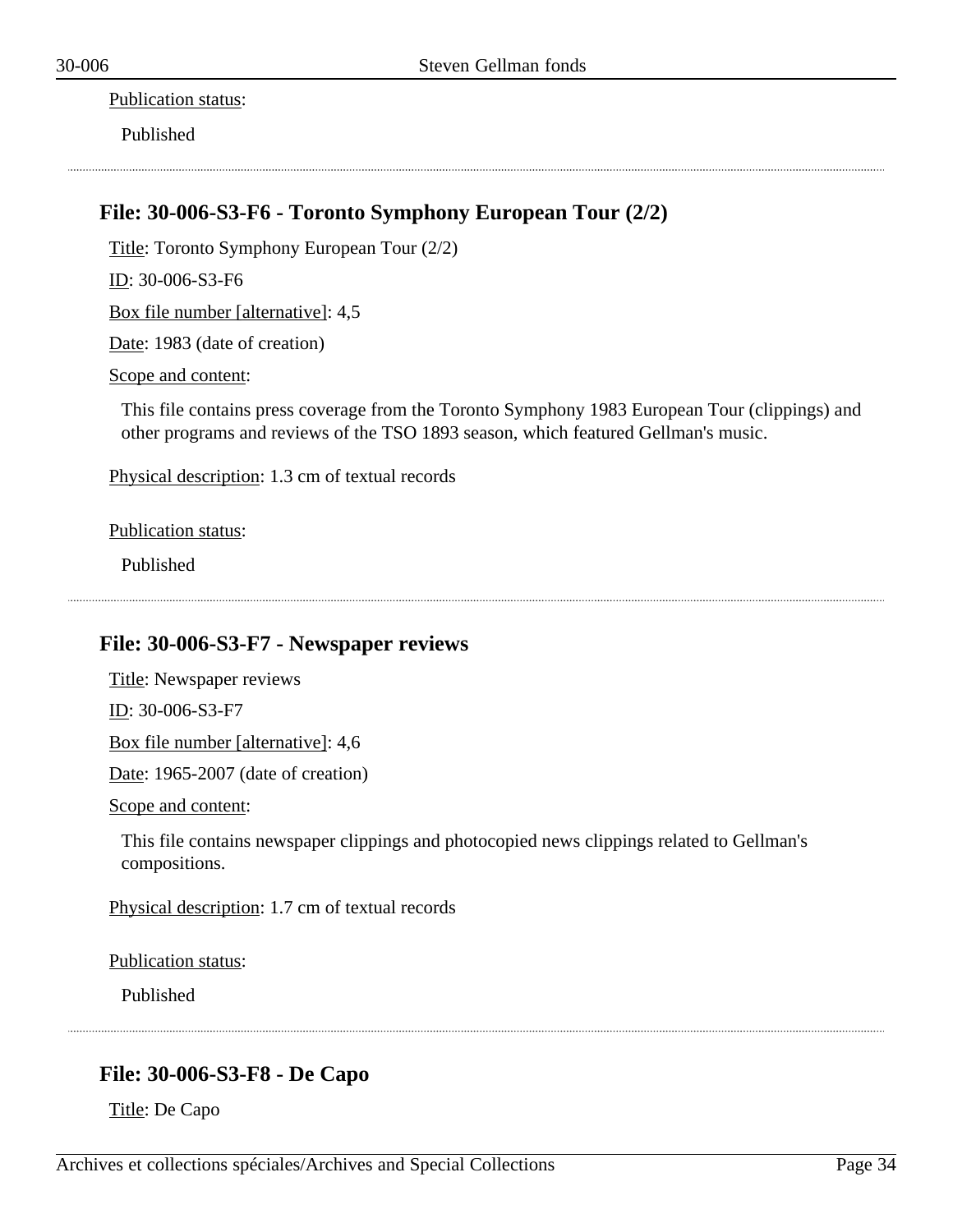ID: 30-006-S3-F8

Box file number [alternative]: 4,13

Date: 2008 (date of creation)

Scope and content:

This file contains an issue of the University of Ottawa's music publication Da Capo featuring Gellman.

Physical description: 0.1 cm of textual records

Publication status:

Published

#### <span id="page-34-0"></span>**File: 30-006-S3-F9 - Music Magazine**

Title: Music Magazine ID: 30-006-S3-F9 Box file number [alternative]: 4,15 Date: 1988-1992 (date of creation) Scope and content: This file contains issues of Music Magazine.

Physical description: 1 cm of textual records

Publication status:

Published

## <span id="page-34-1"></span>**File: 30-006-S3-F10 - Magazines and newsletters**

Title: Magazines and newsletters

ID: 30-006-S3-F10

Box file number [alternative]: 4,16

Date: 1972-2007 (date of creation)

Scope and content:

This file contains magazines, newsletters, and programs from various music events and publications.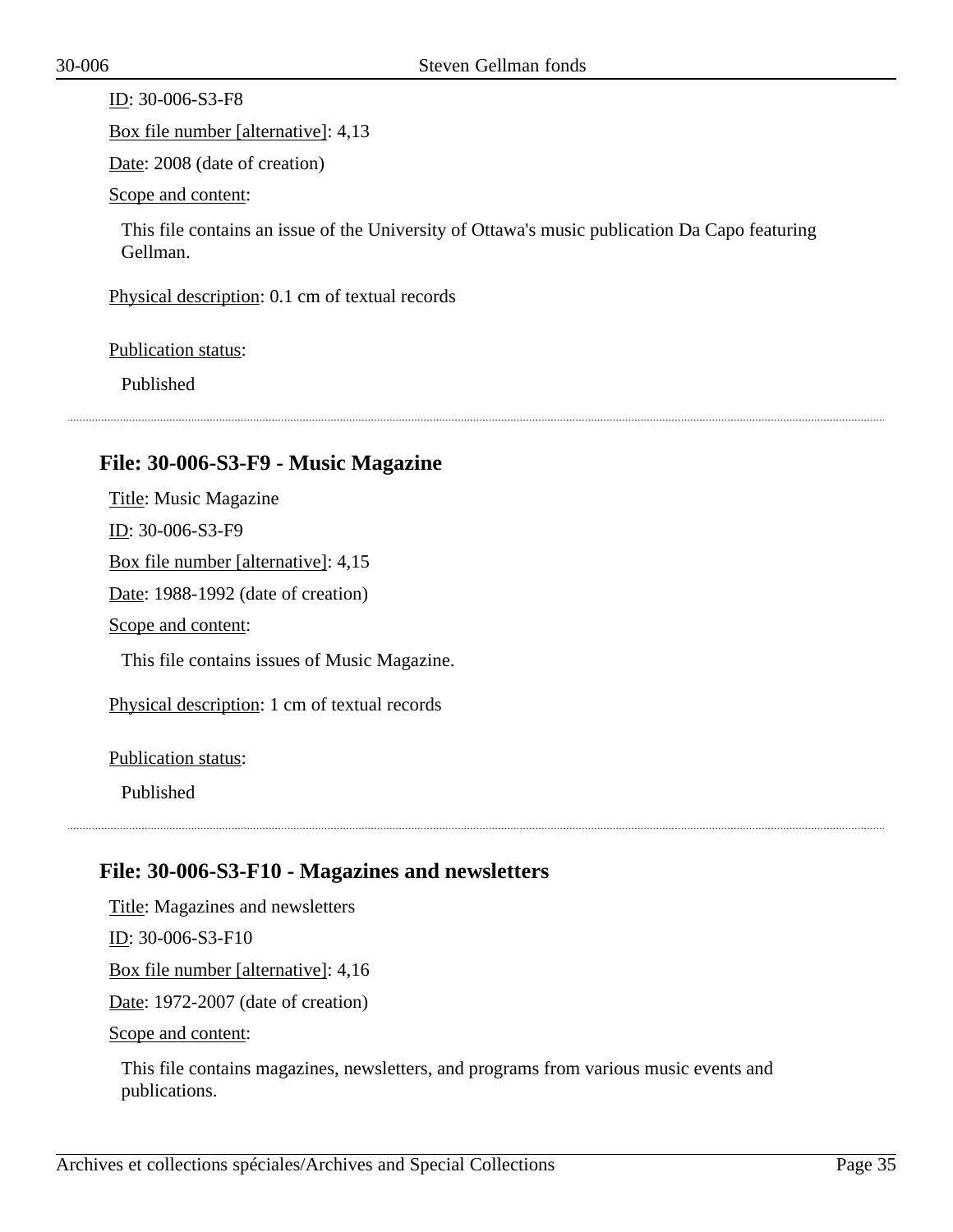Physical description: 1.5 cm of textual records

Publication status:

Published

#### <span id="page-35-0"></span>**File: 30-006-S3-F11 - Anciens Alumni Ottawa magazine**

Title: Anciens Alumni Ottawa magazine

ID: 30-006-S3-F11

Box file number [alternative]: 4,17

Date: 1990-1991 (date of creation)

Scope and content:

This file contains two Anciens Alumni Ottawa magazines.

Physical description: 0.5 cm of textual records

Publication status:

Published

## <span id="page-35-1"></span>**File: 30-006-S3-F12 - Discovering a new sound world: Messiaen's influence in Steven Gellman's Trik?ya**

Title: Discovering a new sound world: Messiaen's influence in Steven Gellman's Trik?ya

ID: 30-006-S3-F12

Box file number [alternative]: 6,7

Date: 2013 (date of creation)

Scope and content:

This file contains a copy of the article Discovering a New Sound World: Messiaen's Influence in Steven Gellman's Trik?ya by Roxane Prevost, published in the International Journal of Contemporary Composition.

Physical description: 0.2 cm of textual records

Publication status:

Published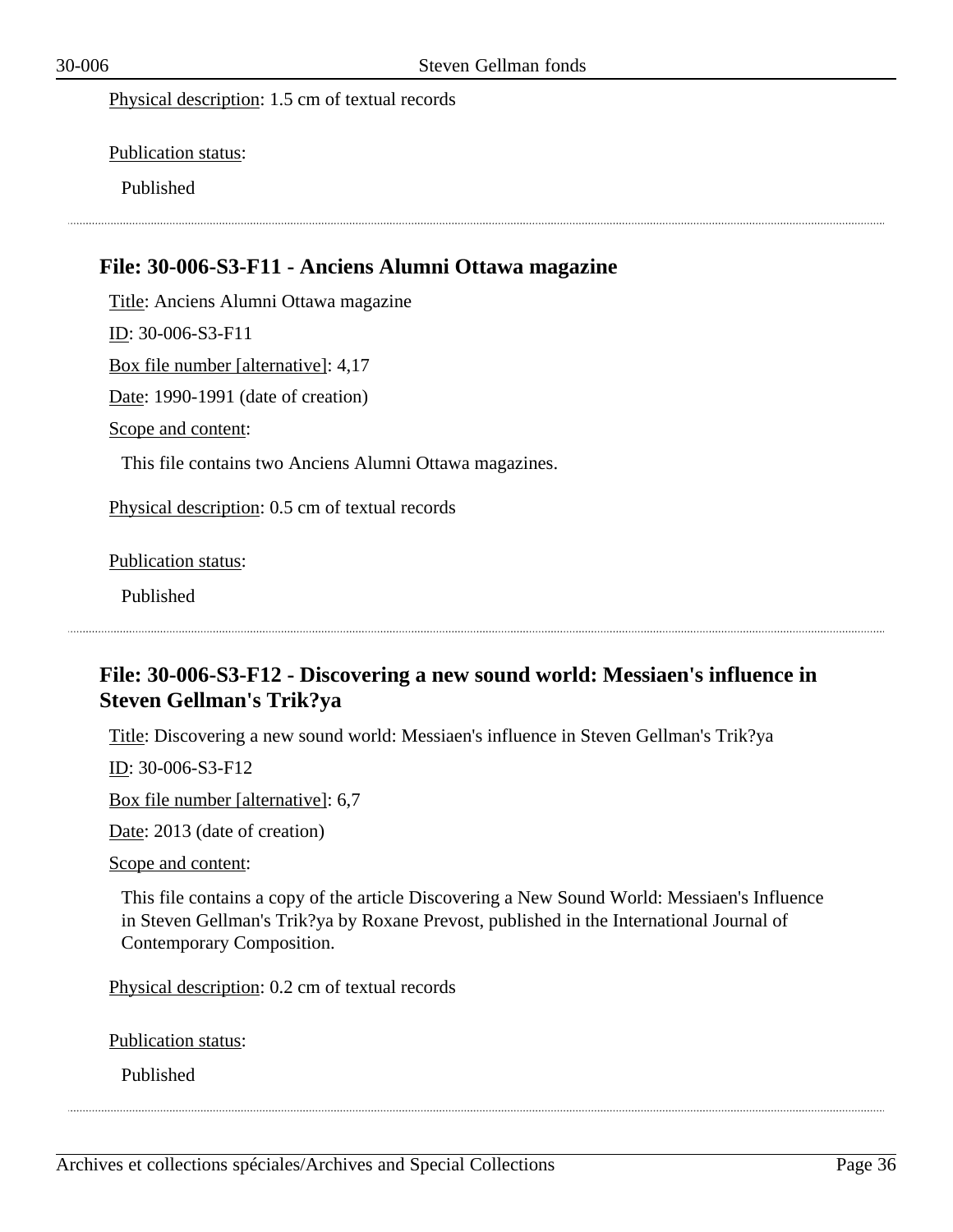# **File: 30-006-S3-F13 - Articles and reviews**

Title: Articles and reviews ID: 30-006-S3-F13 Box file number [alternative]: 14,1 Date: 2011 (date of creation) Physical description: 0.1 cm of textual records

## Publication status:

Published

# **Series: 30-006-S4 - Programs**

Title: Programs

ID: 30-006-S4

Date: 1962-2013 (date of creation)

Scope and content:

This series contains programs from performances and concerts throughout Gellman's life. The majority of the programs featured his work, though some programs may have been kept by Gellman for other reasons.

Physical description: 37.6 cm textual records

Publication status:

Published

# **File: 30-006-S4-F19 -**

ID: 30-006-S4-F19

Box File Number [alternative]: 4,7

# **Series: 30-006-S5 - Compositions**

Title: Compositions ID: 30-006-S5 Date: 1958-2011 (date of creation)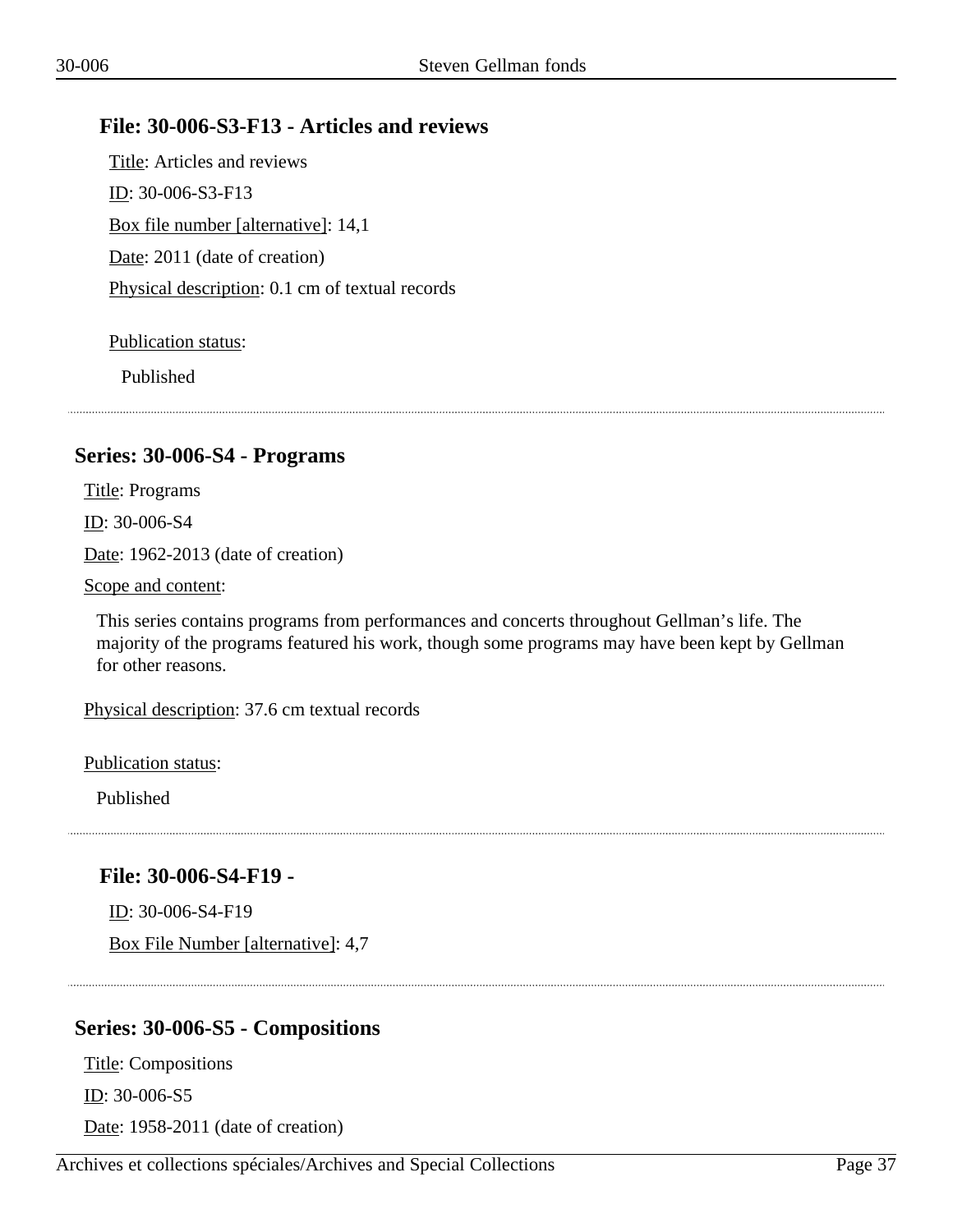#### Scope and content:

This series contains manuscript books, scores, and a few audio recordings. The scores and manuscript books contain compositions in various stages, including sketches, fragments, draft scores, complete scores and some parts. The majority are original handwritten scores. These materials provide insight into Gellman's creative process and his compositional process.

Physical description: 80 cm of textual records (includes scores) 10 audio compact discs 4 computer disks 1 audio cassette

Publication status:

Published

## **Subseries: 30-006-S5-SS1 - Compositions: 1950s and 1960s**

Title: Compositions: 1950s and 1960s

ID: 30-006-S5-SS1

Date: 1958-1972 (date of creation)

Scope and content:

This subseries contains compositions and supporting material from Gellman's early years of compositions during the 50s and 60s.

Physical description: 17 cm of textual records (including scores)

Publication status:

Published

### **File: 30-006-S5-SS1-F1 - Music from black binder**

Title: Music from black binder ID: 30-006-S5-SS1-F1 Box file number [alternative]: 5,1

Date: 1958-1959 (date of creation)

Scope and content:

This file contains hand written compositions for piano, piano and voice, and string quintet. Also includes rough drafts of compositions and theory exercises.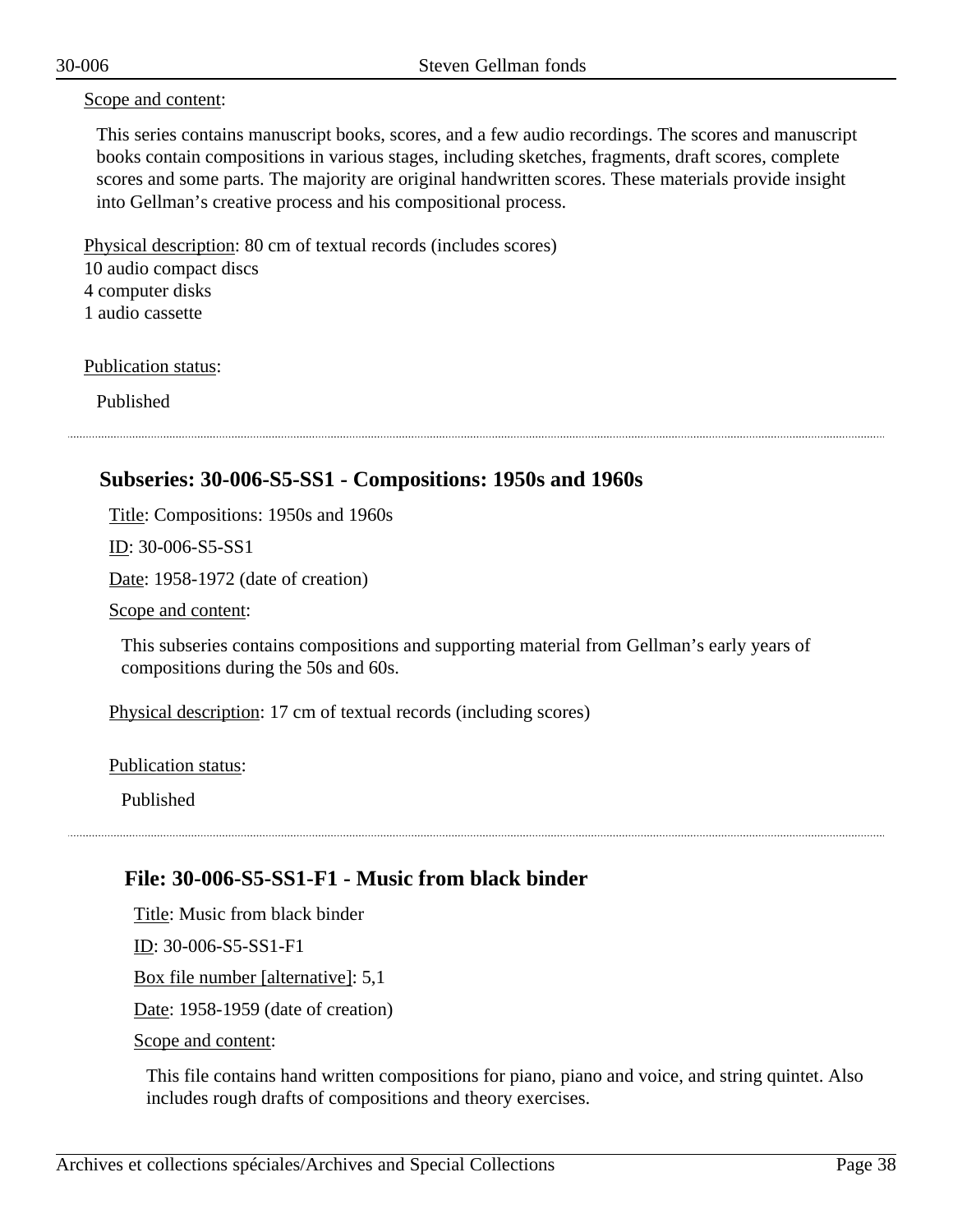Physical description: 1 cm of scores

#### Restrictions on access:

Permission from the donor is required for the use, reproduction, or publication of the material. Please ask ARCS staff for further information.

Publication status:

Published

### **File: 30-006-S5-SS1-F2 - Sketches for a piece for cello and piano**

Title: Sketches for a piece for cello and piano

ID: 30-006-S5-SS1-F2

Box file number [alternative]: 5,9

Date: [196?] (date of creation)

Scope and content:

This file contains sketches for a piece for cello and piano.

Physical description: 0.5 cm of scores

#### Restrictions on access:

Permission from the donor is required for the use, reproduction, or publication of the material. Please ask ARCS staff for further information.

Publication status:

Published

### **File: 30-006-S5-SS1-F3 - Soliloquy for Cello**

Title: Soliloquy for Cello ID: 30-006-S5-SS1-F3 Box file number [alternative]: 6,8 Date: 1966 (date of creation) Scope and content: This file contains a score for Soliloquy for 'Cello by Steven Gellman.

Physical description: 0.2 cm of scores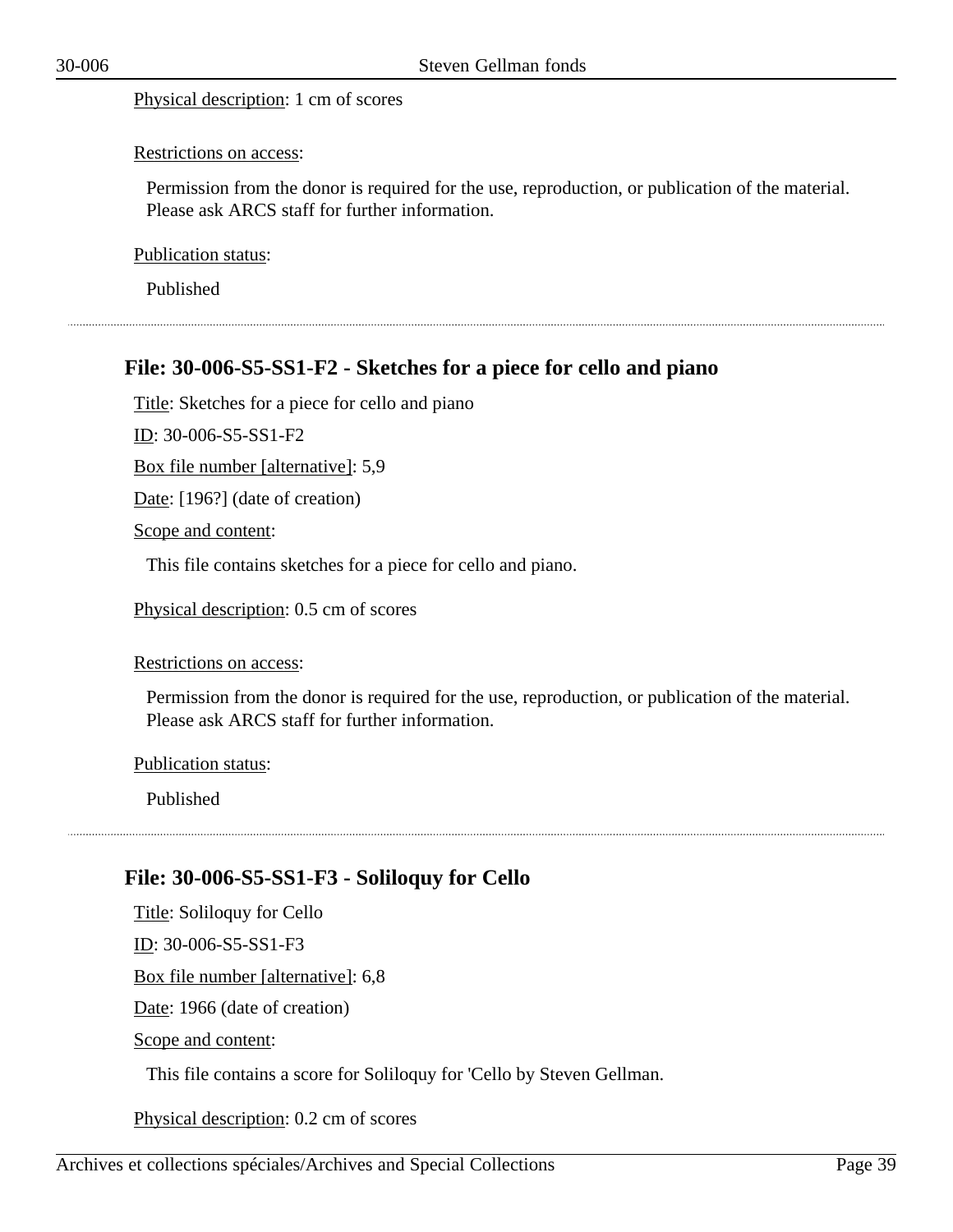Permission from the donor is required for the use, reproduction, or publication of the material. Please ask ARCS staff for further information.

Publication status:

Published

# **File: 30-006-S5-SS1-F4 - Soliloquy for Cello (revised)**

Title: Soliloquy for Cello (revised)

ID: 30-006-S5-SS1-F4

Box file number [alternative]: 6,11

Date: 1966-1982 (date of creation)

Scope and content:

This file contains a revised score of Soliloquy for 'Cello.

Physical description: 0.1 cm of scores

#### Restrictions on access:

Permission from the donor is required for the use, reproduction, or publication of the material. Please ask ARCS staff for further information.

#### Publication status:

Published

### **File: 30-006-S5-SS1-F5 - Music for Piano (Paul Huebner)**

Title: Music for Piano (Paul Huebner)

ID: 30-006-S5-SS1-F5

Box file number [alternative]: 6,16

Date: 1966 (date of creation)

Scope and content:

This file contains an autographed score for Music for Piano by Paul Huebner and correspondence.

Physical description: 0.2 cm of scores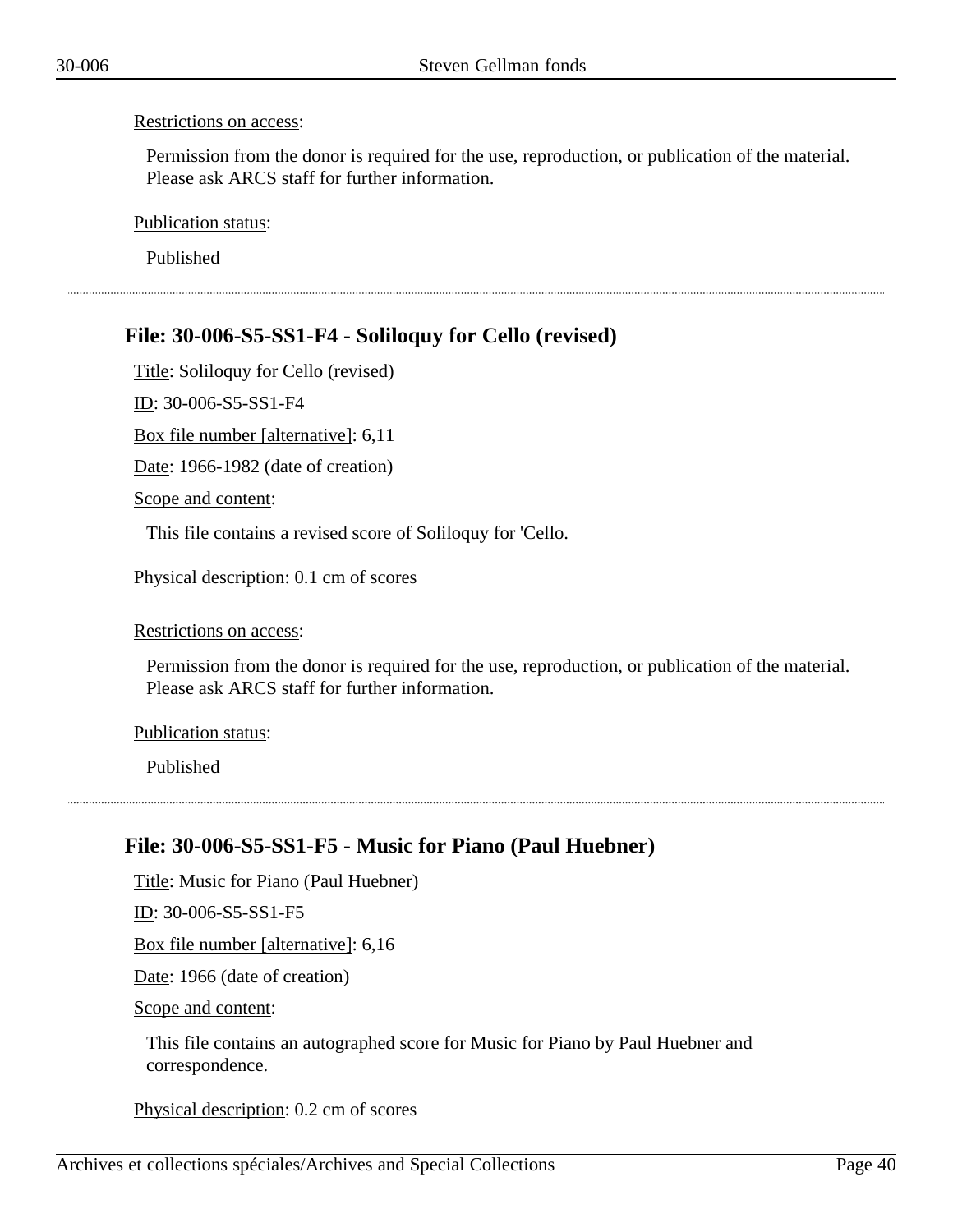Permission from the donor is required for the use, reproduction, or publication of the material. Please ask ARCS staff for further information.

Publication status:

Published

# **File: 30-006-S5-SS1-F6 - Cello Alone and miscellaneous drafts**

Title: Cello Alone and miscellaneous drafts

ID: 30-006-S5-SS1-F6

Box file number [alternative]: 6,17

Date: 1966 (date of creation)

Scope and content:

This file contains score drafts of Soliloquy for Cello (here entitled Cello Alone) as well as other miscellaneous draft scores.

Physical description: 0.3 cm of scores

Restrictions on access:

Permission from the donor is required for the use, reproduction, or publication of the material. Please ask ARCS staff for further information.

Publication status:

Published

### **File: 30-006-S5-SS1-F7 - First draft**

Title: First draft ID: 30-006-S5-SS1-F7 Box file number [alternative]: 6,19 Date: 1965 (date of creation) Scope and content:

This file contains a first draft of a piece for voice and piano.

Physical description: 0.1 cm of scores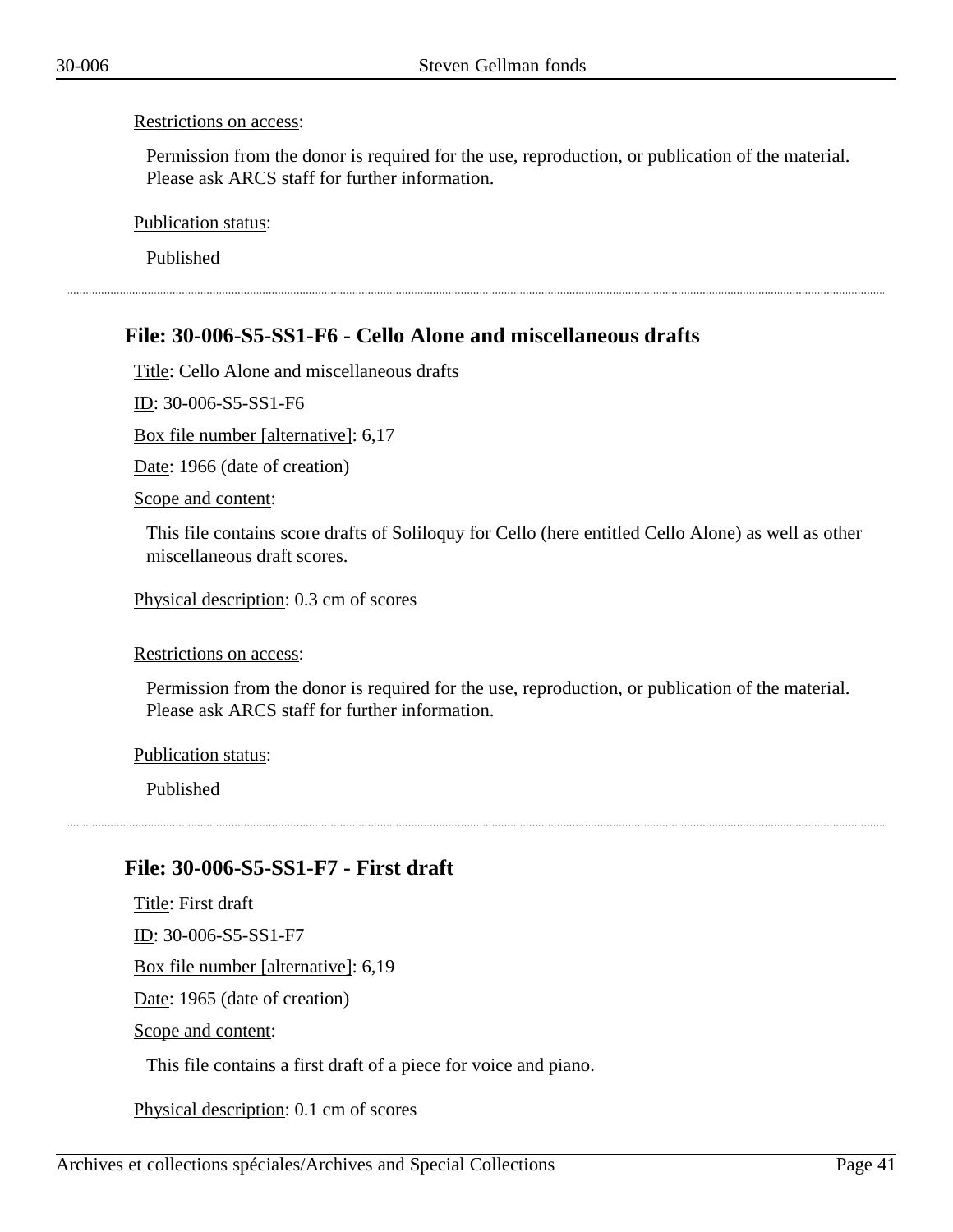Permission from the donor is required for the use, reproduction, or publication of the material. Please ask ARCS staff for further information.

Publication status:

Published

# **File: 30-006-S5-SS1-F8 - Manuscript book 1960s**

Title: Manuscript book 1960s

ID: 30-006-S5-SS1-F8

Box file number [alternative]: 6,20

Date: [196?] (date of creation)

Scope and content:

This file contains a small manuscript book containing musical fragments.

Physical description: 0.4 cm of scores

#### Restrictions on access:

Permission from the donor is required for the use, reproduction, or publication of the material. Please ask ARCS staff for further information.

#### Publication status:

Published

### **File: 30-006-S5-SS1-F9 - Fantasy for piano rough score**

Title: Fantasy for piano rough score ID: 30-006-S5-SS1-F9 Box file number [alternative]: 6,21 Date: 1961 (date of creation) Scope and content: This file contains a rough score for Fantasy for piano.

Physical description: 0.5 cm of scores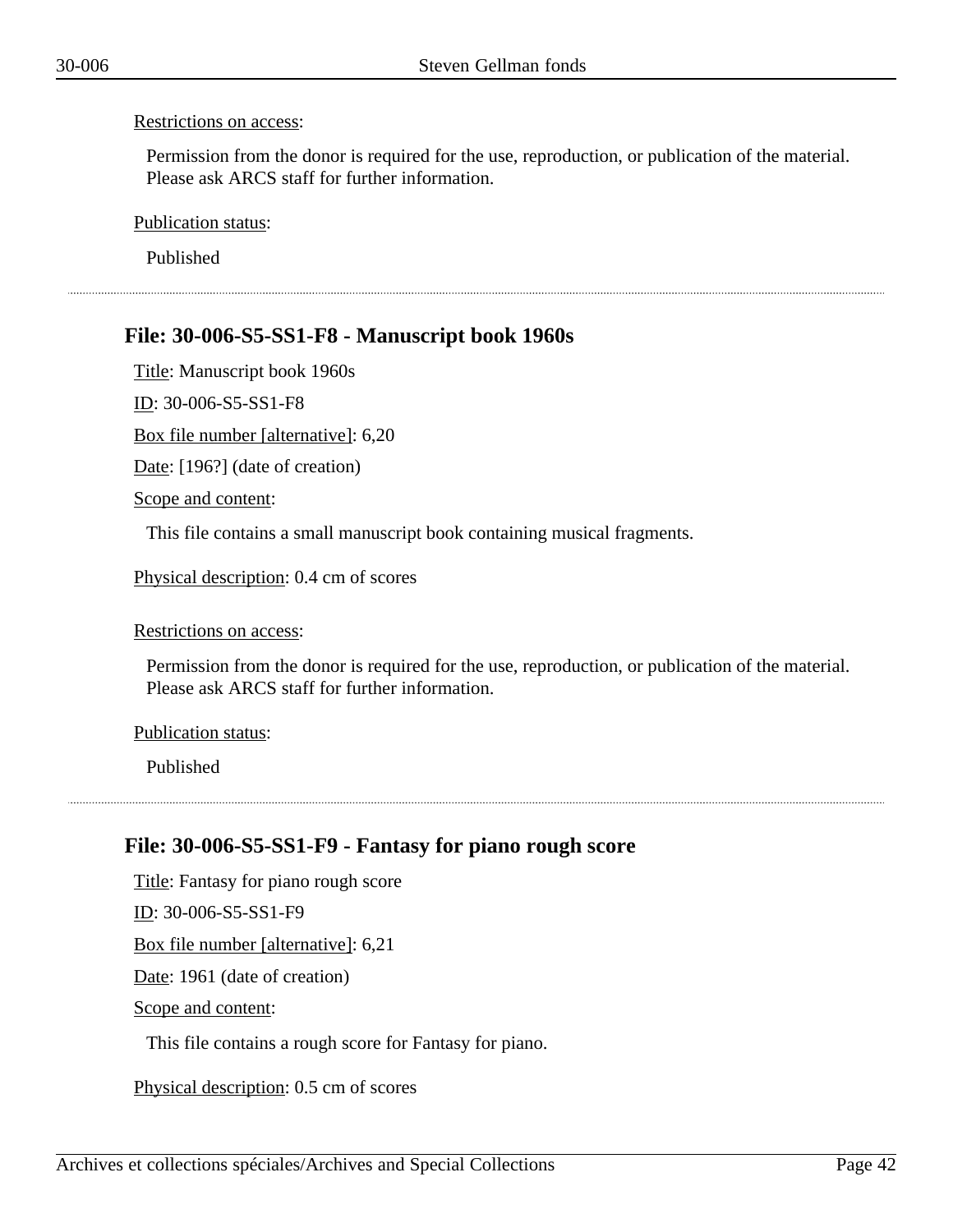Permission from the donor is required for the use, reproduction, or publication of the material. Please ask ARCS staff for further information.

Publication status:

Published

## **File: 30-006-S5-SS1-F10 - Stream for speaking chorus**

Title: Stream for speaking chorus

ID: 30-006-S5-SS1-F10

Box file number [alternative]: 6,22

Date: 1967 (date of creation)

Scope and content:

This file contains a condensed score for the piece Stream for speaking chorus with text by John Lennon, and a letter from Vincent Persichetti.

Physical description: 0.6 cm of scores

Restrictions on access:

Permission from the donor is required for the use, reproduction, or publication of the material. Please ask ARCS staff for further information.

#### Publication status:

Published

### **File: 30-006-S5-SS1-F11 - Fantasy**

Title: Fantasy ID: 30-006-S5-SS1-F11 Box file number [alternative]: 6,23 Date: 1961 (date of creation) Scope and content: This file contains a handwritten score for Fantasy for piano.

Physical description: 0.5 cm of scores Note [generalNote]: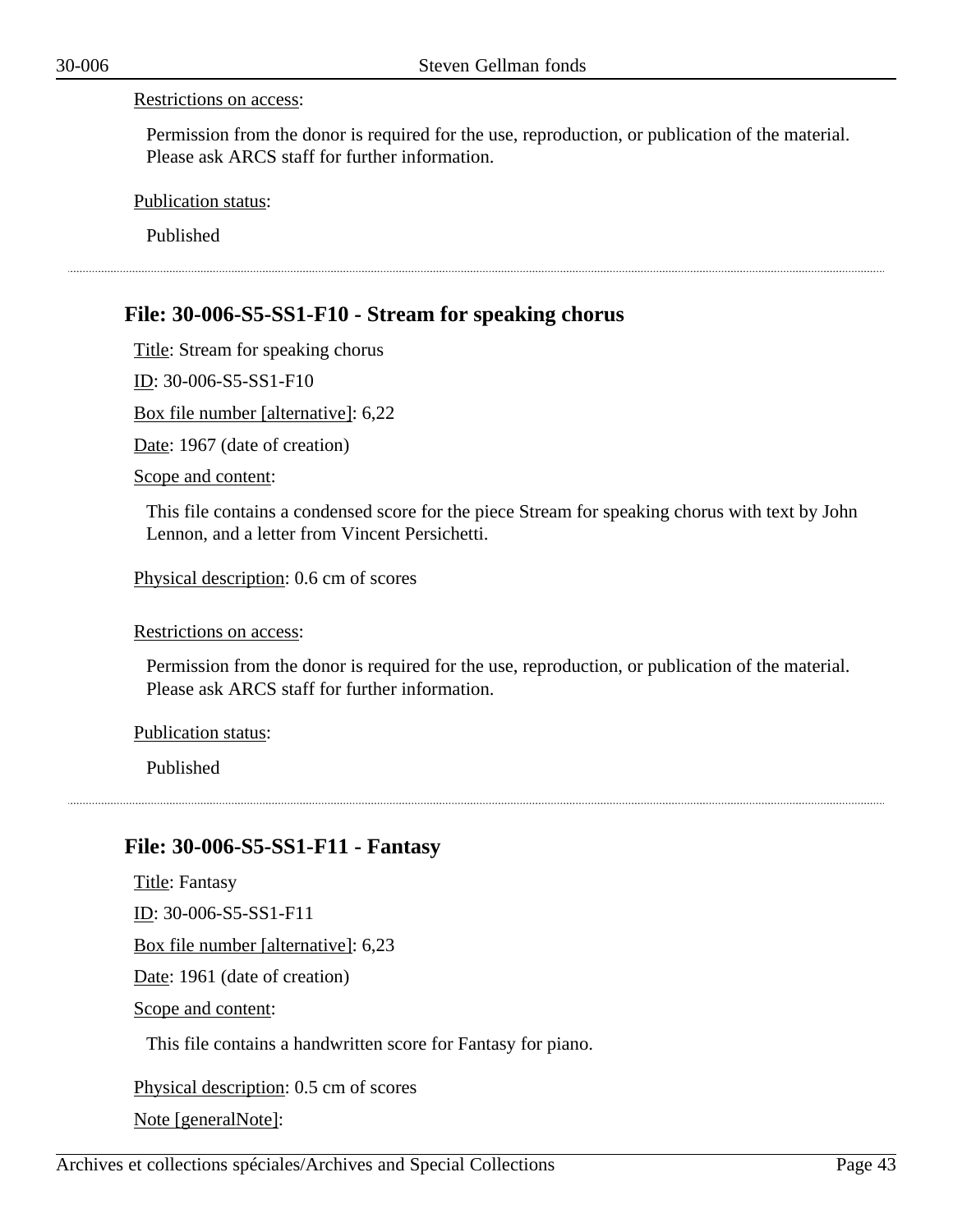The date on the score says 1960, but the draft says 1961. The date 1961 was erased by Gellman then replaced with 1960.

#### Restrictions on access:

Permission from the donor is required for the use, reproduction, or publication of the material. Please ask ARCS staff for further information.

Publication status:

Published

### **File: 30-006-S5-SS1-F12 - Mythos**

Title: Mythos

ID: 30-006-S5-SS1-F12

Box file number [alternative]: 6,24

Date: [1968?] (date of creation)

Scope and content:

This file contains a rough score for Mythos, a piece for flute and string quartet.

Physical description: 0.5 cm of scores

Restrictions on access:

Permission from the donor is required for the use, reproduction, or publication of the material. Please ask ARCS staff for further information.

Publication status:

Published

# **File: 30-006-S5-SS1-F13 - Sketches (manuscript book)**

Title: Sketches (manuscript book) ID: 30-006-S5-SS1-F13 Box file number [alternative]: 6,25 Date: [196?] (date of creation) Scope and content:

This file contains a manuscript book of musical sketches.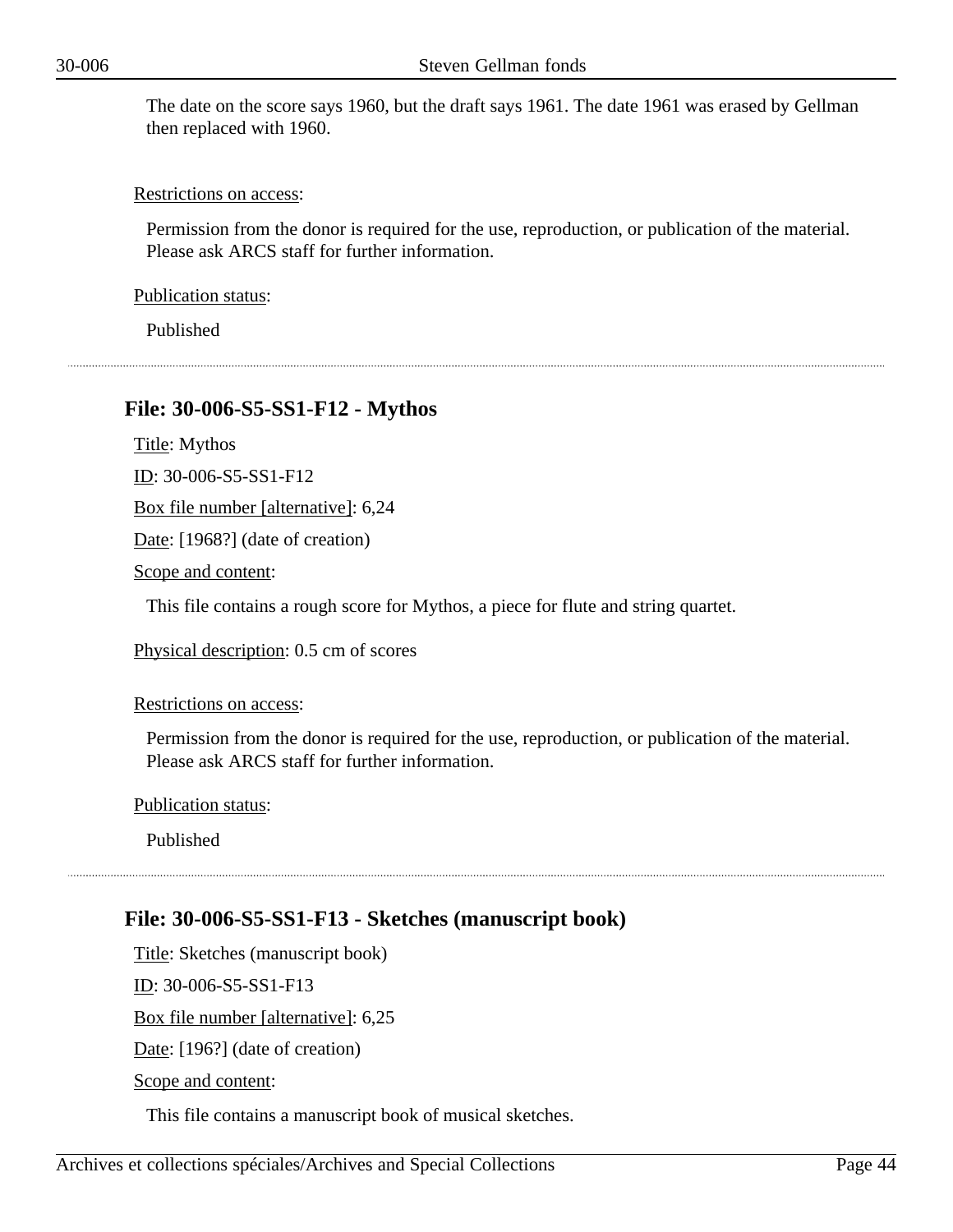#### Physical description: 0.3 cm of scores

#### Restrictions on access:

Permission from the donor is required for the use, reproduction, or publication of the material. Please ask ARCS staff for further information.

Publication status:

Published

### **File: 30-006-S5-SS1-F14 - Manuscript book 1965**

Title: Manuscript book 1965

ID: 30-006-S5-SS1-F14

Box file number [alternative]: 6,26

Date: 1965 (date of creation)

Scope and content:

This file contains a manuscript book of rough drafts and sketches. Book says "conducting" on cover.

Physical description: 0.6 cm of scores

Restrictions on access:

Permission from the donor is required for the use, reproduction, or publication of the material. Please ask ARCS staff for further information.

Publication status:

Published

### **File: 30-006-S5-SS1-F15 - Loose pages**

Title: Loose pages ID: 30-006-S5-SS1-F15 Box file number [alternative]: 6-27 Date: [196?] (date of creation) Scope and content: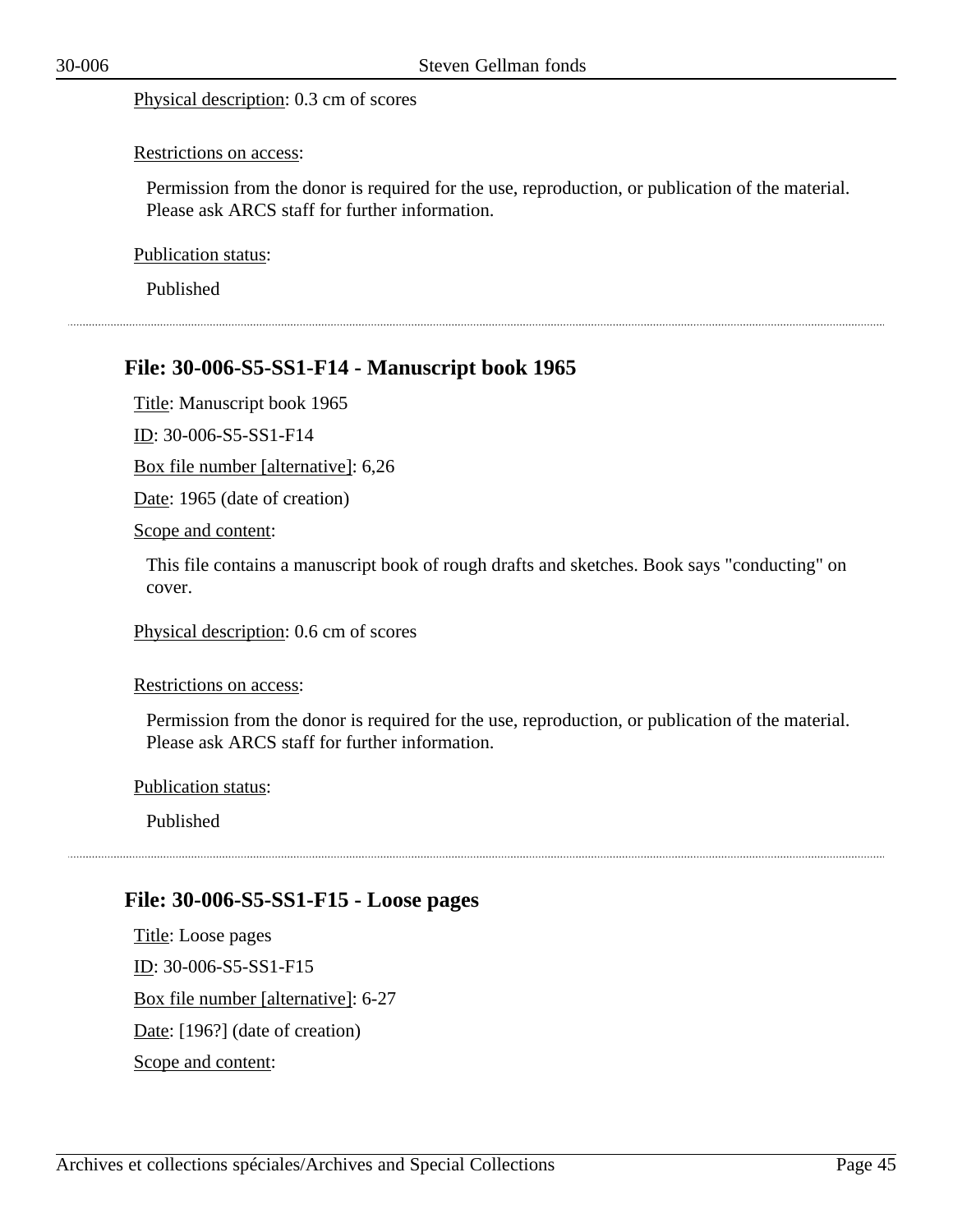This file contains a few pages of manuscript paper. There is a 12 tone row and transpositions, some poetry, and a miscellaneous draft.

Physical description: 0.2 cm of scores

#### Restrictions on access:

Permission from the donor is required for the use, reproduction, or publication of the material. Please ask ARCS staff for further information.

Publication status:

Published

### **File: 30-006-S5-SS1-F16 - Quartets poèmes (dramatiques) de Gerard Manley Hopkins**

Title: Quartets poèmes (dramatiques) de Gerard Manley Hopkins

ID: 30-006-S5-SS1-F16

Box file number [alternative]: 7-1

Date: 1966-1967 (date of creation)

Scope and content:

This file contains a score for Quartets for mezzo soprano, flute, cello, and harp. The score is a photocopy of a handwritten version. Poems by Gerard Manley Hopkins.

Physical description: 0.4 cm of scores

#### Restrictions on access:

Permission from the donor is required for the use, reproduction, or publication of the material. Please ask ARCS staff for further information.

Publication status:

Published

### **File: 30-006-S5-SS1-F17 - Pièce à 16**

Title: Pièce à 16 ID: 30-006-S5-SS1-F17 Box file number [alternative]: 7-2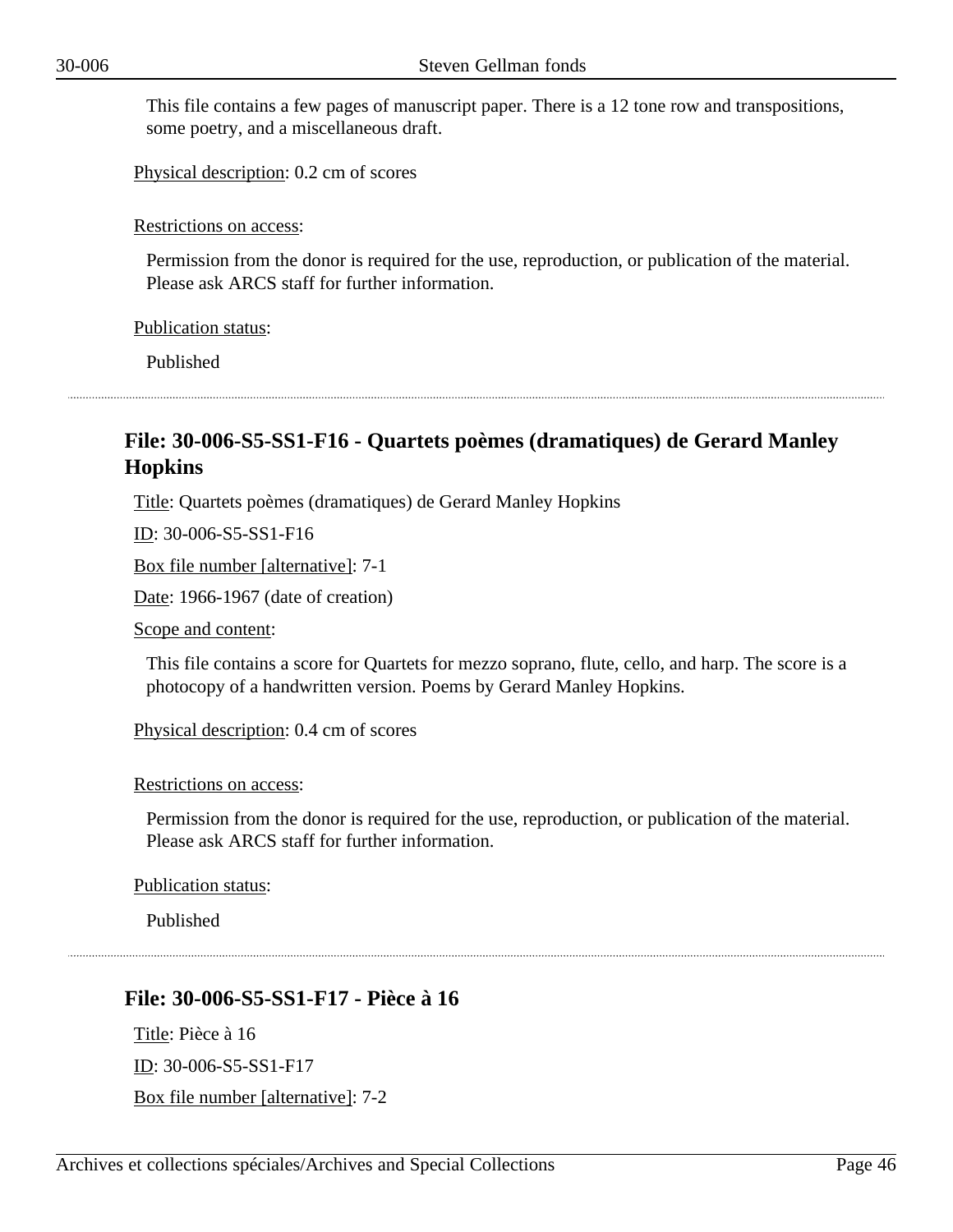Date: 1969-1970 (date of creation)

Scope and content:

This file contains an incomplete concert pitch score for Pièce à 16. Instrumentation: 2 flutes, oboe, clarinet, bassoon, trumpet, 2 horns, harp, celeste, piano, percussion, violin 1, 2, viola1, 2, cello, and bass.

Physical description: 0.2 cm of scores

#### Restrictions on access:

Permission from the donor is required for the use, reproduction, or publication of the material. Please ask ARCS staff for further information.

Publication status:

Published

### **File: 30-006-S5-SS1-F18 - Symphonic poem (sketches)**

Title: Symphonic poem (sketches) ID: 30-006-S5-SS1-F18

Box file number [alternative]: 7-3

Date: 1962-1963 (date of creation)

Scope and content:

This file contains sketches for a Symphonic Poem.

Physical description: 1.5 cm of scores

Restrictions on access:

Permission from the donor is required for the use, reproduction, or publication of the material. Please ask ARCS staff for further information.

Publication status:

Published

# **File: 30-006-S5-SS1-F19 - The Eagle**

Title: The Eagle ID: 30-006-S5-SS1-F19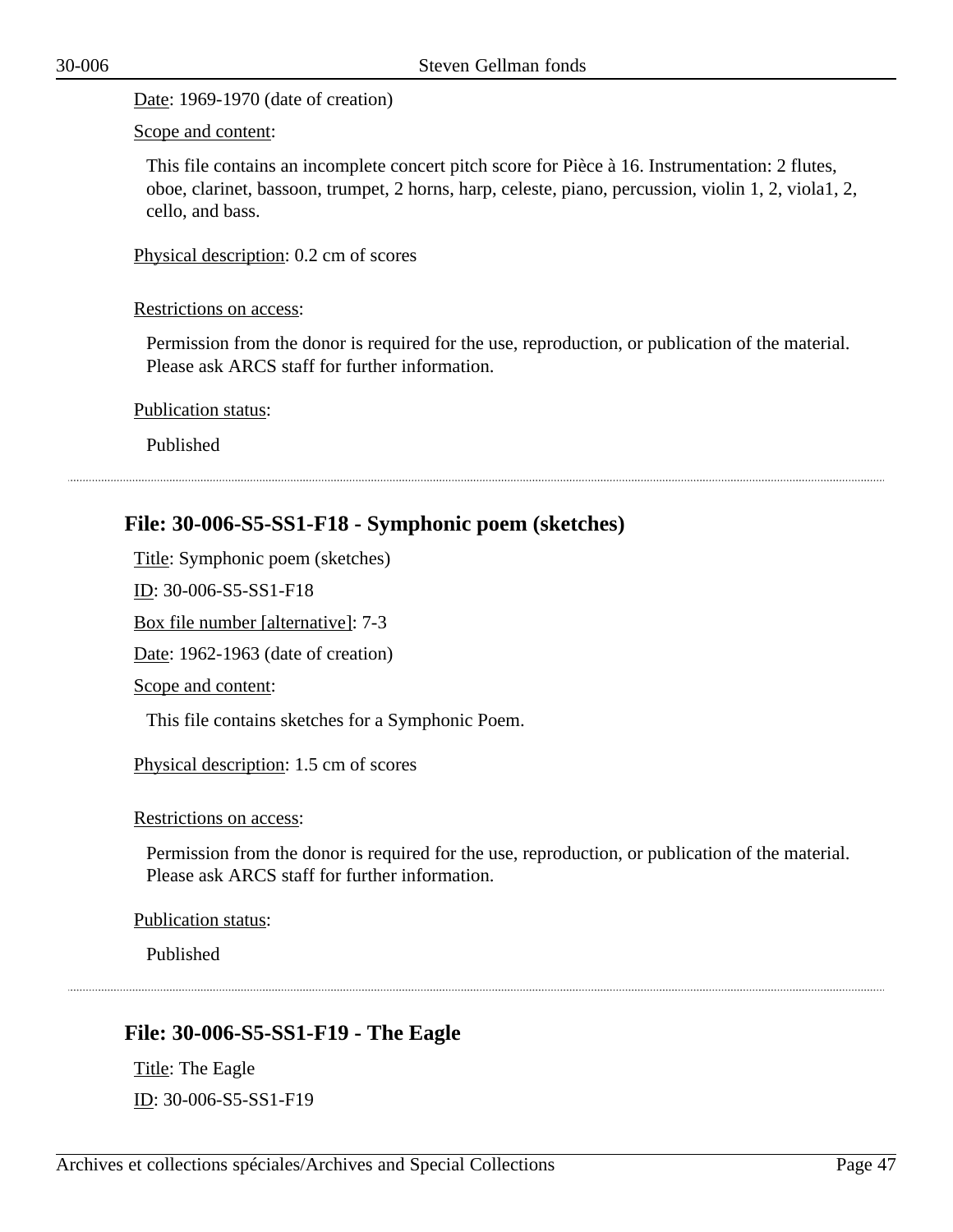Date: 1958-1959 (date of creation)

Scope and content:

This file contains a score for The Eagle Suite for Orchestra and The Eagle Suite miniature for Orchestra.

Physical description: 0.3 cm of scores

#### Restrictions on access:

Permission from the donor is required for the use, reproduction, or publication of the material. Please ask ARCS staff for further information.

Publication status:

Published

### **File: 30-006-S5-SS1-F20 - CIT show**

Title: CIT show ID: 30-006-S5-SS1-F20 Box file number [alternative]: 7-5 Date: 1964 (date of creation) Scope and content:

This file contains a few short pieces for a program.

Physical description: 0.1 cm of scores

Restrictions on access:

Permission from the donor is required for the use, reproduction, or publication of the material. Please ask ARCS staff for further information.

Publication status:

Published

# **File: 30-006-S5-SS1-F21 - My Game to Play**

Title: My Game to Play ID: 30-006-S5-SS1-F21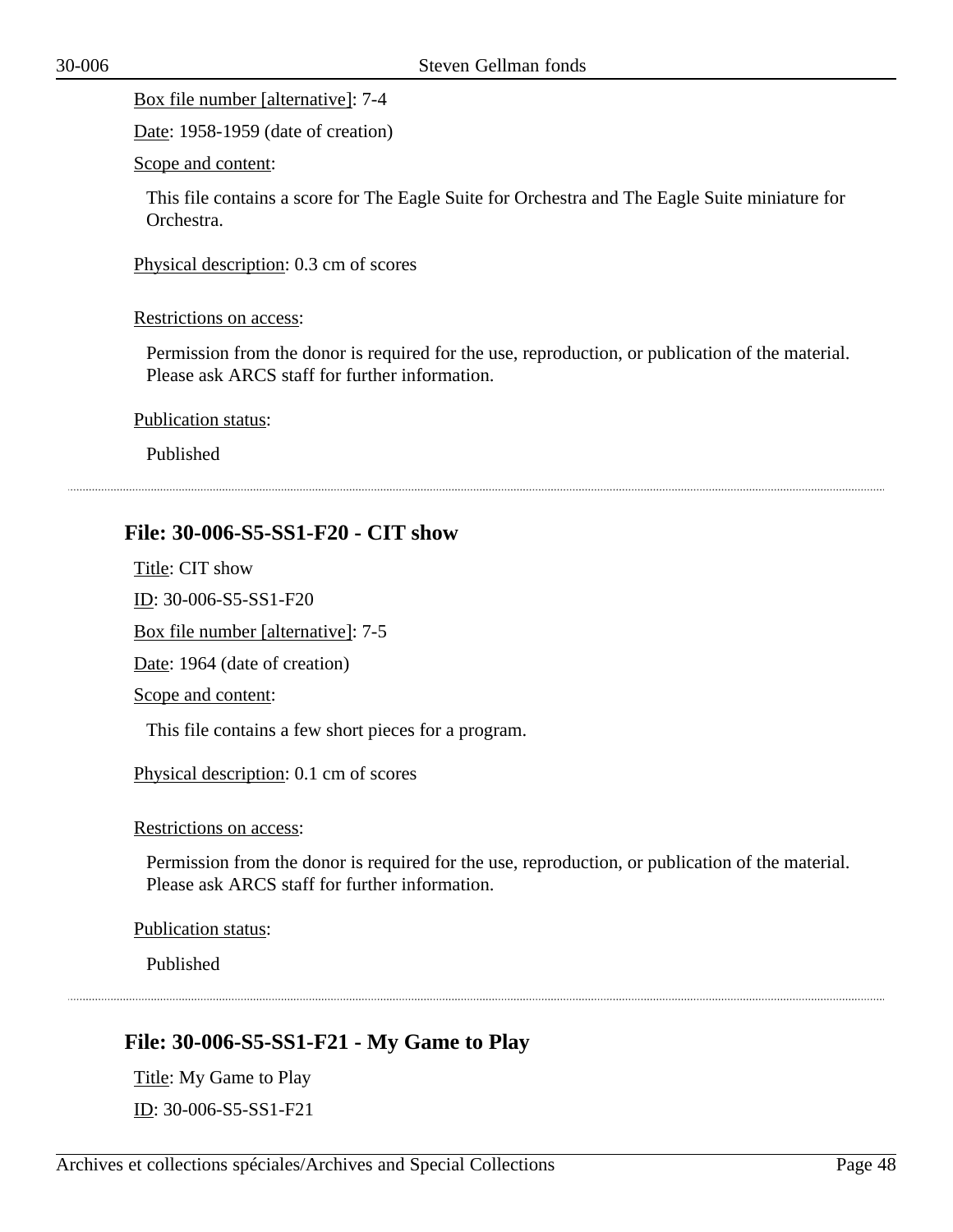Date: [196?] (date of creation)

Scope and content:

This file contains sheet music for My Game to Play.

Physical description: 0.1 cm of scores

#### Restrictions on access:

Permission from the donor is required for the use, reproduction, or publication of the material. Please ask ARCS staff for further information.

Publication status:

Published

### **File: 30-006-S5-SS1-F22 - Octet sketches**

Title: Octet sketches

ID: 30-006-S5-SS1-F22

Box file number [alternative]: 7-7

Date: 1966 (date of creation)

Scope and content:

This file contains sketches for an Octet (violin, viola, cello, flute, bassoon, clarinet, harp, percussion), and other sketches.

Physical description: 0.5 cm of scores

Restrictions on access:

Permission from the donor is required for the use, reproduction, or publication of the material. Please ask ARCS staff for further information.

Publication status:

Published

# **File: 30-006-S5-SS1-F23 - Fantasy for piano and other drafts**

Title: Fantasy for piano and other drafts

ID: 30-006-S5-SS1-F23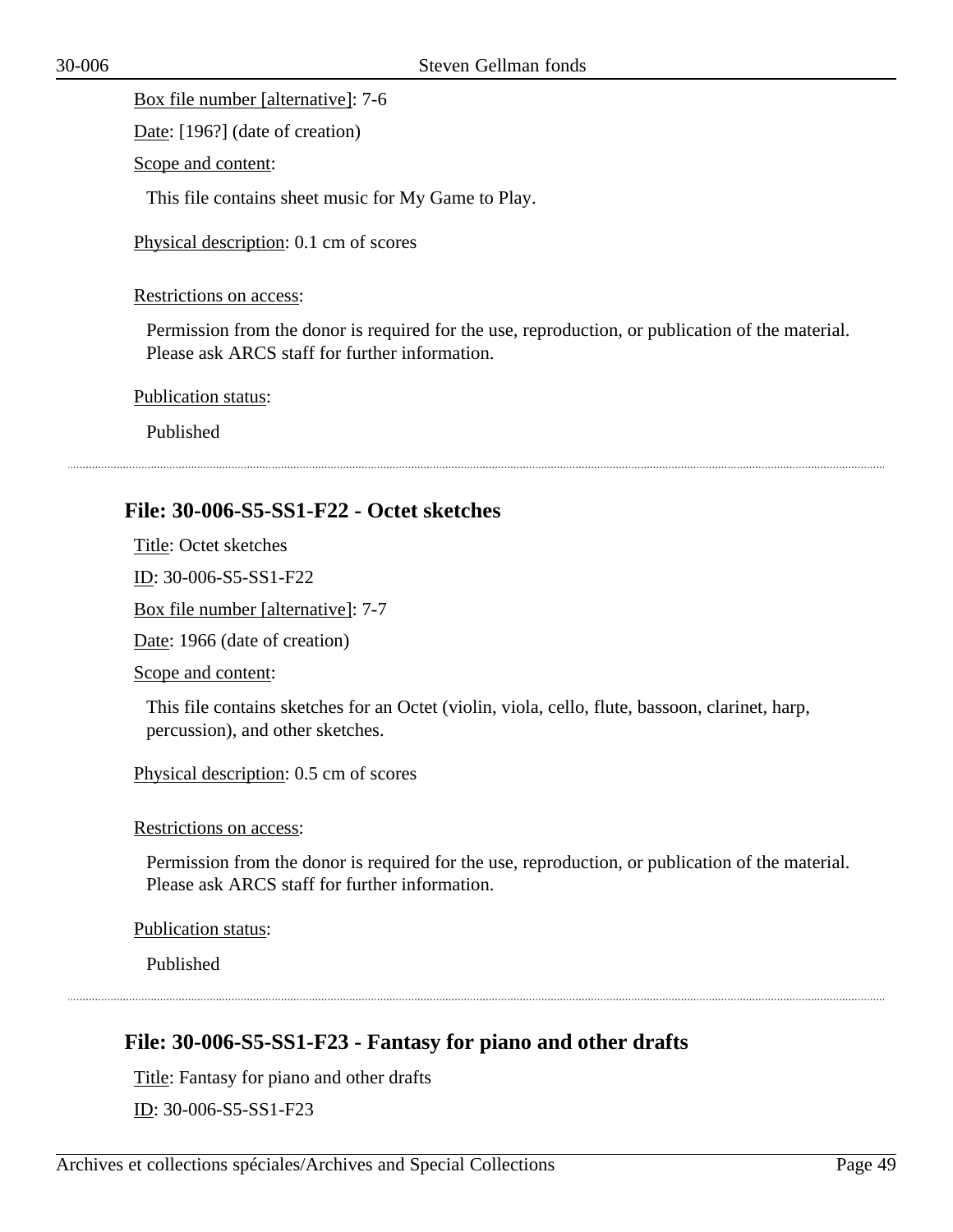Date: 1965-1967 (date of creation)

Scope and content:

This file contains drafts for the Fantasy for piano as well as a manuscript book containing drafts for other compositions.

Physical description: 1 cm of scores

#### Restrictions on access:

Permission from the donor is required for the use, reproduction, or publication of the material. Please ask ARCS staff for further information.

Publication status:

Published

### **File: 30-006-S5-SS1-F24 - Violin Concerto rough score**

Title: Violin Concerto rough score

ID: 30-006-S5-SS1-F24

Box file number [alternative]: 7-9

Date: 1966 (date of creation)

#### Scope and content:

This file contains a rough condensed score for a violin concerto.

Physical description: 0.5 cm of scores

Restrictions on access:

Permission from the donor is required for the use, reproduction, or publication of the material. Please ask ARCS staff for further information.

Publication status:

Published

### **File: 30-006-S5-SS1-F25 - 11 Preludes for Piano**

Title: 11 Preludes for Piano ID: 30-006-S5-SS1-F25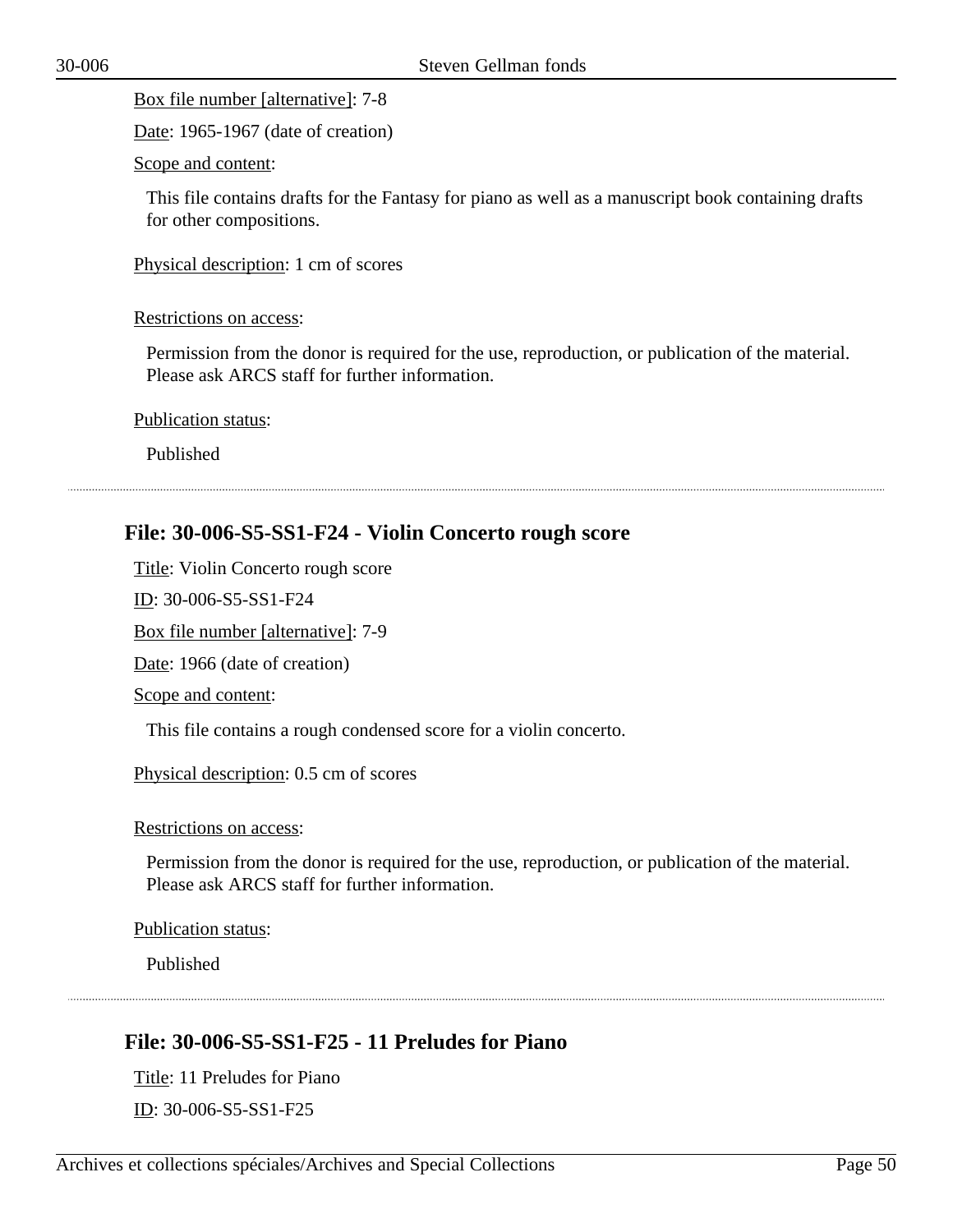Date: 1960-1961 (date of creation)

Scope and content:

This file contains handwritten scores for 11 Preludes for Piano.

Physical description: 0.7 cm of scores

#### Restrictions on access:

Permission from the donor is required for the use, reproduction, or publication of the material. Please ask ARCS staff for further information.

Publication status:

Published

### **File: 30-006-S5-SS1-F26 - Mythos**

Title: Mythos ID: 30-006-S5-SS1-F26 Box file number [alternative]: 7-11 Date: [1968] (date of creation) Scope and content:

This file contains a rough score for Mythos for flute and string quartet.

Physical description: 0.2 cm of scores

#### Restrictions on access:

Permission from the donor is required for the use, reproduction, or publication of the material. Please ask ARCS staff for further information.

Publication status:

Published

# **File: 30-006-S5-SS1-F27 - Fugue for Carrillon**

Title: Fugue for Carrillon ID: 30-006-S5-SS1-F27 Box file number [alternative]: 7-12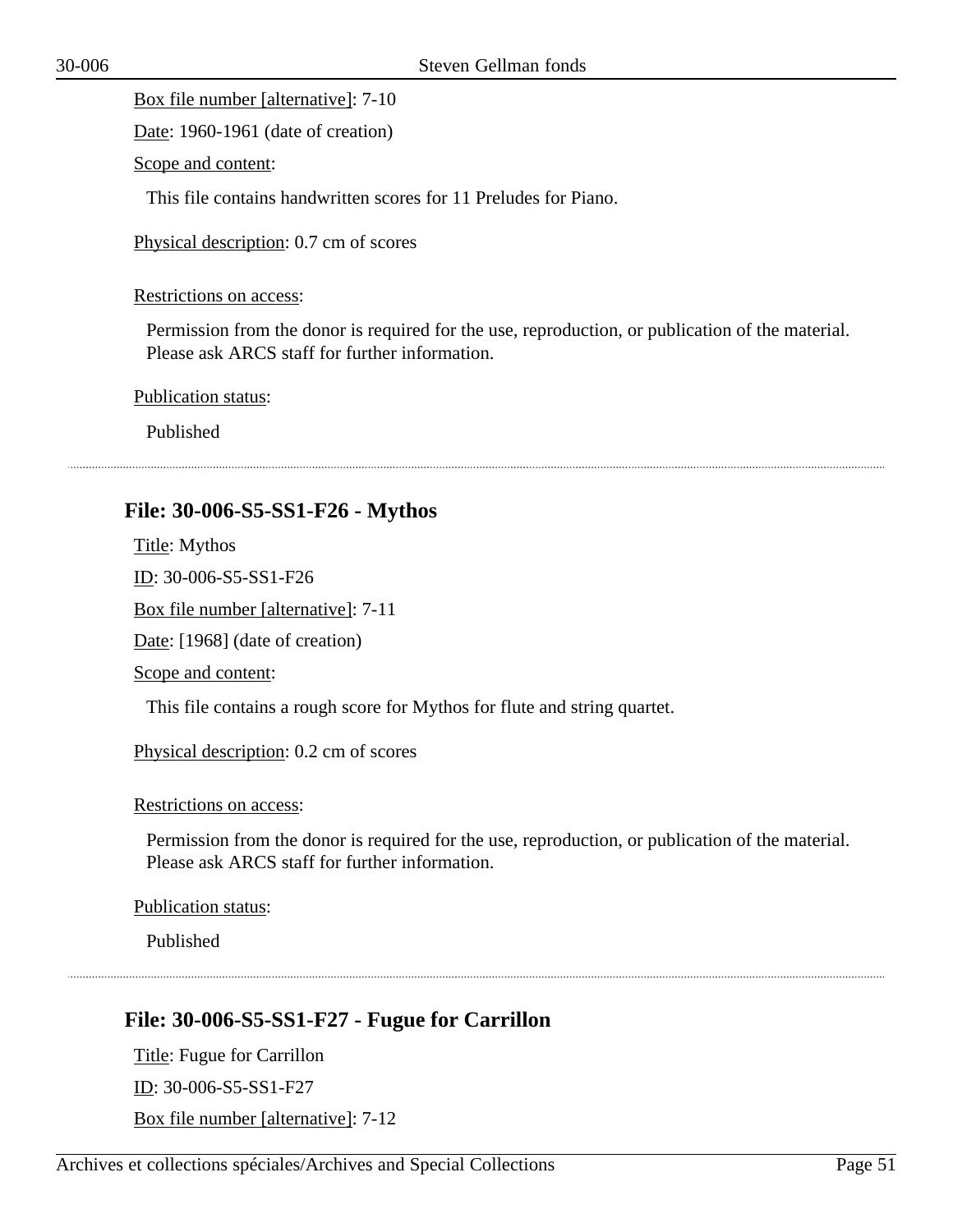Date: [196?] (date of creation)

Scope and content:

This file contains a rough draft of a piece entitled Fugue for Carrillon, possibly for organ.

Physical description: 0.1 cm of scores

Restrictions on access:

Permission from the donor is required for the use, reproduction, or publication of the material. Please ask ARCS staff for further information.

Publication status:

Published

### **File: 30-006-S5-SS1-F28 - Sonata for Grand Piano**

Title: Sonata for Grand Piano ID: 30-006-S5-SS1-F28 Box file number [alternative]: 7-13 Date: 1964 (date of creation) Scope and content:

This file contains a rough score and a printed, bound score of Sonata for Grand Piano.

Physical description: 1.5 cm of scores

Restrictions on access:

Permission from the donor is required for the use, reproduction, or publication of the material. Please ask ARCS staff for further information.

Publication status:

Published

### **File: 30-006-S5-SS1-F29 - Soliloquy for Cello original version**

Title: Soliloquy for Cello original version ID: 30-006-S5-SS1-F29 Box file number [alternative]: 7-14 Date: 1966-1972 (date of creation)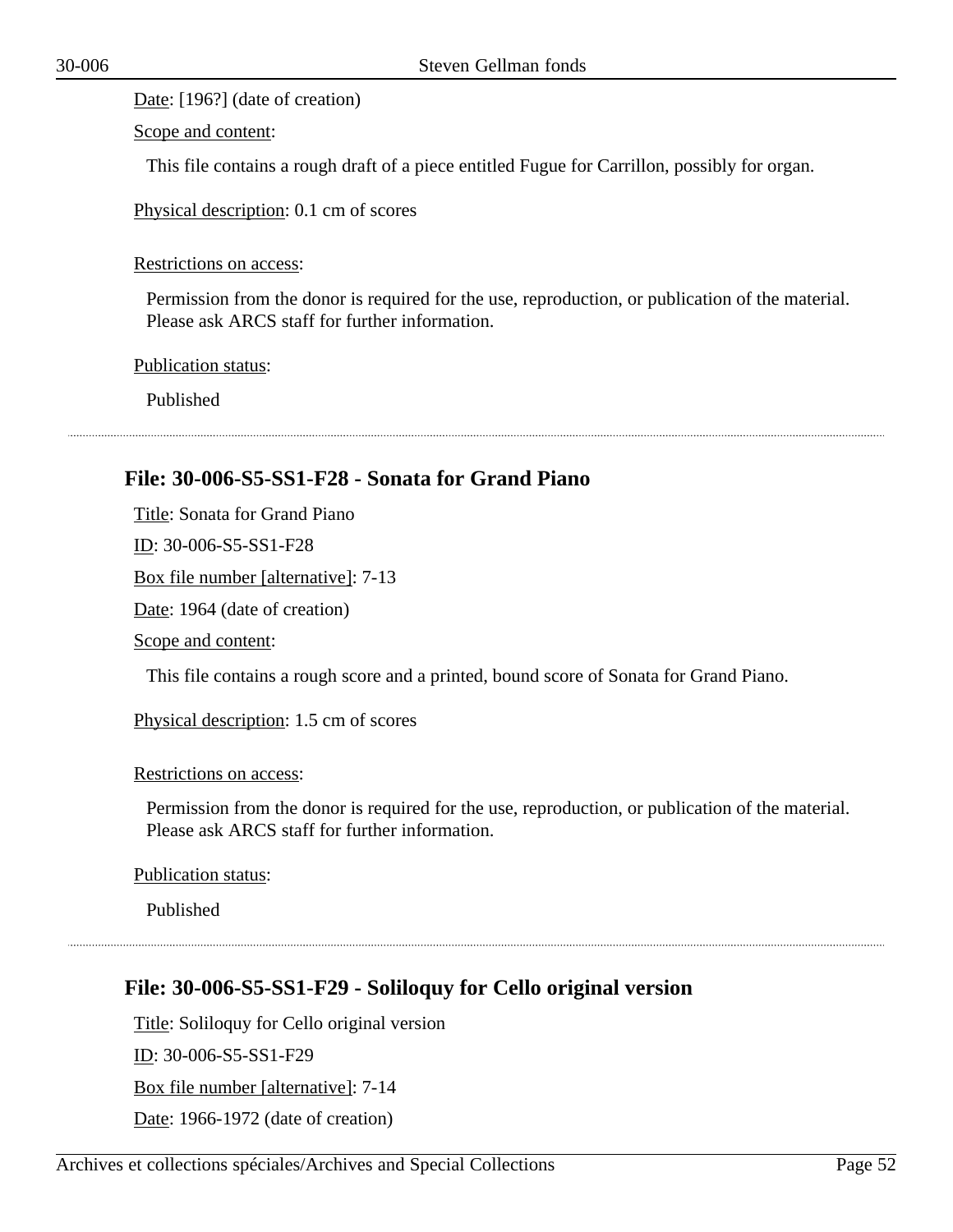#### Scope and content:

This file contains a score for the original verison of Soliloquy for Cello and a letter from Yehuda Hanani concerning a commission request.

Physical description: 0.3 cm of scores

#### Restrictions on access:

Permission from the donor is required for the use, reproduction, or publication of the material. Please ask ARCS staff for further information.

Publication status:

Published

### **File: 30-006-S5-SS1-F30 - Chamelion suite for piano/Scherzo for violin and piano**

Title: Chamelion suite for piano/Scherzo for violin and piano

ID: 30-006-S5-SS1-F30

Box file number [alternative]: 7-15

Date: 1965 (date of creation)

Scope and content:

This file contains a rough score for Chamelion Suite for Piano and a score for Scherzo for Violin and Piano.

Physical description: 0.3 cm of scores

#### Restrictions on access:

Permission from the donor is required for the use, reproduction, or publication of the material. Please ask ARCS staff for further information.

Publication status:

Published

### **File: 30-006-S5-SS1-F31 - Fantasy for orchestra**

Title: Fantasy for orchestra ID: 30-006-S5-SS1-F31 Box file number [alternative]: 7-16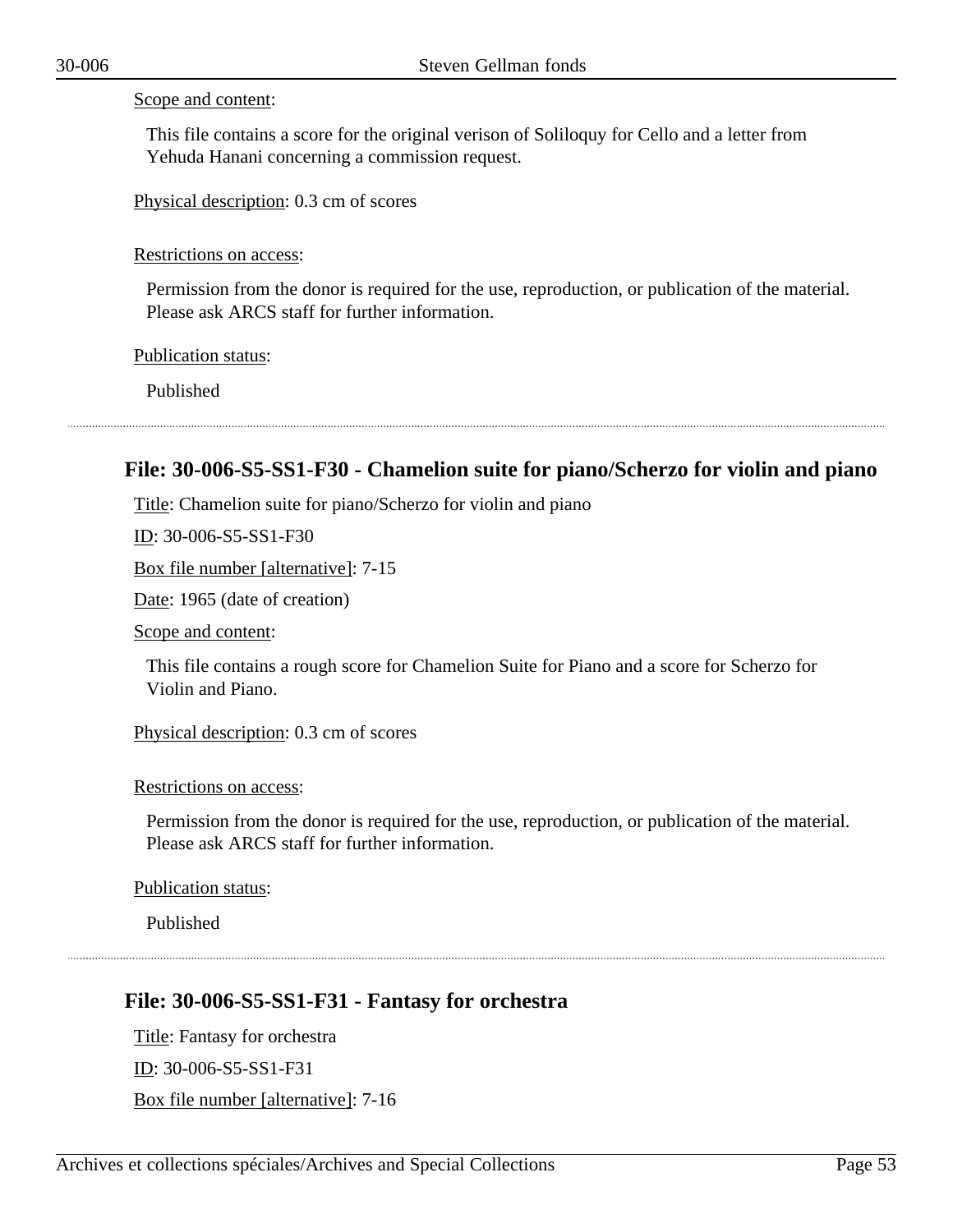Date: 1960-1961 (date of creation)

Scope and content:

This file contains a concert pitch score for Fantasy for Orchestra.

Physical description: 0.4 cm of scores

Restrictions on access:

Permission from the donor is required for the use, reproduction, or publication of the material. Please ask ARCS staff for further information.

Publication status:

Published

### **File: 30-006-S5-SS1-F32 - Studies in Rock (for piano)**

Title: Studies in Rock (for piano)

ID: 30-006-S5-SS1-F32

Box file number [alternative]: 9-16

Date: 1968 (date of creation)

Scope and content:

This file contains a sketch for the piece Studies in Rock for piano.

Physical description: 0.1 cm of scores

Restrictions on access:

Permission from the donor is required for the use, reproduction, or publication of the material. Please ask ARCS staff for further information.

Publication status:

Published

### **File: 30-006-S5-SS1-F33 - Concerto for Piano and Orchestra**

Title: Concerto for Piano and Orchestra ID: 30-006-S5-SS1-F33 Box file number [alternative]: 10-2 Date: 1962-1963 (date of creation)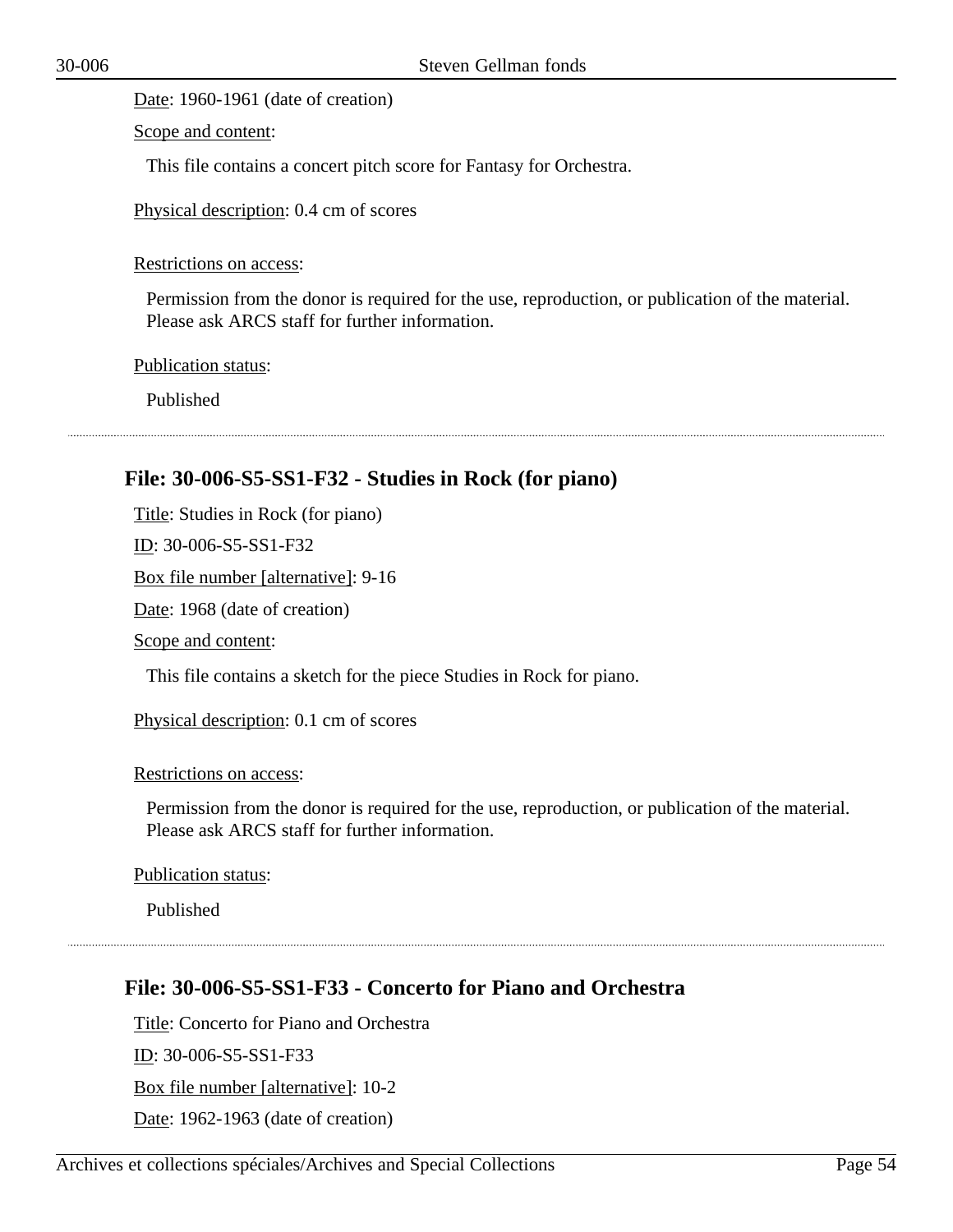#### Scope and content:

This file contains a spriral bound score for Concerto for Piano and Orchestra. This may be a copy intended for Michelle Arbuckle.

Physical description: 1.4 cm of scores

#### Restrictions on access:

Permission from the donor is required for the use, reproduction, or publication of the material. Please ask ARCS staff for further information.

Publication status:

Published

## **File: 30-006-S5-SS1-F34 - Concerto for Piano and Orchestra**

Title: Concerto for Piano and Orchestra ID: 30-006-S5-SS1-F34 Box file number [alternative]: 12-2 Date: 1962 (date of creation) Scope and content:

This file contains a score for the Concerta for Piano and Orchestra which Gellman performed as a soloist with the CBC Symphony Orchestra under Boyd Neel at the age of 16.

Physical description: 1.5 cm of scores

Restrictions on access:

Permission from the donor is required for the use, reproduction, or publication of the material. Please ask ARCS staff for further information.

Publication status:

Published

### **File: 30-006-S5-SS1-F35 - Mythos (masters of score)**

Title: Mythos (masters of score) ID: 30-006-S5-SS1-F35 Box file number [alternative]: 15-5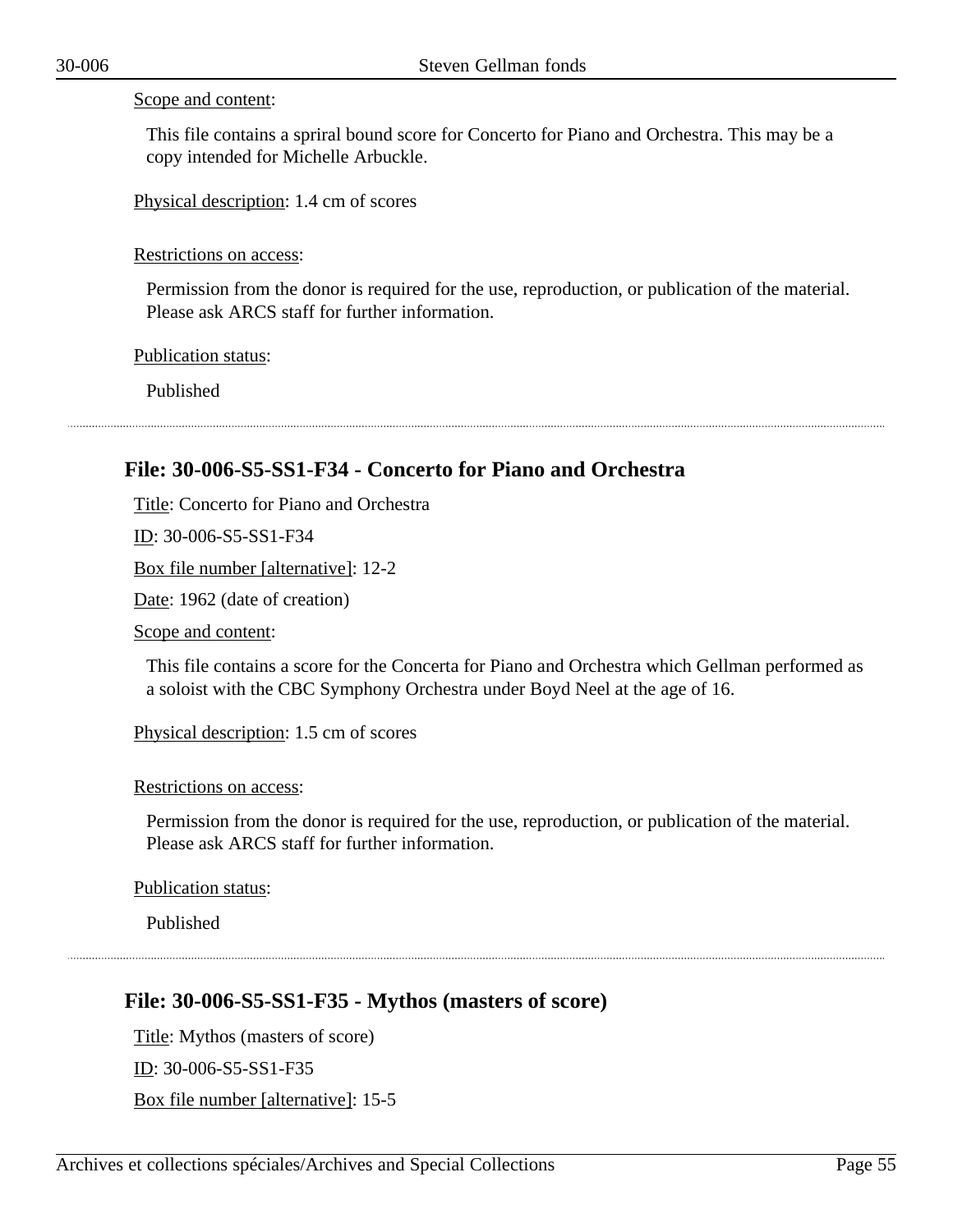Physical description: 0.2 cm of scores On vinyl/transparencies

#### Restrictions on access:

Permission from the donor is required for the use, reproduction, or publication of the material. Please ask ARCS staff for further information.

Publication status:

Published

### **File: 30-006-S5-SS1-F36 - Mythos II**

Title: Mythos II

ID: 30-006-S5-SS1-F36

Box file number [alternative]: 15-6

Physical description: 0.2 cm of scores

#### Restrictions on access:

Permission from the donor is required for the use, reproduction, or publication of the material. Please ask ARCS staff for further information.

Publication status:

Published

### **Subseries: 30-006-S5-SS2 - Compositions: 1970s**

Title: Compositions: 1970s

ID: 30-006-S5-SS2

Date: 1970-1979 (date of creation)

Scope and content:

This subseries contains compositions and supporting material from the 70s.

Physical description: 42.5 cm of textual records (including scores)

Publication status:

Published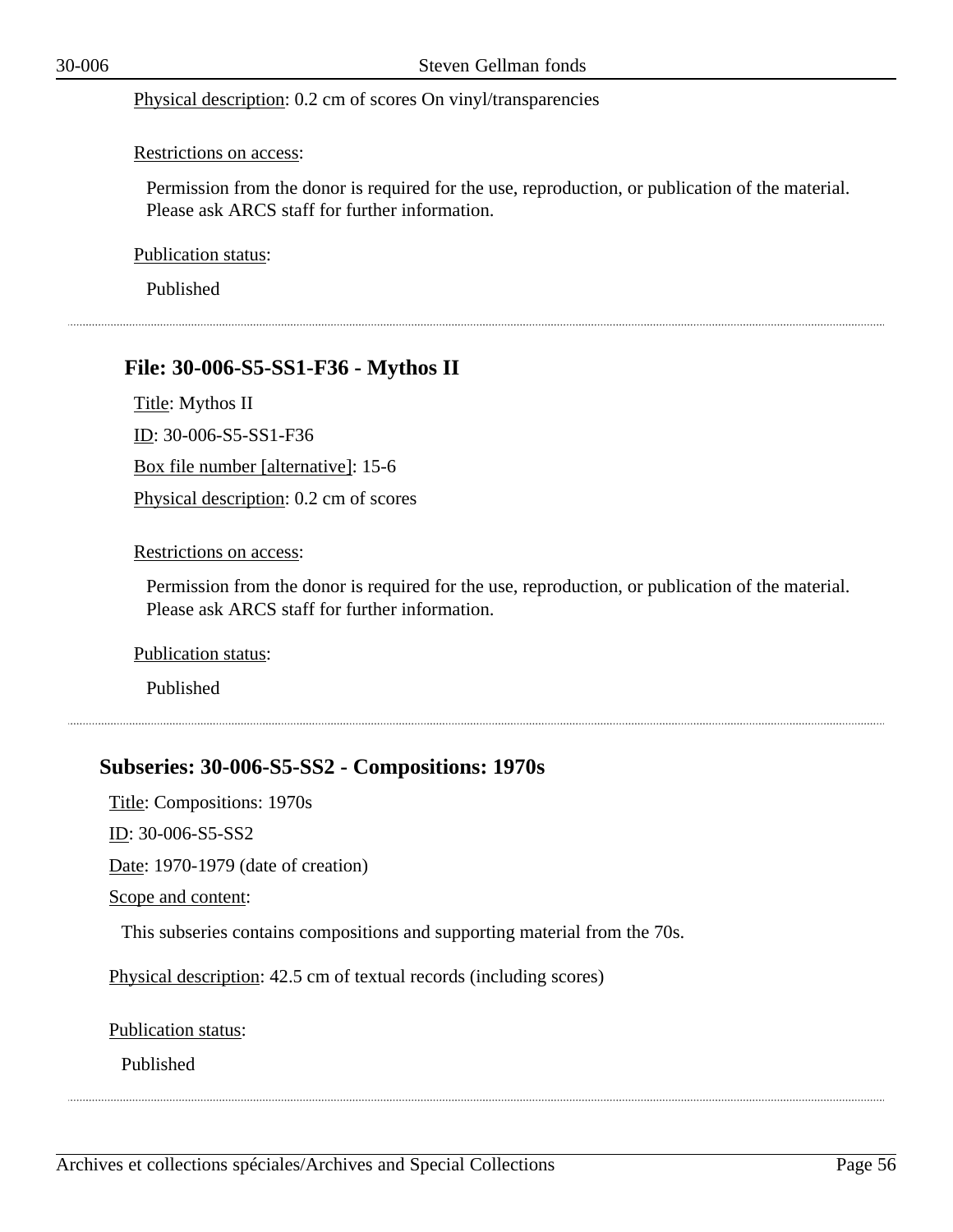# **File: 30-006-S5-SS2-F1 - New Zealand manuscript book 1973**

Title: New Zealand manuscript book 1973

ID: 30-006-S5-SS2-F1

Box file number [alternative]: 5-3

Date: 1973 (date of creation)

Scope and content:

This file contains a manuscript book with memos and composition fragments.

Physical description: 0.4 cm of scores

Restrictions on access:

Permission from the donor is required for the use, reproduction, or publication of the material. Please ask ARCS staff for further information.

Publication status:

Published

# **File: 30-006-S5-SS2-F2 - Sonata for Piano**

Title: Sonata for Piano ID: 30-006-S5-SS2-F2 Box file number [alternative]: 6-9 Date: 1973 (date of creation) Scope and content:

This file contains a manuscript book of the first draft of Gellman's Sonata for Piano #II.

Physical description: 0.3 cm of scores

### Restrictions on access:

Permission from the donor is required for the use, reproduction, or publication of the material. Please ask ARCS staff for further information.

Publication status:

Published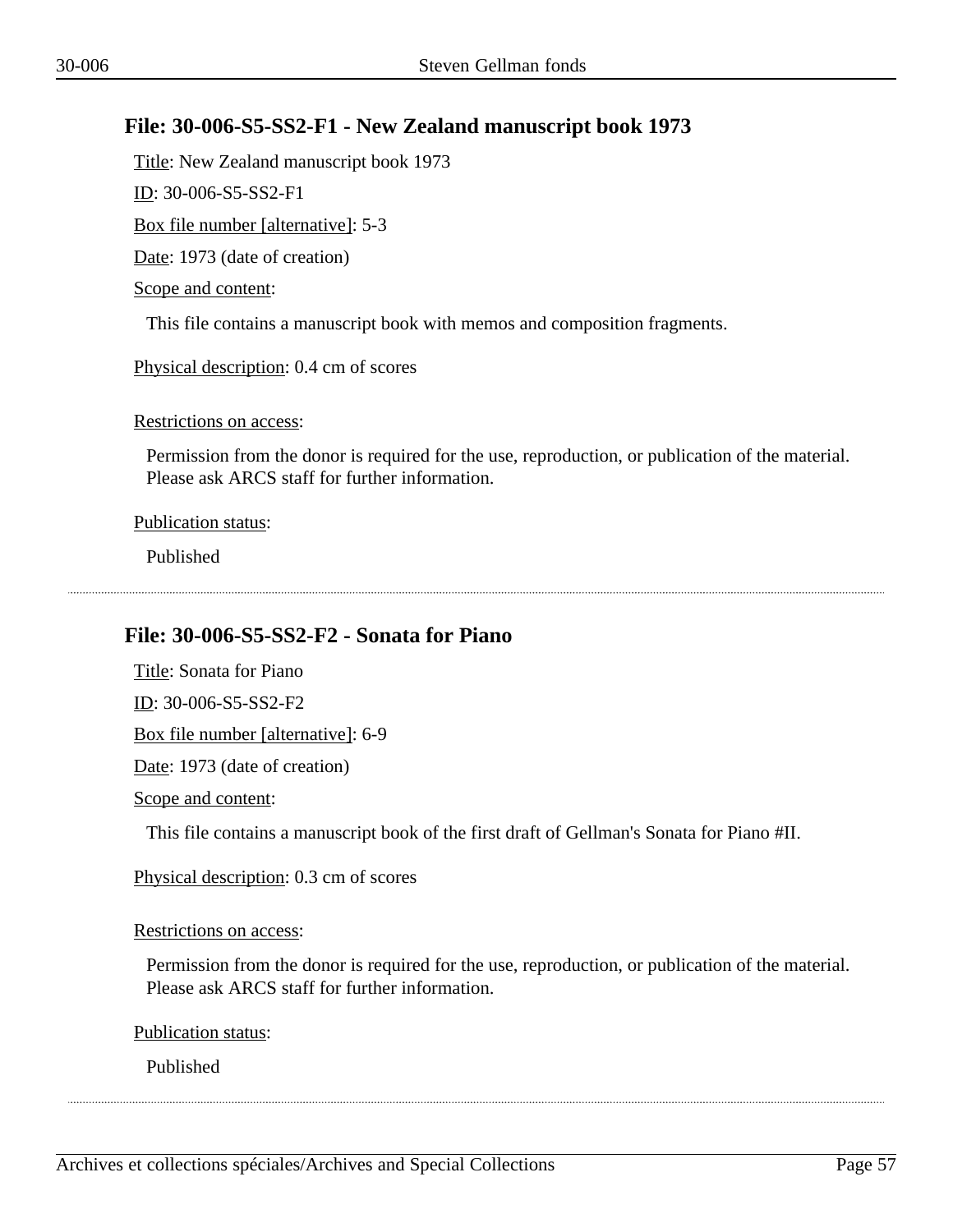# **File: 30-006-S5-SS2-F3 - Pieces (suite) for D?na and Etude for Piano**

Title: Pieces (suite) for D?na and Etude for Piano

ID: 30-006-S5-SS2-F3

Box file number [alternative]: 6-10

Date: 1973 (date of creation)

#### Scope and content:

This file contains a manuscript book. The book contains score drafts of Pieces (suite) for D?na and Etude for Piano.

Physical description: 0.2 cm of scores

Restrictions on access:

Permission from the donor is required for the use, reproduction, or publication of the material. Please ask ARCS staff for further information.

Publication status:

Published

# **File: 30-006-S5-SS2-F4 - Psalms**

Title: Psalms ID: 30-006-S5-SS2-F4 Box file number [alternative]: 6-12

Date: 1973 (date of creation)

Scope and content:

This file contians a draft score of Psalms for mezzo-soprano and piano.

Physical description: 0.4 cm of scores

Restrictions on access:

Permission from the donor is required for the use, reproduction, or publication of the material. Please ask ARCS staff for further information.

Publication status:

Published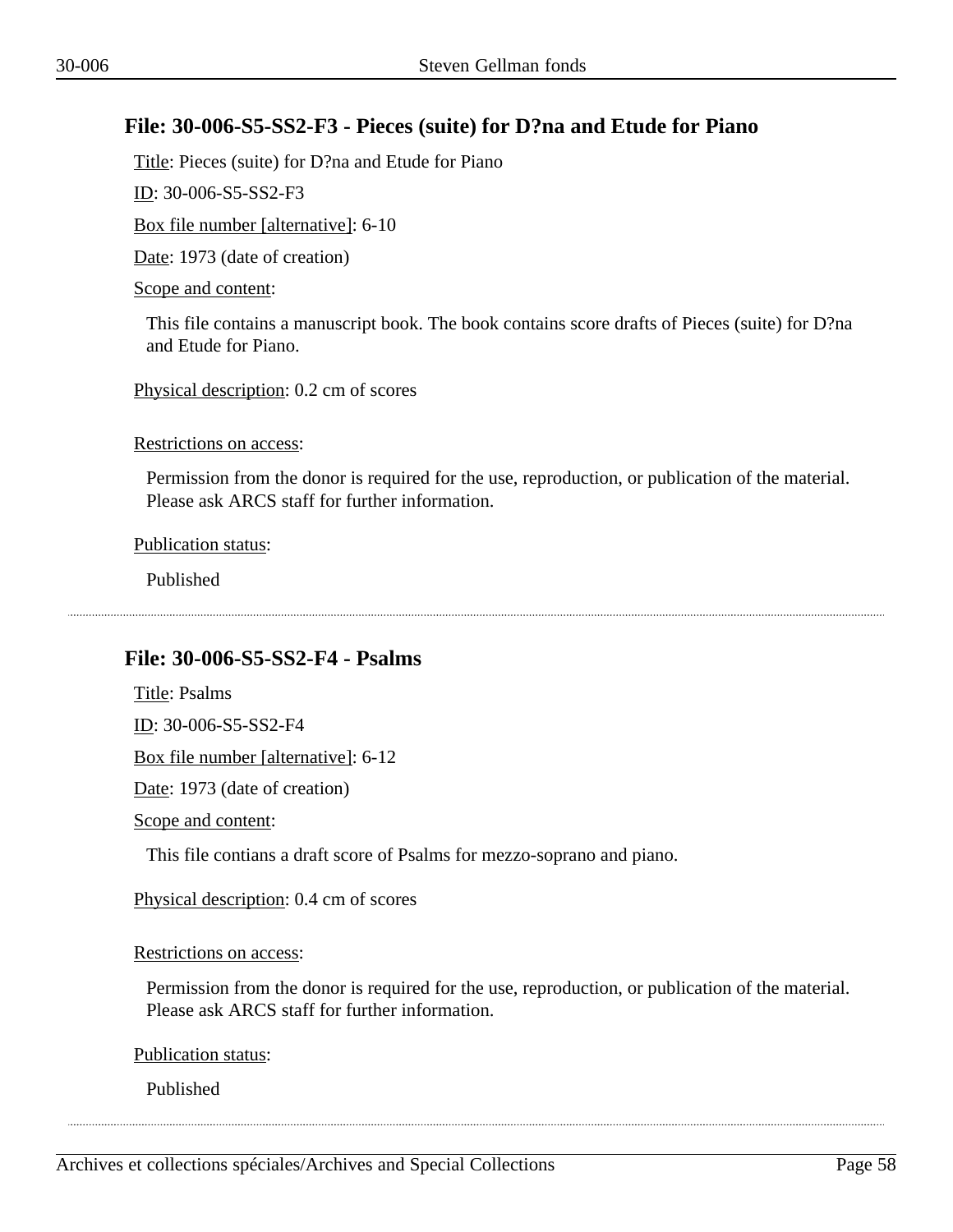# **File: 30-006-S5-SS2-F5 - Fugue: Book II-V**

Title: Fugue: Book II-V ID: 30-006-S5-SS2-F5 Box file number [alternative]: 6-13 Date: 1973 (date of creation) Scope and content:

This file contains four manuscript books of fugue writing exercises based on themes by George Oldroyd (The Technique and Spirit of Fugue) and Eric Thiman (Fugue for Beginners). Contains some original fugues in book V.

Physical description: 1.2 cm of scores

Restrictions on access:

Permission from the donor is required for the use, reproduction, or publication of the material. Please ask ARCS staff for further information.

Publication status:

Published

### **File: 30-006-S5-SS2-F6 - Paris Conservatory manuscript book 1973**

Title: Paris Conservatory manuscript book 1973

ID: 30-006-S5-SS2-F6

Box file number [alternative]: 6-14

Date: 1973 (date of creation)

Scope and content:

This file contains a manuscript book from Gellman's time at the Paris Conservatory. The book contains practice music dictation and musical sketches.

Physical description: 1 cm of scores

Restrictions on access:

Permission from the donor is required for the use, reproduction, or publication of the material. Please ask ARCS staff for further information.

Publication status: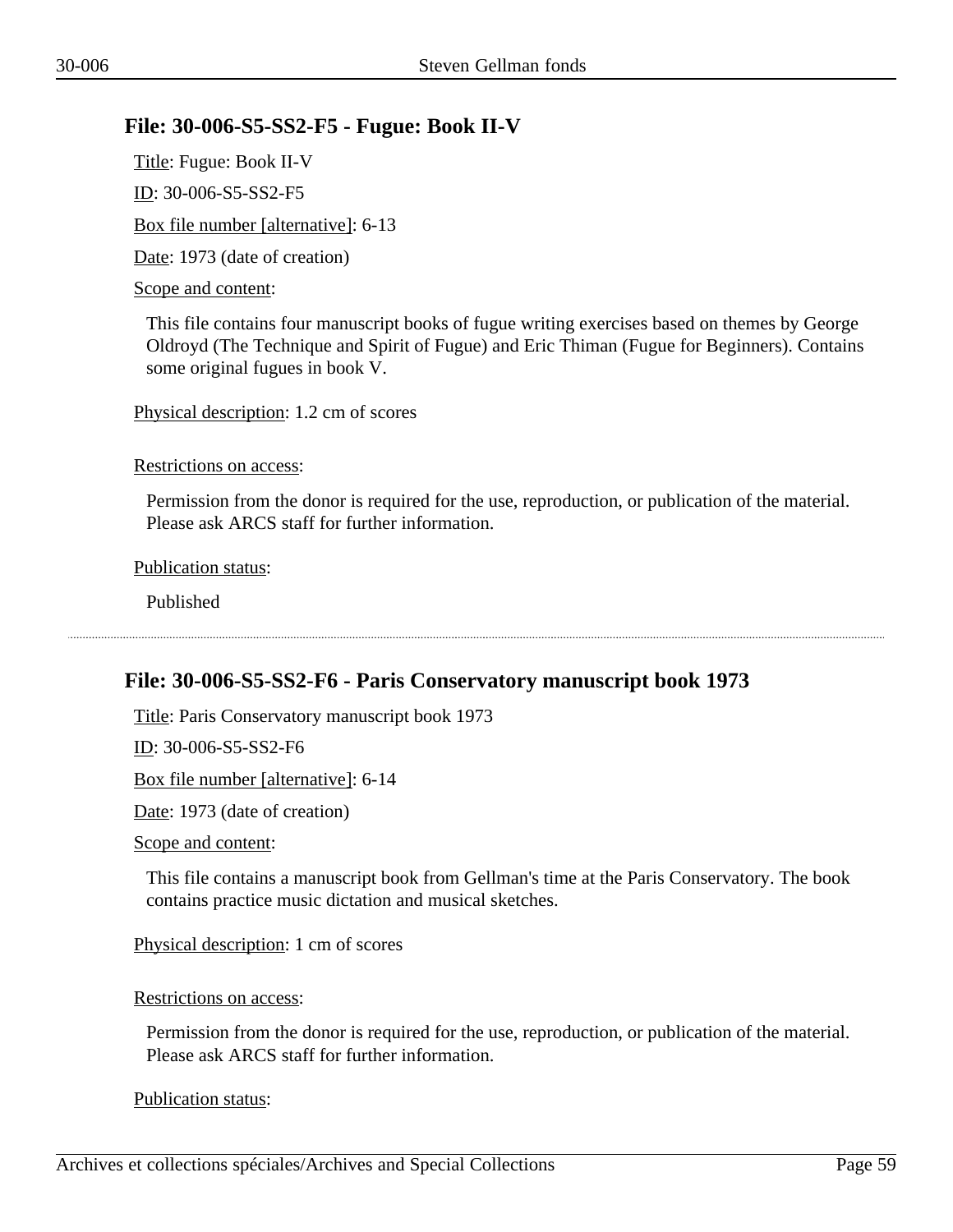### **File: 30-006-S5-SS2-F7 - Untitled piece**

Title: Untitled piece

ID: 30-006-S5-SS2-F7

Box file number [alternative]: 6-15

Date: [197?] (date of creation)

Scope and content:

This file contains a handwritten score for an untitled piece for violin and piano. Score contians edits and revisions.

Physical description: 0.3 cm of scores

Restrictions on access:

Permission from the donor is required for the use, reproduction, or publication of the material. Please ask ARCS staff for further information.

Publication status:

Published

Physical description:

Pages 1 and 2 appear to be missing.

### **File: 30-006-S5-SS2-F8 - Love's Garden sketches and drafts**

Title: Love's Garden sketches and drafts

ID: 30-006-S5-SS2-F8

Box file number [alternative]: 8-3

Date: 1977-1987 (date of creation)

Scope and content:

This file contains sketches and drafts for Love's Garden. This piece for soprano and orchestra in four movements contains two poems by Kabir and two by Rilke. Correspondence, memos, and a publicity handout from the soprano Joanne Dorenfield is also included.

Physical description: \* 0.1 cm of textual records \* 1.1 cm of scores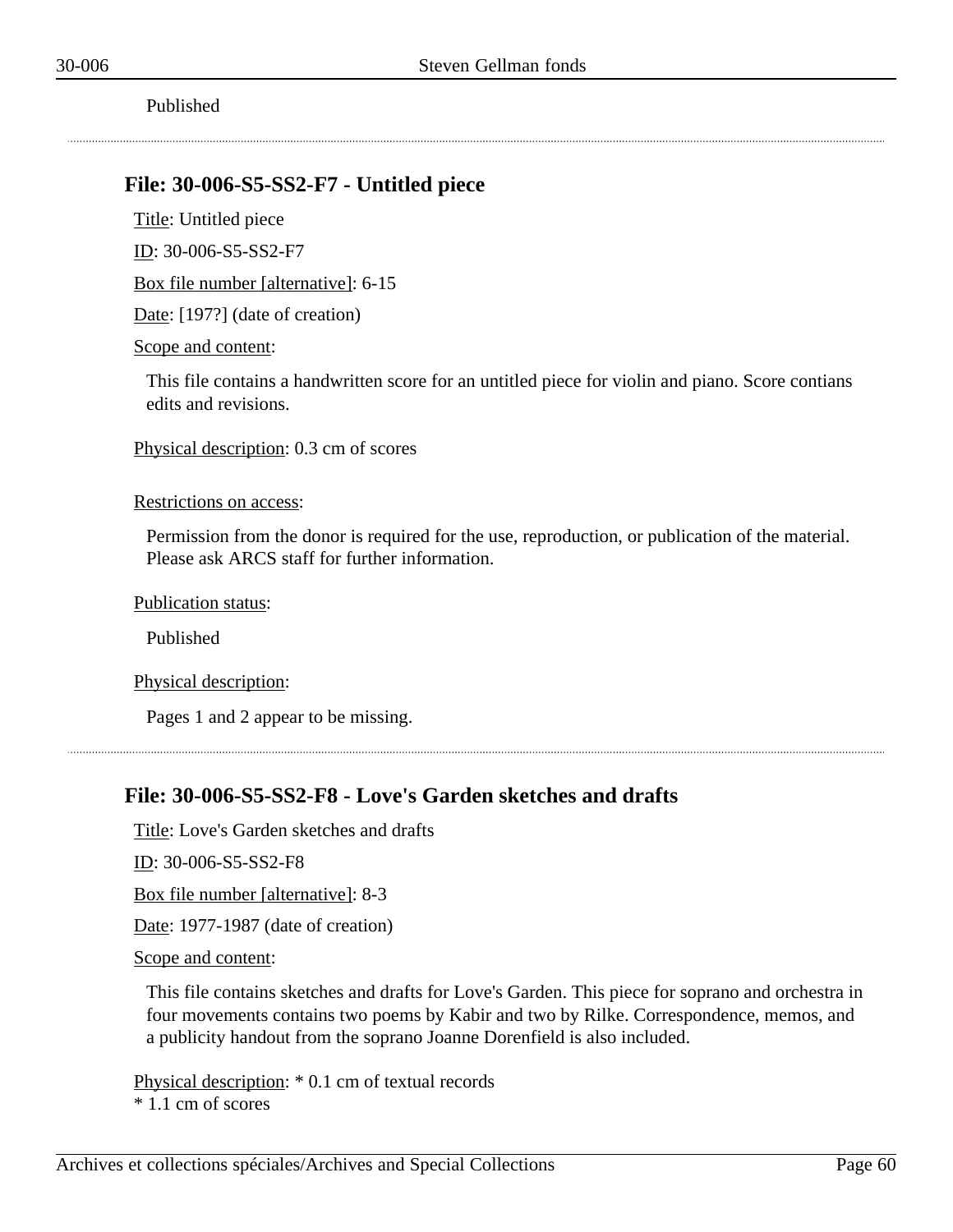Permission from the donor is required for the use, reproduction, or publication of the material. Please ask ARCS staff for further information.

Publication status:

Published

### **File: 30-006-S5-SS2-F9 - Sketches: Animus-Anima (Jason and the Astronauts)**

Title: Sketches: Animus-Anima (Jason and the Astronauts)

ID: 30-006-S5-SS2-F9

Box file number [alternative]: 8-4

Date: 1974-1976 (date of creation)

Scope and content:

This file contains sketches for Animus-Anima (Jason and the Astronauts), a piece for orchestra with choir.

Physical description: 1 cm of scores

Restrictions on access:

Permission from the donor is required for the use, reproduction, or publication of the material. Please ask ARCS staff for further information.

Publication status:

Published

### **File: 30-006-S5-SS2-F10 - Sonate pour Sept: draft score and sketches**

Title: Sonate pour Sept: draft score and sketches

ID: 30-006-S5-SS2-F10

Box file number [alternative]: 8-5

Date: 1974-1975 (date of creation)

Scope and content:

This file contains sketches and a draft score for Sonate pour Sept, a work in three movements for flute, clarinet, cello, guitar, piano, percussion I, II.

Physical description: 1.2 cm of scores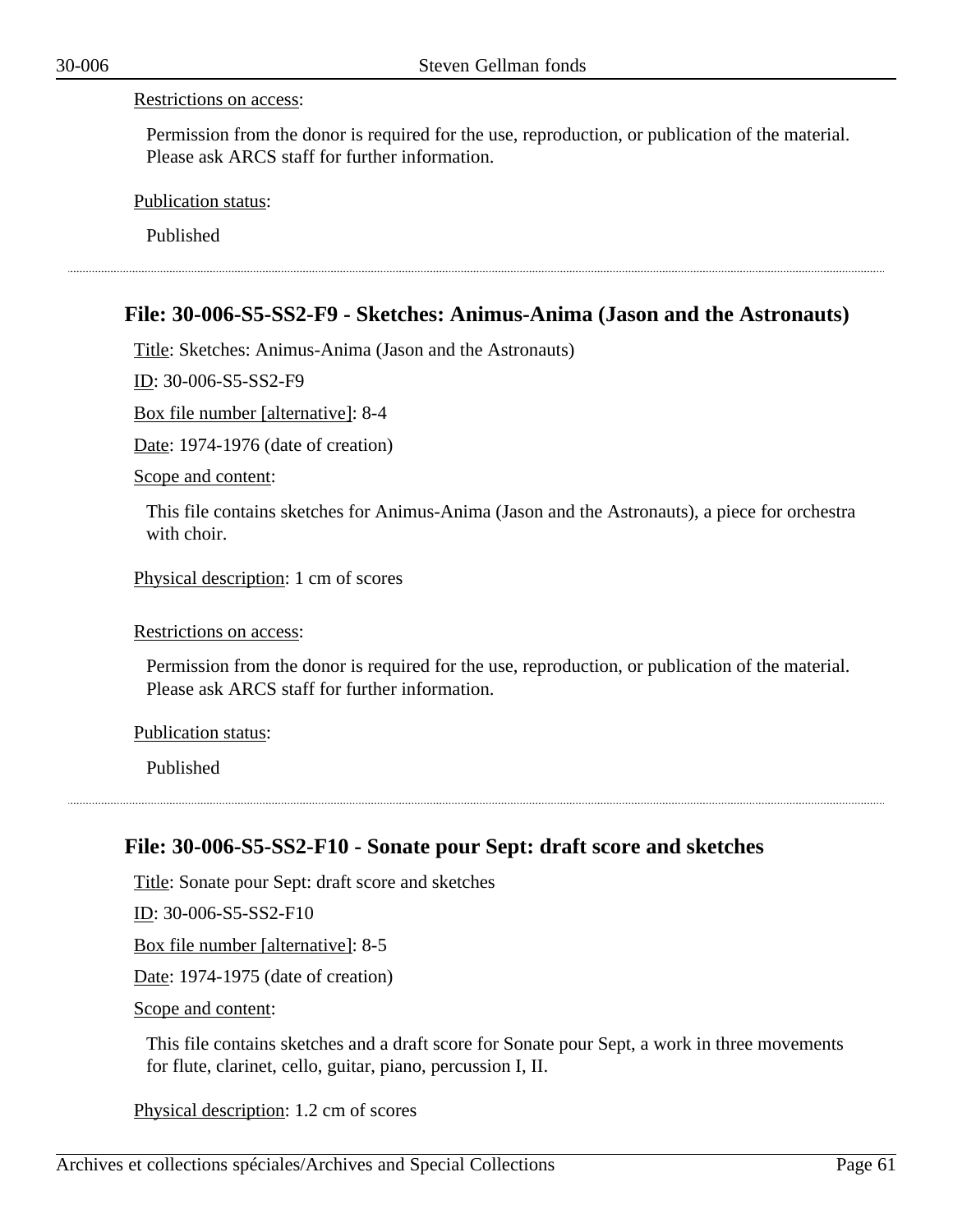Permission from the donor is required for the use, reproduction, or publication of the material. Please ask ARCS staff for further information.

Publication status:

Published

# **File: 30-006-S5-SS2-F11 - Sonate pour Sept: performance scores (1/2)**

Title: Sonate pour Sept: performance scores (1/2)

ID: 30-006-S5-SS2-F11

Box file number [alternative]: 8-6

Date: 1974-1975 (date of creation)

Scope and content:

This file contains annotated performance scores (parts) for movement 1; the guitar part is missing. Also contains a score for movement two.

Physical description: 2 cm of scores

Restrictions on access:

Permission from the donor is required for the use, reproduction, or publication of the material. Please ask ARCS staff for further information.

Publication status:

Published

### **File: 30-006-S5-SS2-F12 - Sonate pour Sept: performance scores (2/2)**

Title: Sonate pour Sept: performance scores (2/2) ID: 30-006-S5-SS2-F12 Box file number [alternative]: 8-7 Date: 1974-1975 (date of creation) Scope and content:

This file contains annotated performance scores (parts) for movement 3 (Finale).

Physical description: 1.2 cm of scores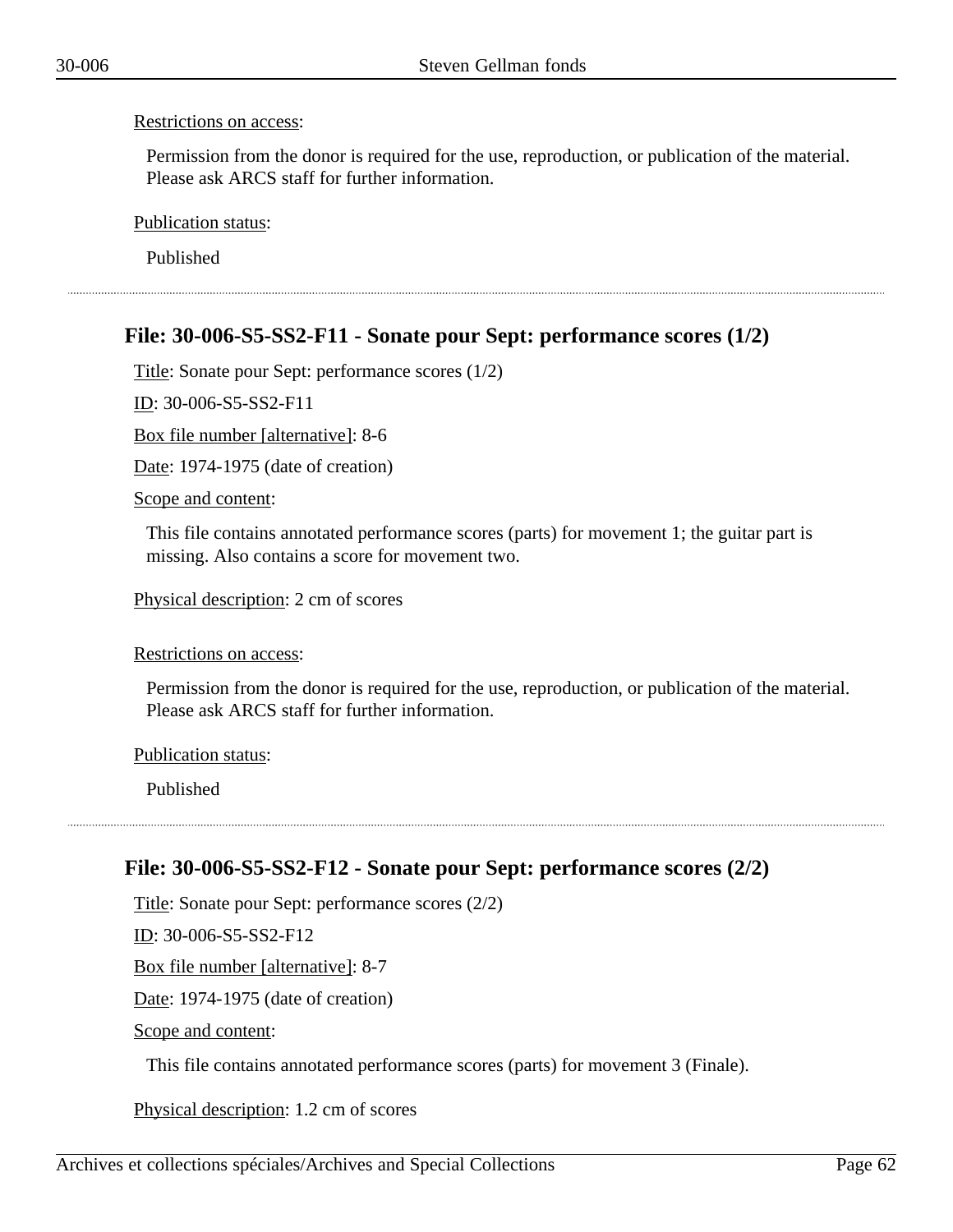Permission from the donor is required for the use, reproduction, or publication of the material. Please ask ARCS staff for further information.

Publication status:

Published

## **File: 30-006-S5-SS2-F13 - Various sketches**

Title: Various sketches ID: 30-006-S5-SS2-F13 Box file number [alternative]: 9-4 Date: 1972-1993 (date of creation)

Scope and content:

This file contains sketches for various pieces and a list of Gellman's compositions.

Physical description: 1 cm of scores

#### Restrictions on access:

Permission from the donor is required for the use, reproduction, or publication of the material. Please ask ARCS staff for further information.

#### Publication status:

Published

### **File: 30-006-S5-SS2-F14 - String Quartet**

Title: String Quartet ID: 30-006-S5-SS2-F14 Box file number [alternative]: 9-5 Date: 1975-1981 (date of creation) Scope and content:

This file contains the beginnings of a String Quartet composed in New Zealand, and one other musical fragment.

Physical description: 0.2 cm of scores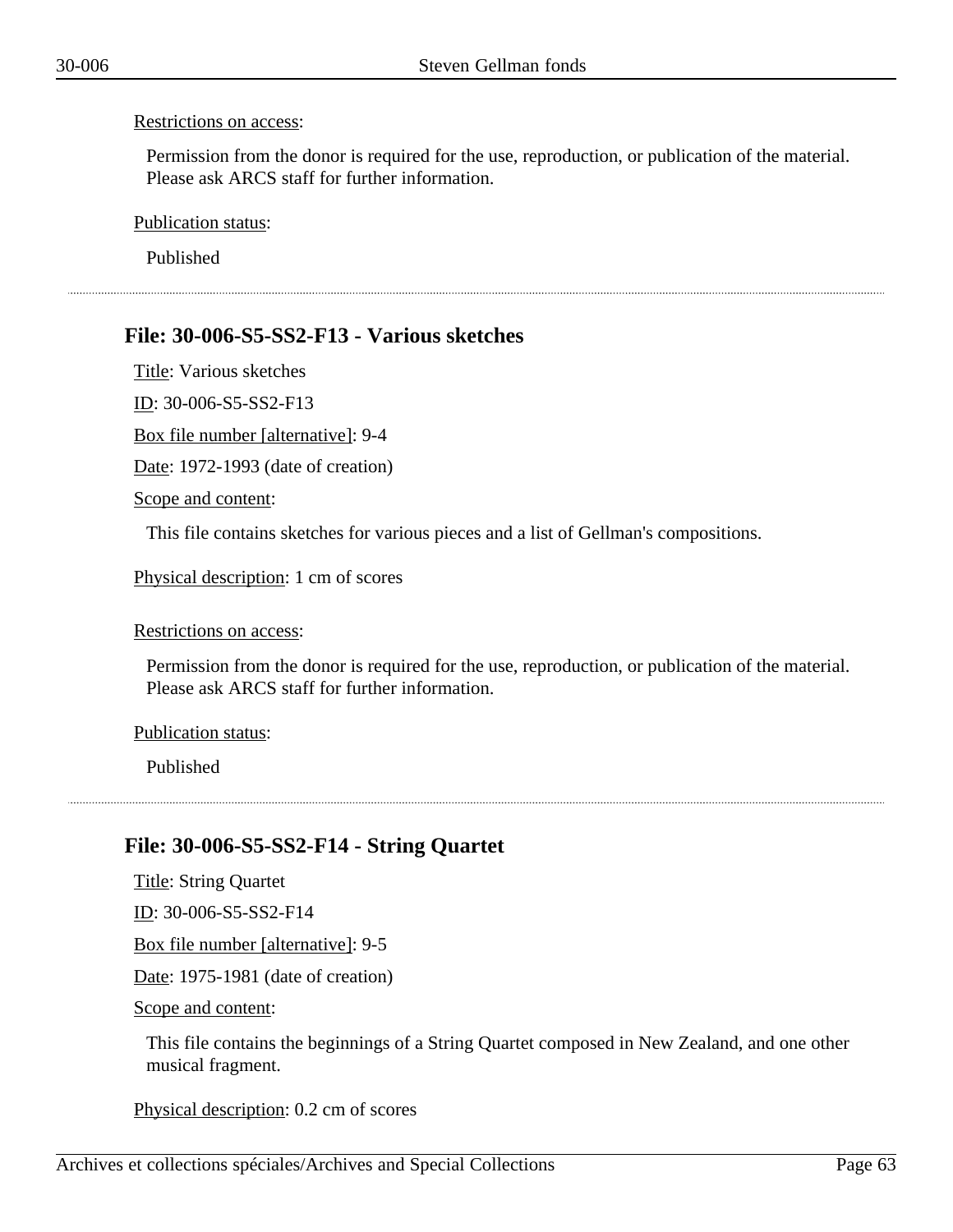Permission from the donor is required for the use, reproduction, or publication of the material. Please ask ARCS staff for further information.

Publication status:

Published

# **File: 30-006-S5-SS2-F15 - Sketches 1972**

Title: Sketches 1972

ID: 30-006-S5-SS2-F15

Box file number [alternative]: 9-6

Date: 1972 (date of creation)

Scope and content:

This file contains a manuscript book of various musical sketches as well as a list of all the places Gellman lived and summered from birth to 24 years old.

Physical description: 0.4 cm of scores

Restrictions on access:

Permission from the donor is required for the use, reproduction, or publication of the material. Please ask ARCS staff for further information.

Publication status:

Published

# **File: 30-006-S5-SS2-F16 - Fugue Book I**

Title: Fugue Book I ID: 30-006-S5-SS2-F16 Box file number [alternative]: 9-7 Date: 1973 (date of creation) Scope and content:

This file contains the first manuscript book of fugue writing exercises based on themes by George Oldroyd (The Technique and Spirit of Fugue) and Eric Thiman (Fugue for Beginners).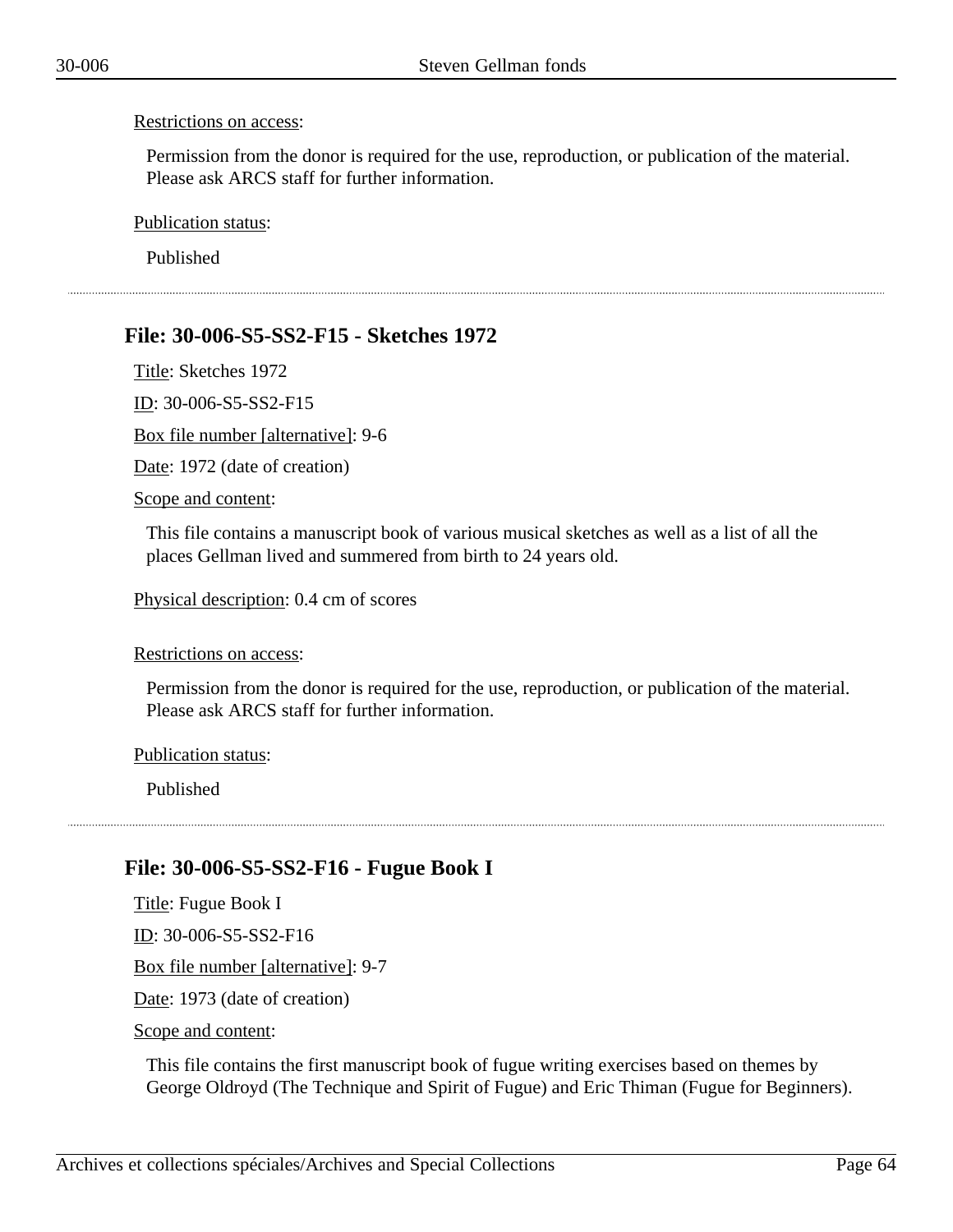#### Physical description: 0.2 cm of scores

#### Restrictions on access:

Permission from the donor is required for the use, reproduction, or publication of the material. Please ask ARCS staff for further information.

Publication status:

Published

### **File: 30-006-S5-SS2-F17 - Sketches 1970-1971**

Title: Sketches 1970-1971

ID: 30-006-S5-SS2-F17

Box file number [alternative]: 9-8

Date: 1970-1974 (date of creation)

Scope and content:

This file contains a manuscript book of various early musical sketches.

Physical description: 0.3 cm of scores

#### Restrictions on access:

Permission from the donor is required for the use, reproduction, or publication of the material. Please ask ARCS staff for further information.

Publication status:

Published

### **File: 30-006-S5-SS2-F18 - Paris conservatory manuscript book 1973-1974**

Title: Paris conservatory manuscript book 1973-1974

ID: 30-006-S5-SS2-F18

Box file number [alternative]: 9-9

Date: 1973-1974 (date of creation)

Scope and content:

This file contains a manuscript book of sketches, school work, and notes.

Physical description: 0.9 cm of scores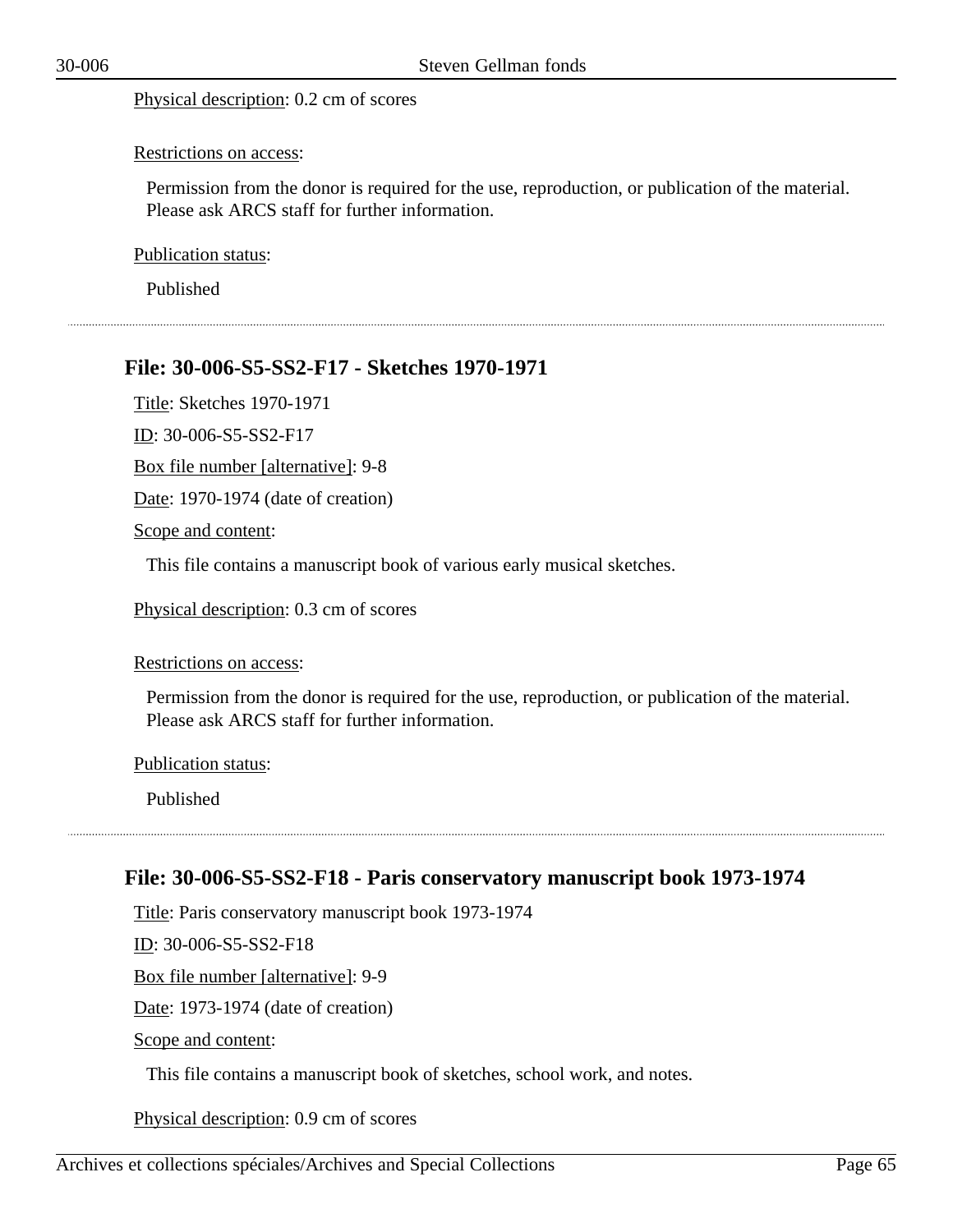Permission from the donor is required for the use, reproduction, or publication of the material. Please ask ARCS staff for further information.

Publication status:

Published

## **File: 30-006-S5-SS2-F19 - Manuscript book 1969-1970**

Title: Manuscript book 1969-1970

ID: 30-006-S5-SS2-F19

Box file number [alternative]: 9-10

Date: 1969-1970 (date of creation)

Scope and content:

This file contains a manuscript book of sketches and fragments.

Physical description: 0.4 cm of scores

#### Restrictions on access:

Permission from the donor is required for the use, reproduction, or publication of the material. Please ask ARCS staff for further information.

#### Publication status:

Published

### **File: 30-006-S5-SS2-F20 - Tapisseries**

Title: Tapisseries ID: 30-006-S5-SS2-F20 Box file number [alternative]: 9-11 Date: [1978-1980] (date of creation) Scope and content:

This file contains sketches for the piece Tapisseries for orchestra.

Physical description: 0.1 cm of scores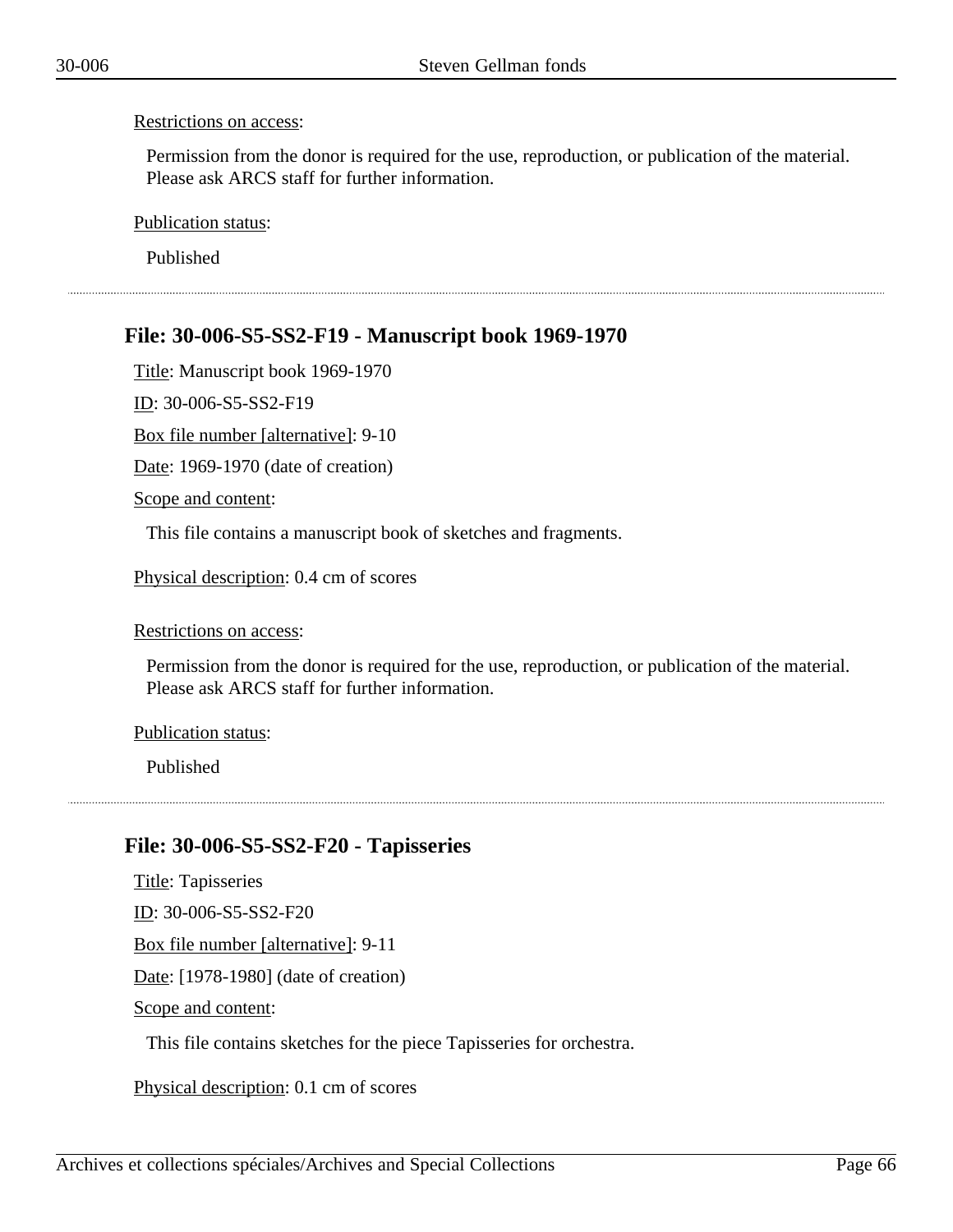Permission from the donor is required for the use, reproduction, or publication of the material. Please ask ARCS staff for further information.

Publication status:

Published

### **File: 30-006-S5-SS2-F21 - Loose sketches**

Title: Loose sketches

ID: 30-006-S5-SS2-F21

Box file number [alternative]: 9-12

Date: 1977 (date of creation)

Scope and content:

This file contains several loose sketches for various pieces.

Physical description: 0.2 cm of scores

Restrictions on access:

Permission from the donor is required for the use, reproduction, or publication of the material. Please ask ARCS staff for further information.

Publication status:

Published

### **File: 30-006-S5-SS2-F22 - New Zealand sketches and studies**

Title: New Zealand sketches and studies

ID: 30-006-S5-SS2-F22

Box file number [alternative]: 9-13

Date: 1973 (date of creation)

Scope and content:

This file contains two manuscript books of sketches and studies in different styles from while Gellman was in New Zealand.

Physical description: 0.5 cm of scores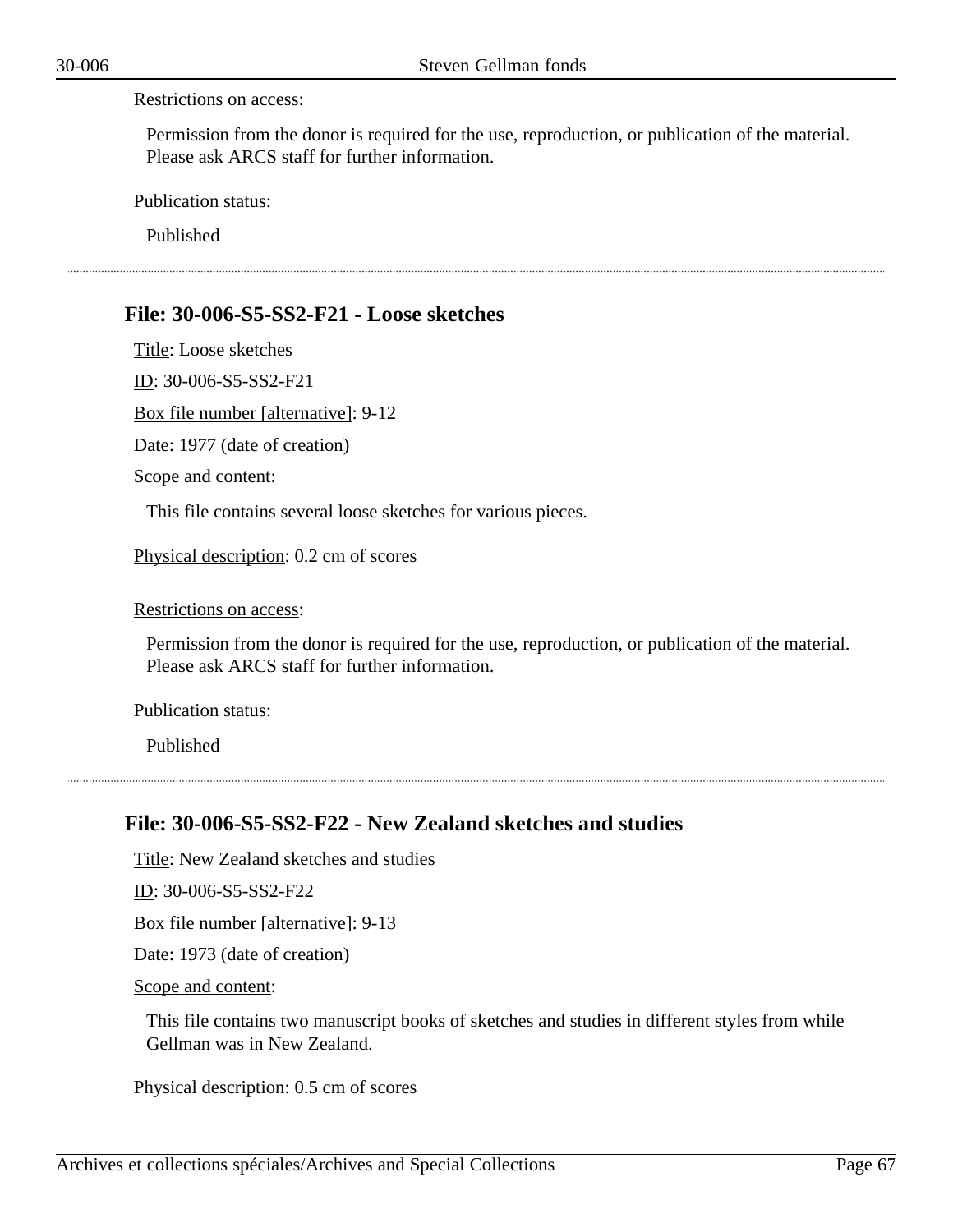Permission from the donor is required for the use, reproduction, or publication of the material. Please ask ARCS staff for further information.

Publication status:

Published

### **File: 30-006-S5-SS2-F23 - Loose sketches**

Title: Loose sketches

ID: 30-006-S5-SS2-F23

Box file number [alternative]: 9-14

Date: 1979 (date of creation)

Scope and content:

This file contains several loose sketches for various pieces.

Physical description: 0.3 cm of scores

Restrictions on access:

Permission from the donor is required for the use, reproduction, or publication of the material. Please ask ARCS staff for further information.

Publication status:

Published

### **File: 30-006-S5-SS2-F24 - Resonances and echoes**

Title: Resonances and echoes ID: 30-006-S5-SS2-F24 Box file number [alternative]: 9-15 Date: 1979 (date of creation) Scope and content:

This file contains sketches for a piece called Resonances and (et) echoes for piano.

Physical description: 0.1 cm of scores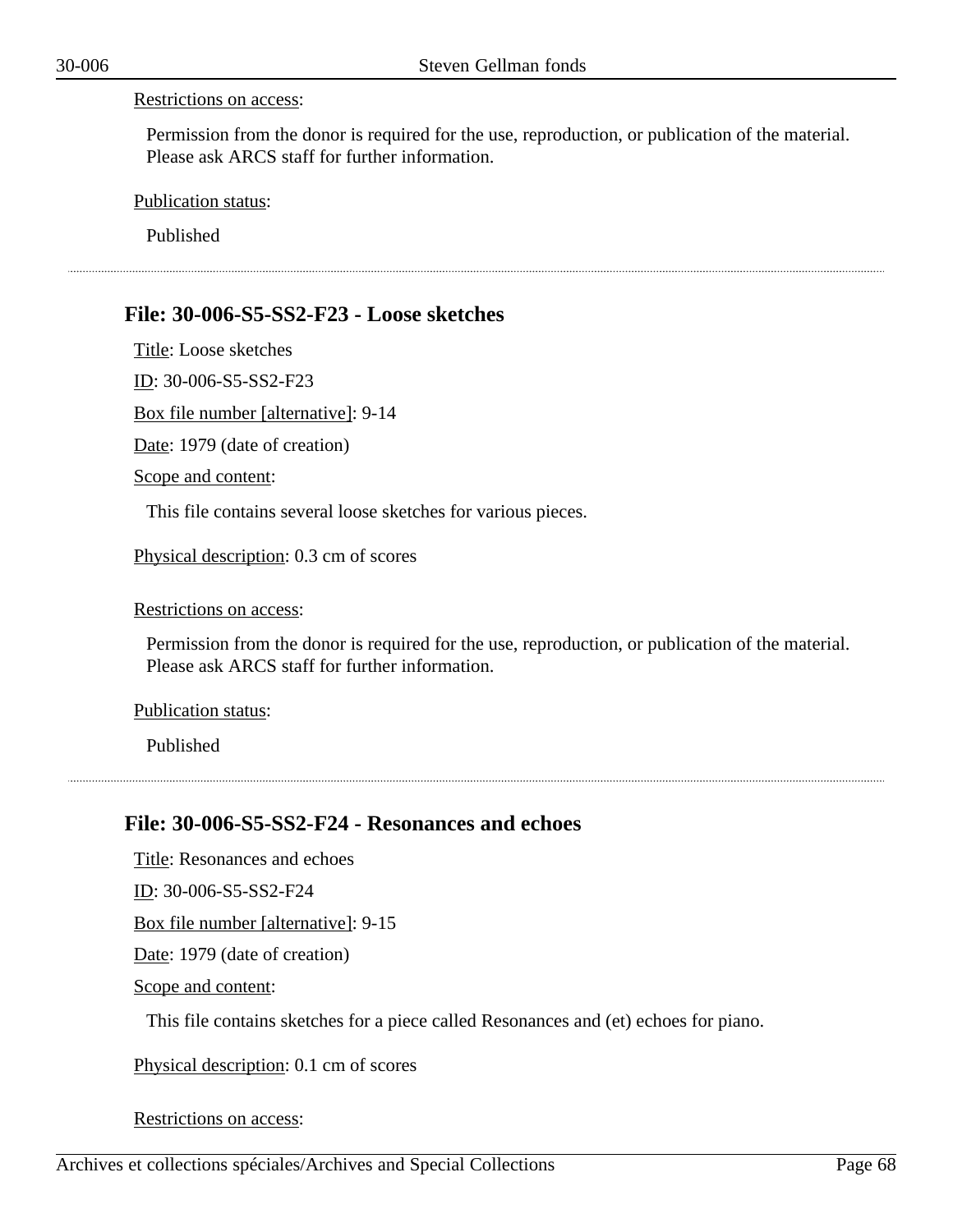Publication status:

Published

# **File: 30-006-S5-SS2-F25 - Wedding march for Paul and Suma**

Title: Wedding march for Paul and Suma

ID: 30-006-S5-SS2-F25

Box file number [alternative]: 9-18

Date: 1979 (date of creation)

Scope and content:

This file contains a condensed score of a wedding march for Paul and Suma.

Physical description: 0.1 cm of scores

Restrictions on access:

Permission from the donor is required for the use, reproduction, or publication of the material. Please ask ARCS staff for further information.

Publication status:

Published

### **File: 30-006-S5-SS2-F26 - Psalm 121 (a song of degrees)**

Title: Psalm 121 (a song of degrees)

ID: 30-006-S5-SS2-F26

Box file number [alternative]: 10-4

Date: 1973 (date of creation)

Scope and content:

This file contains a photocopied score of a Psalm 121, a song of degrees, for mezzo-soprano or contra-alto and piano. This piece was written while Gellman was in New Zealand.

Physical description: 0.1 cm of scores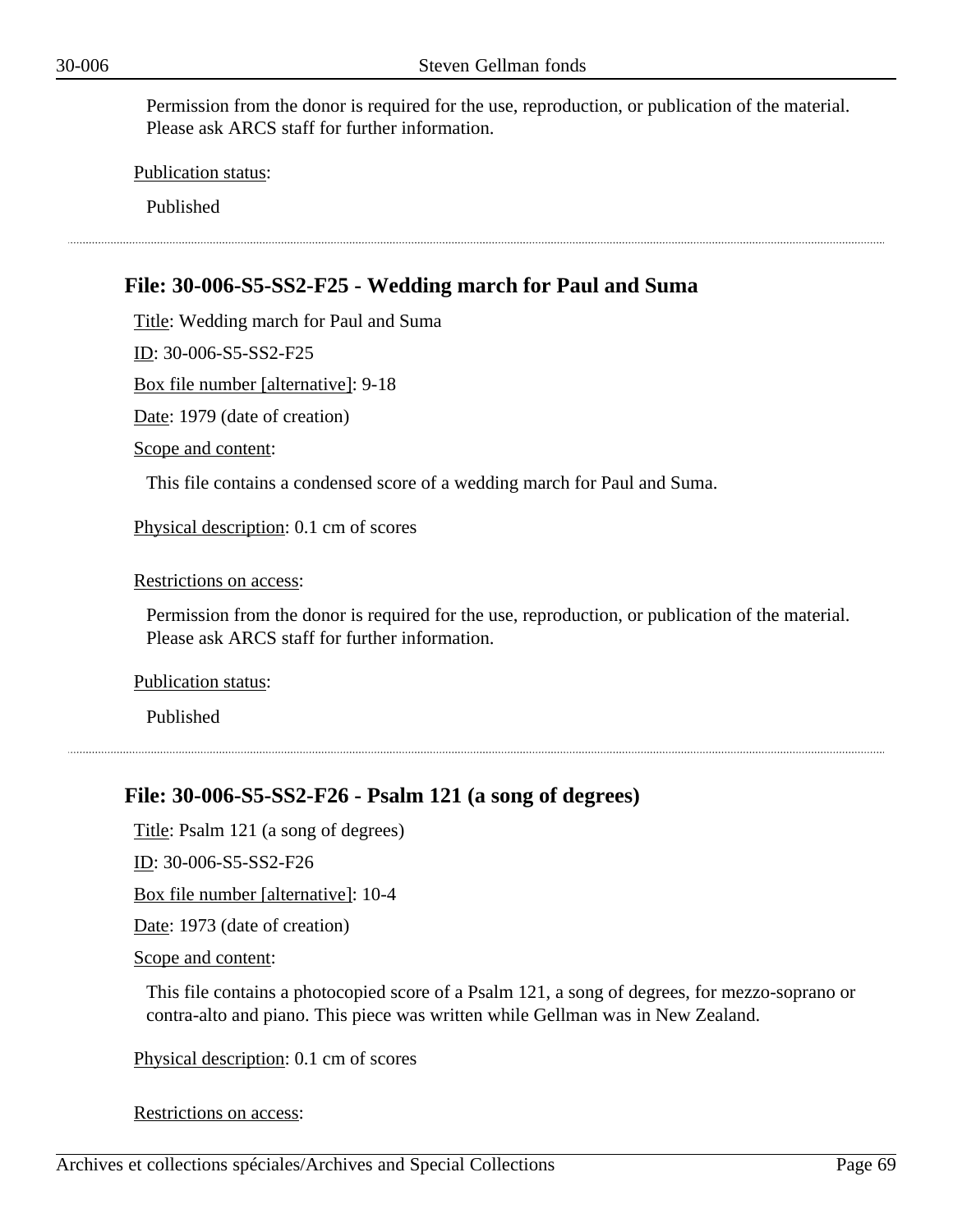Publication status:

Published

## **File: 30-006-S5-SS2-F27 - Pieces of Dana sketches**

Title: Pieces of Dana sketches

ID: 30-006-S5-SS2-F27

Box file number [alternative]: 10-6

Date: 1975-1978 (date of creation)

Scope and content:

This file contains sketches and drafts for selected Pieces of Dana written for piano. Contains Elegy, Playful Piece, and Dana's Lullaby.

Physical description: 0.2 cm of scores

Restrictions on access:

Permission from the donor is required for the use, reproduction, or publication of the material. Please ask ARCS staff for further information.

Publication status:

Published

### **File: 30-006-S5-SS2-F28 - Pieces for (unaccompanied) horn**

Title: Pieces for (unaccompanied) horn

ID: 30-006-S5-SS2-F28

Box file number [alternative]: 11-1

Date: 1977-1978 (date of creation)

Scope and content:

This file contains drafts of a piece in two movements for unaccompanied horn entitled Dialogue for solo horn, transposed and concert pitch versions.

Physical description: 0.3 cm of scores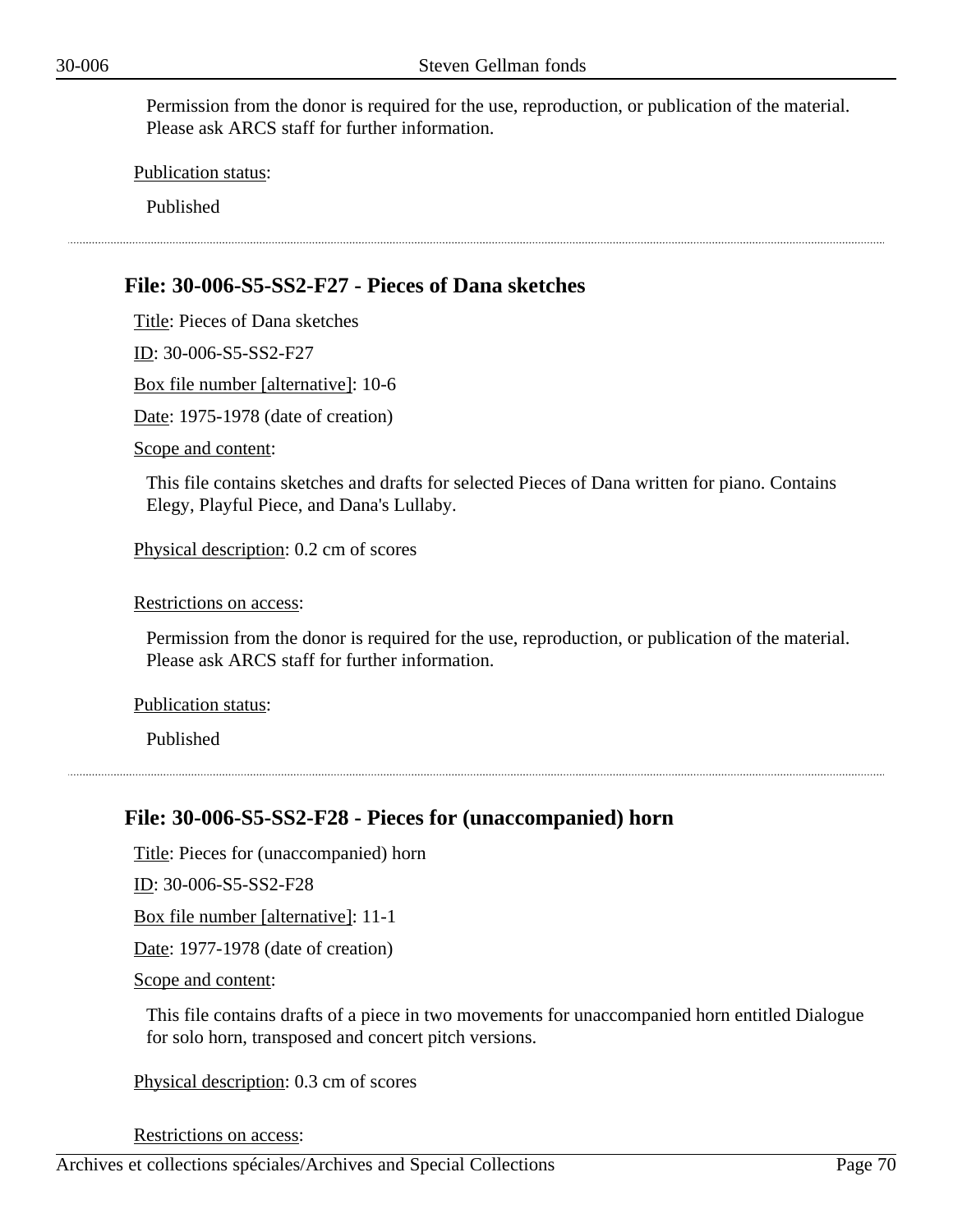Publication status:

Published

### **File: 30-006-S5-SS2-F29 - Poème**

Title: Poème ID: 30-006-S5-SS2-F29

Box file number [alternative]: 11-2

Date: [1977-1979] (date of creation)

Scope and content:

This file contains a draft of Poème for piano. This piece is one of three pieces for piano: Poème, the Warrior, Waves and Ripples: for Piano.

Physical description: 0.2 cm of scores

Restrictions on access:

Permission from the donor is required for the use, reproduction, or publication of the material. Please ask ARCS staff for further information.

Publication status:

Published

### **File: 30-006-S5-SS2-F30 - Aggression (the warrior)**

Title: Aggression (the warrior)

ID: 30-006-S5-SS2-F30

Box file number [alternative]: 11-3

Date: 1978 (date of creation)

Scope and content:

This file contains a draft of Aggression (the Warrior) for piano. This piece is one of three pieces for piano: Poeme, the Warrior, Waves and Ripples: for Piano.

Physical description: 0.1 cm of scores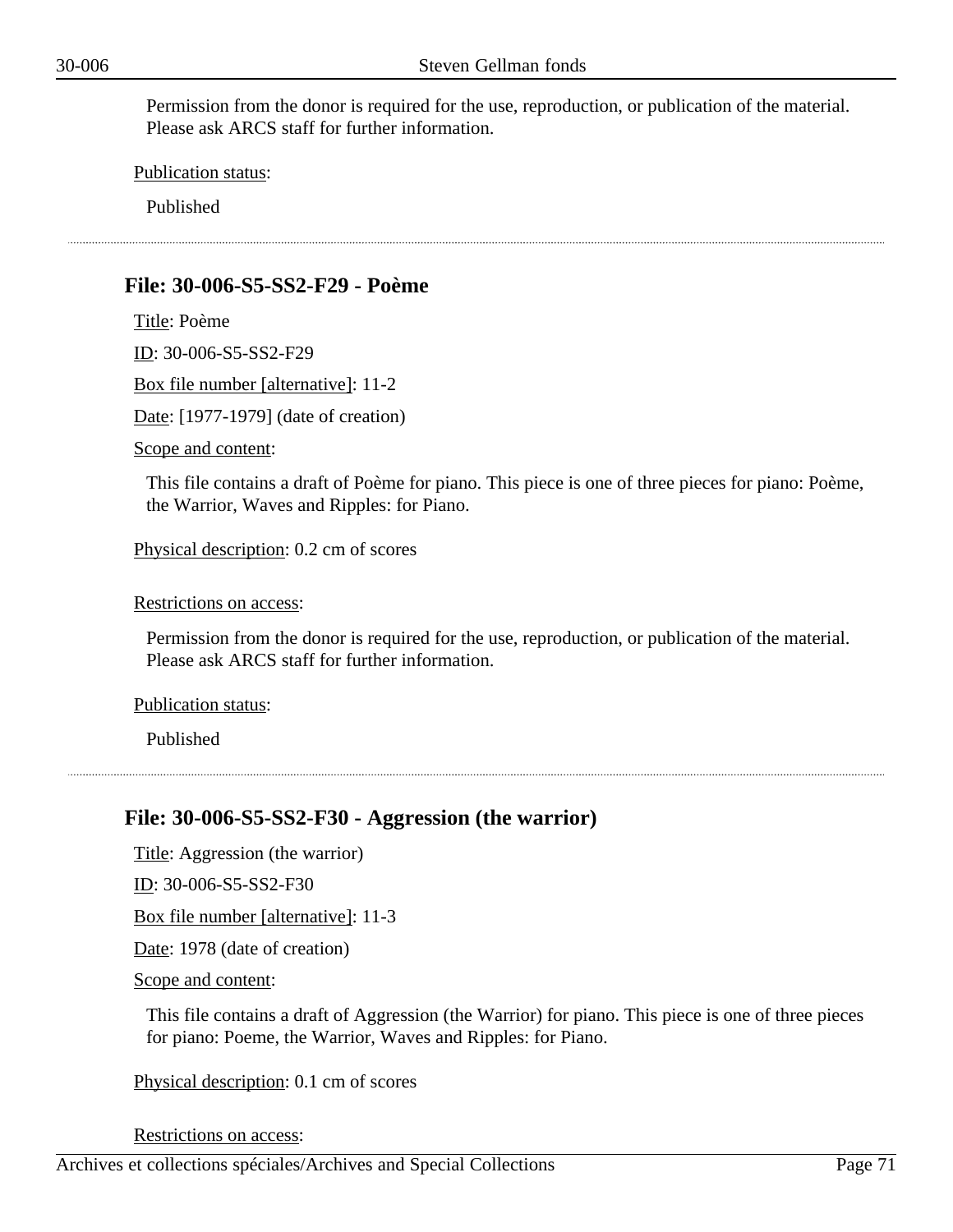Publication status:

Published

# **File: 30-006-S5-SS2-F31 - Deux Tapisseries**

Title: Deux Tapisseries ID: 30-006-S5-SS2-F31 Box file number [alternative]: 11-4 Date: 1978 (date of creation) Scope and content:

This file contains drafts for Deux Tapisseries for orchestra. This work is an hommage to Olivier Messaien for his 70th birthday. The first is entitied Tapisserie de cr#puscule, the second is called Tapisserie d'#clair.

Physical description: 1 cm of scores

Restrictions on access:

Permission from the donor is required for the use, reproduction, or publication of the material. Please ask ARCS staff for further information.

Publication status:

Published

# **File: 30-006-S5-SS2-F32 - Animus-Anima folder**

Title: Animus-Anima folder ID: 30-006-S5-SS2-F32 Box file number [alternative]: 11-5 Date: [1976] (date of creation) Scope and content: This file contains a cover folder with a design for Animus-Anima.

Physical description: 0.1 cm of textual records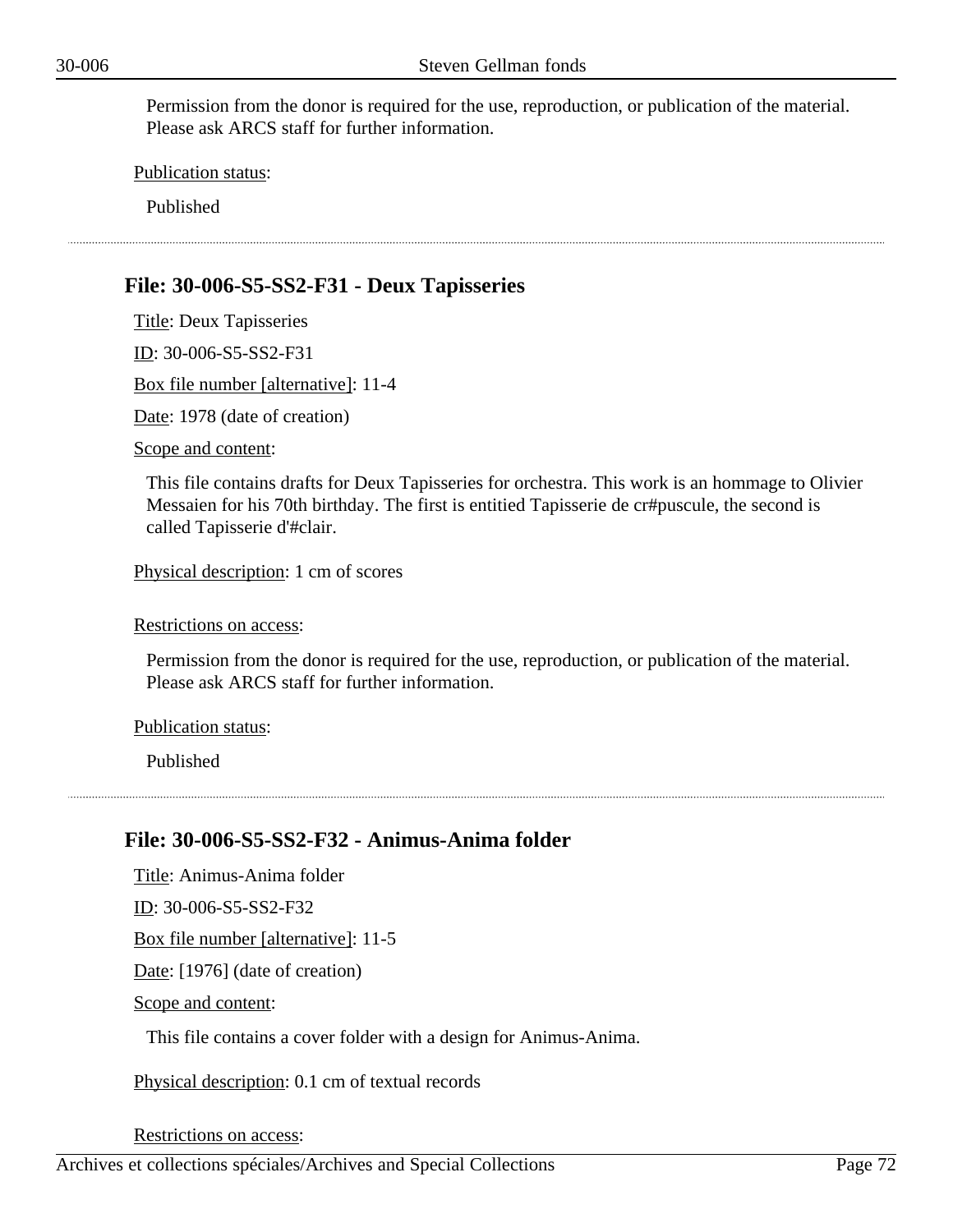Publication status:

Published

## **File: 30-006-S5-SS2-F33 - Canticle: text**

Title: Canticle: text

ID: 30-006-S5-SS2-F33

Box file number [alternative]: 11-6

Date: [1975-1976] (date of creation)

Scope and content:

This file contains texts used in Animus-Anima. The texts are canticles. Author unknown.

Physical description: 0.1 cm of textual records

Restrictions on access:

Permission from the donor is required for the use, reproduction, or publication of the material. Please ask ARCS staff for further information.

Publication status:

Published

## **File: 30-006-S5-SS2-F34 - Wedding March [Wedding Music]**

Title: Wedding March [Wedding Music]

ID: 30-006-S5-SS2-F34

Box file number [alternative]: 11-14

Date: 1979 (date of creation)

Scope and content:

This file contains a score for a short piano piece meant for the wedding of Paul and Seyna.

Physical description: 0.1 cm of scores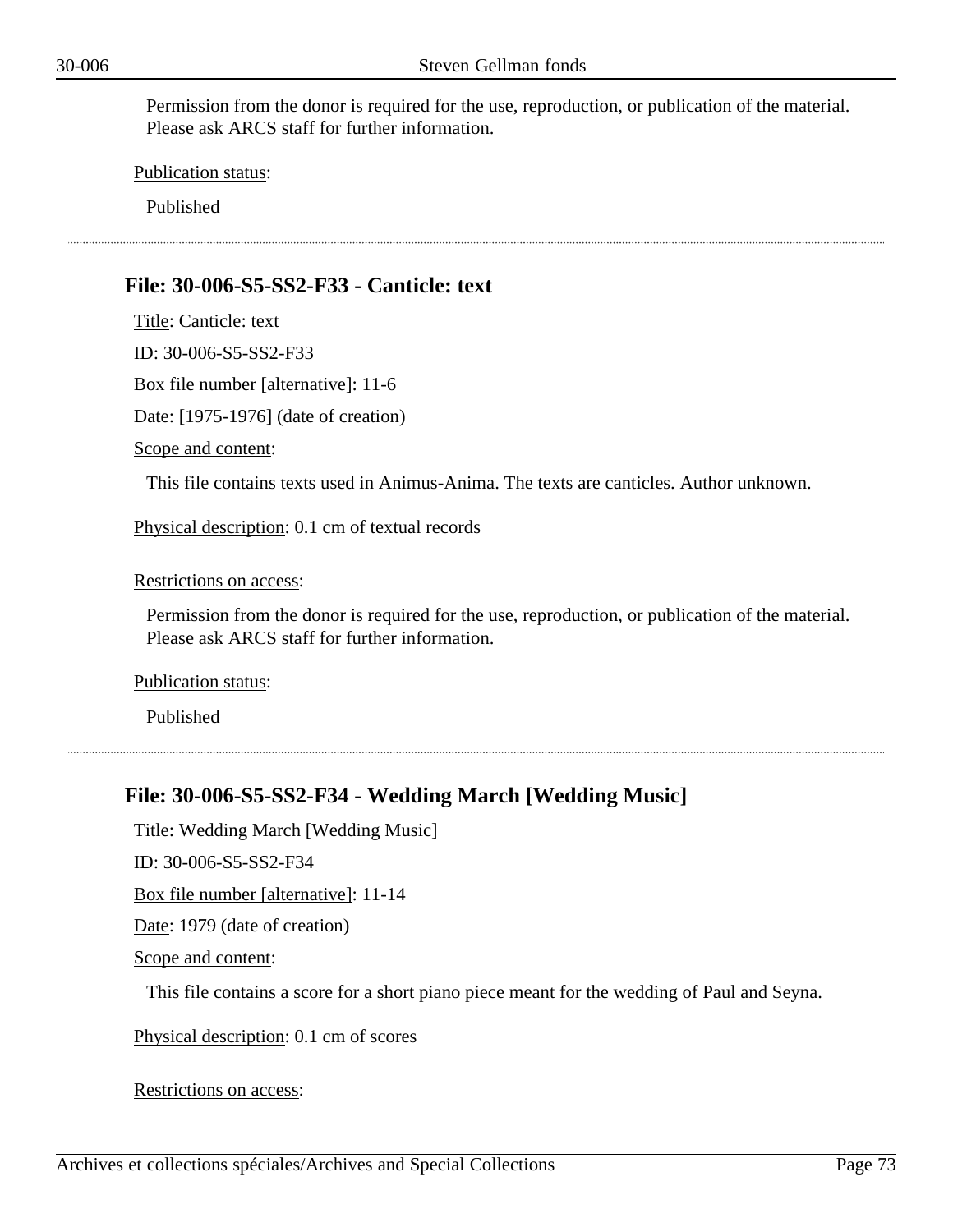Publication status:

Published

# **File: 30-006-S5-SS2-F35 - Fugitive Vision #3**

Title: Fugitive Vision #3 ID: 30-006-S5-SS2-F35 Box file number [alternative]: 11-16 Date: 1978 (date of creation) Scope and content: This file contains a score for a piece for string orchestra entitled Fugitive Vision #3. Physical description: 0.1 cm of scores

Restrictions on access:

Permission from the donor is required for the use, reproduction, or publication of the material. Please ask ARCS staff for further information.

Publication status:

Published

## **File: 30-006-S5-SS2-F36 - Veils**

Title: Veils

ID: 30-006-S5-SS2-F36

Box file number [alternative]: 11-17

Date: 1974 (date of creation)

Scope and content:

This file contains a score for a piece for piano entitled Veils, for Anahid Alexanian.

Physical description: 0.2 cm of scores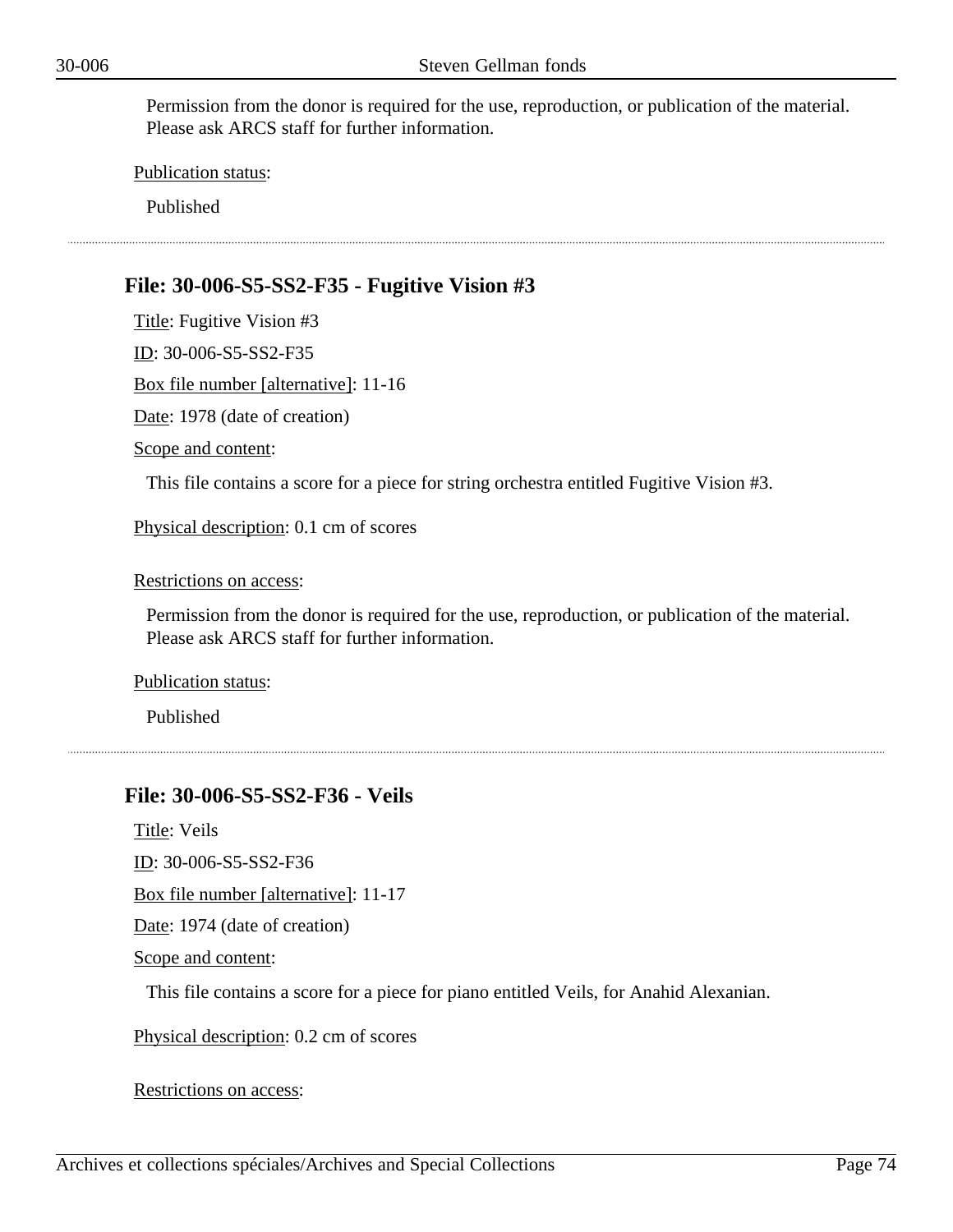Publication status:

Published

## **File: 30-006-S5-SS2-F37 - Odyssey: manuscript score**

Title: Odyssey: manuscript score

ID: 30-006-S5-SS2-F37

Box file number [alternative]: 12-1

Date: 1971 (date of creation)

Scope and content:

This file contains a concert pitch draft score for Odyssey, a piece for a rock group and orchestra for Boris Brott, the Hamilton Philharmonic, and Tranquility Base.

Physical description: 0.5 cm of scores

Restrictions on access:

Permission from the donor is required for the use, reproduction, or publication of the material. Please ask ARCS staff for further information.

Publication status:

Published

## **File: 30-006-S5-SS2-F38 - Orchestra piece Chori**

Title: Orchestra piece Chori

ID: 30-006-S5-SS2-F38

Box file number [alternative]: 12-3

Date: 1973-1974 (date of creation)

Scope and content:

This file contains all first drafts and most sketches for the piece Chori for orchestra.

Physical description: 2 cm of scores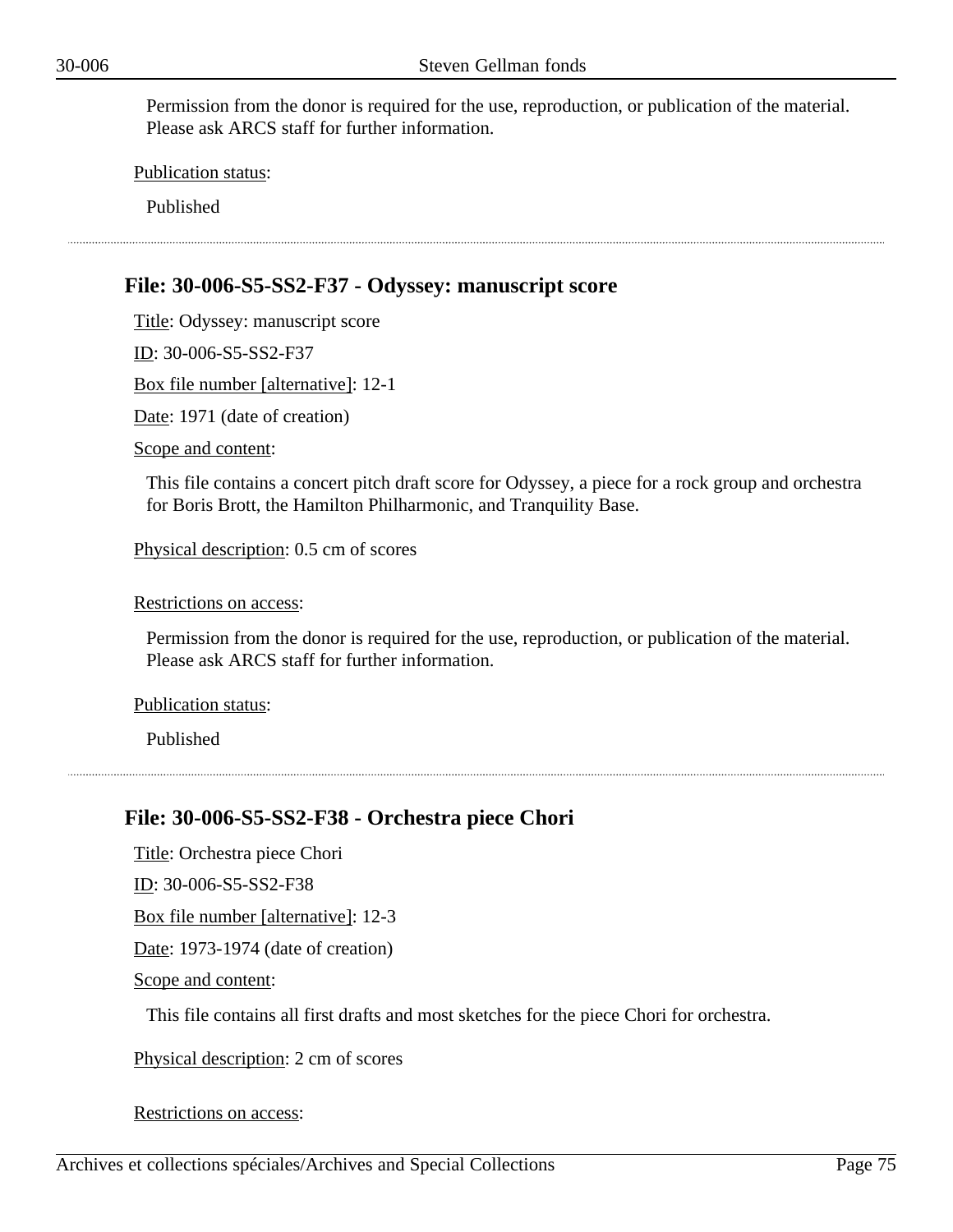Publication status:

Published

# **File: 30-006-S5-SS2-F39 - Chori (revised)**

Title: Chori (revised) ID: 30-006-S5-SS2-F39 Box file number [alternative]: 13-1 Physical description: 7.5 cm in diameter

#### Restrictions on access:

Permission from the donor is required for the use, reproduction, or publication of the material. Please ask ARCS staff for further information.

Publication status:

Published

### **File: 30-006-S5-SS2-F40 - Animus-Anima**

Title: Animus-Anima ID: 30-006-S5-SS2-F40 Box file number [alternative]: 13-2 Physical description: 1 cm of scores

Restrictions on access:

Permission from the donor is required for the use, reproduction, or publication of the material. Please ask ARCS staff for further information.

Publication status:

Published

# **File: 30-006-S5-SS2-F41 - Symphony II (first score pencil autograph and some sketches)**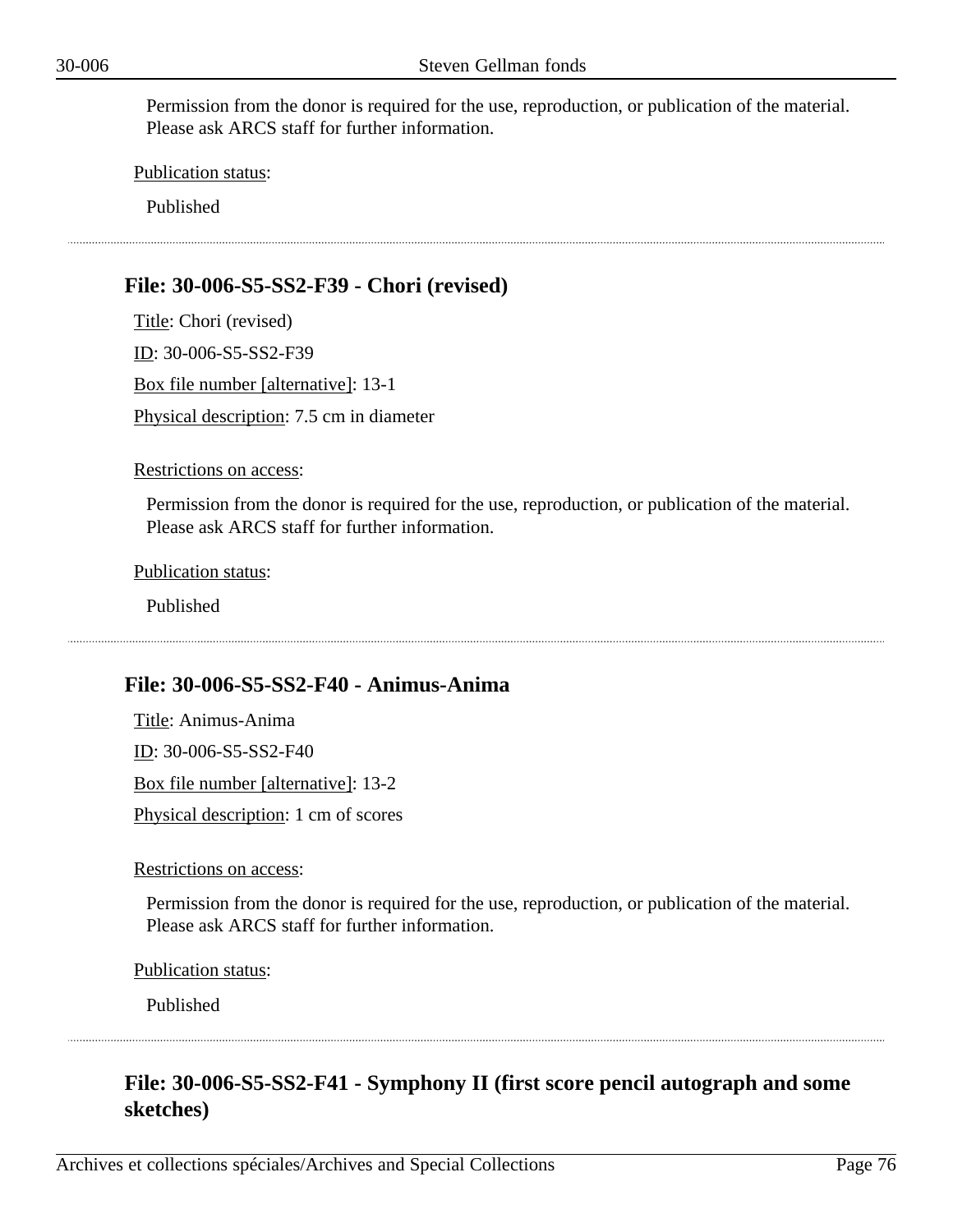Title: Symphony II (first score pencil autograph and some sketches)

ID: 30-006-S5-SS2-F41

Box file number [alternative]: 14-3

Physical description: \* 0.1 cm of textual records \* 1.2 cm of scores

### Restrictions on access:

Permission from the donor is required for the use, reproduction, or publication of the material. Please ask ARCS staff for further information.

Publication status:

Published

# **File: 30-006-S5-SS2-F42 - Chori (photocopy of original schore)**

Title: Chori (photocopy of original schore)

ID: 30-006-S5-SS2-F42

Box file number [alternative]: 14-8

Physical description: 2 cm of scores

Restrictions on access:

Permission from the donor is required for the use, reproduction, or publication of the material. Please ask ARCS staff for further information.

Publication status:

Published

# **File: 30-006-S5-SS2-F43 - Chori (revisions)**

Title: Chori (revisions) ID: 30-006-S5-SS2-F43 Box file number [alternative]: 15-1 Physical description: 0.2 cm of scores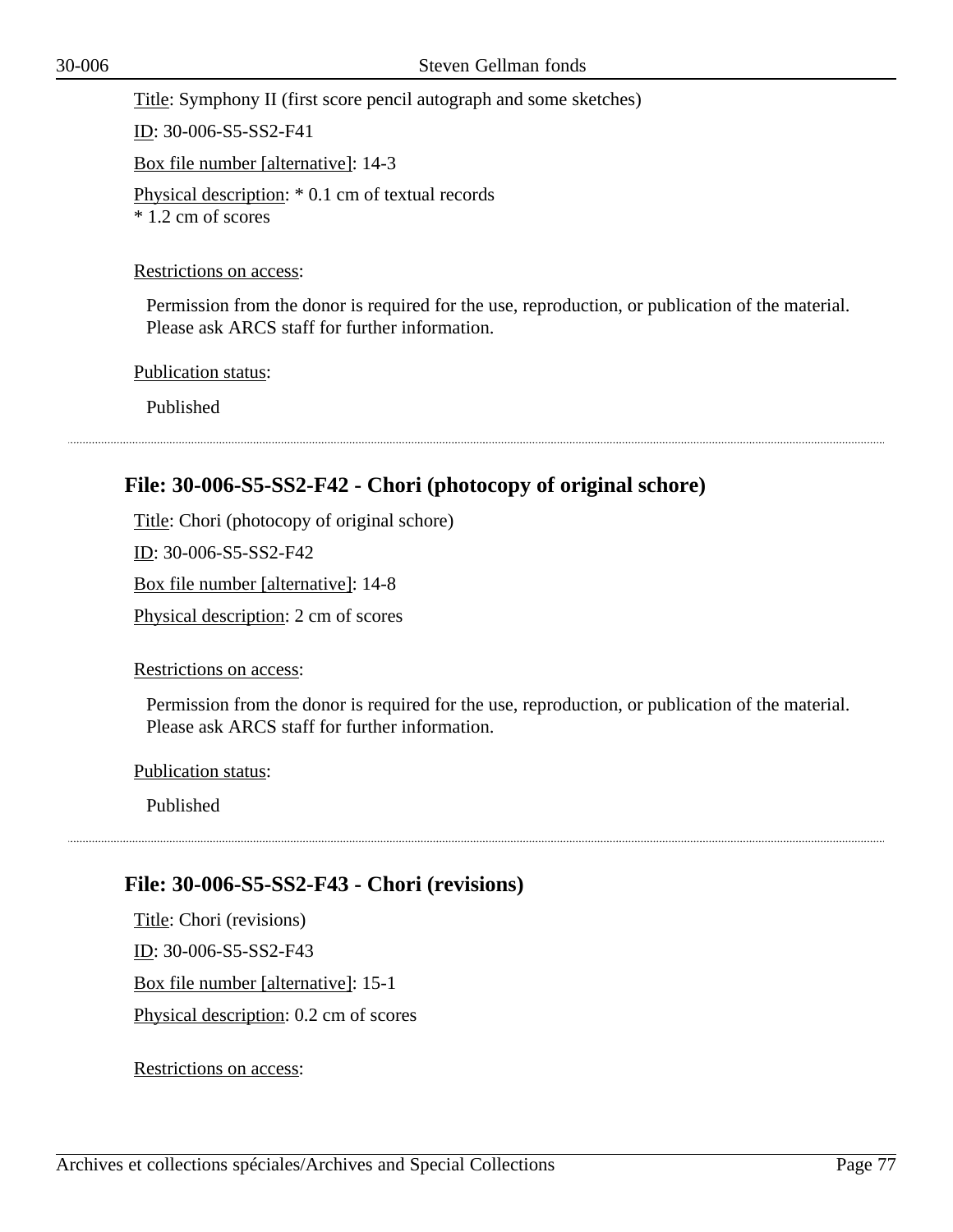Publication status:

Published

# **File: 30-006-S5-SS2-F44 - Chori - Original pencil manuscript**

Title: Chori - Original pencil manuscript ID: 30-006-S5-SS2-F44 Box file number [alternative]: 15-2 Physical description: 2.5 cm of scores

Restrictions on access:

Permission from the donor is required for the use, reproduction, or publication of the material. Please ask ARCS staff for further information.

Publication status:

Published

### **File: 30-006-S5-SS2-F45 - Chori full score**

Title: Chori full score ID: 30-006-S5-SS2-F45 Box file number [alternative]: 15-4 Physical description: 2 cm of scores

Restrictions on access:

Permission from the donor is required for the use, reproduction, or publication of the material. Please ask ARCS staff for further information.

Publication status:

Published

### **File: 30-006-S5-SS2-F46 - Overture for NAC Orchestra (draft score)**

Title: Overture for NAC Orchestra (draft score)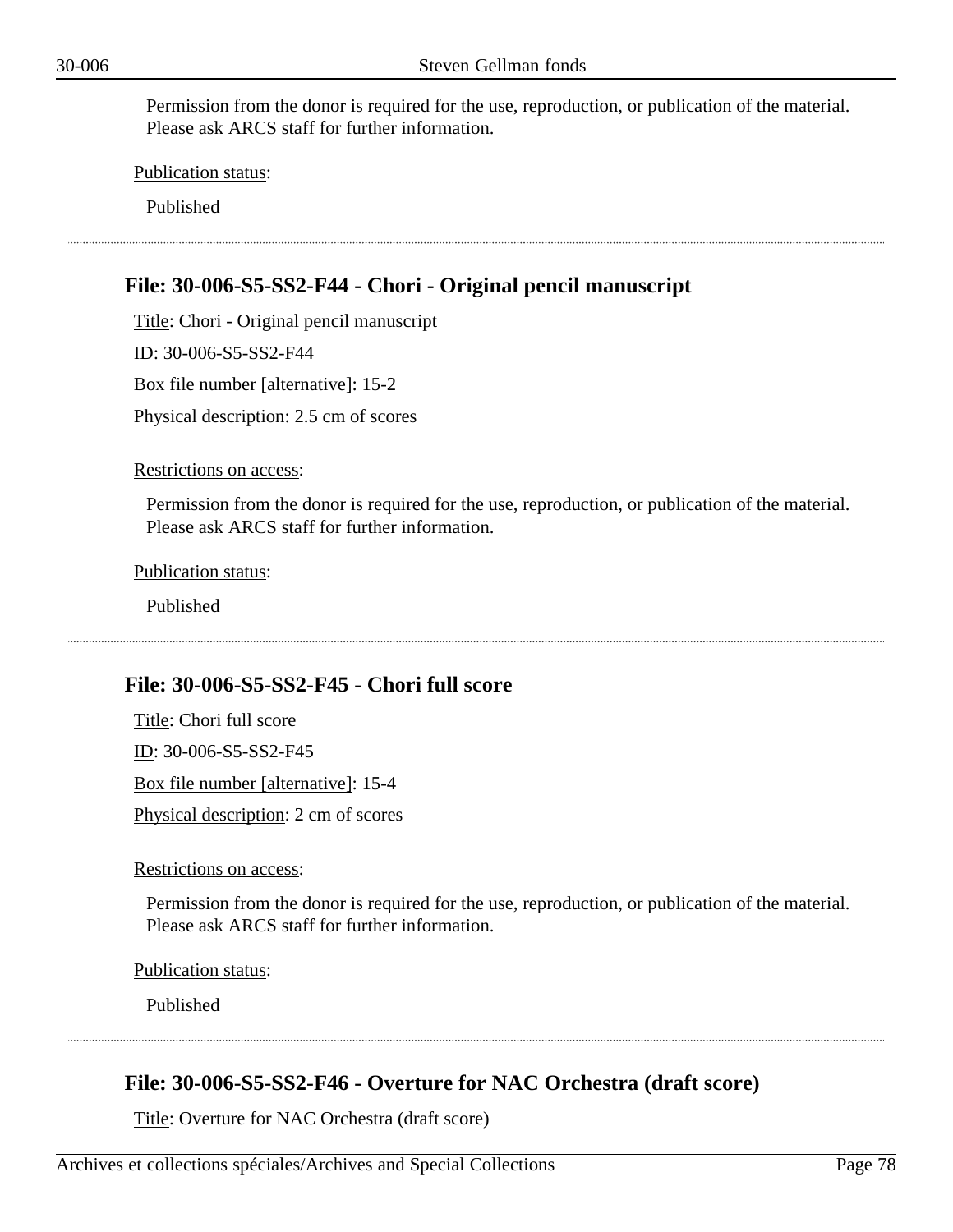ID: 30-006-S5-SS2-F46 Box file number [alternative]: 15-7 Physical description: 0.6 cm of scores

Restrictions on access:

Permission from the donor is required for the use, reproduction, or publication of the material. Please ask ARCS staff for further information.

Publication status:

Published

## **File: 30-006-S5-SS2-F47 - Chori**

Title: Chori

ID: 30-006-S5-SS2-F47

Box file number [alternative]: 15-8

Physical description: 1 cm of scores

Restrictions on access:

Permission from the donor is required for the use, reproduction, or publication of the material. Please ask ARCS staff for further information.

Publication status:

Published

## **Subseries: 30-006-S5-SS3 - Compositions: 1980s**

Title: Compositions: 1980s

ID: 30-006-S5-SS3

Date: 1980-1992 (date of creation)

Scope and content:

This series contains compositions and supporting material from the 80s.

Physical description: 16 cm of textual records (including scores)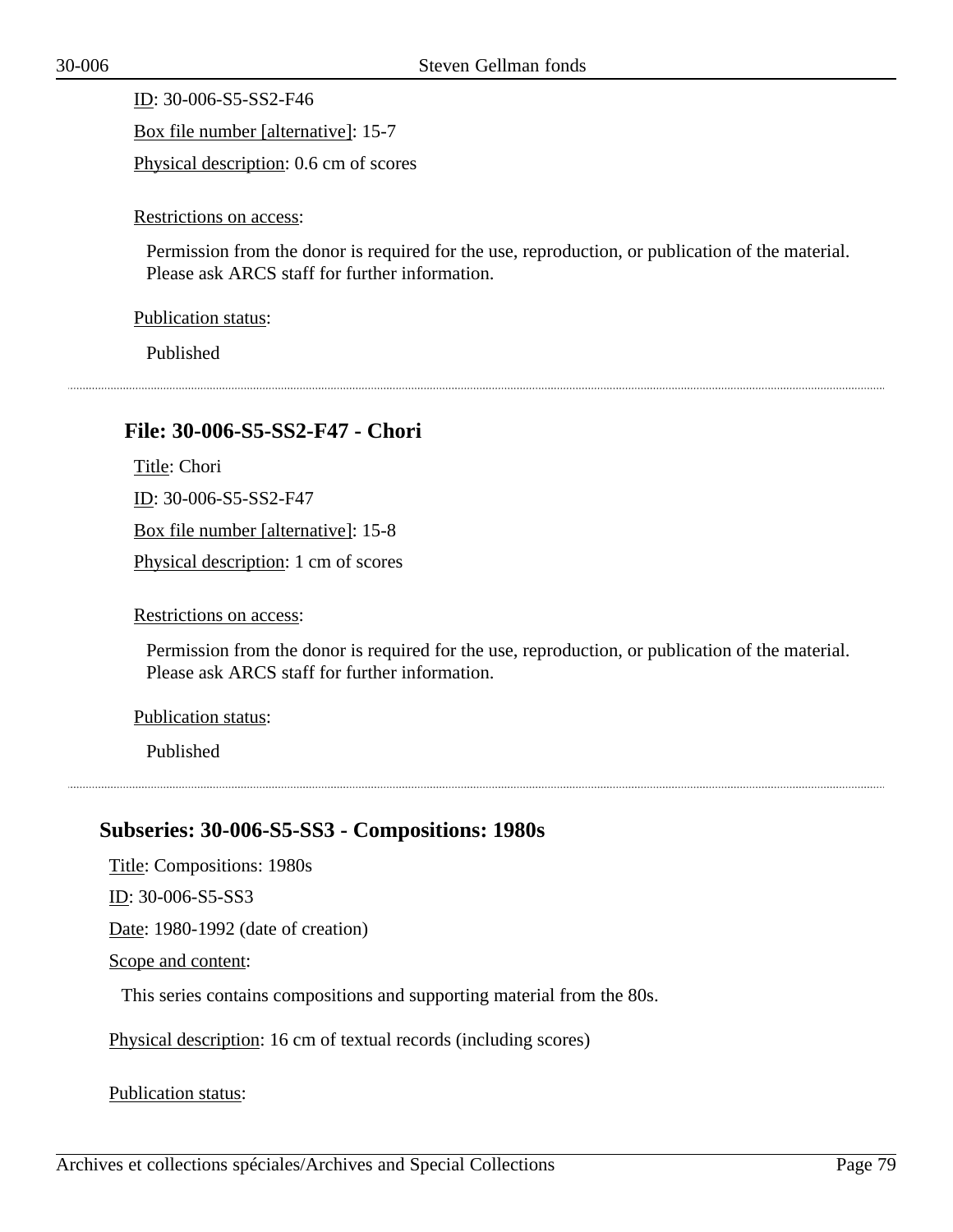Published

## **File: 30-006-S5-SS3-F1 - Manuscript book 1981-1988**

Title: Manuscript book 1981-1988

ID: 30-006-S5-SS3-F1

Box file number [alternative]: 5-6

Date: 1981-1988 (date of creation)

Scope and content:

This file contains a manuscript book containing various musical sketches, fragments, drafts, and poetry.

Physical description: 1 cm of scores

#### Restrictions on access:

Permission from the donor is required for the use, reproduction, or publication of the material. Please ask ARCS staff for further information.

Publication status:

Published

### **File: 30-006-S5-SS3-F2 - Manuscript book 1985-1992**

Title: Manuscript book 1985-1992 ID: 30-006-S5-SS3-F2 Box file number [alternative]: 5-10 Date: 1985-1992 (date of creation) Scope and content:

This file contains a manuscript book with memos and composition fragments.

Physical description: 1.2 cm of scores

Restrictions on access:

Permission from the donor is required for the use, reproduction, or publication of the material. Please ask ARCS staff for further information.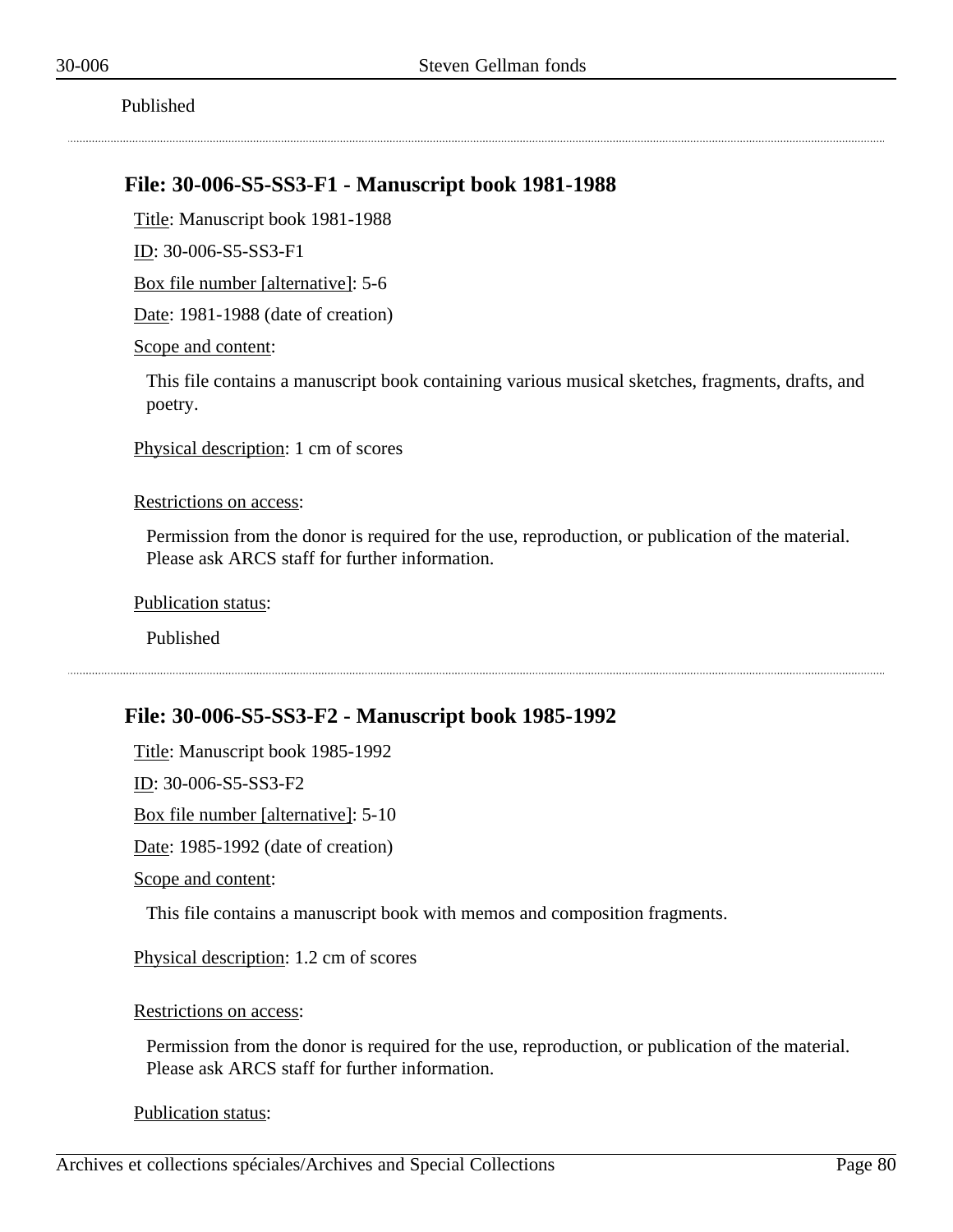Published

## **File: 30-006-S5-SS3-F3 - Toronto - The One in the World**

Title: Toronto - The One in the World

ID: 30-006-S5-SS3-F3

Box file number [alternative]: 5-11

Date: 1982 (date of creation)

Scope and content:

This file contains a condensed score of an arrangement of Toronto - The One in the World. Words and music by Richard Felan, arrangement by Steven Gellman.

Physical description: 0.1 cm of scores

#### Restrictions on access:

Permission from the donor is required for the use, reproduction, or publication of the material. Please ask ARCS staff for further information.

Publication status:

Published

## **File: 30-006-S5-SS3-F4 - Manuscript book 1986-1990**

Title: Manuscript book 1986-1990

ID: 30-006-S5-SS3-F4

Box file number [alternative]: 5-12

Date: 1986-1990 (date of creation)

Scope and content:

This file contains a manuscript book. The book contains musical sketches and fragments as well as memos and notes.

Physical description: 0.6 cm of scores

Restrictions on access:

Permission from the donor is required for the use, reproduction, or publication of the material. Please ask ARCS staff for further information.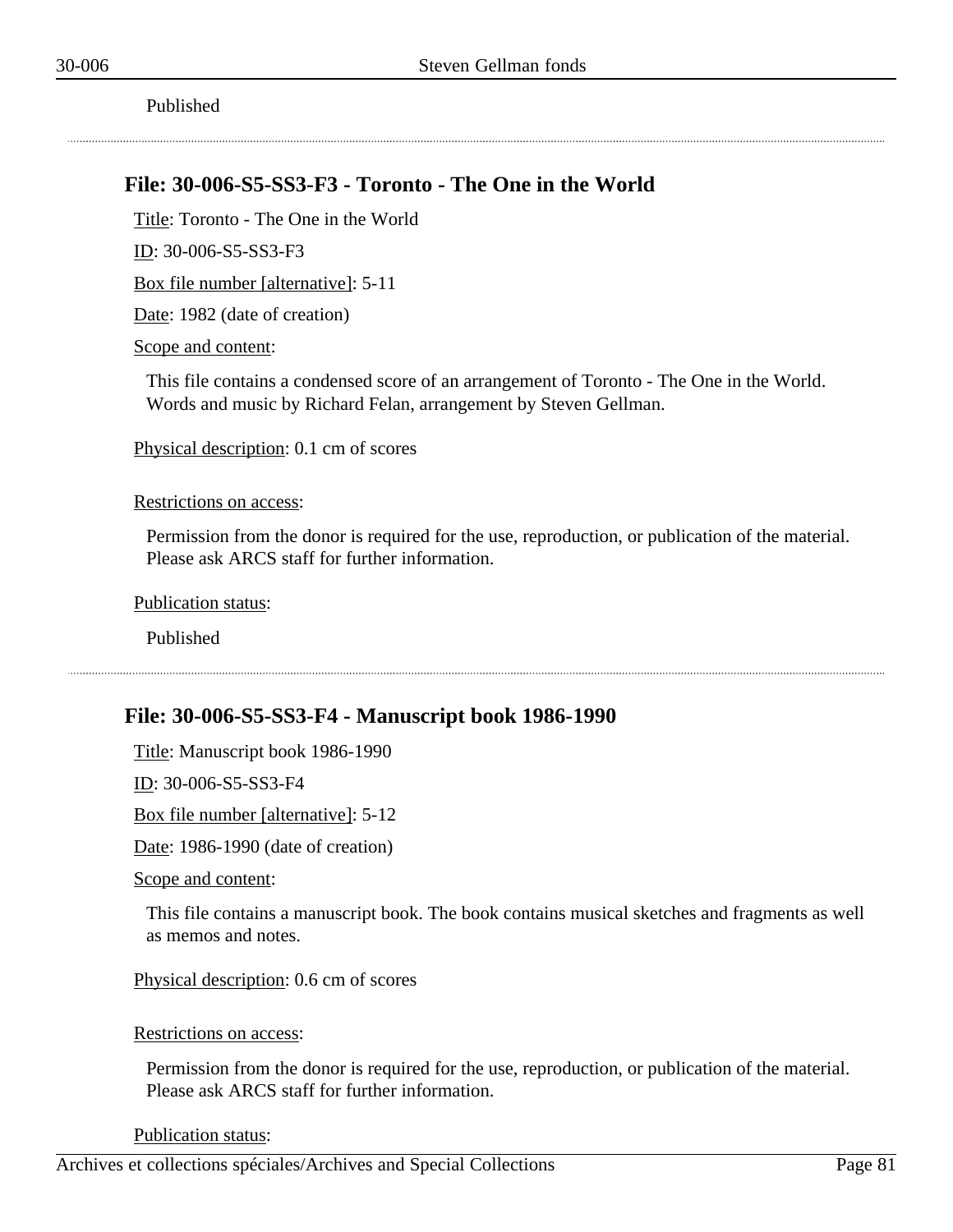## **File: 30-006-S5-SS3-F5 - Chiaroscuro 1st draft and sketches**

Title: Chiaroscuro 1st draft and sketches

ID: 30-006-S5-SS3-F5

Box file number [alternative]: 8-1

Date: 1987-1988 (date of creation)

Scope and content:

This file contains a first draft and sketches for the piece Chiaroscuro for mixed septet (flute, clarinet, piano, violin, viola, cello, and percussion).

Physical description: 0.5 cm of scores

#### Restrictions on access:

Permission from the donor is required for the use, reproduction, or publication of the material. Please ask ARCS staff for further information.

Publication status:

Published

## **File: 30-006-S5-SS3-F6 - Trikaya**

Title: Trikaya ID: 30-006-S5-SS3-F6

Box file number [alternative]: 8-2

Date: 1981 (date of creation)

Scope and content:

This file contains a draft score and sketches for the piece Trikaya for violin, clarinet, percussion and piano. This piece was commissioned by the McGill Contemporary Music Festival in 1981. It was premiered in Montreal in March 1982.

Physical description: 0.4 cm of scores

Restrictions on access:

Permission from the donor is required for the use, reproduction, or publication of the material. Please ask ARCS staff for further information.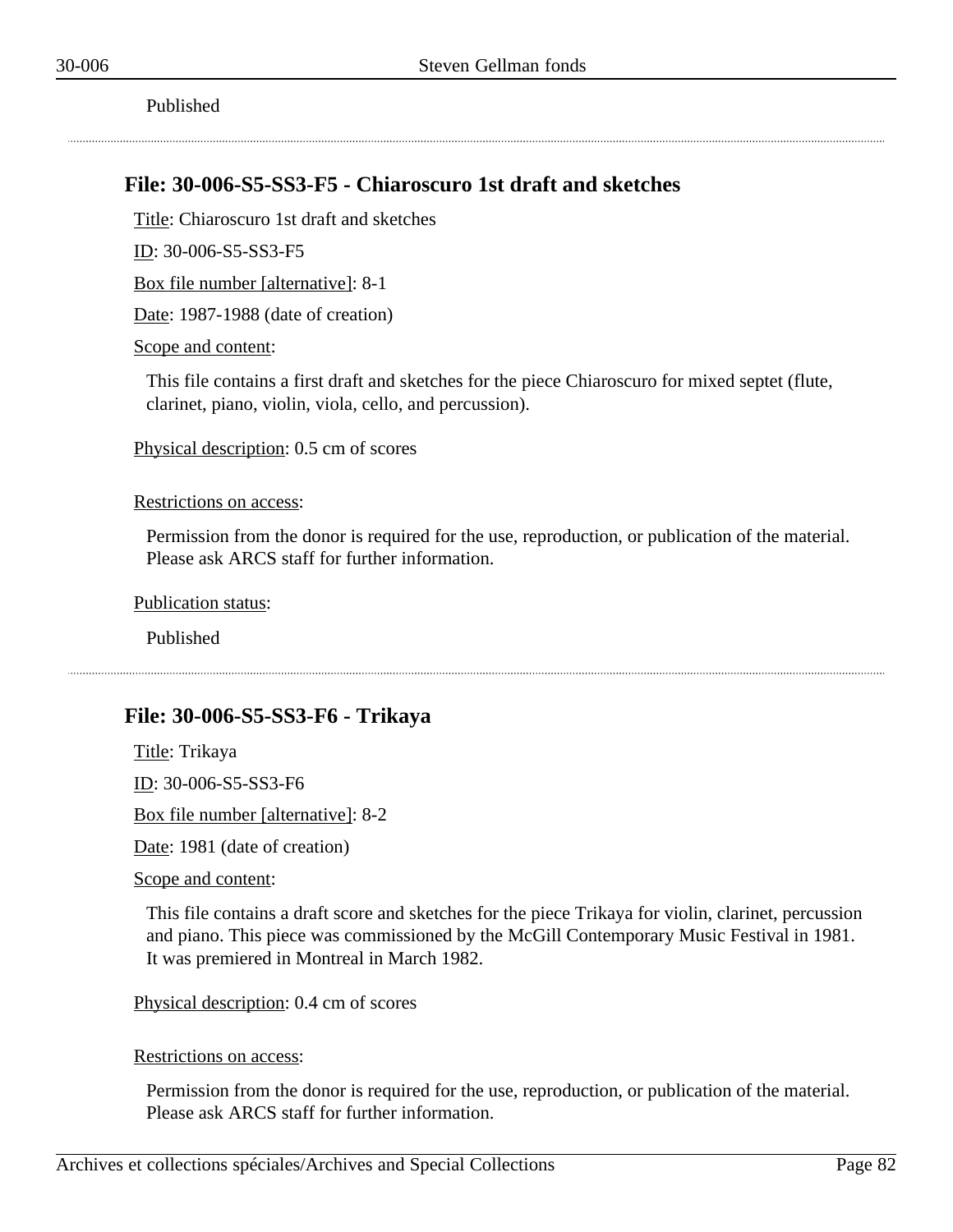Publication status:

Published

## **File: 30-006-S5-SS3-F7 - Burnt Offerings: sketches and documents**

Title: Burnt Offerings: sketches and documents

ID: 30-006-S5-SS3-F7

Box file number [alternative]: 8-8

Date: 1987-1990 (date of creation)

Scope and content:

This file contains sketches for Burnt Offerings for string orchestra and documents about its commission. This piece was commissioned by CBC and the Canada Council for the Ottawa chamber ensemble Thirteen Strings.

Physical description: \* 0.2 cm of textual records \* 0.5 cm of scores

#### Restrictions on access:

Permission from the donor is required for the use, reproduction, or publication of the material. Please ask ARCS staff for further information.

Publication status:

Published

## **File: 30-006-S5-SS3-F8 - Sketches**

Title: Sketches

ID: 30-006-S5-SS3-F8

Box file number [alternative]: 9-2

Date: 1979-1984 (date of creation)

Scope and content:

This file contains sketches for numerous pieces.

Physical description: 1 cm of scores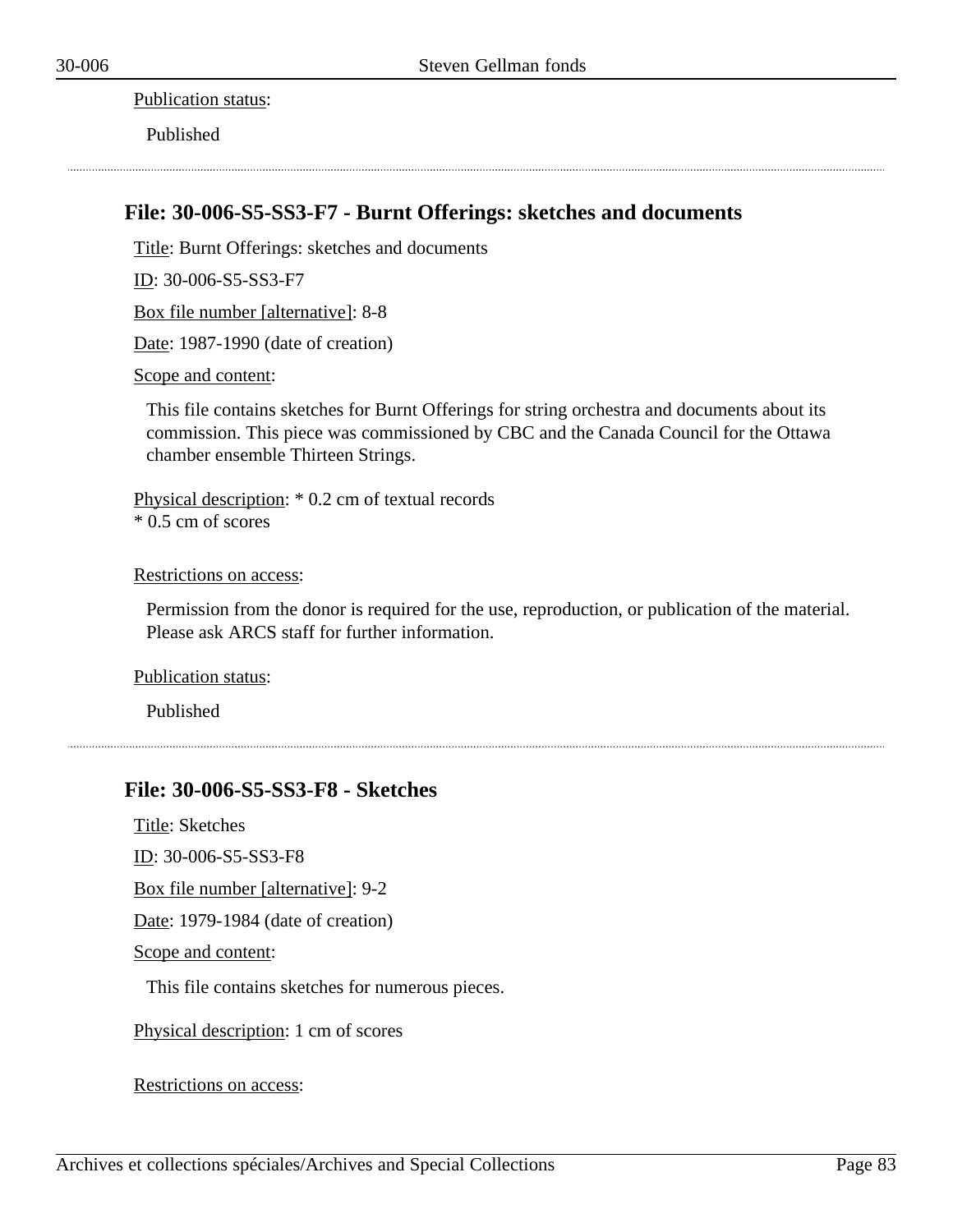Publication status:

Published

# **File: 30-006-S5-SS3-F9 - Symphonic Meditations for large orchestra and synthesizers (sketches)**

Title: Symphonic Meditations for large orchestra and synthesizers (sketches)

ID: 30-006-S5-SS3-F9

Box file number [alternative]: 9-3

Date: 1979-1985 (date of creation)

Scope and content:

This file contains sketches for Symphonic Meditations for large orchestra and synthesizer (90 players).

Physical description: 0.7 cm of scores

#### Restrictions on access:

Permission from the donor is required for the use, reproduction, or publication of the material. Please ask ARCS staff for further information.

Publication status:

Published

### **File: 30-006-S5-SS3-F10 - Overture pour un Nouveau Monde**

Title: Overture pour un Nouveau Monde ID: 30-006-S5-SS3-F10 Box file number [alternative]: 9-17 Date: 1987 (date of creation) Scope and content:

This file contains the beginnings of Ouverture pour un nouveau monde for orchestra.

Physical description: 0.1 cm of scores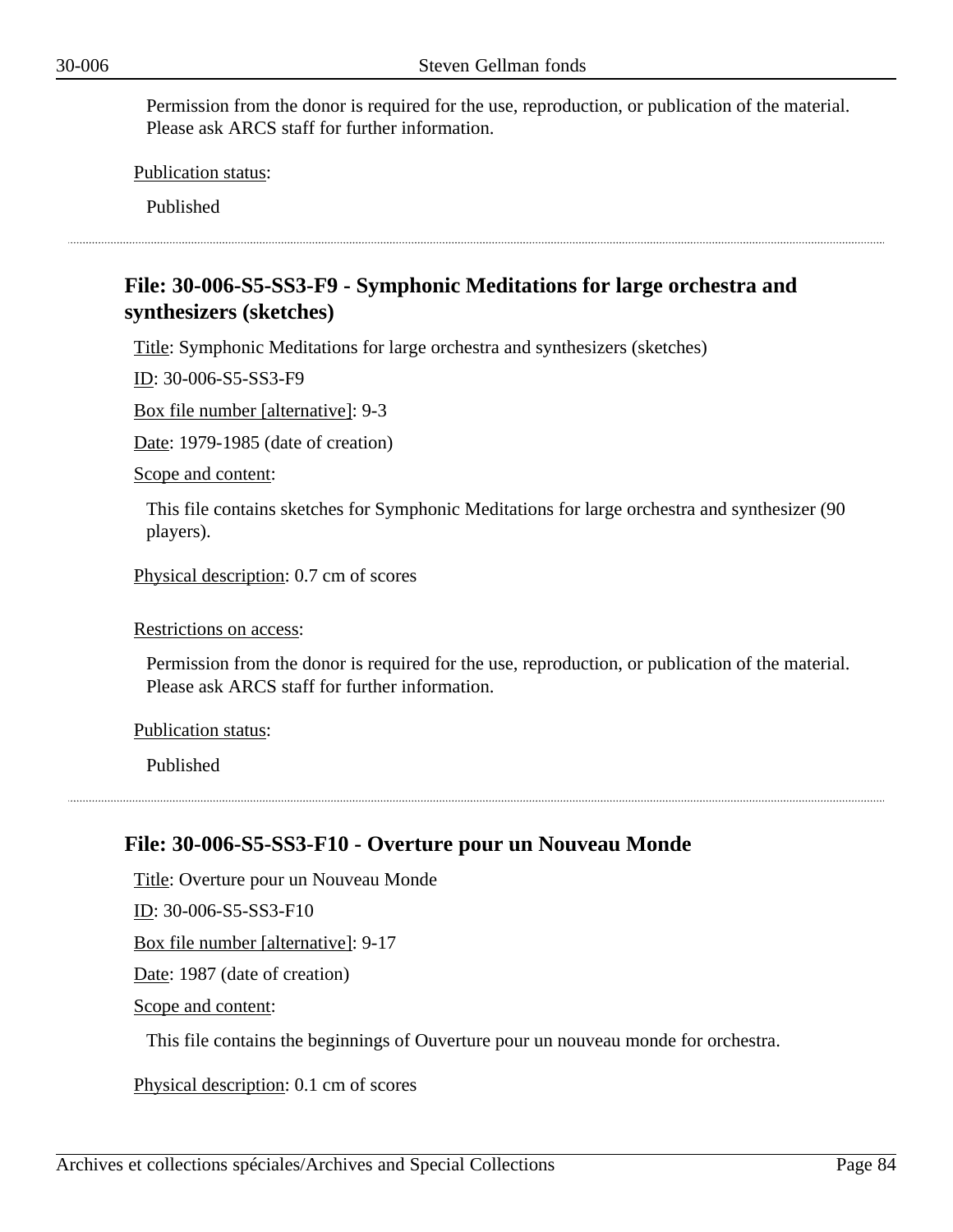#### Restrictions on access:

Permission from the donor is required for the use, reproduction, or publication of the material. Please ask ARCS staff for further information.

Publication status:

Published

## **File: 30-006-S5-SS3-F11 - Sketches: piece for synthesizer/piano for Jackie Parker**

Title: Sketches: piece for synthesizer/piano for Jackie Parker

ID: 30-006-S5-SS3-F11

Box file number [alternative]: 9-19

Date: 1981-1986 (date of creation)

Scope and content:

This file contains sketches and drafts for a piece for synthesizer and piano for Jackie Parker.

Physical description: 0.3 cm of scores

Restrictions on access:

Permission from the donor is required for the use, reproduction, or publication of the material. Please ask ARCS staff for further information.

Publication status:

Published

## **File: 30-006-S5-SS3-F12 - Songs with Pat**

Title: Songs with Pat

ID: 30-006-S5-SS3-F12

Box file number [alternative]: 9-22

Date: 1980-1981 (date of creation)

Scope and content:

This file contains a few songs with words by Pat Evans and music by Steven Gellman, in addition to copies of the words.

Physical description: 0.4 cm of scores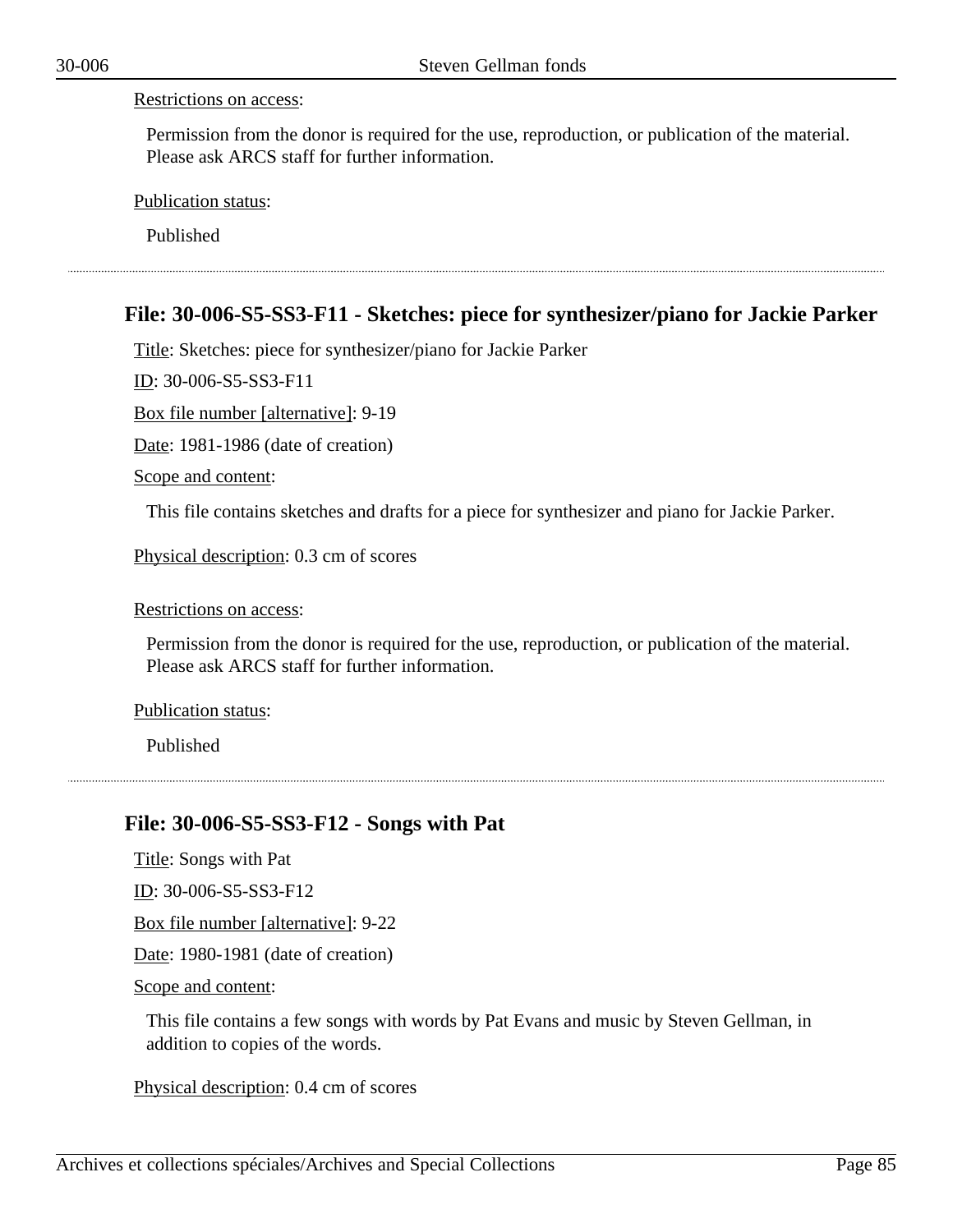#### Restrictions on access:

Permission from the donor is required for the use, reproduction, or publication of the material. Please ask ARCS staff for further information.

Publication status:

Published

## **File: 30-006-S5-SS3-F13 - Various sketches**

Title: Various sketches ID: 30-006-S5-SS3-F13 Box file number [alternative]: 9-23 Date: [198?] (date of creation) Scope and content:

This file contains sketches and beginnings of a few pieces.

Physical description: 0.2 cm of scores

Restrictions on access:

Permission from the donor is required for the use, reproduction, or publication of the material. Please ask ARCS staff for further information.

Publication status:

Published

## **File: 30-006-S5-SS3-F14 - Wedding Serenade**

Title: Wedding Serenade ID: 30-006-S5-SS3-F14 Box file number [alternative]: 9-24 Date: 1988 (date of creation) Scope and content:

This file contains a handwritten score for a Wedding serenade for strings and tuba.

Physical description: 0.1 cm of scores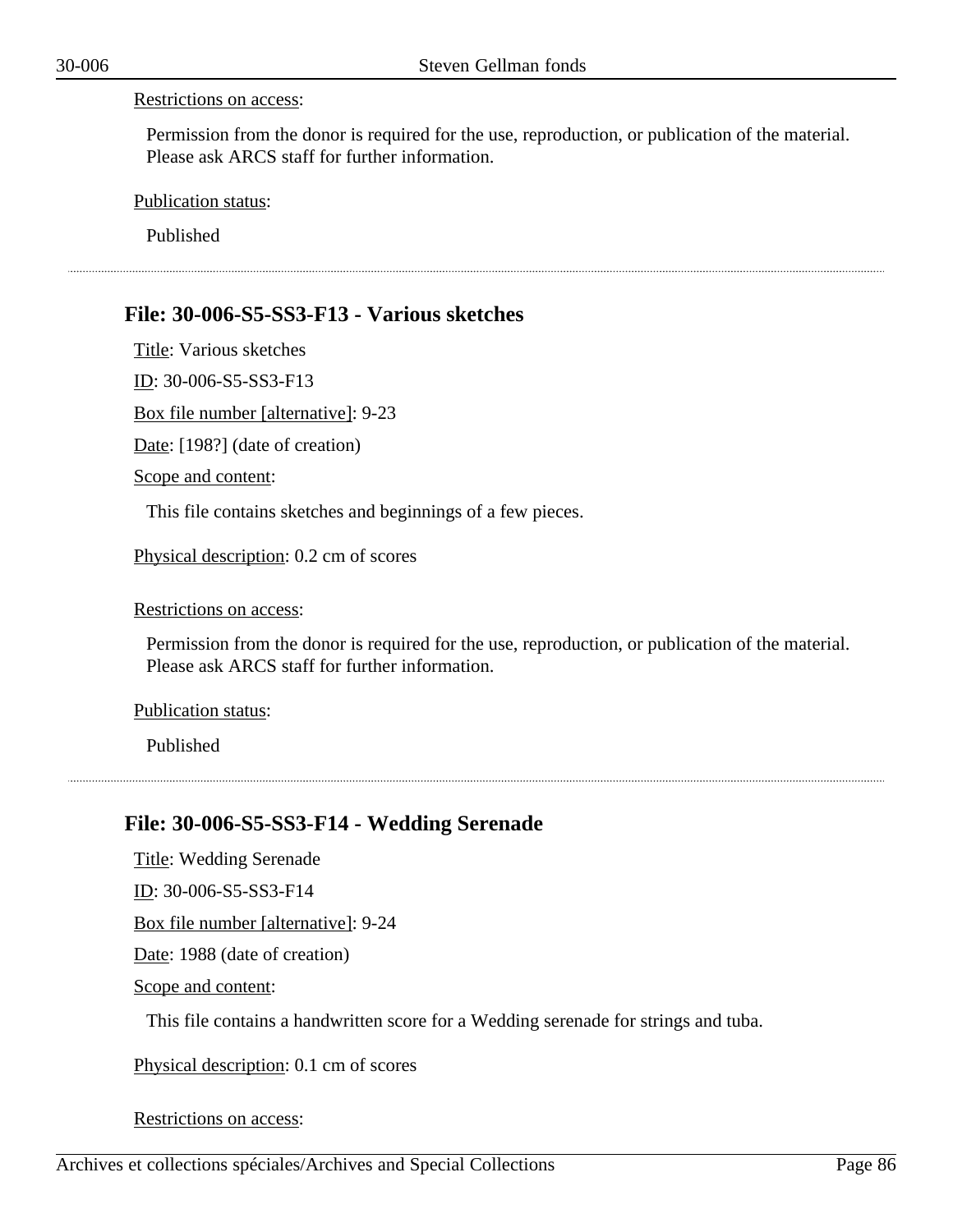Publication status:

Published

## **File: 30-006-S5-SS3-F15 - Flute and piano**

Title: Flute and piano

ID: 30-006-S5-SS3-F15

Box file number [alternative]: 10-5

Date: 1980 (date of creation)

Scope and content:

This file contains a draft score of a piece for flute and piano.

Physical description: 0.4 cm of scores

Restrictions on access:

Permission from the donor is required for the use, reproduction, or publication of the material. Please ask ARCS staff for further information.

Publication status:

Published

### **File: 30-006-S5-SS3-F16 - Canticles text**

Title: Canticles text

ID: 30-006-S5-SS3-F16

Box file number [alternative]: 11-11

Date: 1988-1989 (date of creation)

Scope and content:

This file contains copies of the text used in the Canticles of St. Francis of Assisi for mixed choir.

Physical description: 0.3 cm of textual records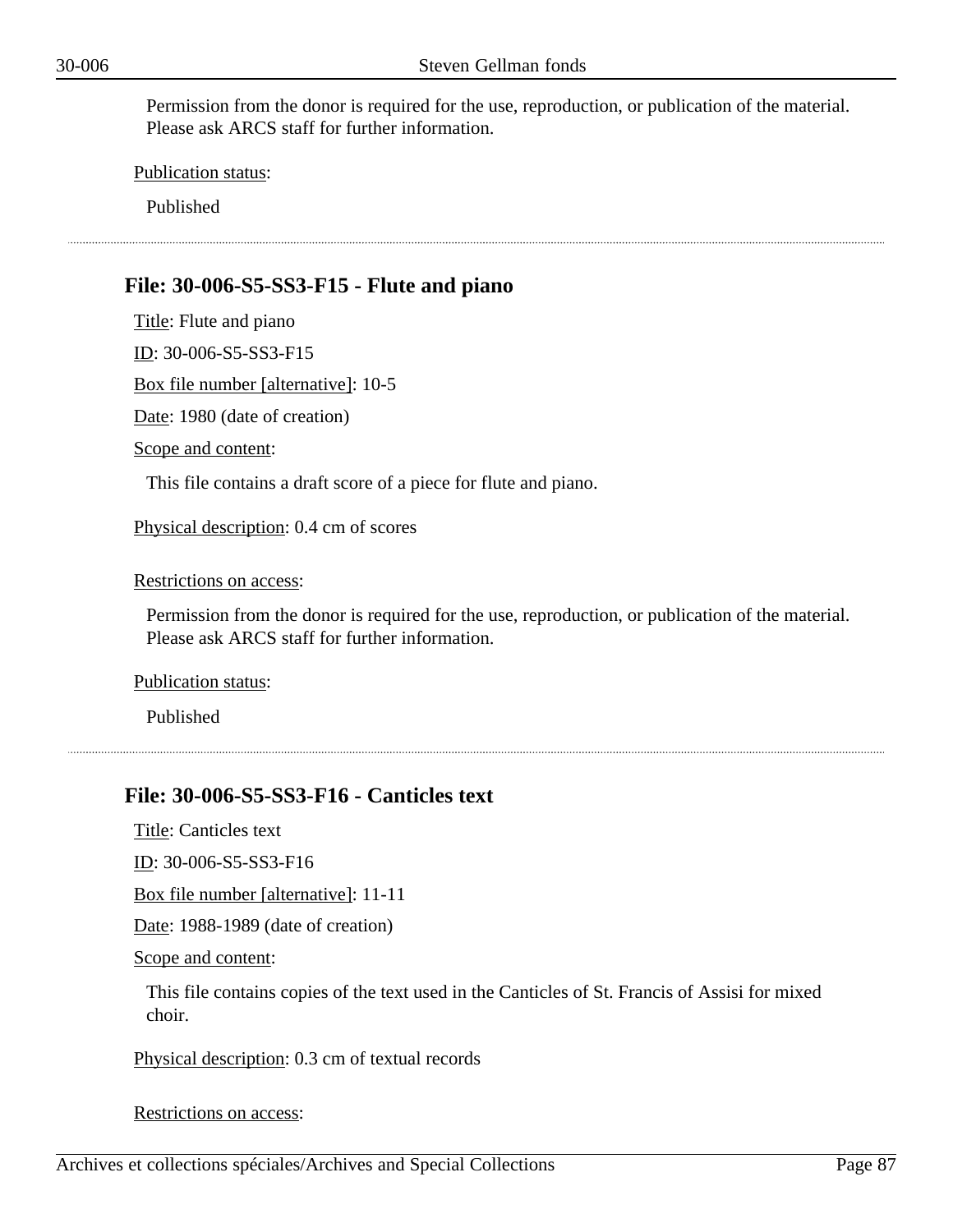Publication status:

Published

# **File: 30-006-S5-SS3-F17 - Love's Garden**

Title: Love's Garden ID: 30-006-S5-SS3-F17 Box file number [alternative]: 11-13 Date: 1981-1982 (date of creation) Scope and content:

This file contains a concert pitch score for a portion of movement 1 of Love's Garden for small orchestra, and a note on its commission.

Physical description: 0.2 cm of scores

Restrictions on access:

Permission from the donor is required for the use, reproduction, or publication of the material. Please ask ARCS staff for further information.

Publication status:

Published

## **File: 30-006-S5-SS3-F18 - Soliloquy for Cello (revised)**

Title: Soliloquy for Cello (revised)

ID: 30-006-S5-SS3-F18

Box file number [alternative]: 11-15

Date: 1966-1982 (date of creation)

Scope and content:

This file contains a revised score for Soliloquy for cello for Yehuda Hanani.

Physical description: 0.1 cm of scores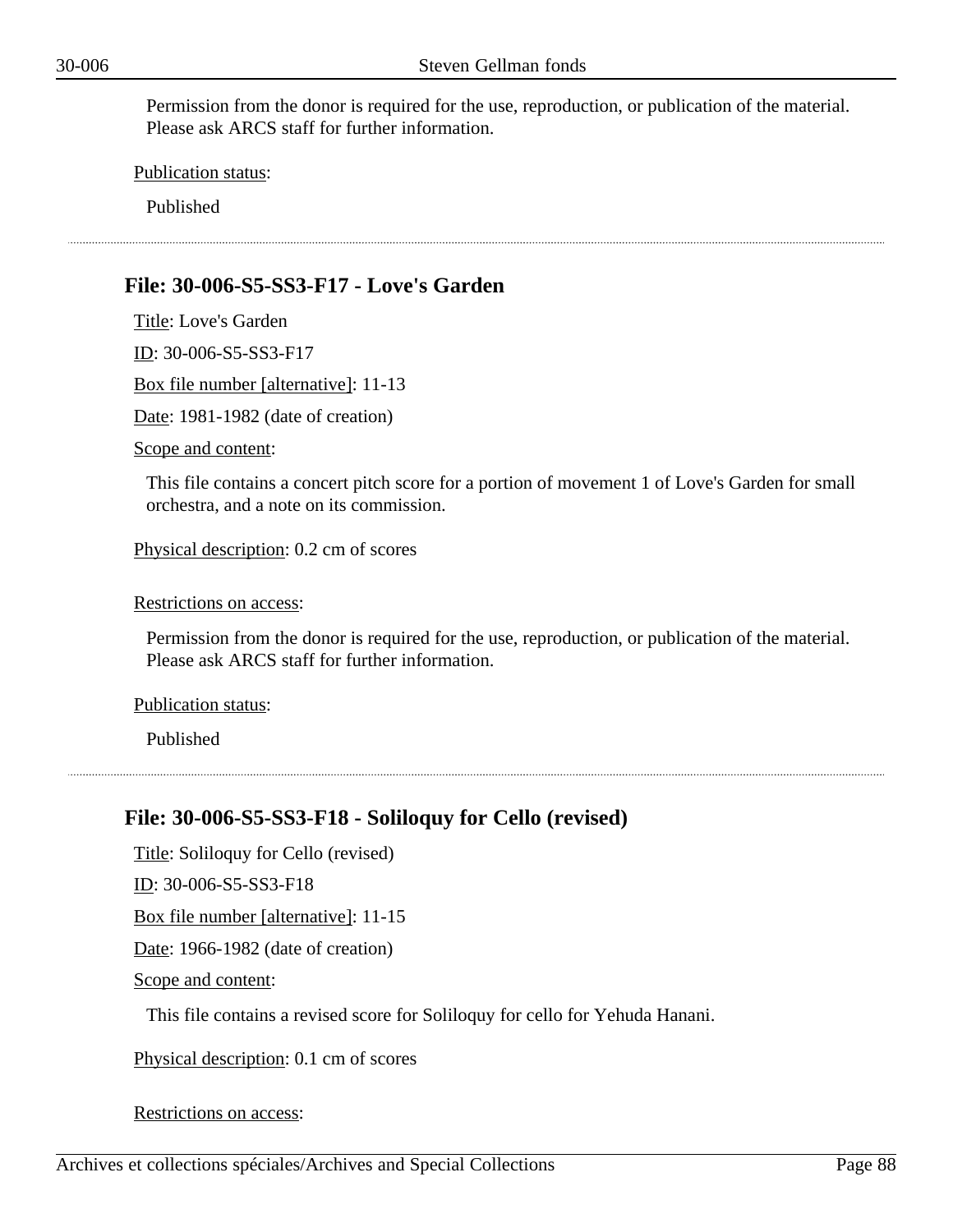Publication status:

Published

# **File: 30-006-S5-SS3-F19 - Wedding Music**

Title: Wedding Music ID: 30-006-S5-SS3-F19 Box file number [alternative]: 11-18 Date: 1983 (date of creation) Scope and content:

This file contains an incomplete organ version of Gellman's Wedding Music (Wedding March). This version was intended for Brian and Francie.

Physical description: 0.1 cm of scores

Restrictions on access:

Permission from the donor is required for the use, reproduction, or publication of the material. Please ask ARCS staff for further information.

Publication status:

Published

## **File: 30-006-S5-SS3-F20 - Piano Concerto (drafts)**

Title: Piano Concerto (drafts)

ID: 30-006-S5-SS3-F20

Box file number [alternative]: 11-19

Date: 1988 (date of creation)

Scope and content:

This file contains initial drafts and a condensed score for Gellman's Piano Concerto.

Physical description: 1.2 cm of scores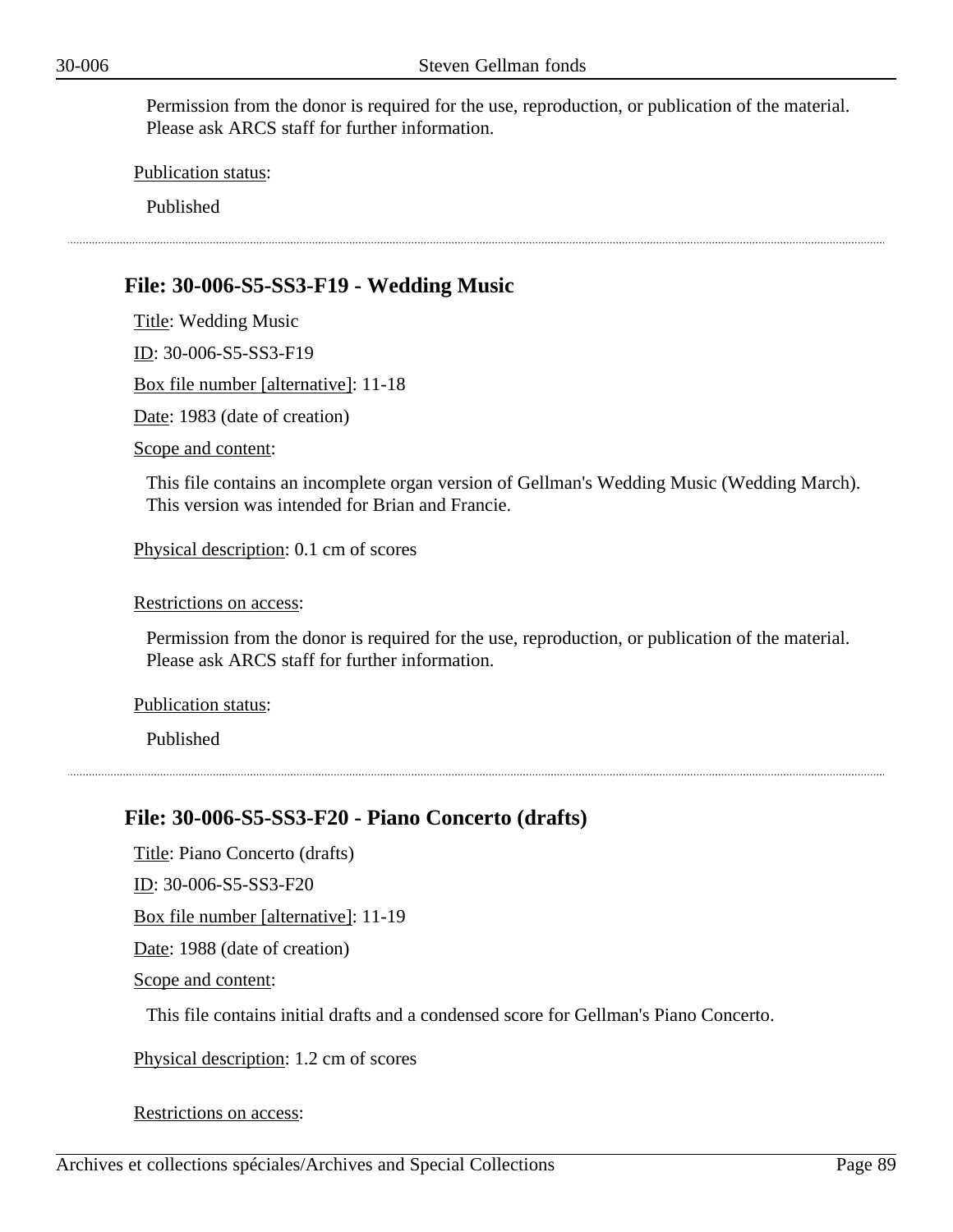Publication status:

Published

# **File: 30-006-S5-SS3-F21 - Canticles sketches**

Title: Canticles sketches ID: 30-006-S5-SS3-F21 Box file number [alternative]: 11-21 Date: [1988] (date of creation) Scope and content: This file contains sketches for the choral piece Canticles based on text from the Canticles of St. Francis of Assisi. Physical description: 0.3 cm of scores

Restrictions on access:

Permission from the donor is required for the use, reproduction, or publication of the material. Please ask ARCS staff for further information.

Publication status:

Published

# **File: 30-006-S5-SS3-F22 - T.S. Universe Symphony**

Title: T.S. Universe Symphony

ID: 30-006-S5-SS3-F22

Box file number [alternative]: 14-2

Physical description: 1 cm of textual records

#### Restrictions on access:

Permission from the donor is required for the use, reproduction, or publication of the material. Please ask ARCS staff for further information.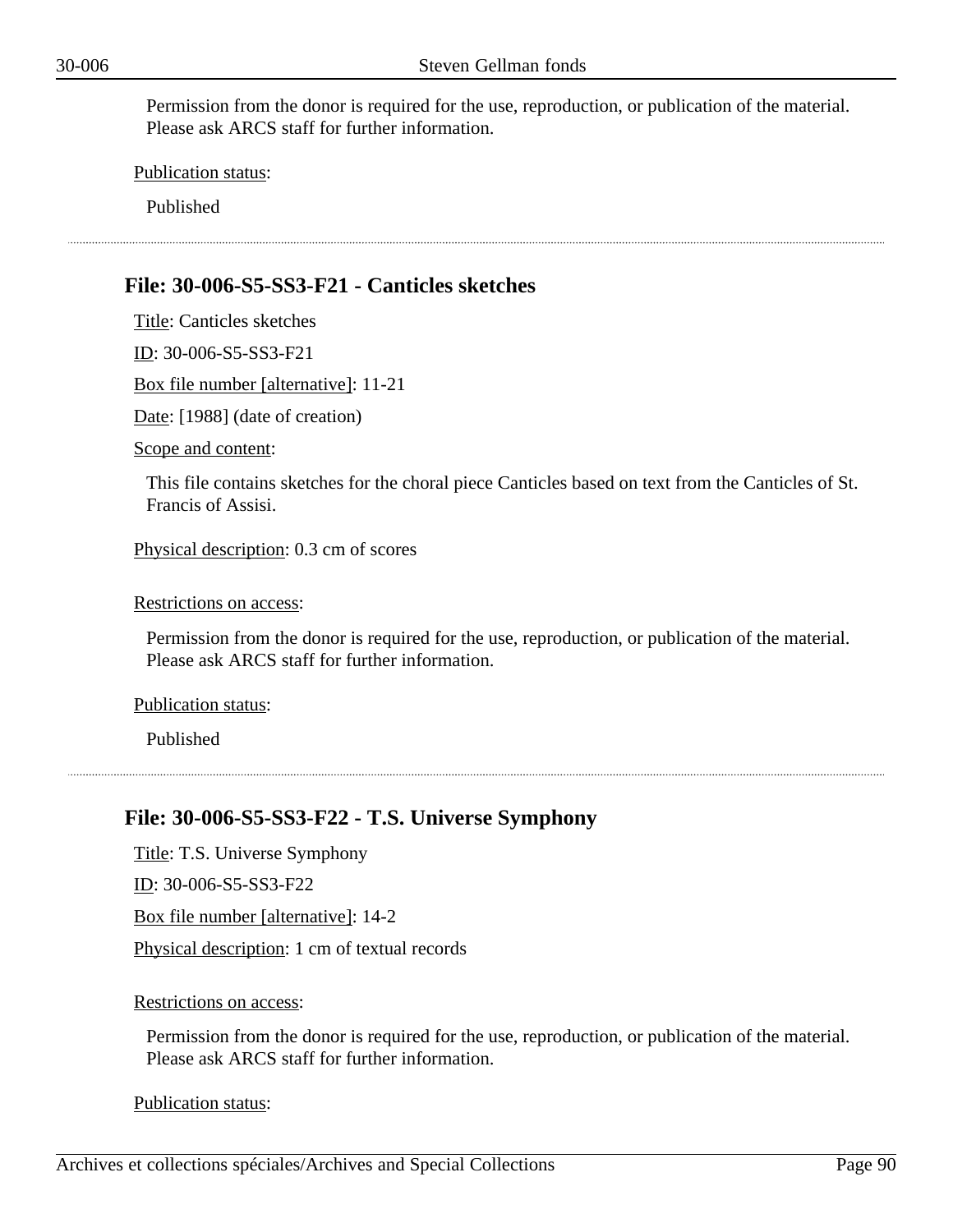### **File: 30-006-S5-SS3-F23 - Sketches**

Title: Sketches

ID: 30-006-S5-SS3-F23

Box file number [alternative]: 14-4

Physical description: 0.3 cm of scores

#### Restrictions on access:

Permission from the donor is required for the use, reproduction, or publication of the material. Please ask ARCS staff for further information.

Publication status:

Published

## **File: 30-006-S5-SS3-F24 - Wind Music for Brass Quintet**

Title: Wind Music for Brass Quintet

ID: 30-006-S5-SS3-F24

Box file number [alternative]: 14-5

Physical description: 1 cm of scores

Restrictions on access:

Permission from the donor is required for the use, reproduction, or publication of the material. Please ask ARCS staff for further information.

Publication status:

Published

# **File: 30-006-S5-SS3-F25 - Sketches and drafts: The bride's reputation, Fantasia on a theme of Robert Schumam, Awakening**

Title: Sketches and drafts: The bride's reputation, Fantasia on a theme of Robert Schumam, Awakening

ID: 30-006-S5-SS3-F25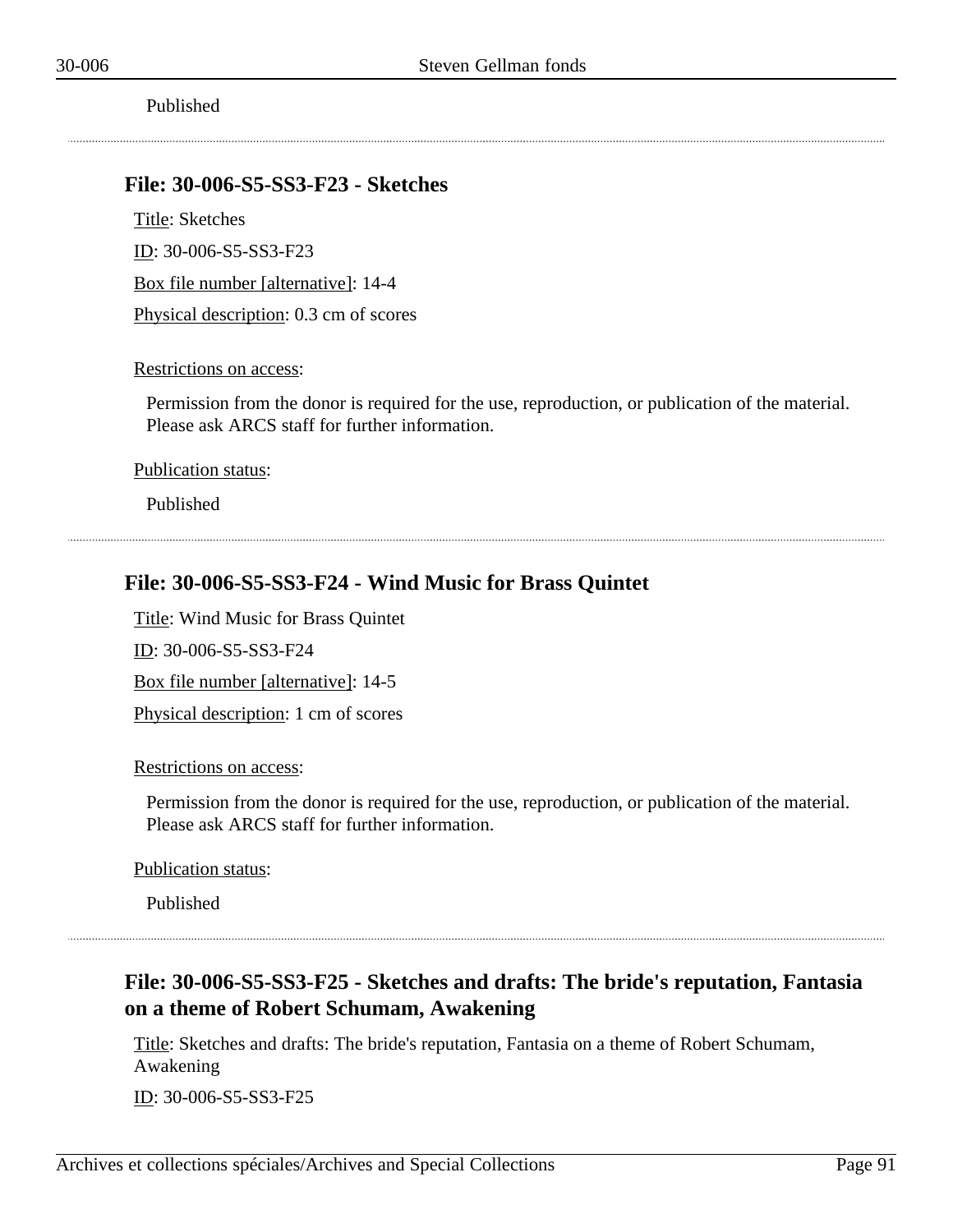Box file number [alternative]: 14-6

Physical description: 1.8 cm of scores

Restrictions on access:

Permission from the donor is required for the use, reproduction, or publication of the material. Please ask ARCS staff for further information.

Publication status:

Published

# **File: 30-006-S5-SS3-F26 - Deux Tapisseries (version orchestrale)**

Title: Deux Tapisseries (version orchestrale)

ID: 30-006-S5-SS3-F26

Box file number [alternative]: 14-7

Physical description: 0.7 cm of scores

Restrictions on access:

Permission from the donor is required for the use, reproduction, or publication of the material. Please ask ARCS staff for further information.

Publication status:

Published

# **File: 30-006-S5-SS3-F27 - Symphonic meditations for Large Orchestra and Synthesizers = Universe Symphony**

Title: Symphonic meditations for Large Orchestra and Synthesizers = Universe Symphony

ID: 30-006-S5-SS3-F27

Box file number [alternative]: 15-3

Physical description: 1 cm of scores

### Restrictions on access:

Permission from the donor is required for the use, reproduction, or publication of the material. Please ask ARCS staff for further information.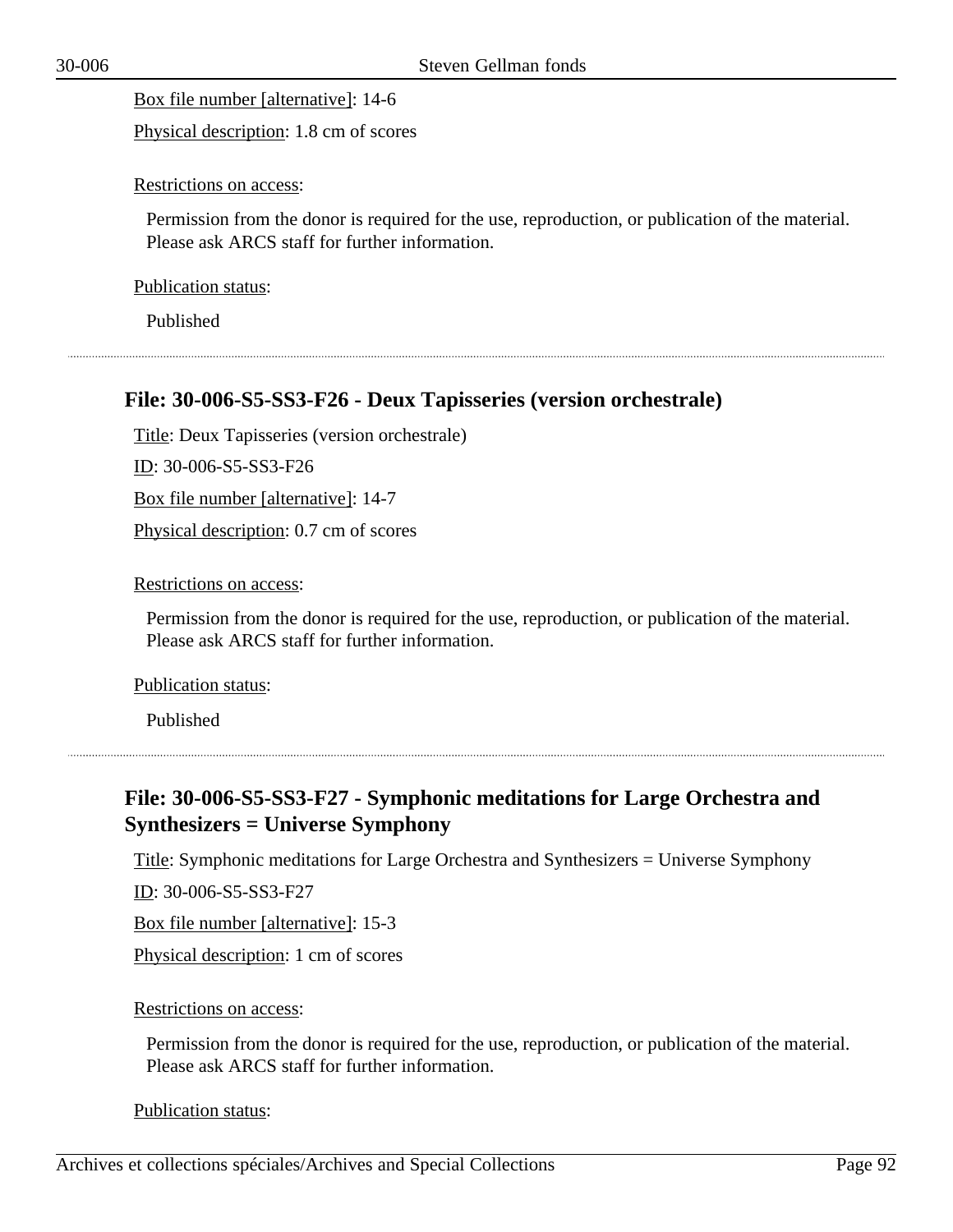Published

## **Subseries: 30-006-S5-SS4 - Compositions: 1990s**

Title: Compositions: 1990s

ID: 30-006-S5-SS4

Date: 1990-1999 (date of creation)

#### Scope and content:

This series contains compositions and supporting material from the 90s.

Physical description: 4.5 cm of textual records (including scores)

Publication status:

Published

## **File: 30-006-S5-SS4-F1 - Love's Garden chamber version score**

Title: Love's Garden chamber version score

ID: 30-006-S5-SS4-F1

Box file number [alternative]: 5-4

Date: 1989-2010 (date of creation)

Scope and content:

This file contains a handwritten score for movements 1, 3, and 4 of a chamber version of Love's Garden, originally composed in 1987 for Soprano and Orchestra. The Chamber version is composed for Flute, Violin, Cello, Piano, and Soprano. Text by Kabir and Rilke.

Physical description: 0.7 cm of scores

#### Restrictions on access:

Permission from the donor is required for the use, reproduction, or publication of the material. Please ask ARCS staff for further information.

Publication status:

Published

## **File: 30-006-S5-SS4-F2 - Love Song for Sandra Graham**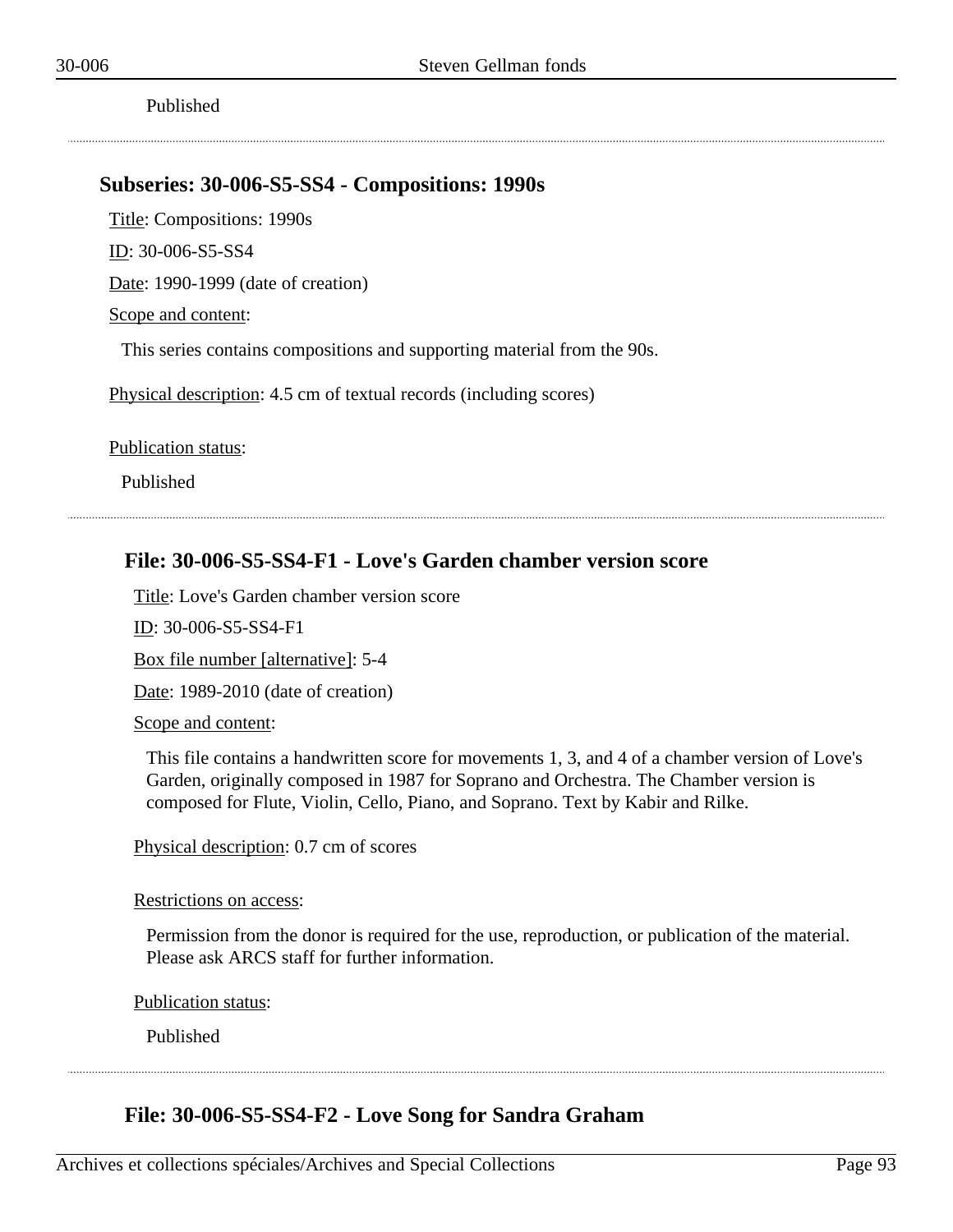Title: Love Song for Sandra Graham

ID: 30-006-S5-SS4-F2

Box file number [alternative]: 9-20

Date: 1990 (date of creation)

Scope and content:

This file contains a draft score for a piece called Love Song written for Sandra Graham. Poem by Pablo Neruda.

Physical description: 0.1 cm of scores

Restrictions on access:

Permission from the donor is required for the use, reproduction, or publication of the material. Please ask ARCS staff for further information.

Publication status:

Published

# **File: 30-006-S5-SS4-F3 - Miscellaneous sketches**

Title: Miscellaneous sketches

ID: 30-006-S5-SS4-F3

Box file number [alternative]: 9-21

Date: 1991 (date of creation)

Scope and content:

This file contains miscellaneous sketches for various pieces.

Physical description: 0.5 cm of scores

Restrictions on access:

Permission from the donor is required for the use, reproduction, or publication of the material. Please ask ARCS staff for further information.

Publication status:

Published

# **File: 30-006-S5-SS4-F4 - Album for piano**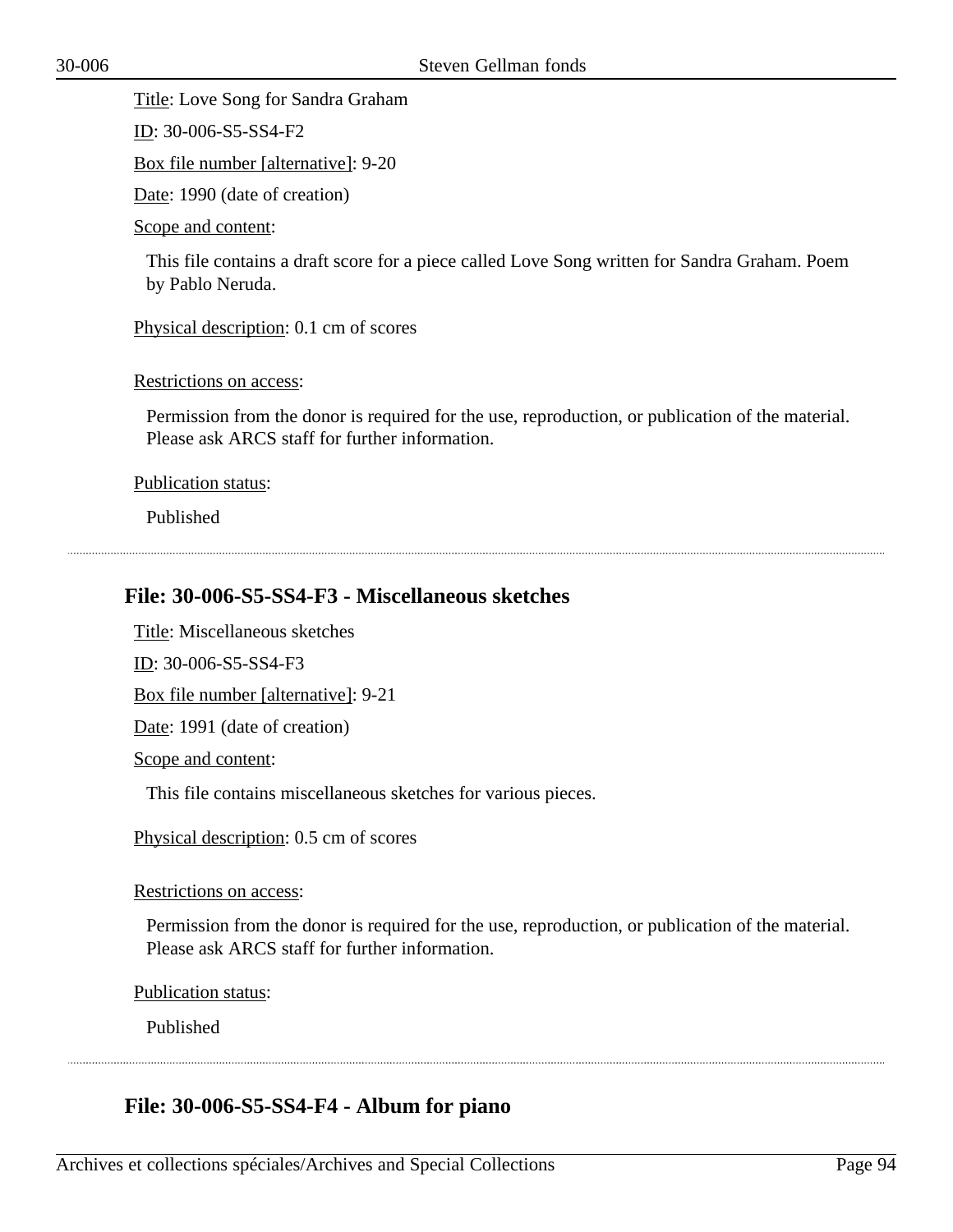Title: Album for piano ID: 30-006-S5-SS4-F4 Box file number [alternative]: 11-8 Date: 1993-1995 (date of creation) Scope and content:

This file contains scores for Album for Piano which was published by The Frederick Harris Music Company. Drafts of select pieces are included, handwritten scores of all 10 pieces, and photocopies of pieces 2 through 10 of the published book. The file also contains correspondence with the publisher and a foreward for the book.

Physical description: \* 0.1 cm of textual records \* 0.5 cm of scores

Restrictions on access:

Permission from the donor is required for the use, reproduction, or publication of the material. Please ask ARCS staff for further information.

Publication status:

Published

# **File: 30-006-S5-SS4-F5 - Cello and Piano Sonata (draft)**

Title: Cello and Piano Sonata (draft)

ID: 30-006-S5-SS4-F5

Box file number [alternative]: 11-9

Date: 1994-1995 (date of creation)

Scope and content:

This file contains draft scores of the Sonata for Cello and Piano.

Physical description: 0.7 cm of scores

Restrictions on access:

Permission from the donor is required for the use, reproduction, or publication of the material. Please ask ARCS staff for further information.

Publication status:

Published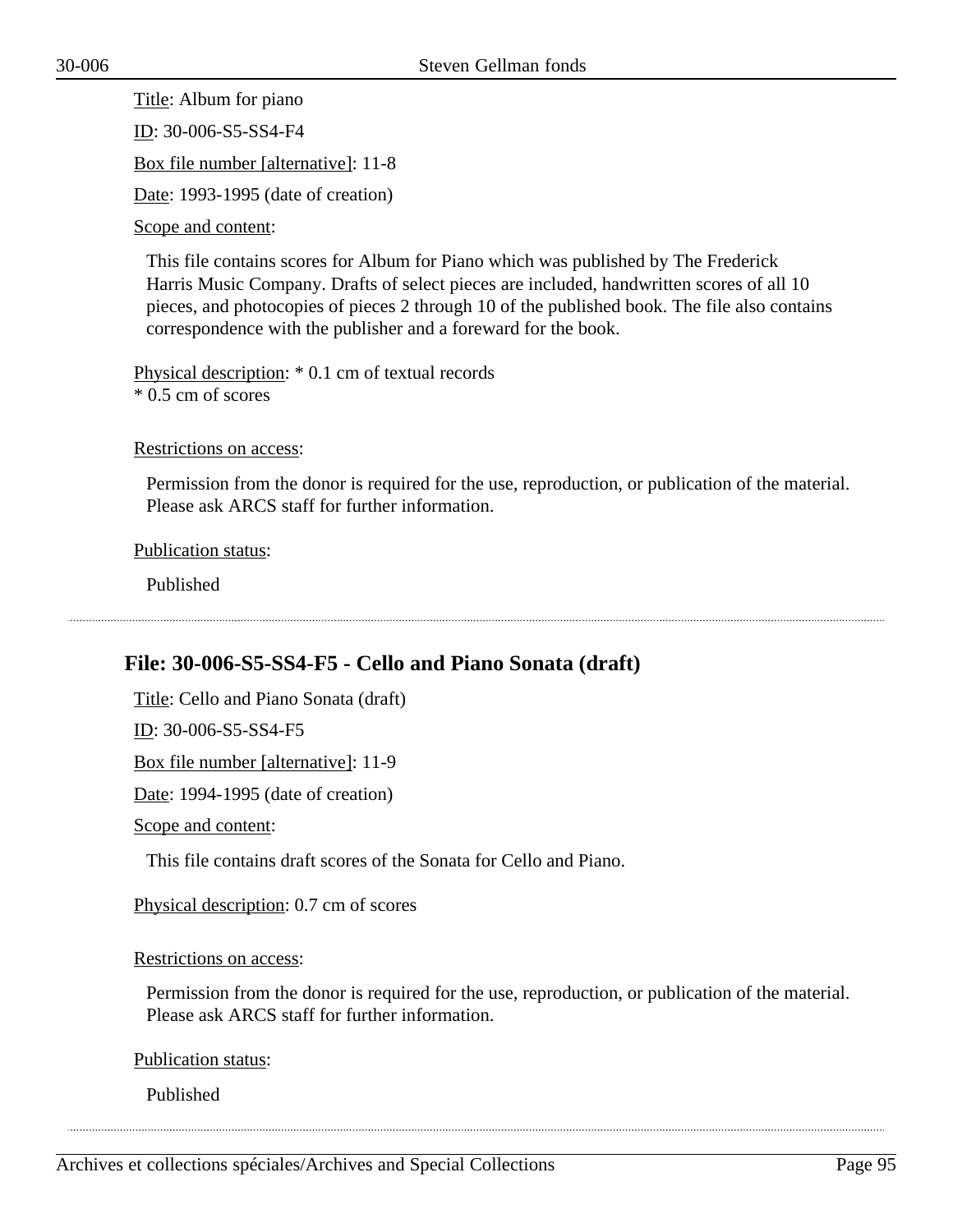## **File: 30-006-S5-SS4-F6 - J?ya Oveture (draft)**

Title: J?ya Oveture (draft) ID: 30-006-S5-SS4-F6 Box file number [alternative]: 11-20 Date: 1995 (date of creation) Scope and content: This file contains a draft score fo the Jaya Overture for orchestra.

Physical description: 0.4 cm of scores

Restrictions on access:

Permission from the donor is required for the use, reproduction, or publication of the material. Please ask ARCS staff for further information.

Publication status:

Published

# **File: 30-006-S5-SS4-F7 - Musica Eterna (drafts)**

Title: Musica Eterna (drafts) ID: 30-006-S5-SS4-F7 Box file number [alternative]: 11-22 Date: 1991 (date of creation) Scope and content:

This file contains drafts of Music Eterna for string quartet.

Physical description: 0.4 cm of scores

#### Restrictions on access:

Permission from the donor is required for the use, reproduction, or publication of the material. Please ask ARCS staff for further information.

Publication status:

Published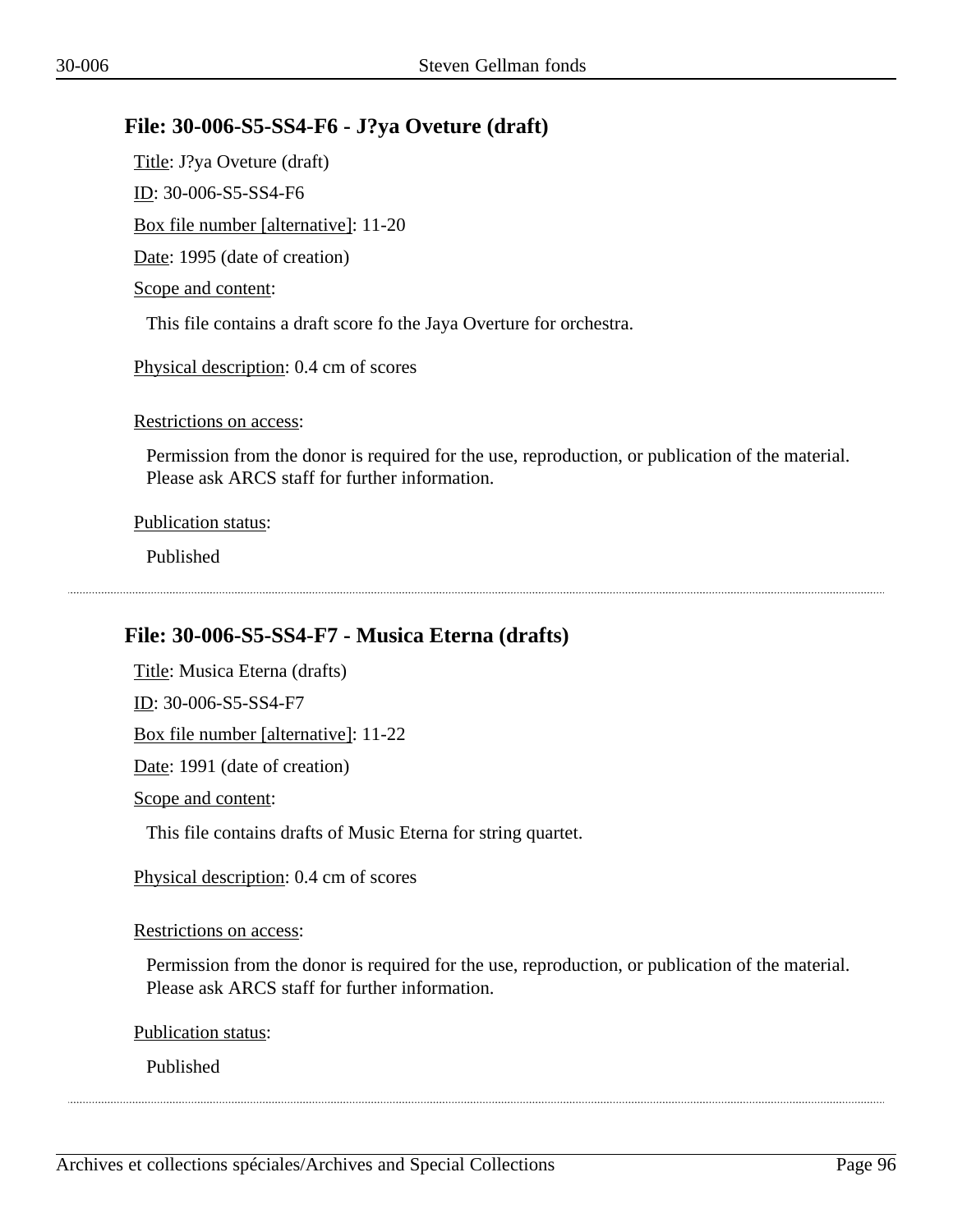## **File: 30-006-S5-SS4-F8 - Red Shoes**

Title: Red Shoes ID: 30-006-S5-SS4-F8 Box file number [alternative]: 11-23 Date: 1990 (date of creation)

#### Scope and content:

This file contains a draft score in pencil and a final printed score for the piece Red Shoes for a partial orchestra. This piece was commissioned by Walter Boudreau and the SMCQ with assistance from the Canada Council of Arts.

Physical description: 1.2 cm of scores

Restrictions on access:

Permission from the donor is required for the use, reproduction, or publication of the material. Please ask ARCS staff for further information.

Publication status:

Published

## **File: 30-006-S5-SS4-F9 - Ashbury College Gloria: original master score**

Title: Ashbury College Gloria: original master score

ID: 30-006-S5-SS4-F9

Box file number [alternative]: 11-24

Date: 1991 (date of creation)

Scope and content:

This file contains an original master score and a photocopied score for Gloria, composed for the Centennial of Ashbury College. This piece is for SATB choir, 3 trumpets, and piano.

Physical description: 0.4 cm of scores

Restrictions on access:

Permission from the donor is required for the use, reproduction, or publication of the material. Please ask ARCS staff for further information.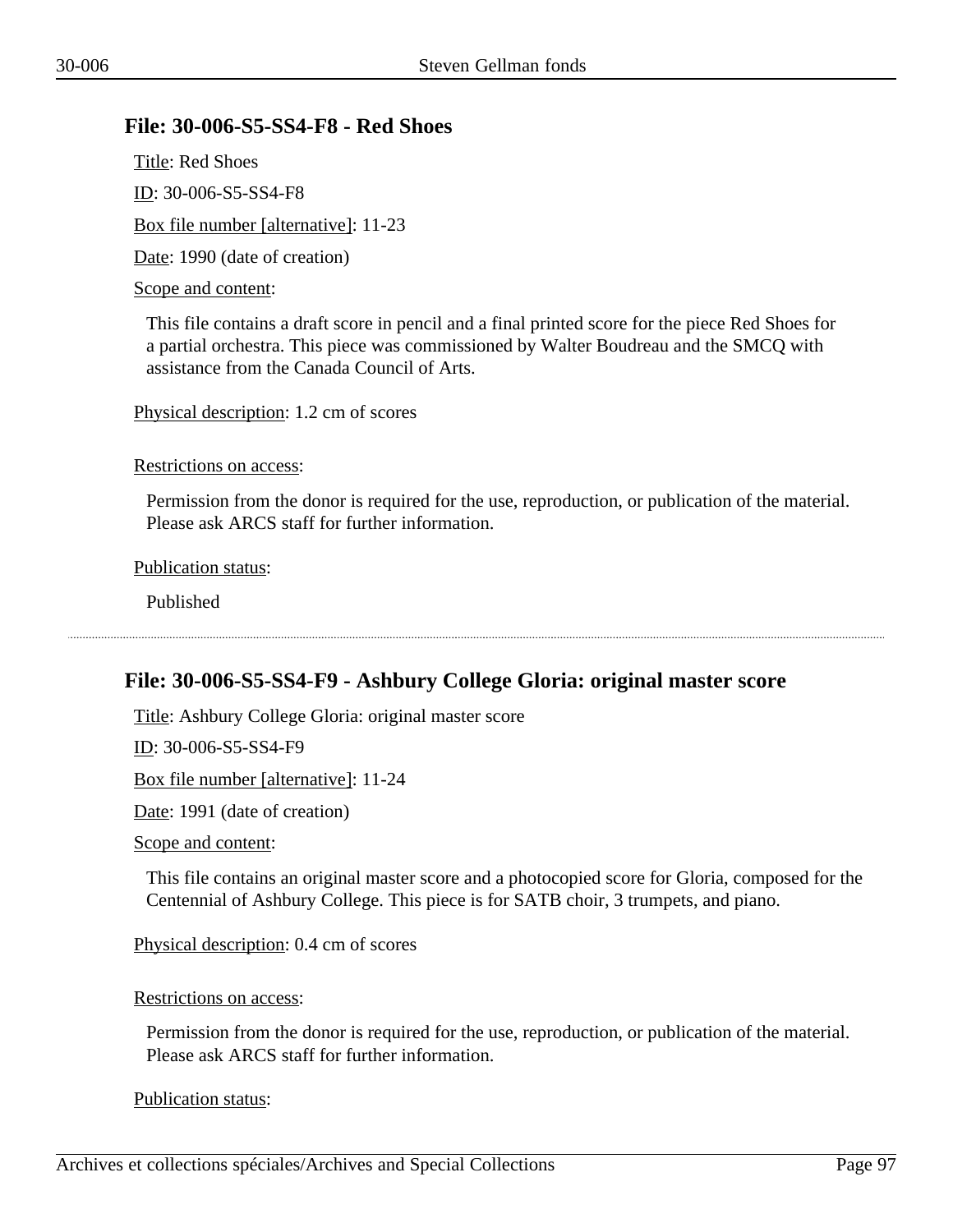Published

### **Subseries: 30-006-S5-SS5 - Compositions: 2000s and 2010s**

Title: Compositions: 2000s and 2010s

ID: 30-006-S5-SS5

Date: 2000-2011 (date of creation)

Scope and content:

This series contains compositions and supporting material from the 2000s and 2010s.

Physical description: 3.5 cm of textual records (including scores) 1 audio compact disk

Publication status:

Published

## **File: 30-006-S5-SS5-F1 - Madrigal for mixed choir a Capella score**

Title: Madrigal for mixed choir a Capella score

ID: 30-006-S5-SS5-F1

Box file number [alternative]: 5-5

Date: 2004 (date of creation)

Scope and content:

This file contains a photocopy of a handwritten score of Madrigal for mixed choir a Capella. Text by Kahlil Gibran, music by Steven Gellman.

Physical description: 0.2 cm of scores

Restrictions on access:

Permission from the donor is required for the use, reproduction, or publication of the material. Please ask ARCS staff for further information.

Publication status:

Published

### **File: 30-006-S5-SS5-F2 - Sax-Dream score**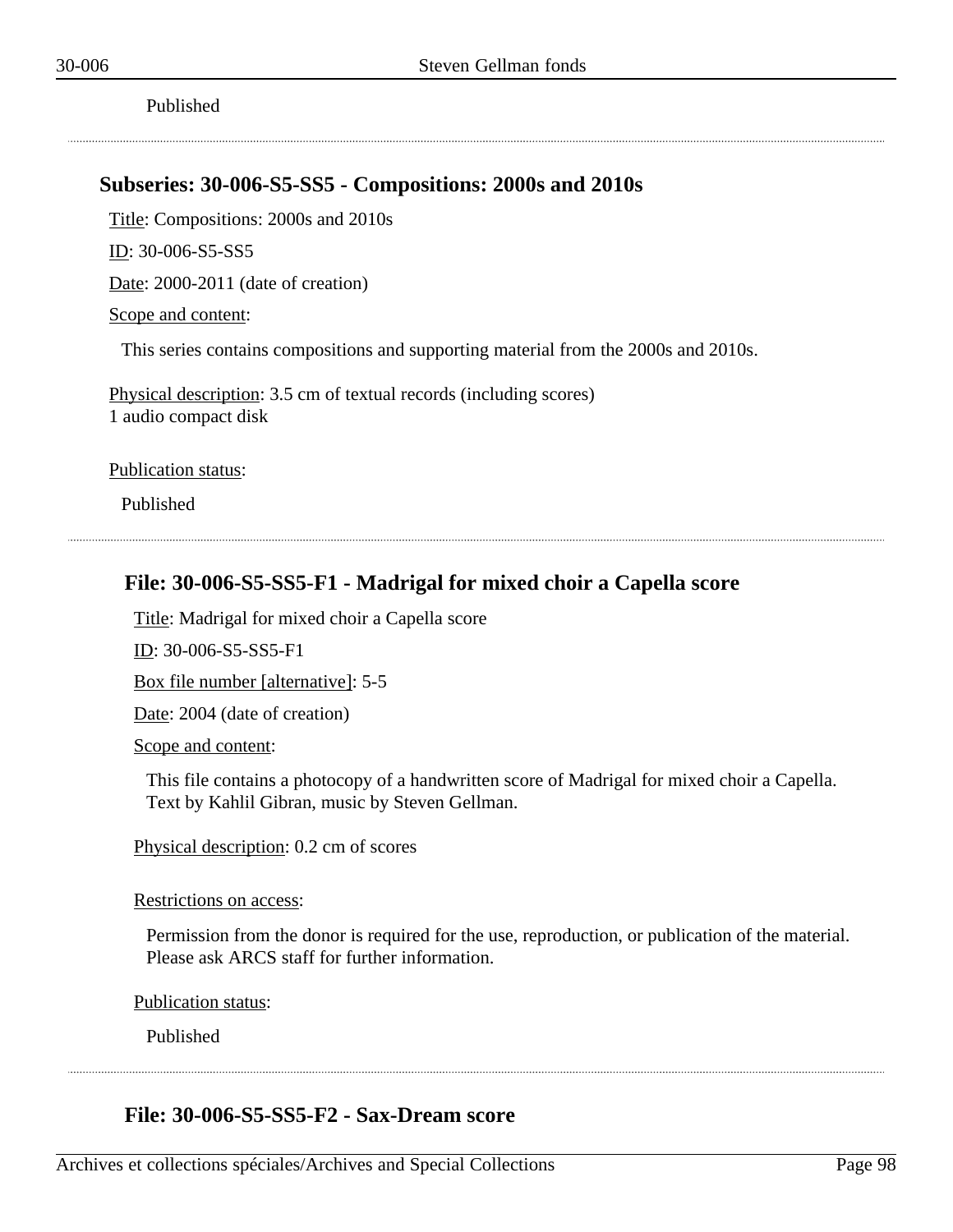Title: Sax-Dream score

ID: 30-006-S5-SS5-F2

Box file number [alternative]: 5-7

Date: 2003 (date of creation)

Scope and content:

This file contains a handwritten score for a piece entitled Sax-Dream for alto saxophone and piano.

Physical description: 0.1 cm of scores

Restrictions on access:

Permission from the donor is required for the use, reproduction, or publication of the material. Please ask ARCS staff for further information.

Publication status:

Published

# **File: 30-006-S5-SS5-F3 - Piano Quartet score**

Title: Piano Quartet score

ID: 30-006-S5-SS5-F3

Box file number [alternative]: 5-8

Date: 2002-2003 (date of creation)

Scope and content:

This file contains handwritten draft scores for a Piano Quartet (for violin, viola, cello, and piano).

Physical description: 1 cm of scores

#### Restrictions on access:

Permission from the donor is required for the use, reproduction, or publication of the material. Please ask ARCS staff for further information.

Publication status:

Published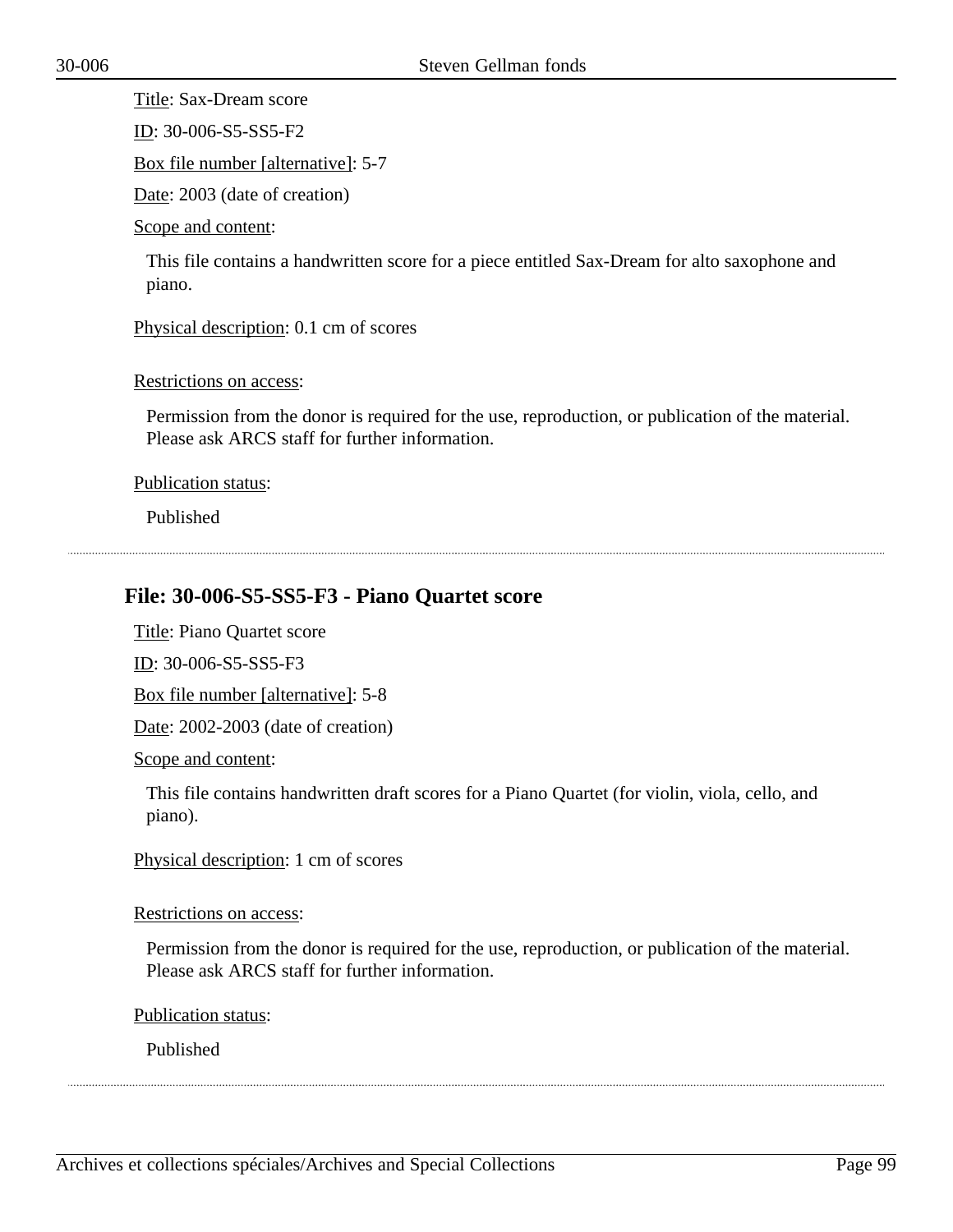# **File: 30-006-S5-SS5-F4 - Fanfare**

Title: Fanfare ID: 30-006-S5-SS5-F4 Box file number [alternative]: 9-25 Date: [2002-2003] (date of creation) Scope and content:

This file contains sketches and a memo about a commission for a brass fanfare for easter Sunday.

Physical description: 0.2 cm of scores

Restrictions on access:

Permission from the donor is required for the use, reproduction, or publication of the material. Please ask ARCS staff for further information.

Publication status:

Published

# **File: 30-006-S5-SS5-F5 - Viola Concerto (Concerto for Viola and Orchestra)**

Title: Viola Concerto (Concerto for Viola and Orchestra)

ID: 30-006-S5-SS5-F5

Box file number [alternative]: 10-1

Date: 2003 (date of creation)

Scope and content:

This file contains a draft score for a concerto for viola and orchestra.

Physical description: 0.6 cm of scores

Restrictions on access:

Permission from the donor is required for the use, reproduction, or publication of the material. Please ask ARCS staff for further information.

Publication status:

Published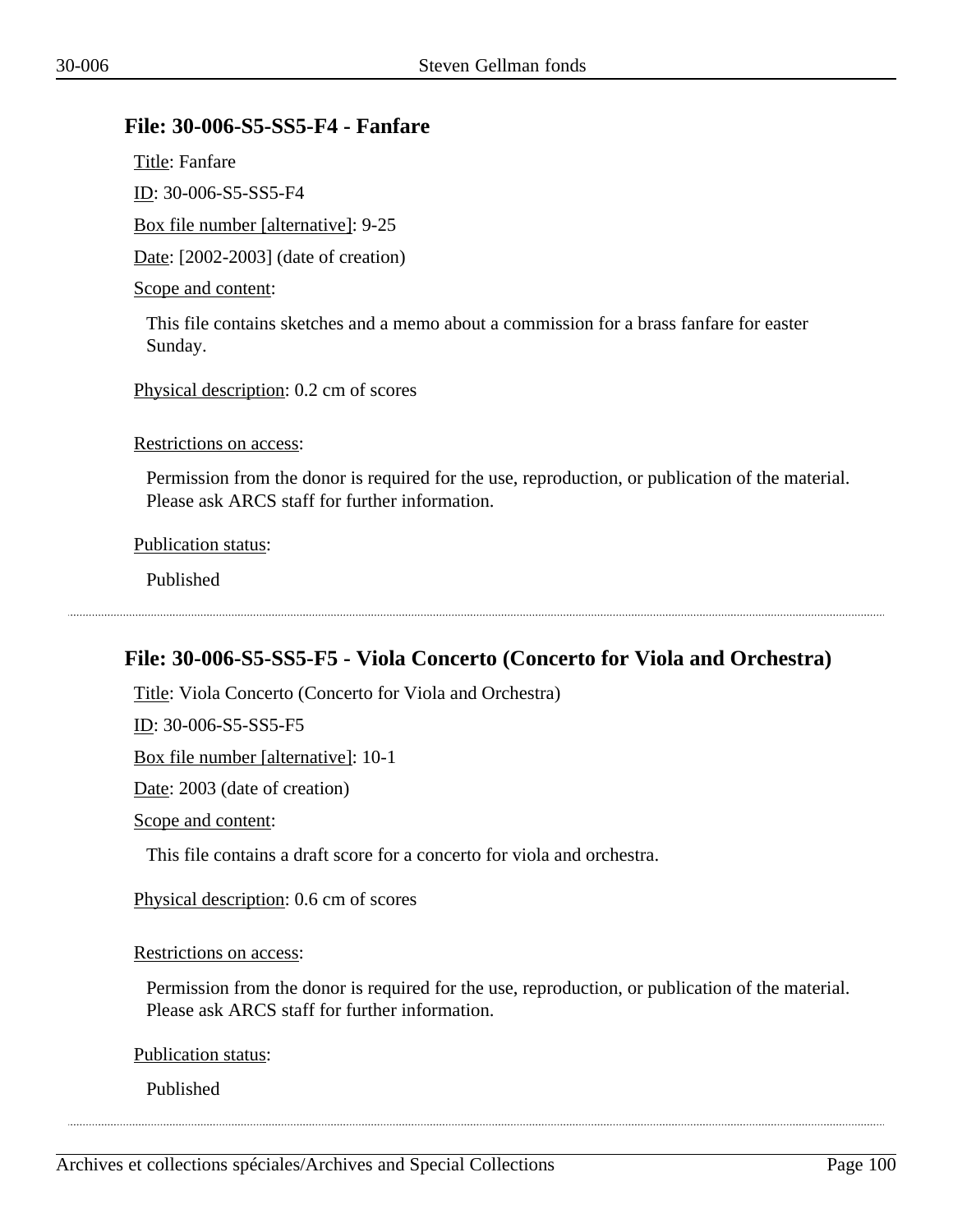## **File: 30-006-S5-SS5-F6 - Fanfare**

Title: Fanfare ID: 30-006-S5-SS5-F6 Box file number [alternative]: 10-3 Date: [2002-2003] (date of creation) Scope and content:

This file contains a handwritten concert pitch score for a fanfare for brass and percussion. Related item in 9-25

Physical description: 0.2 cm of scores

Restrictions on access:

Permission from the donor is required for the use, reproduction, or publication of the material. Please ask ARCS staff for further information.

Publication status:

Published

# **File: 30-006-S5-SS5-F7 - Music Eterna**

Title: Music Eterna ID: 30-006-S5-SS5-F7 Box file number [alternative]: 16-5 Physical description: 1 audio compact disk

Restrictions on access:

Permission from the donor is required for the use, reproduction, or publication of the material. Please ask ARCS staff for further information.

Publication status:

Published

# **Subseries: 30-006-S5-SS6 - Gianni**

Title: Gianni

ID: 30-006-S5-SS6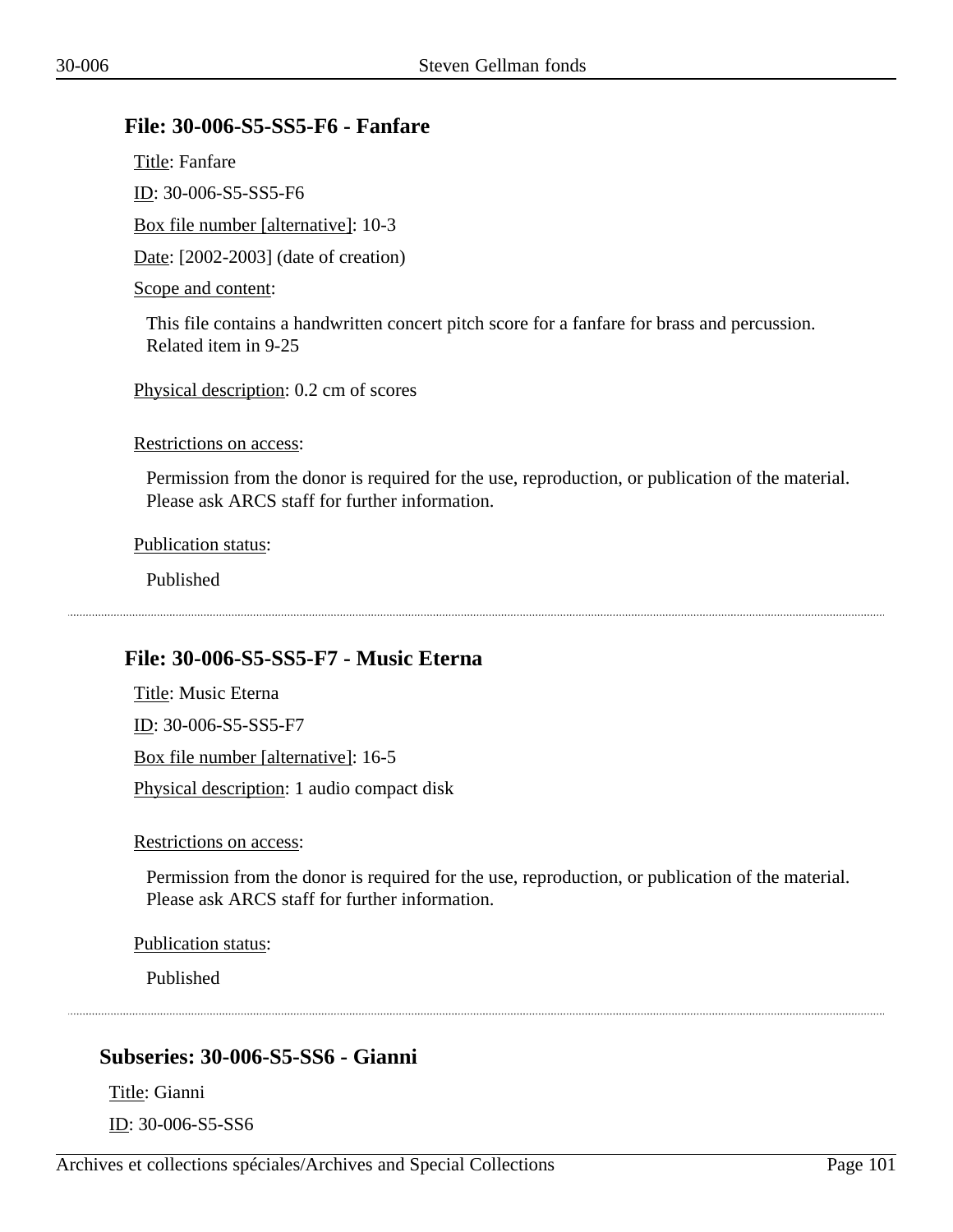Date: 1984-1997 (date of creation)

Scope and content:

This series contains materials related to the opera Gianni. This unfinished project was meant to be performed by Ottawa's Opera Lyra. The original short story, libretto, scores, and correspondence regarding the project are included in this series.

Physical description: 18 cm of textual records (including scores)

9 audio compact disks

4 computer disks

1 audio cassette

Publication status:

Published

# **File: 30-006-S5-SS6-F1 - Gianni final copy score**

Title: Gianni final copy score

ID: 30-006-S5-SS6-F1

Box file number [alternative]: 5-13

Date: 1997 (date of creation)

Scope and content:

This file contains the final copy of the printed score for Gianni.

Physical description: 1.2 cm of scores

### Restrictions on access:

Permission from the donor is required for the use, reproduction, or publication of the material. Please ask ARCS staff for further information.

Publication status:

Published

# **File: 30-006-S5-SS6-F2 - Gianni short story book pages**

Title: Gianni short story book pages ID: 30-006-S5-SS6-F2 Box file number [alternative]: 5-14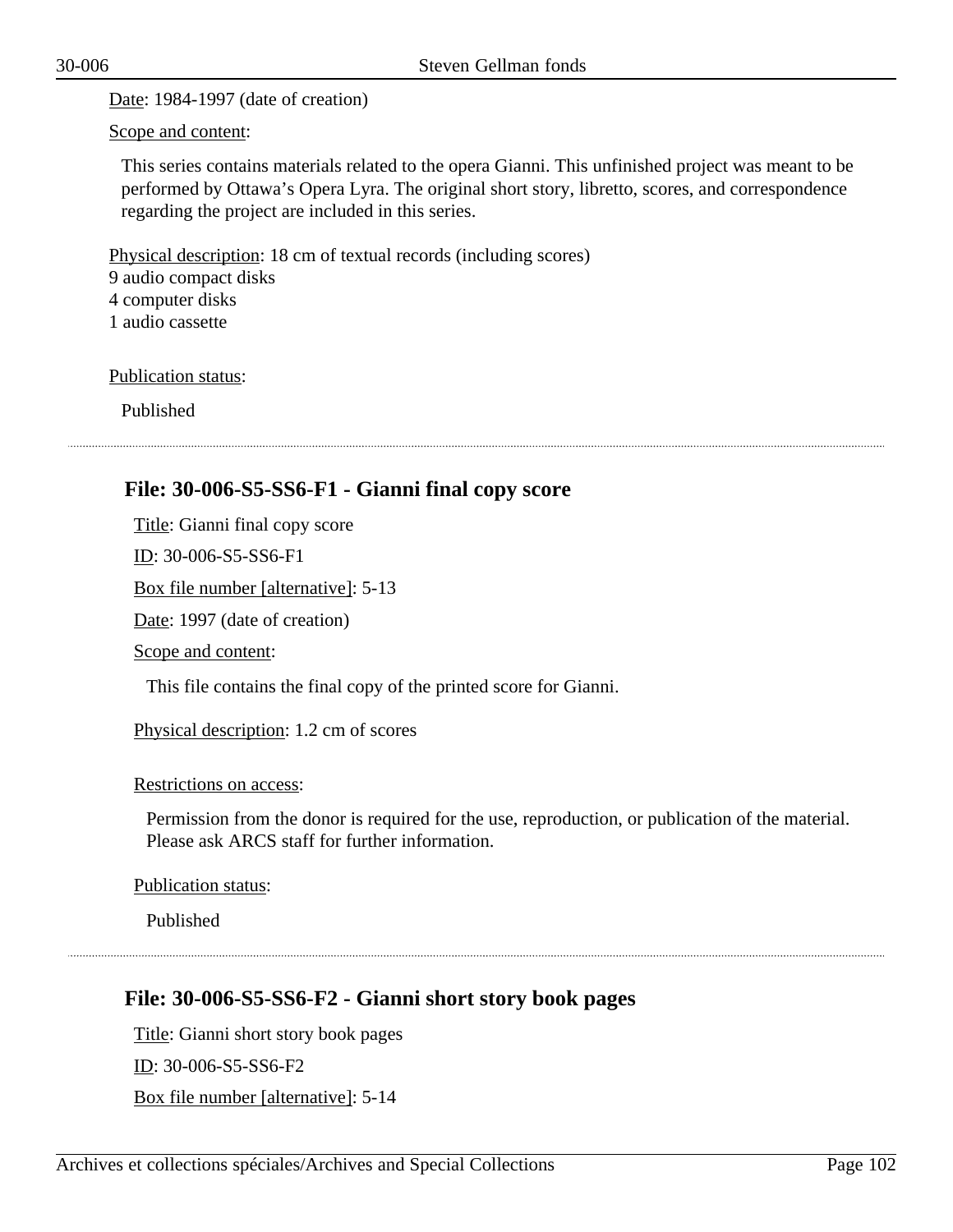Date: 1984 (date of creation)

Scope and content:

This file contains book pages of the short story Gianni by Robert Silverberg.

Physical description: 0.4 cm of textual records

Restrictions on access:

Permission from the donor is required for the use, reproduction, or publication of the material. Please ask ARCS staff for further information.

Publication status:

Published

### **File: 30-006-S5-SS6-F3 - Gianni drafts**

Title: Gianni drafts

ID: 30-006-S5-SS6-F3

Box file number [alternative]: 5-15

Date: [1995-1996] (date of creation)

Scope and content:

This file contains printed drafts of the score for Gianni with handwritten edits, and three pages of libretto.

Physical description: 1.7 cm of scores

Restrictions on access:

Permission from the donor is required for the use, reproduction, or publication of the material. Please ask ARCS staff for further information.

Publication status:

Published

### **File: 30-006-S5-SS6-F4 - Scene edits**

Title: Scene edits ID: 30-006-S5-SS6-F4 Box file number [alternative]: 5-16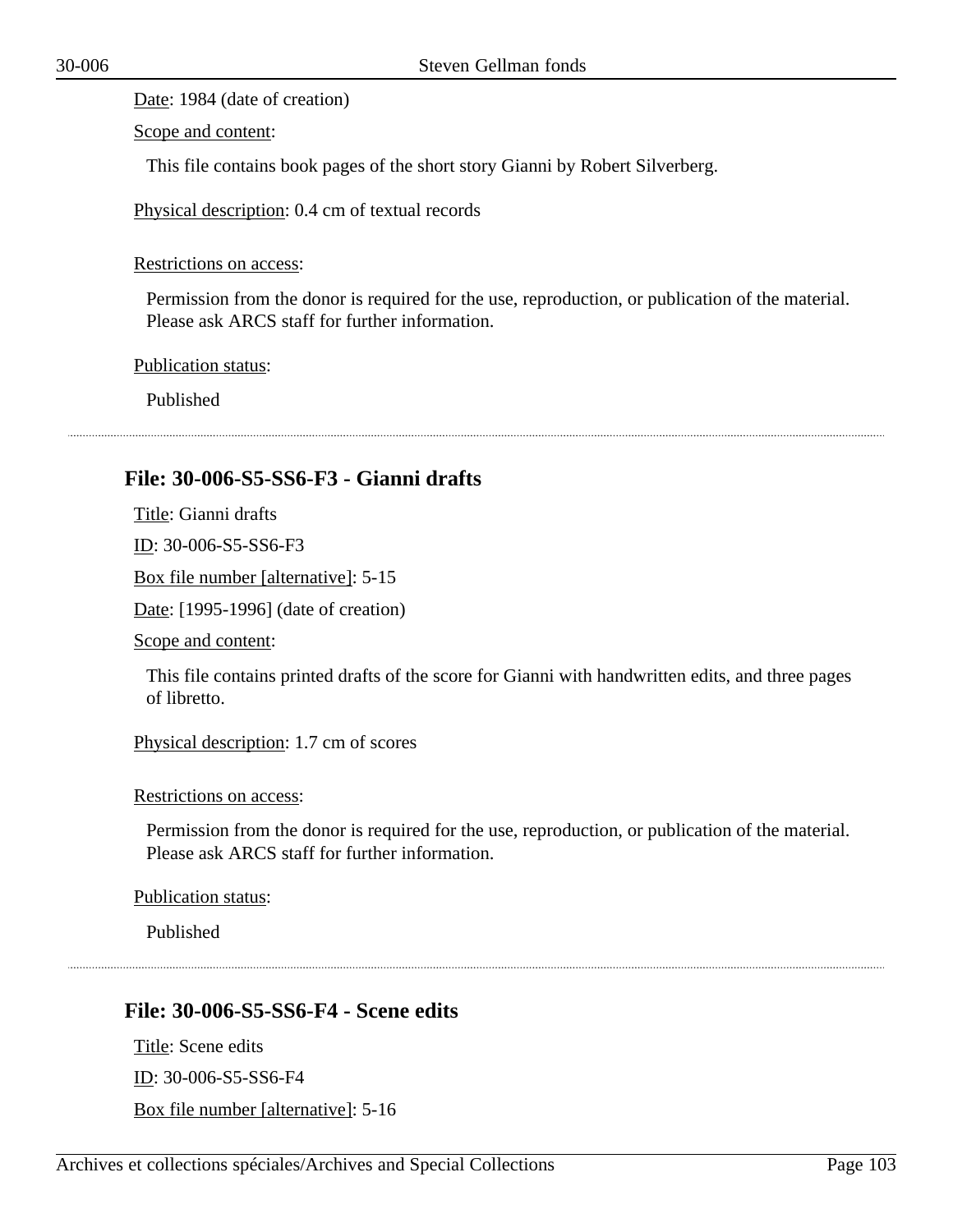Date: [1995-1996] (date of creation)

Scope and content:

This file contains edited piano scores for selected scenes.

Physical description: 1 cm of scores

Restrictions on access:

Permission from the donor is required for the use, reproduction, or publication of the material. Please ask ARCS staff for further information.

Publication status:

Published

## **File: 30-006-S5-SS6-F5 - Edited full draft**

Title: Edited full draft ID: 30-006-S5-SS6-F5 Box file number [alternative]: 5-17 Date: [1995-1996] (date of creation) Scope and content:

This file contains an edited full draft score for Gianni.

Physical description: 1.3 cm of scores

Restrictions on access:

Permission from the donor is required for the use, reproduction, or publication of the material. Please ask ARCS staff for further information.

Publication status:

Published

### **File: 30-006-S5-SS6-F6 - Operatic text**

Title: Operatic text ID: 30-006-S5-SS6-F6 Box file number [alternative]: 5-18 Date: 1996 (date of creation)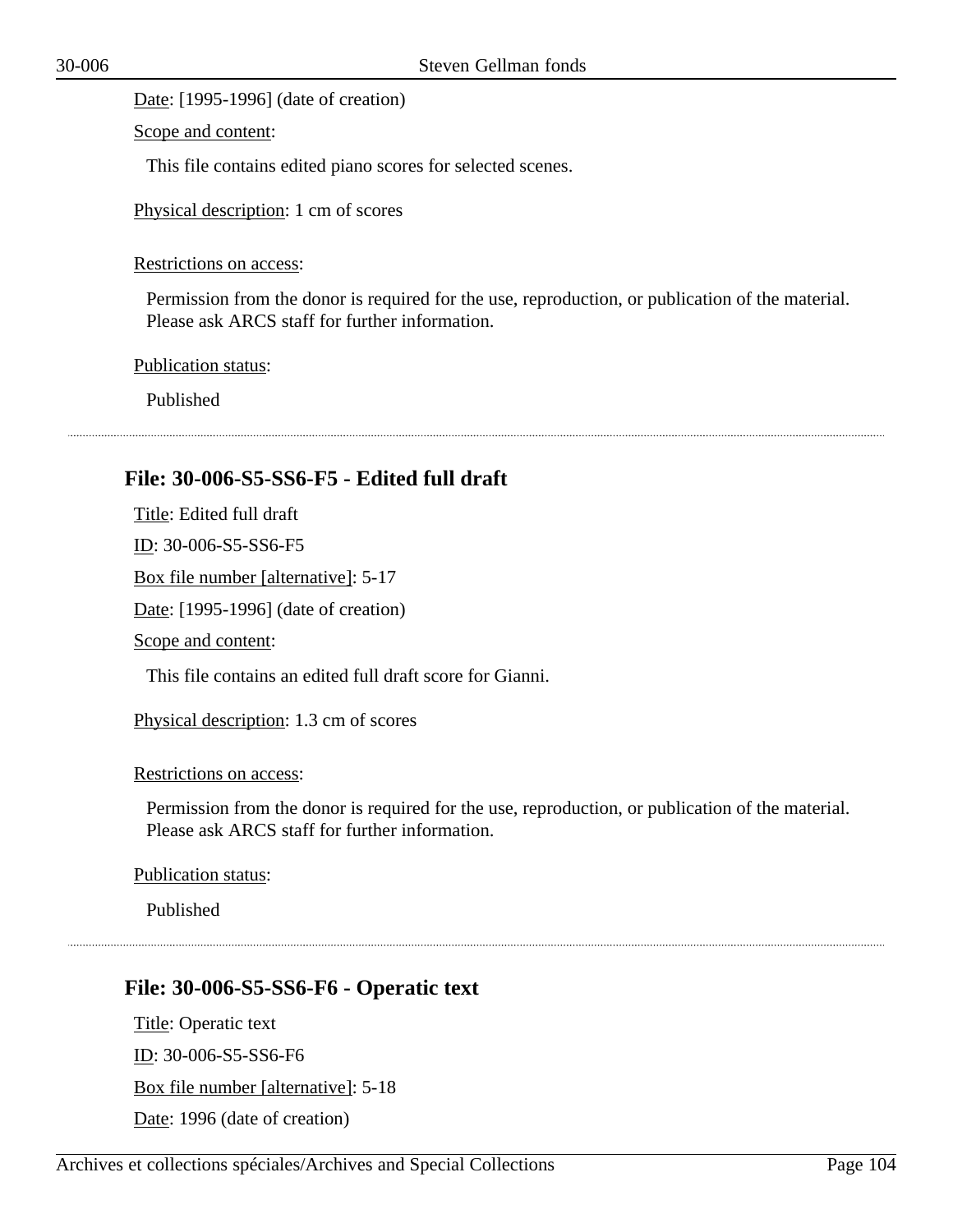#### Scope and content:

This file contains the operatic text (libretto) for Gianni, written by Michael Albano.

Physical description: 0.7 cm of textual records

#### Restrictions on access:

Permission from the donor is required for the use, reproduction, or publication of the material. Please ask ARCS staff for further information.

#### Publication status:

Published

## **File: 30-006-S5-SS6-F7 - Libretti [draft]**

Title: Libretti [draft] ID: 30-006-S5-SS6-F7

Box file number [alternative]: 5-19

Date: 1993 (date of creation)

Scope and content:

This file contains drafts of the Gianni libretto by Michael Albano.

Physical description: 0.7 cm of textual records

#### Restrictions on access:

Permission from the donor is required for the use, reproduction, or publication of the material. Please ask ARCS staff for further information.

Publication status:

Published

## **File: 30-006-S5-SS6-F8 - Gianni correspondence and notes**

Title: Gianni correspondence and notes ID: 30-006-S5-SS6-F8 Box file number [alternative]: 5-20 Date: 1988-1997 (date of creation) Scope and content: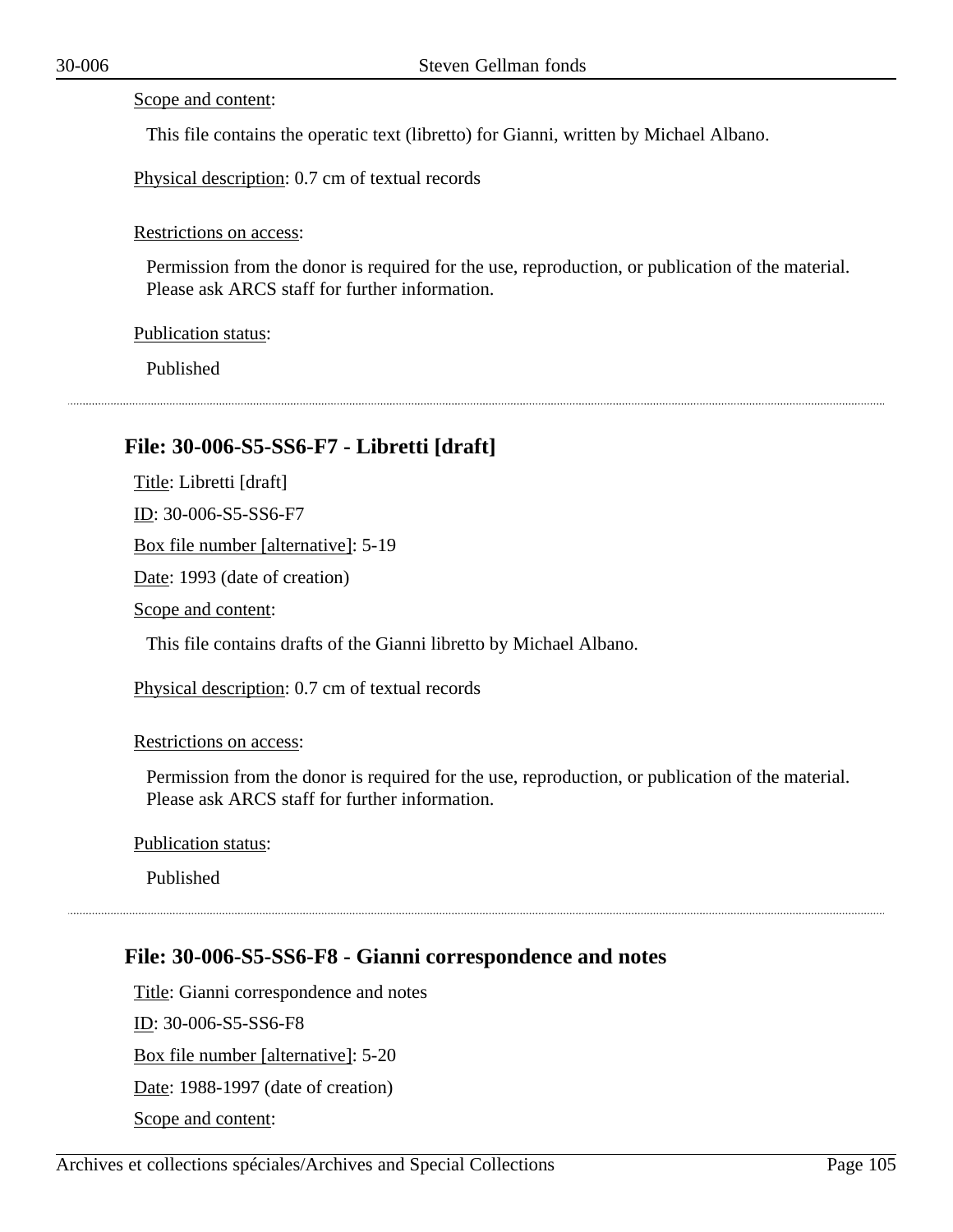This file contains correspondence regarding the opera Gianni.

Physical description: 1.7 cm of textual records

Restrictions on access:

Permission from the donor is required for the use, reproduction, or publication of the material. Please ask ARCS staff for further information.

Publication status:

Published

### **File: 30-006-S5-SS6-F9 - Miscellaneous Gianni**

Title: Miscellaneous Gianni

ID: 30-006-S5-SS6-F9

Box file number [alternative]: 5-21

Date: 1984-1996 (date of creation)

Scope and content:

This file contains a poster for public workshop of Gianni, a copy of the short story Gianni, and a page of manuscript realted to scene 5.

Physical description: 0.4 cm of textual records

Restrictions on access:

Permission from the donor is required for the use, reproduction, or publication of the material. Please ask ARCS staff for further information.

Publication status:

Published

## **File: 30-006-S5-SS6-F10 - Opera Lyra Ottawa**

Title: Opera Lyra Ottawa ID: 30-006-S5-SS6-F10 Box file number [alternative]: 5-22 Date: 1996-1997 (date of creation) Scope and content: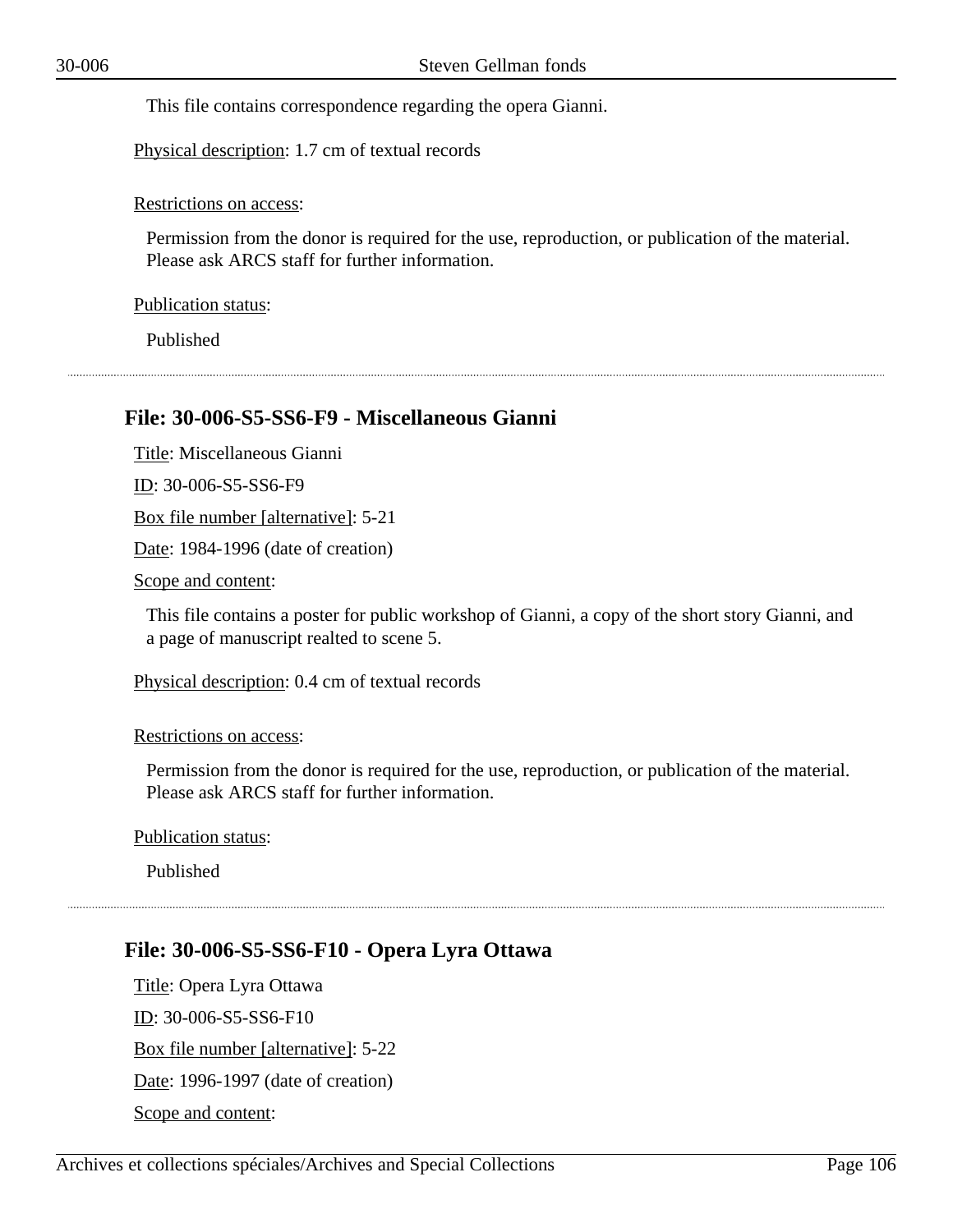This file contains correspendence with Opera Lyra Ottawa and contracts for the commissioning of Gianni, other supporting material.

Physical description: 0.5 cm of textual records

Restrictions on access:

Permission from the donor is required for the use, reproduction, or publication of the material. Please ask ARCS staff for further information.

Publication status:

Published

### **File: 30-006-S5-SS6-F11 - Libretto draft 2**

Title: Libretto draft 2

ID: 30-006-S5-SS6-F11

Box file number [alternative]: 5-23

Date: 1995 (date of creation)

Scope and content:

This file contains draft 2 of the Gianni libretto, which was revised during Spring/Summer of 1995.

Physical description: 0.5 cm of textual records

#### Restrictions on access:

Permission from the donor is required for the use, reproduction, or publication of the material. Please ask ARCS staff for further information.

Publication status:

Published

### **File: 30-006-S5-SS6-F12 - Libretto draft 3**

Title: Libretto draft 3 ID: 30-006-S5-SS6-F12 Box file number [alternative]: 5-24 Date: 1995 (date of creation)

Scope and content: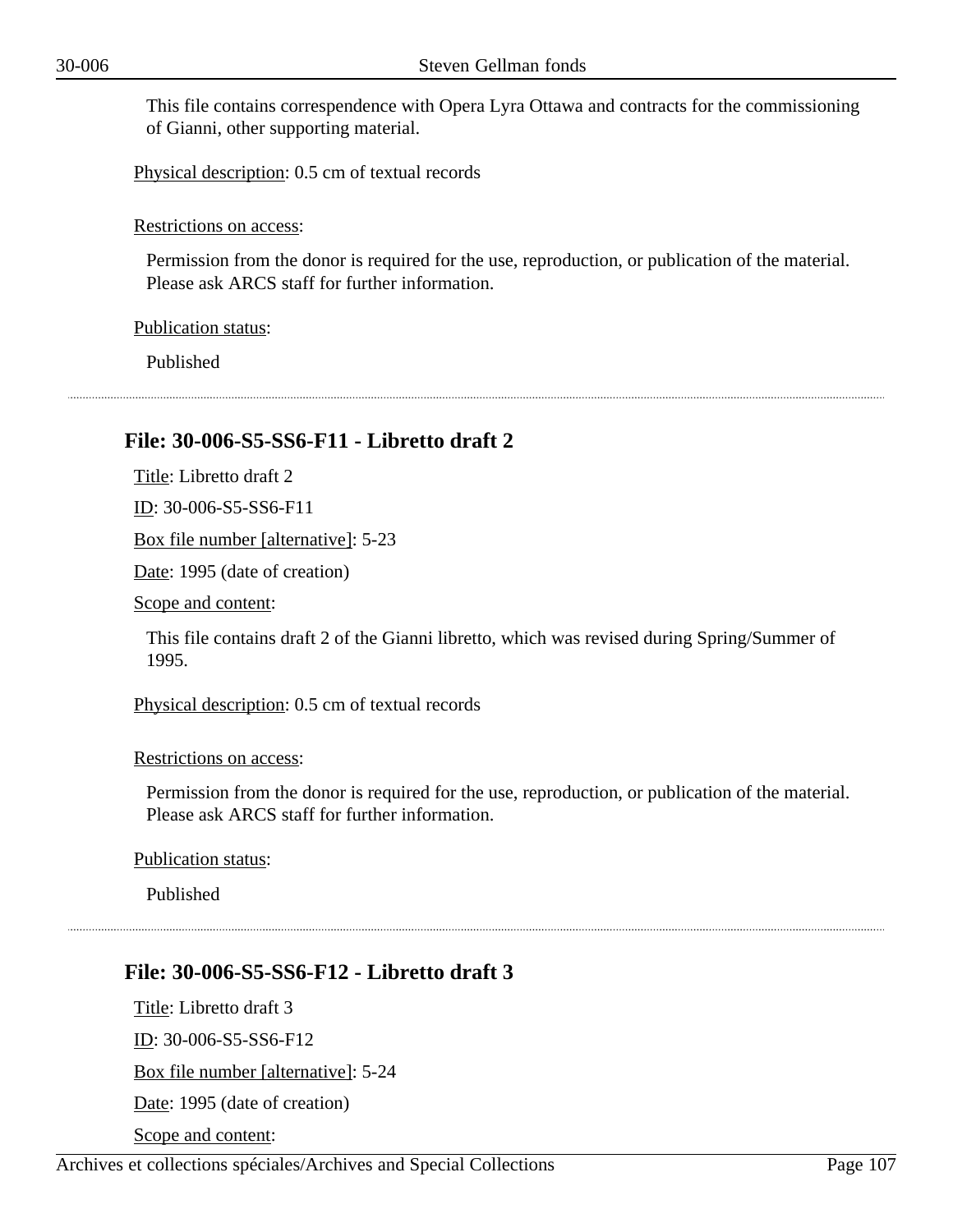This file contains another draft of the Gianni libretto, which contains revisions from the workshop reading on March 31, 1995.

Physical description: 0.5 cm of textual records

Restrictions on access:

Permission from the donor is required for the use, reproduction, or publication of the material. Please ask ARCS staff for further information.

Publication status:

Published

### **File: 30-006-S5-SS6-F13 - Gianni sketches**

Title: Gianni sketches ID: 30-006-S5-SS6-F13 Box file number [alternative]: 5-25 Date: [1995-1996] (date of creation) Scope and content:

This file contains sketches and drafts of music for Gianni, correspondence, and other notes.

Physical description: 0.2 cm of scores

Restrictions on access:

Permission from the donor is required for the use, reproduction, or publication of the material. Please ask ARCS staff for further information.

Publication status:

Published

### **File: 30-006-S5-SS6-F14 - Gianni text**

Title: Gianni text ID: 30-006-S5-SS6-F14 Box file number [alternative]: 13-3 Physical description: 0.1 cm of textual records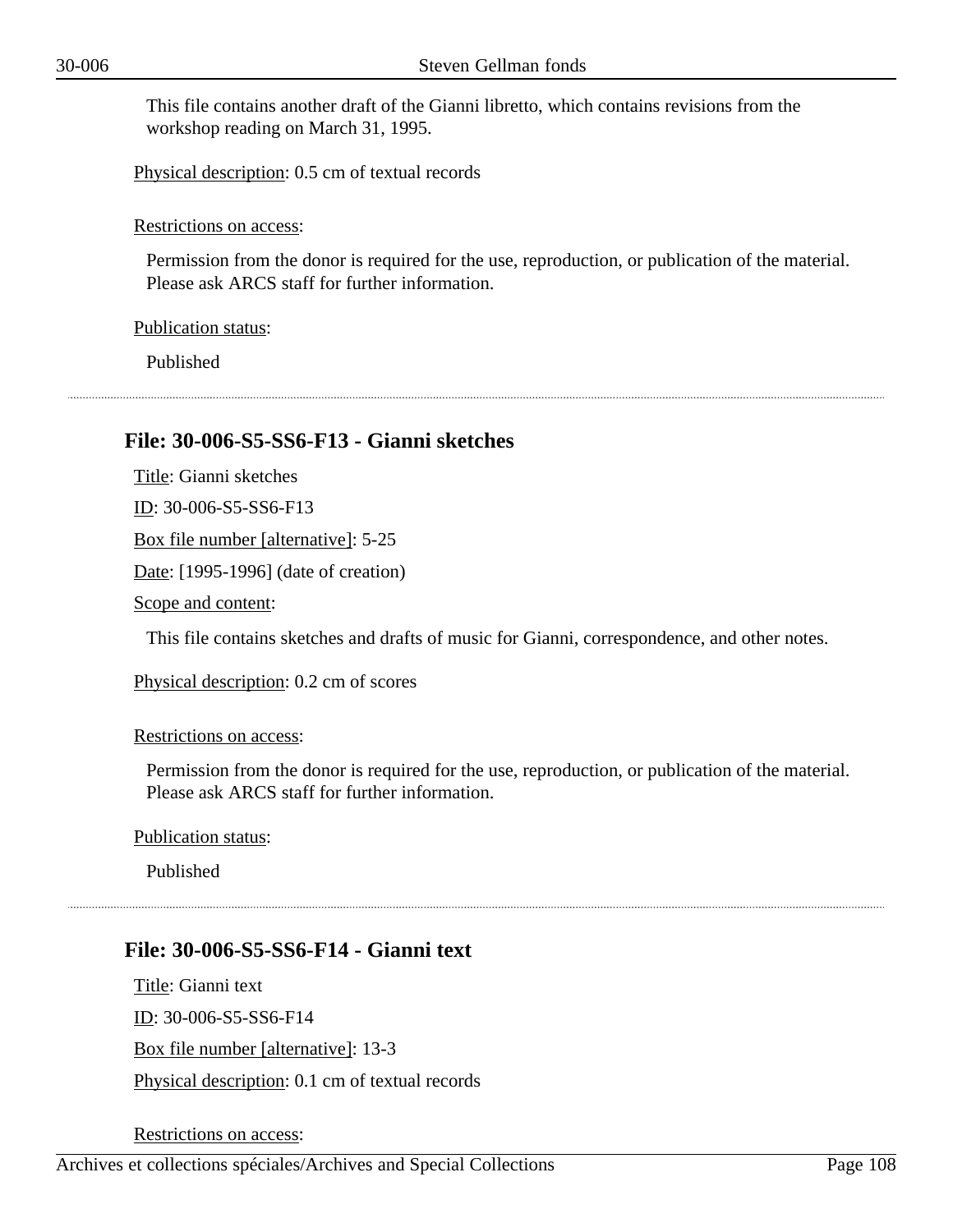Permission from the donor is required for the use, reproduction, or publication of the material. Please ask ARCS staff for further information.

Publication status:

Published

# **File: 30-006-S5-SS6-F15 - Gianni original scene breakdown**

Title: Gianni original scene breakdown ID: 30-006-S5-SS6-F15 Box file number [alternative]: 13-4 Physical description: 1 cm of scores

Restrictions on access:

Permission from the donor is required for the use, reproduction, or publication of the material. Please ask ARCS staff for further information.

Publication status:

Published

## **File: 30-006-S5-SS6-F16 - Gianni photocopies and edits**

Title: Gianni photocopies and edits

ID: 30-006-S5-SS6-F16

Box file number [alternative]: 13-5

Physical description: 0.2 cm of scores

Restrictions on access:

Permission from the donor is required for the use, reproduction, or publication of the material. Please ask ARCS staff for further information.

Publication status:

Published

## **File: 30-006-S5-SS6-F17 - Gianni original manuscript of full score (1/2)**

Title: Gianni original manuscript of full score (1/2)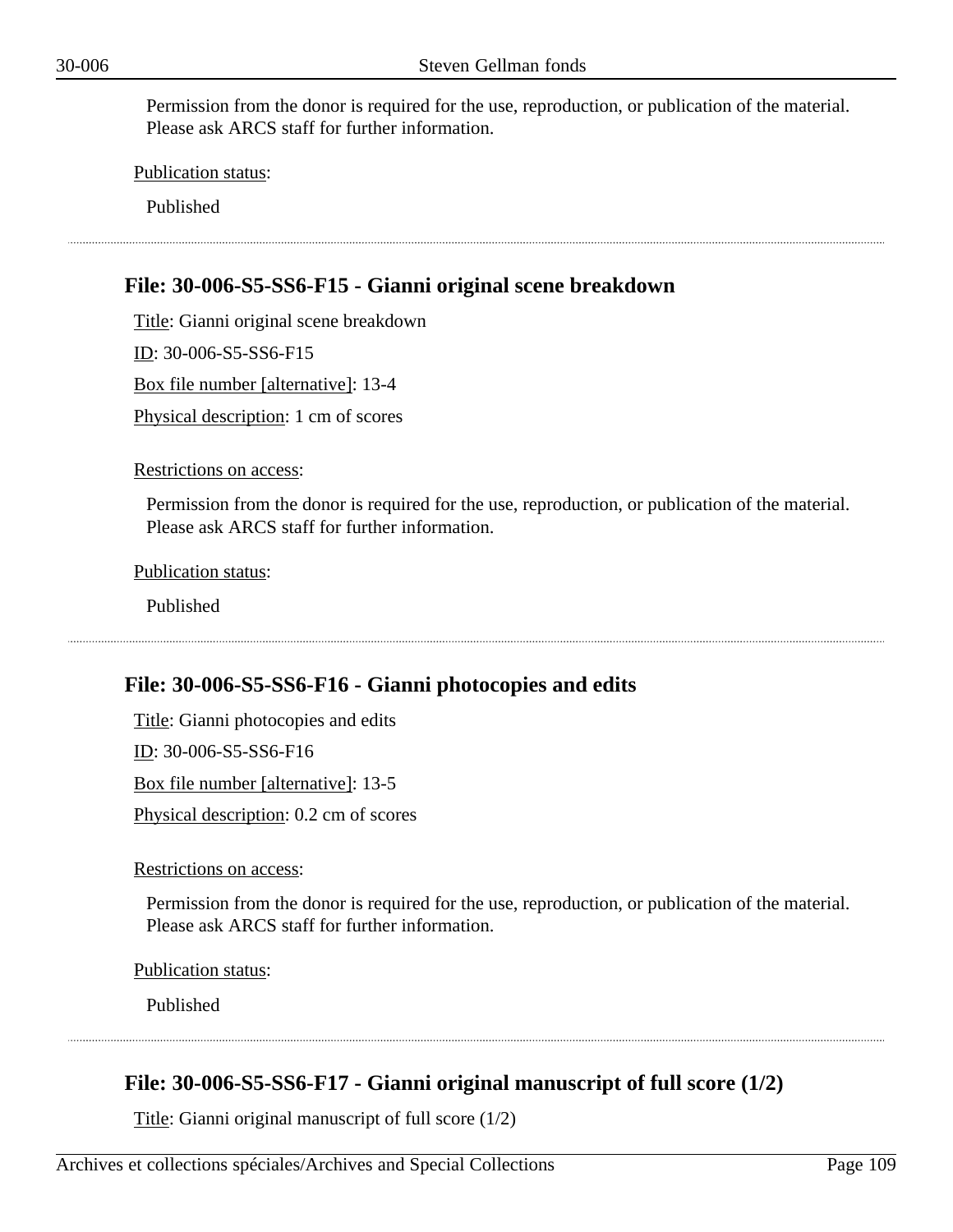ID: 30-006-S5-SS6-F17 Box file number [alternative]: 13-6 Physical description: 2 cm of scores

Restrictions on access:

Permission from the donor is required for the use, reproduction, or publication of the material. Please ask ARCS staff for further information.

Publication status:

Published

# **File: 30-006-S5-SS6-F18 - Gianni original manuscript of full score (2/2)**

Title: Gianni original manuscript of full score (2/2)

ID: 30-006-S5-SS6-F18

Box file number [alternative]: 13-7

Physical description: 2 cm of scores

Restrictions on access:

Permission from the donor is required for the use, reproduction, or publication of the material. Please ask ARCS staff for further information.

Publication status:

Published

# **File: 30-006-S5-SS6-F19 - Score design manuscript for Gianni**

Title: Score design manuscript for Gianni

ID: 30-006-S5-SS6-F19

Box file number [alternative]: 13-8

Physical description: 1.7 cm of scores

Restrictions on access:

Permission from the donor is required for the use, reproduction, or publication of the material. Please ask ARCS staff for further information.

Publication status: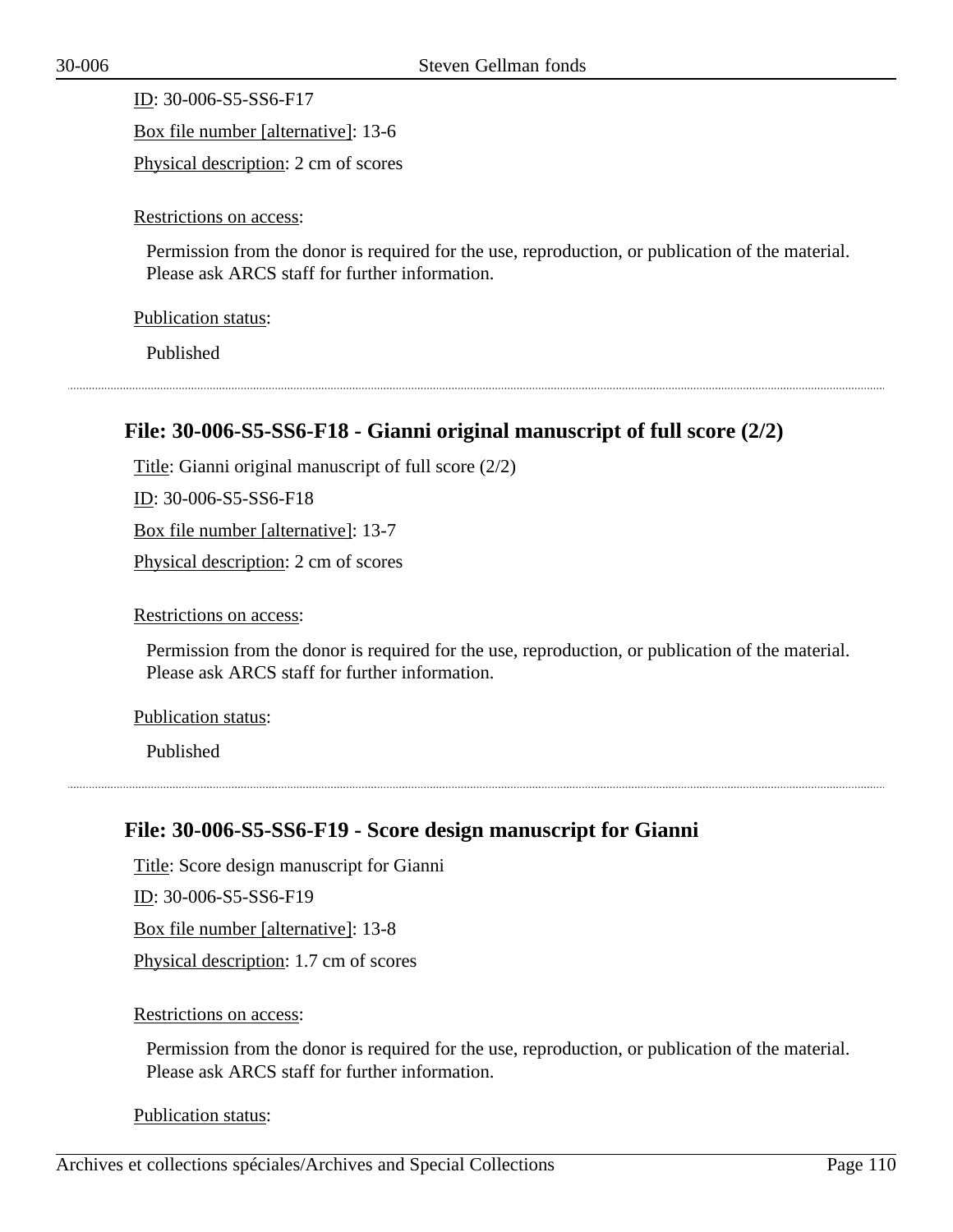### **File: 30-006-S5-SS6-F20 - Gianni - Libretto**

Title: Gianni - Libretto ID: 30-006-S5-SS6-F20 Box file number [alternative]: 16-1 Physical description: 4 computer disks

#### Restrictions on access:

Permission from the donor is required for the use, reproduction, or publication of the material. Please ask ARCS staff for further information.

Publication status:

Published

## **File: 30-006-S5-SS6-F21 - Gianni**

Title: Gianni

ID: 30-006-S5-SS6-F21

Box file number [alternative]: 16-2

Physical description: 1 audio cassette tape

#### Restrictions on access:

Permission from the donor is required for the use, reproduction, or publication of the material. Please ask ARCS staff for further information.

Publication status:

Published

# **File: 30-006-S5-SS6-F22 - Workshop GCTC**

Title: Workshop GCTC

ID: 30-006-S5-SS6-F22

Box file number [alternative]: 16-3

Physical description: 3 audio compact disks